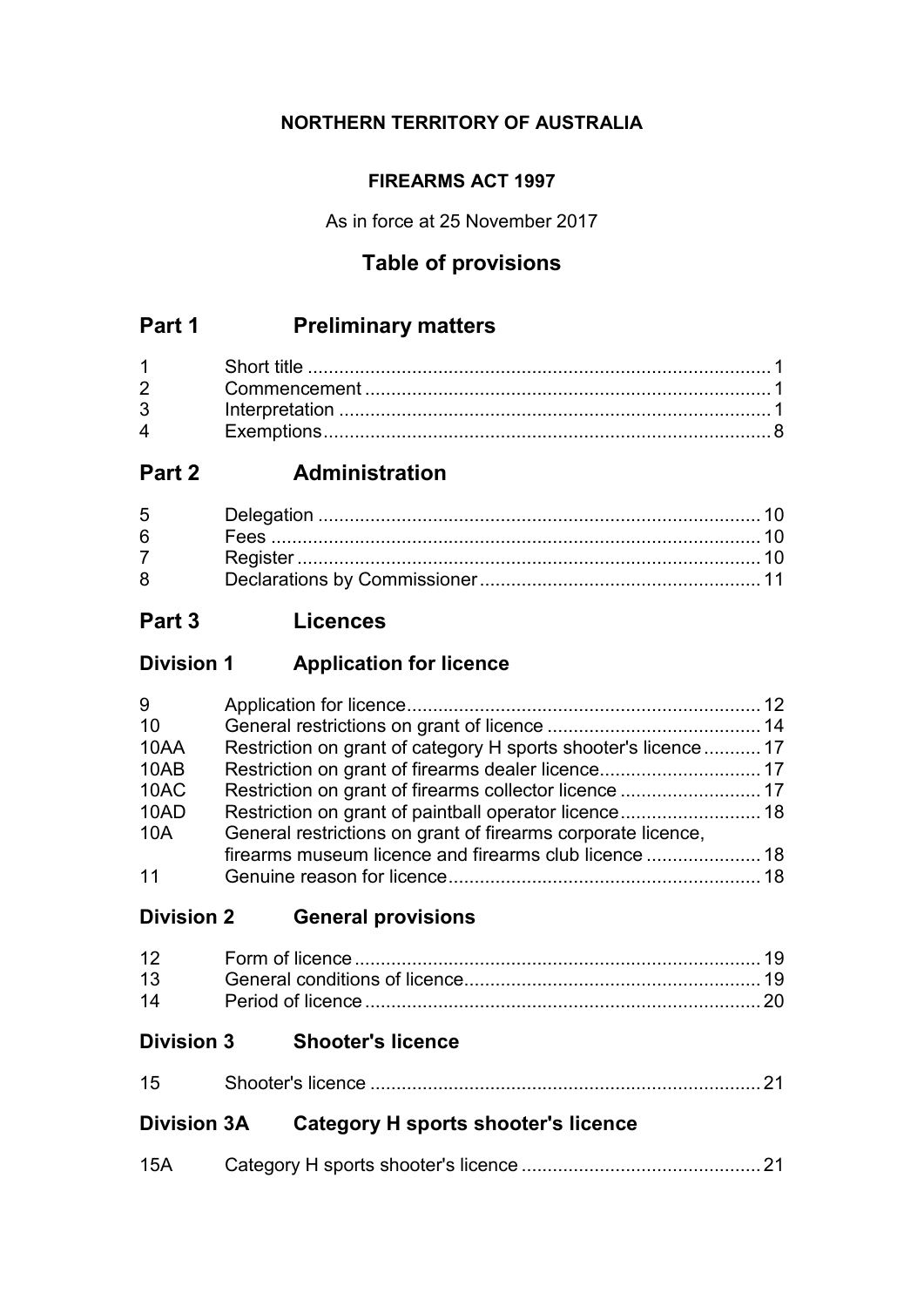| 15B<br>15C                                     |                                                          |  |
|------------------------------------------------|----------------------------------------------------------|--|
| <b>Division 4</b>                              | <b>Firearms dealer licence</b>                           |  |
| 16<br><b>16A</b><br>17<br>18<br>19<br>20<br>21 | Information about close associates of firearms dealers23 |  |
| <b>Division 5</b>                              | <b>Firearms armourer licence</b>                         |  |
| 22<br>22A<br>23                                |                                                          |  |
| <b>Division 6</b>                              | <b>Firearms collector licence</b>                        |  |
| 24<br>25                                       |                                                          |  |
| <b>Division 6A</b>                             |                                                          |  |
|                                                | Antique firearms collector licence                       |  |
| 25A                                            |                                                          |  |
| <b>Division 7</b>                              | <b>Firearms corporate licence</b>                        |  |
| 26                                             |                                                          |  |
| <b>Division 8</b>                              | <b>Firearms employee licence</b>                         |  |
| 27                                             |                                                          |  |
| <b>Division 9</b>                              | <b>Firearms club junior licence</b>                      |  |
| 28                                             |                                                          |  |
| <b>Division 10</b>                             | <b>Firearms museum licence</b>                           |  |
| 29                                             |                                                          |  |
| <b>Division 11</b>                             | <b>Firearms heirloom licence</b>                         |  |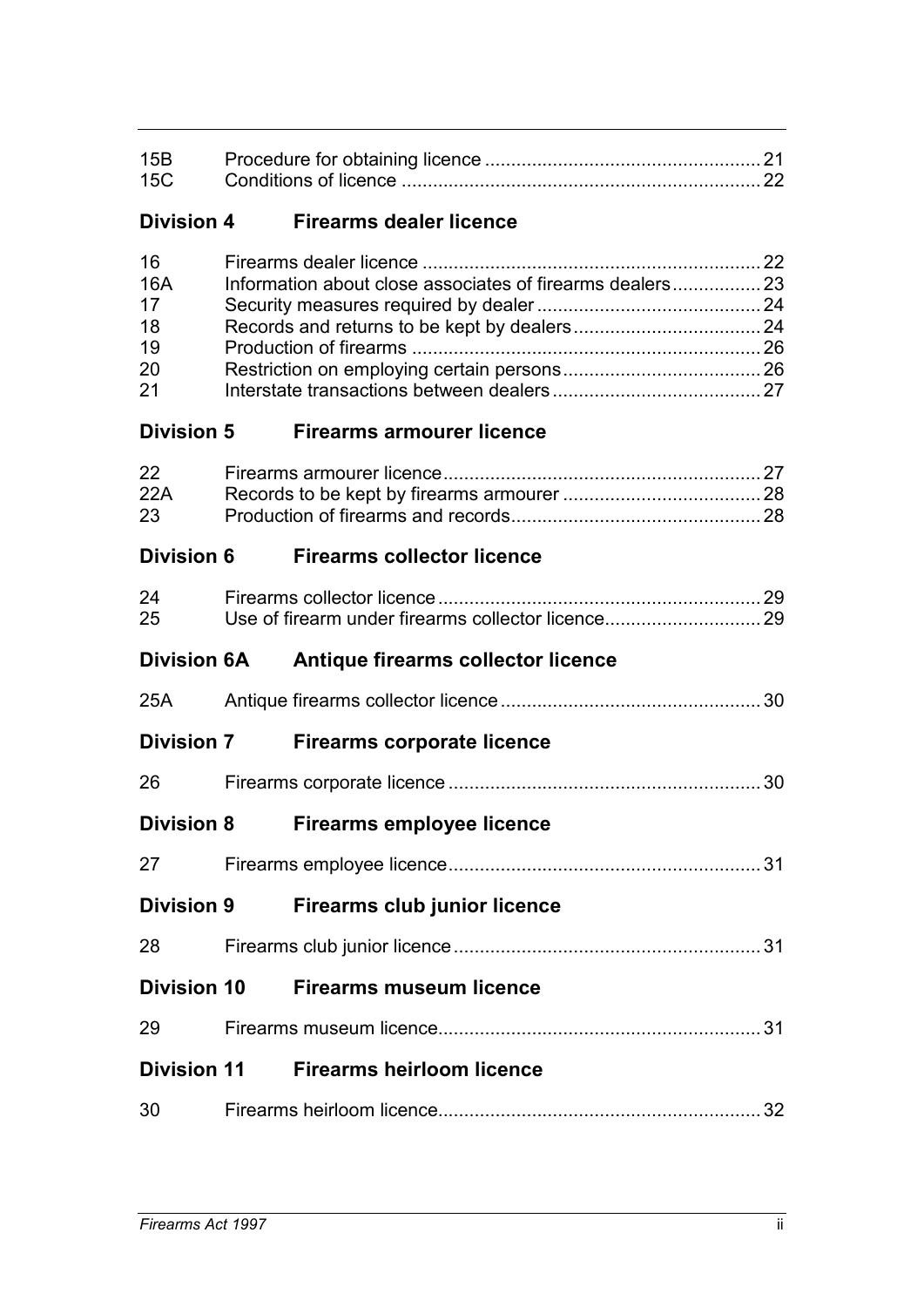| <b>Division 12</b> | <b>Firearms club licence</b> |  |
|--------------------|------------------------------|--|
|                    |                              |  |

| 30A<br>30 <sub>B</sub>                                        |                                                                                                                                                                                        |    |
|---------------------------------------------------------------|----------------------------------------------------------------------------------------------------------------------------------------------------------------------------------------|----|
| <b>Division 13</b>                                            | <b>Firearms instructor licence</b>                                                                                                                                                     |    |
| 30 <sub>C</sub>                                               |                                                                                                                                                                                        | 33 |
| <b>Division 14</b>                                            | <b>Licences for paintball</b>                                                                                                                                                          |    |
| <b>Subdivision 1</b>                                          | <b>Paintball operator licences</b>                                                                                                                                                     |    |
| 30 <sub>D</sub>                                               |                                                                                                                                                                                        | 34 |
|                                                               | <b>Subdivision 2 Paintball employee licences</b>                                                                                                                                       |    |
| 30E<br>30F<br>30G                                             | Licence expires if holder ceases to be employee 34<br>Disclosure of information by Commissioner to approved                                                                            |    |
| Part 4                                                        | <b>Permits</b>                                                                                                                                                                         |    |
| 31<br>32<br>33<br>33A<br>34<br>35<br>35A<br>35B<br>35C<br>35D | Possession and use of firearms by international competitors 39<br>Limits on firearm ownership under category H sports shooter's<br>Restriction on granting paintball operator permit43 |    |
| Part 5                                                        | <b>Registration of firearms</b>                                                                                                                                                        |    |
| 36<br>37                                                      |                                                                                                                                                                                        |    |
| Part 6                                                        | Surrender or revocation of licences,<br>permits and certificates of registration                                                                                                       |    |
| 38<br>39<br>40<br>40A                                         | Suspension on making of interim domestic violence order 46<br>Revocation of licence, permit or registration 46                                                                         |    |

40B Seizure of firearms on revocation.................................................. 49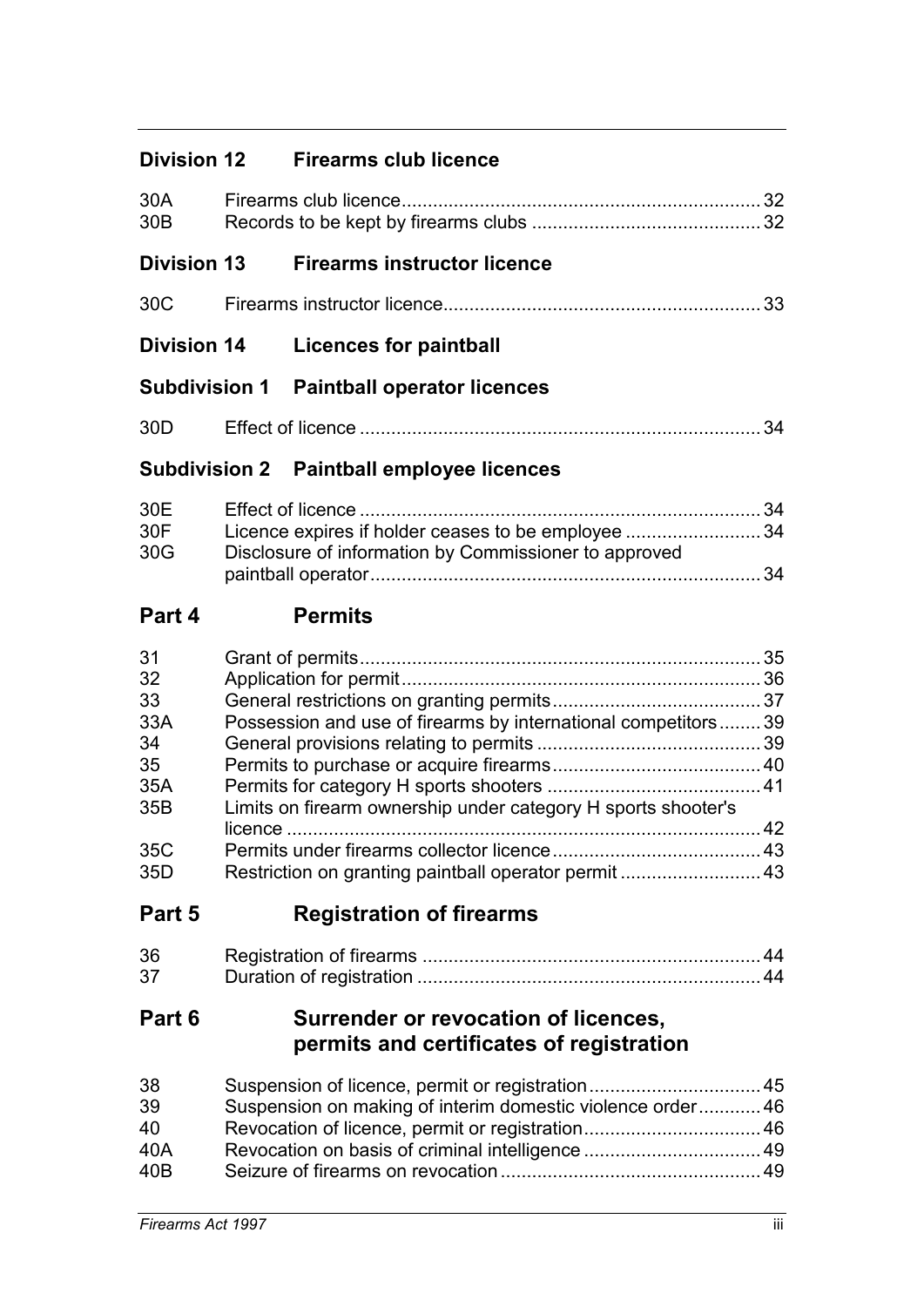| 41<br>42<br>43<br>44                      | Suspension by police officer or Commissioner50                                                                                 |  |
|-------------------------------------------|--------------------------------------------------------------------------------------------------------------------------------|--|
| Part 7                                    | Safe keeping of firearms                                                                                                       |  |
| 46<br>47                                  | Seizure of firearms if storage requirements not met53                                                                          |  |
| Part 8                                    | Premises used by firearms clubs, for<br>shooting activities and paintball ranges                                               |  |
| 48<br>49                                  | Premises used by firearms clubs and for shooting activities 53<br>Approval of premises used by firearms clubs and for shooting |  |
| 49A                                       | Approval of premises for use as paintball range54                                                                              |  |
| Part 9                                    | <b>Appeals</b>                                                                                                                 |  |
| 50<br>51<br>52<br>54<br>54A<br>54B<br>54C | Tribunal can make order for costs in certain cases 57                                                                          |  |
| Part 10                                   | <b>Firearms Advisory Council</b>                                                                                               |  |
| 55<br>56<br>57                            |                                                                                                                                |  |
| Part 11                                   | <b>Offences</b>                                                                                                                |  |
| <b>Division 1</b>                         | Possession or use of firearms                                                                                                  |  |
| 58<br>58A<br>58B                          |                                                                                                                                |  |
| <b>Division 2</b>                         | <b>Offences relating to registration</b>                                                                                       |  |
| 59<br>60                                  |                                                                                                                                |  |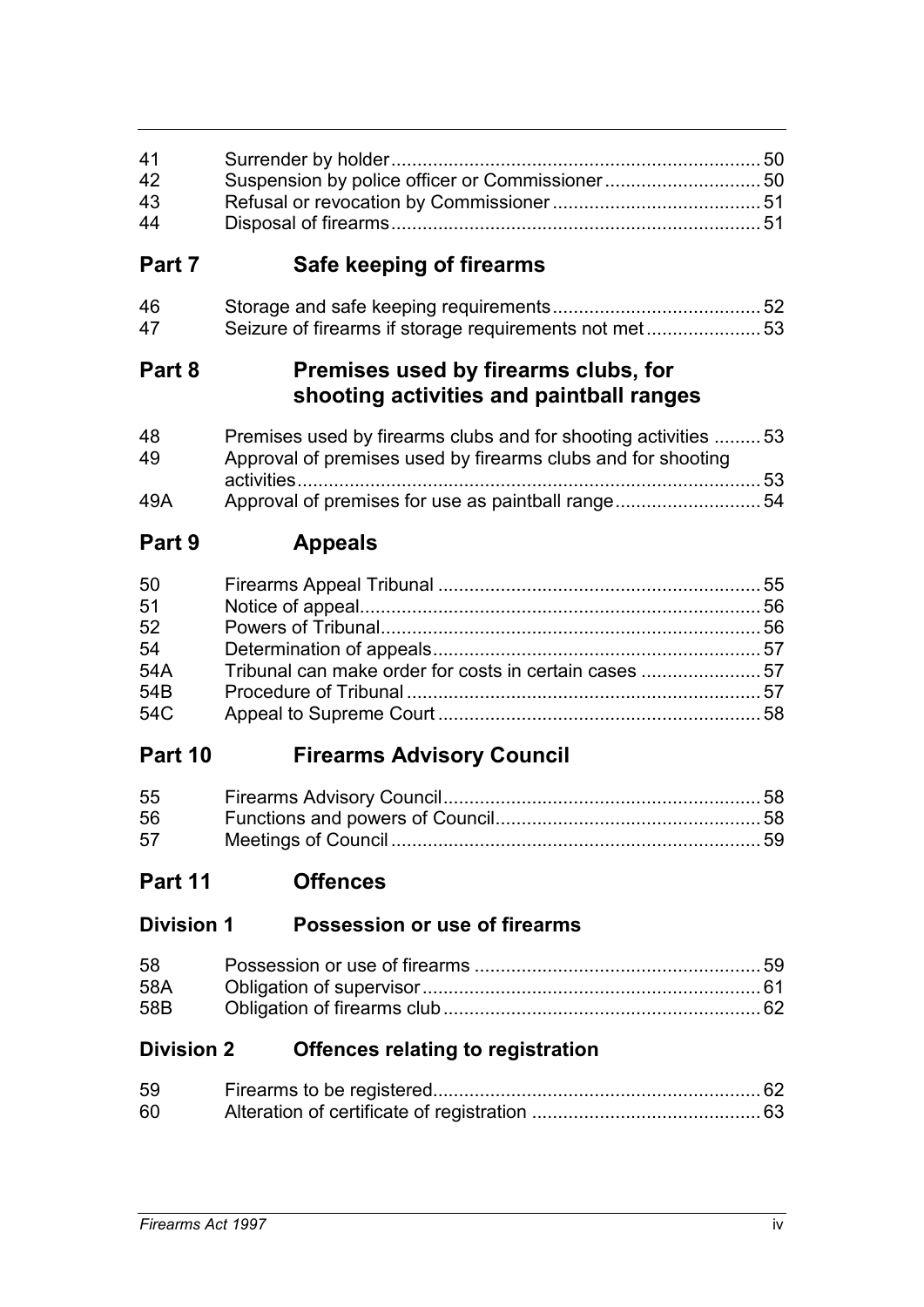# **Division 2A Certain offences outside Territory**

| 60A | Conspiring to commit and aiding etc. commission of offence |  |
|-----|------------------------------------------------------------|--|
|     |                                                            |  |

# **Division 2B Offences relating to paintball**

| 60B |                                                                   | 63 |
|-----|-------------------------------------------------------------------|----|
| 60C | Prohibition of carrying on business of paintball operator         |    |
|     |                                                                   | 63 |
| 60D | Information about close associates, representatives and           |    |
|     |                                                                   | 64 |
| 60E |                                                                   | 64 |
| 60F |                                                                   |    |
| 60G |                                                                   |    |
| 60H | Possession and use of paintball firearm only at approved          |    |
|     |                                                                   | 66 |
| 60J |                                                                   |    |
| 60K | Paintball player must sign declaration and give identification 67 |    |
| 60L | Certain persons prohibited from playing paintball 67              |    |

## **Division 3 General offences**

| Restriction on possession and use of firearms on certain |  |
|----------------------------------------------------------|--|
|                                                          |  |
|                                                          |  |
|                                                          |  |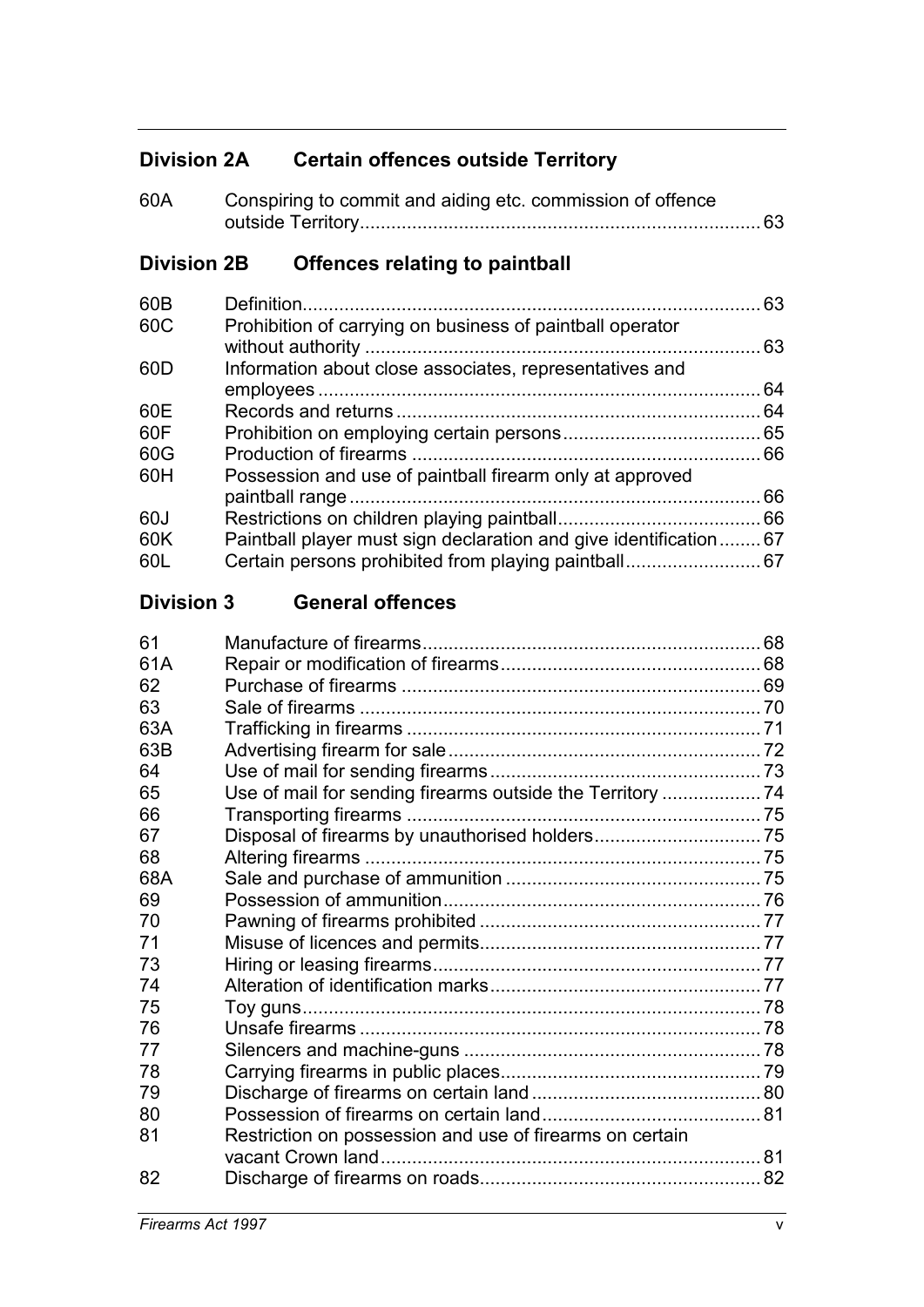| 83  |                                                           |  |
|-----|-----------------------------------------------------------|--|
| 84  |                                                           |  |
| 85  |                                                           |  |
| 86  |                                                           |  |
| 87  |                                                           |  |
| 88  |                                                           |  |
| 89  |                                                           |  |
| 90  |                                                           |  |
| 91  |                                                           |  |
| 91A | Notice of change of representative of certain licence and |  |
|     |                                                           |  |
|     |                                                           |  |

# **Part 12 Miscellaneous matters**

# **Division 1 Recognition of Interstate licences**

| 92 | Temporary recognition of interstate licences for shooting |  |  |
|----|-----------------------------------------------------------|--|--|
|    |                                                           |  |  |
| 93 |                                                           |  |  |

# **Division 1A Revocation, disqualification, forfeiture**

| 93A |  |
|-----|--|
| 93B |  |
| 93C |  |
| 93D |  |
| 93E |  |

# **Division 2 General**

| 93F  |                                                           |    |
|------|-----------------------------------------------------------|----|
| 94   | Commissioner may require firearm to be lodged 88          |    |
| 95   |                                                           |    |
| 96   | Police may require production of licences and permits 89  |    |
| 96A  |                                                           |    |
| 97   |                                                           |    |
| 98   |                                                           |    |
| 98A  |                                                           |    |
| 99   |                                                           |    |
| 99A  |                                                           |    |
| 100  |                                                           |    |
| 101  |                                                           |    |
| 102  | Disclosure of information by Commissioner in certain      |    |
|      |                                                           | 96 |
| 103  |                                                           |    |
| 104  |                                                           |    |
| 104A |                                                           |    |
| 105  | Evidentiary – meaning of possession of a firearm etc.  97 |    |
| 106  |                                                           |    |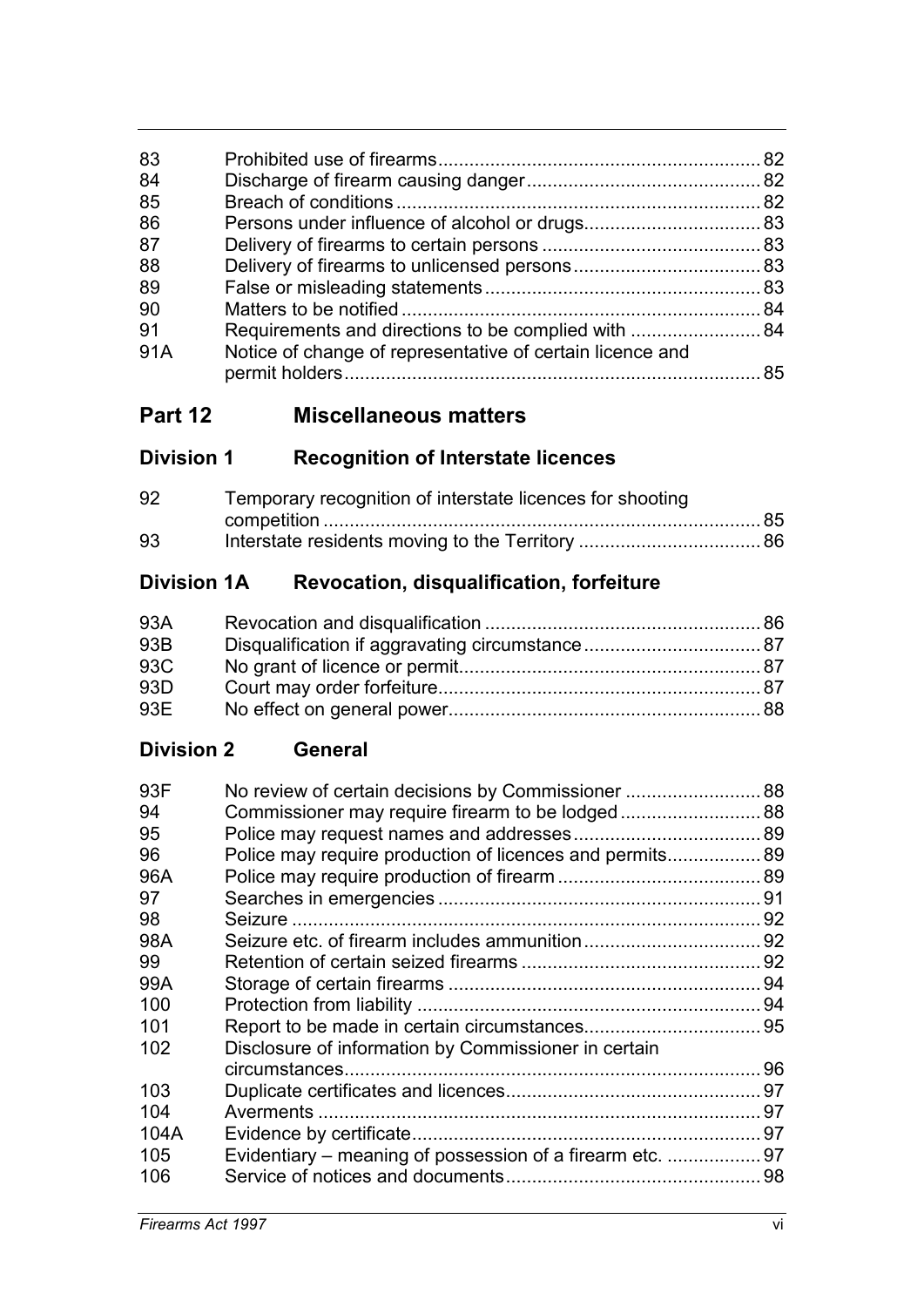| 106A<br>106B<br>107                             | Criminal liability of executive officer of body corporate  99<br>Criminal liability of executive officer of body corporate - |                                                                                                                                                                                                                                                |  |
|-------------------------------------------------|------------------------------------------------------------------------------------------------------------------------------|------------------------------------------------------------------------------------------------------------------------------------------------------------------------------------------------------------------------------------------------|--|
| 107A<br>108<br>109<br>110<br>110A<br>111<br>112 |                                                                                                                              | deemed liability if body corporate commits offence  101<br>Offences by representatives of licence and permit holders  102<br>Certain category H firearms to be produced to Commissioner  103<br>Voluntary surrender of category H firearms 104 |  |
| Part 13                                         |                                                                                                                              | <b>Transitional matters</b>                                                                                                                                                                                                                    |  |
| <b>Division 1</b>                               |                                                                                                                              | <b>Firearms Amendment Act 2003</b>                                                                                                                                                                                                             |  |
| 113                                             |                                                                                                                              |                                                                                                                                                                                                                                                |  |
| <b>Division 2</b>                               |                                                                                                                              | <b>Statute Law Amendment (Directors' Liability)</b><br><b>Act 2015</b>                                                                                                                                                                         |  |
| 114                                             |                                                                                                                              |                                                                                                                                                                                                                                                |  |
| <b>Schedule 1</b>                               |                                                                                                                              | <b>Prohibited firearms</b>                                                                                                                                                                                                                     |  |
| <b>Schedule 2</b>                               |                                                                                                                              | <b>Category A firearms</b>                                                                                                                                                                                                                     |  |
| <b>Schedule 3</b>                               |                                                                                                                              | <b>Category B firearms</b>                                                                                                                                                                                                                     |  |
| <b>Schedule 4</b>                               |                                                                                                                              | <b>Category C firearms</b>                                                                                                                                                                                                                     |  |
| <b>Schedule 5</b>                               |                                                                                                                              | <b>Category D firearms</b>                                                                                                                                                                                                                     |  |
| <b>Schedule 6</b>                               |                                                                                                                              | <b>Category H firearms</b>                                                                                                                                                                                                                     |  |
| <b>Schedule 7</b>                               |                                                                                                                              | <b>Procedure of Tribunal</b>                                                                                                                                                                                                                   |  |
| <b>ENDNOTES</b>                                 |                                                                                                                              |                                                                                                                                                                                                                                                |  |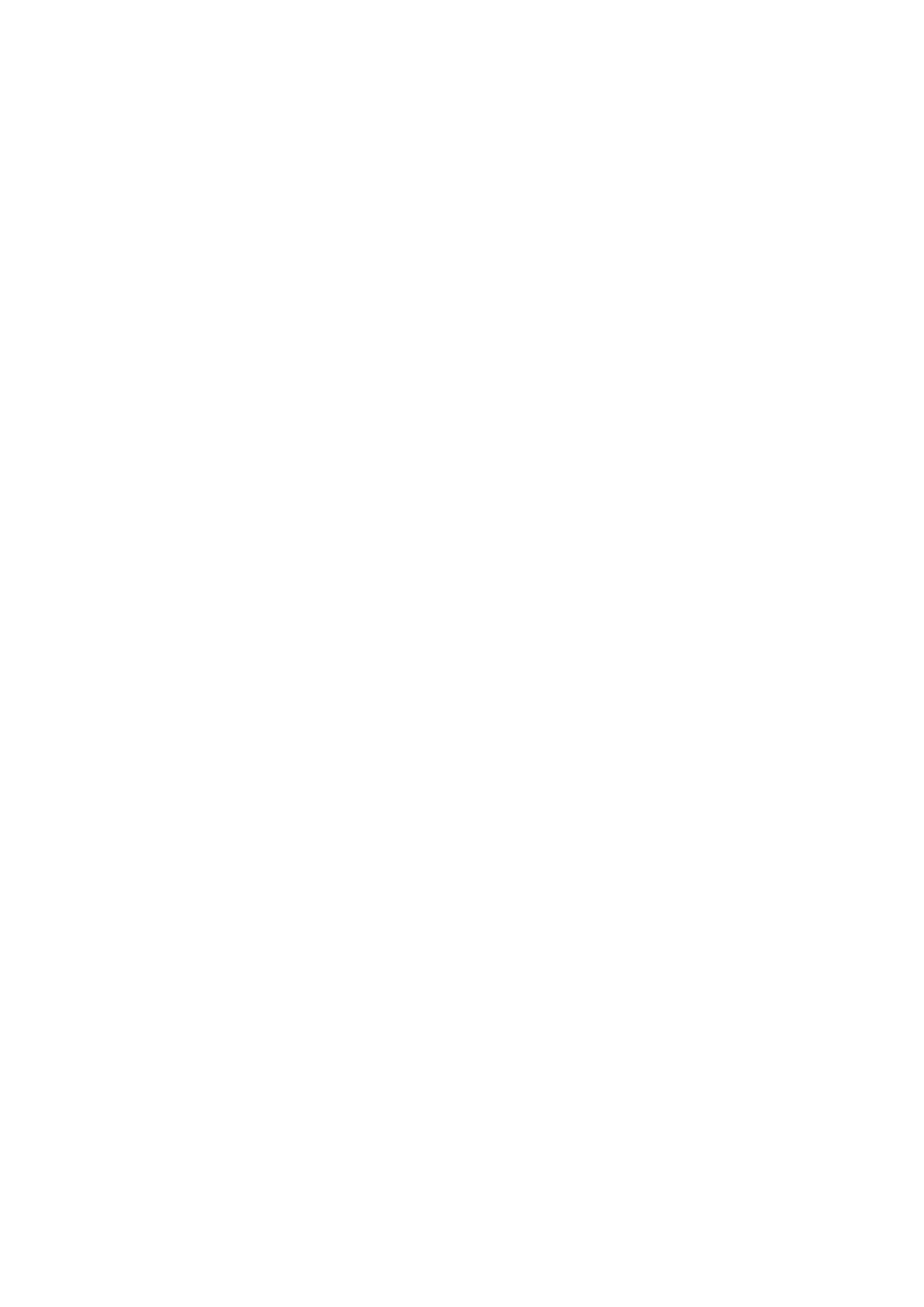# **NORTHERN TERRITORY OF AUSTRALIA**

As in force at 25 November 2017 \_\_\_\_\_\_\_\_\_\_\_\_\_\_\_\_\_\_\_\_

\_\_\_\_\_\_\_\_\_\_\_\_\_\_\_\_\_\_\_\_

## **FIREARMS ACT 1997**

### **An Act to provide for the regulation, control and registration of firearms, and for related purposes**

# **Part 1 Preliminary matters**

#### **1 Short title**

This Act may be cited as the *Firearms Act 1997*.

#### **2 Commencement**

This Act comes into operation on the date fixed by the Administrator by notice in the *Gazette*.

#### **3 Interpretation**

(1) In this Act:

*air pistol* means a pistol that propels, or is capable of propelling, a projectile by means of compressed gas or air.

#### *ammunition* means:

- (a) an article consisting of a cartridge case fitted with a primer and a projectile other than an inert round; or
- (b) an article consisting of a cartridge case fitted with a primer and containing a propelling charge and a projectile; or
- (c) a blank cartridge, air gun pellet, training cartridge or gas cartridge; or
- (d) a paintball pellet; or
- (e) an article prescribed by regulation.

*approved* means approved by the Commissioner.

*approved paintball operator* means the holder of a paintball operator licence or permit.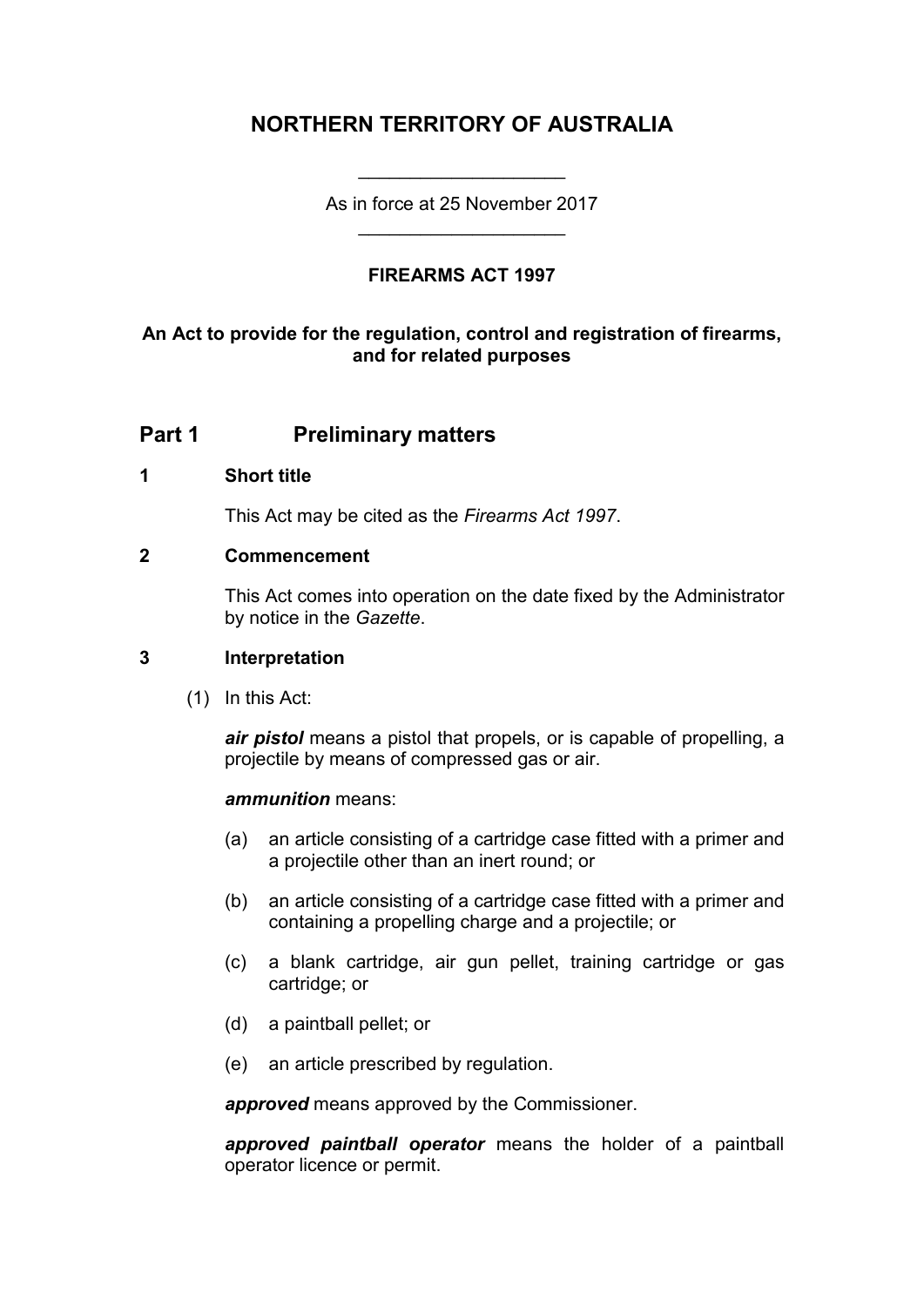*approved paintball range* means the premises specified in a paintball operator licence or permit.

*category H sports shooter* means a person who:

- (a) is the holder of a licence to possess and use prescribed category H firearms; and
- (b) is a member of an approved firearms club; and
- (c) participates in category H sports shooting.

*category H sports shooting* means participation in prescribed category H shooting disciplines at an approved firearms club.

*certificate of registration* means a certificate of registration issued under section 36.

*Commissioner* means the Commissioner of Police.

*corresponding*, in relation to a licence, permit or certificate of registration, means a licence or permit in force under a law of a State or another Territory that, in the opinion of the Commissioner, corresponds to a licence, permit or certificate of registration under this Act.

*Council* means the Firearms Advisory Council established by section 55.

*determined fee* means a fee determined under section 6.

*disqualifying offence* means:

- (a) an offence prescribed by the Regulations to be a disqualifying offence; or
- (b) an offence against a law, or a repealed law, of the Territory or another jurisdiction (including a jurisdiction outside Australia) that substantially corresponds to an offence mentioned in paragraph (a).

*domestic violence order*, see the *Domestic and Family Violence Act 2007*.

#### *final domestic violence order* means:

- (a) a domestic violence order other than an interim domestic violence order; or
- (b) a registered external order.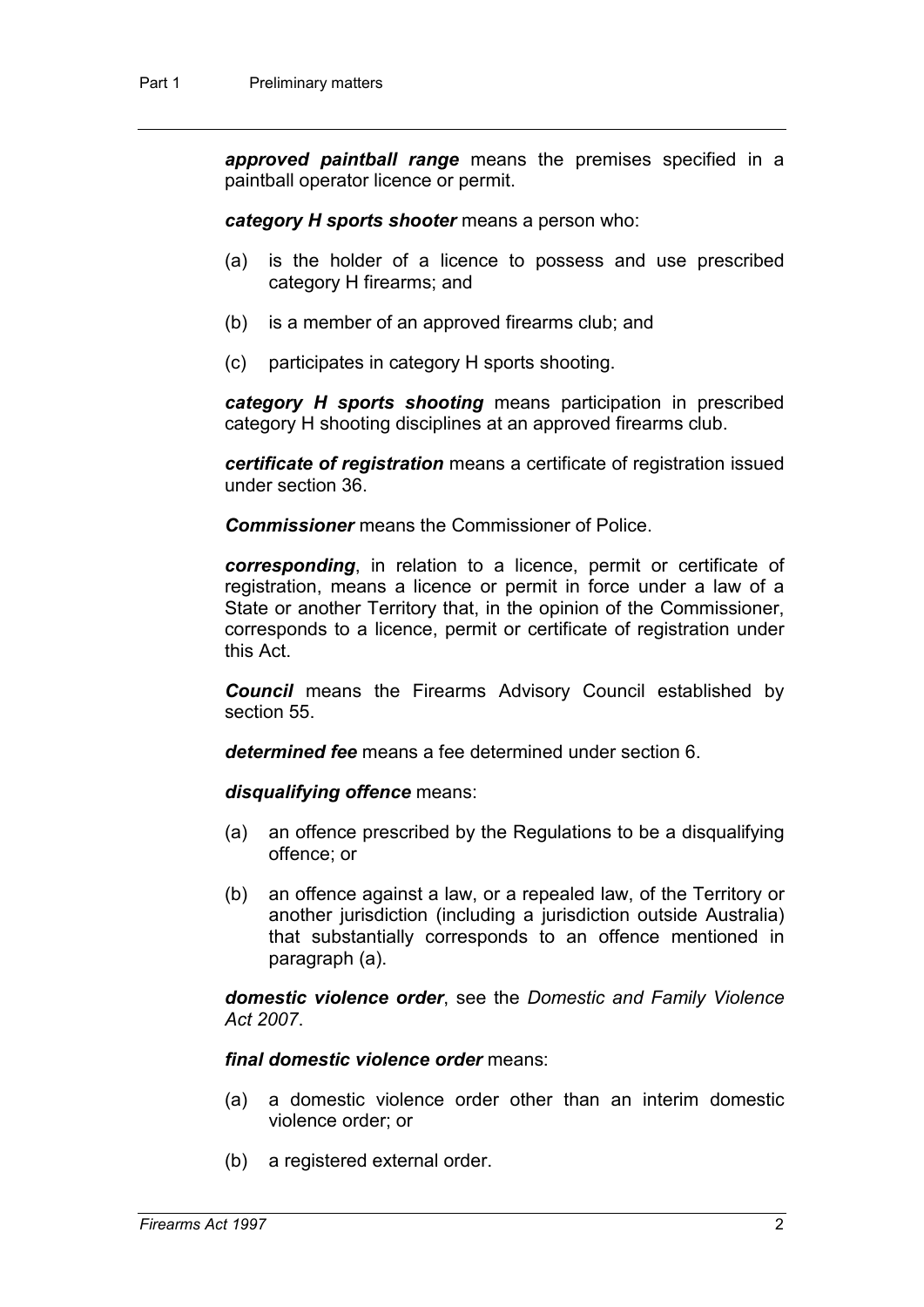*firearm* means a device or part of a device (whether or not assembled, operable or temporarily or permanently inoperable) that is designed or adapted to discharge shot, a bullet or other projectile:

- (a) by expanding gases produced in the device; or
- (b) by igniting combustible material; or
- (c) by compressed air or other compressed gases (whether stored in the device or attached to the device in pressurised containers).

*firearm part* means a part mentioned in subsection (1A).

*firearms club* means a shooting union, association, club or other group of persons, however described, who associate for purposes connected with the use of firearms.

*holder*, in relation to a licence, permit or certificate of registration, means the person to whom it is granted.

*interim court DVO*, see section 35(1) of the *Domestic and Family Violence Act 2007*.

*interim domestic violence order* means:

- (a) a domestic violence court DVO to which Part 2.10 of the *Domestic and Family Violence Act 2007* applies that has not been confirmed under the Part; or
- (b) an interim order.

*interim personal violence restraining order*, see section 3 of the *Personal Violence Restraining Orders Act 2016*.

*international competitor* means a person who resides outside Australia and who is visiting Australia for the purpose of competing in an approved shooting competition.

*land* includes land covered by water and the water covering the land.

*licence* means a licence granted under Part 3.

*machine-gun* means:

(a) a firearm (including a pistol) that discharges or is capable of discharging more than one cartridge on a single release of a trigger mechanism; and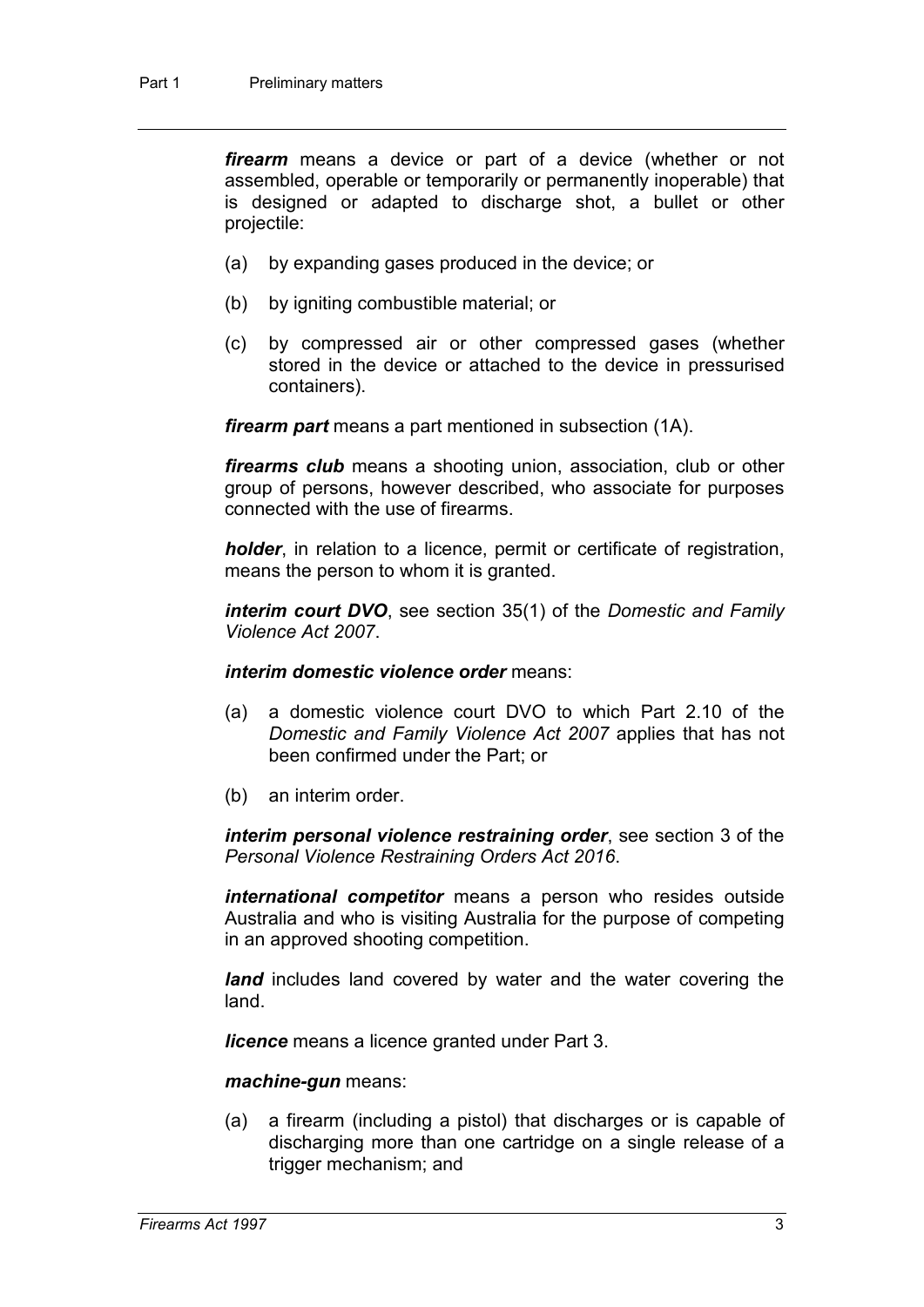(b) a firearm mentioned in paragraph (a) from which, for the time being, a cartridge cannot be discharged because of the absence or defect of a part or an obstruction in the firearm, but from which, if the part were replaced, renewed or repaired or the obstruction removed, a cartridge could be discharged.

#### *offence of violence* means:

- (a) an offence prescribed by the Regulations to be an offence of violence; or
- (b) an offence against a law, or a repealed law, of the Territory or another jurisdiction (including a jurisdiction outside Australia) that substantially corresponds to an offence mentioned in paragraph (a).

*paintball* means a game in which players attempt to shoot at one another with prescribed paintball firearms using prescribed paintball pellets.

*paintball employee* means the holder of a paintball employee licence.

*paintball employee licence* means a licence in force under Part 3, Division 14, Subdivision 2, for employment by an approved paintball operator.

*paintball firearm* means a firearm designed to discharge paintball pellets.

*paintball operator* means a person carrying on the business of providing a paintball range, paintball firearms and pellets and other things for playing paintball.

*paintball operator licence* means a licence in force under Part 3, Division 14, Subdivision 1, for the business of paintball operator at a paintball range.

*paintball operator permit* means a permit in force under Part 4 for the business of paintball operator at a temporary paintball range.

*paintball pellets* means pellets that:

- (a) consist primarily of a dye, paint or similar marking substance; and
- (b) are designed to be discharged from a firearm.

*paintball player declaration*, see section 60K(1)(a).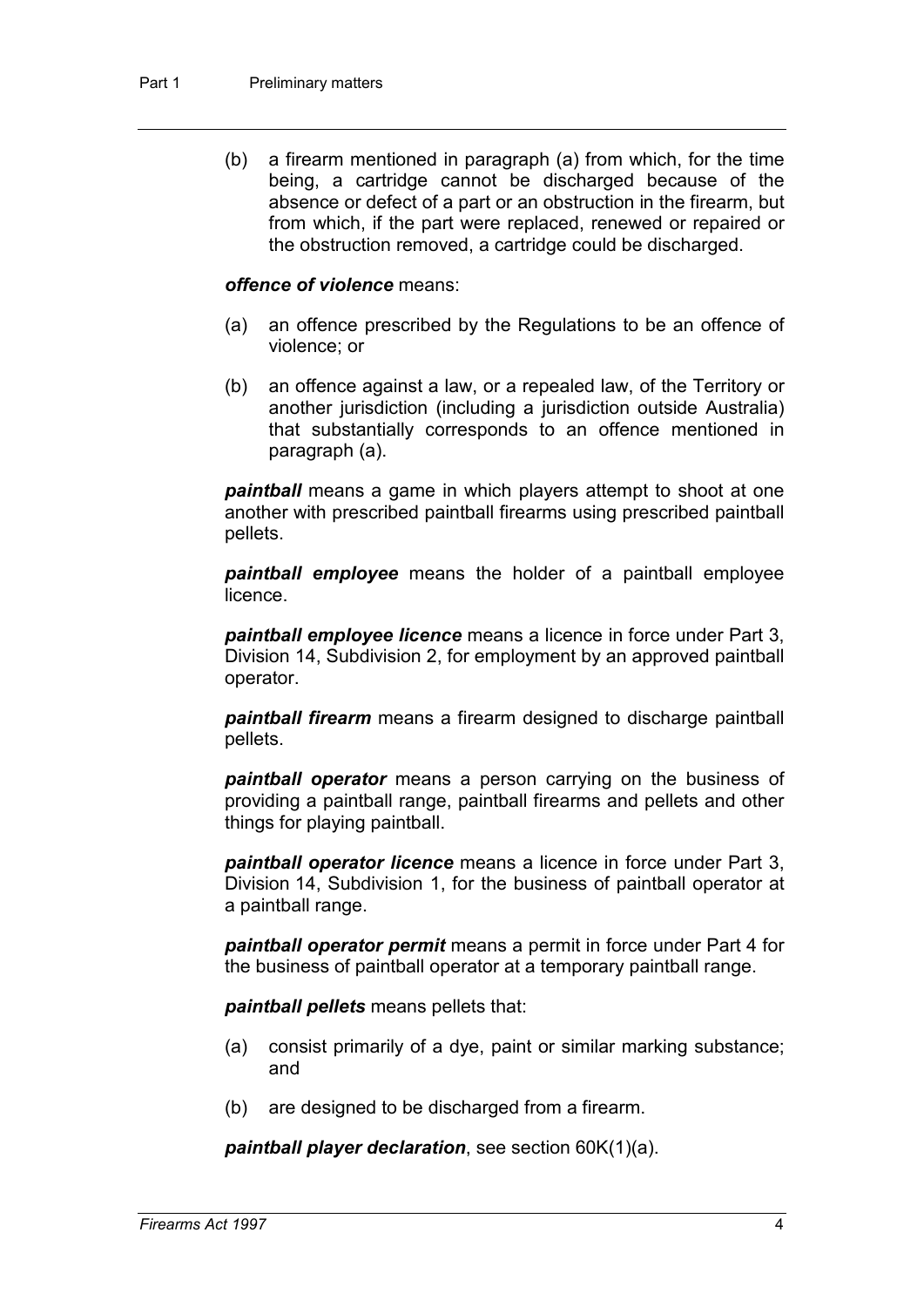*paintball range* means premises for playing paintball.

*permit* means a permit granted under Part 4.

#### *personal violence restraining order* means:

- (a) a personal violence restraining order made under the *Personal Violence Restraining Orders Act 2016*; or
- (b) a similar order made in a State or another Territory.

*pistol* means a firearm that is:

- (a) capable of being used in, or adapted to be aimed and discharged using, one hand only; and
- (b) capable of being concealed on or about the person.

*possess or use*, in relation to a firearm or ammunition, includes to carry, have under control, test discharge and store the firearm or ammunition.

*premises* includes buildings and land.

*prohibited firearm* means a firearm or item specified in Schedule 1.

*prohibited person*, for Part 11, Division 2B, see section 60B.

*purchase* means to do or cause or allow to be done any of the following, whether or not for valuable consideration:

- (a) purchase by wholesale, retail, auction or tender;
- (b) obtain by barter or exchange;
- (c) receive by transfer, exchange, assignment or settlement.

*register* means the register required to be kept under section 7.

*registered* means registered under this Act.

*registered external order*, see the *Domestic and Family Violence Act 2007*.

#### *representative* for:

(a) a firearms corporate licence, firearms museum licence or firearms club licence – means the person nominated under section 9(4)(a), (5)(a) or (6)(a); or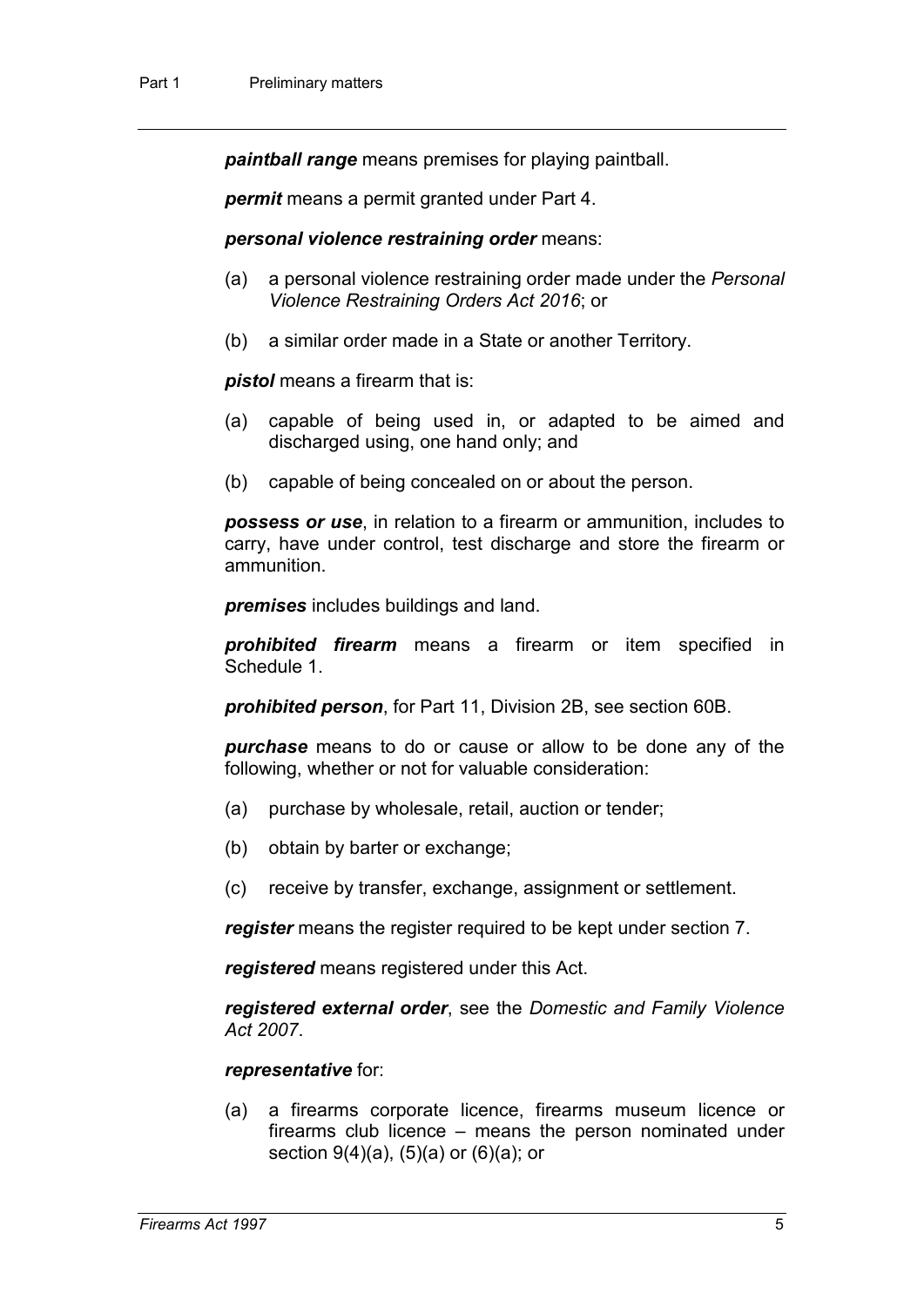(b) a paintball operator licence or permit – see section  $9(9)(b)(i)$ or 32(3)(b)(i);

and includes the person for whom a notice is given under section 91A.

*sale* means to do or cause or allow to be done any of the following, whether for profit, valuable consideration or otherwise:

- (a) sell by wholesale, retail, auction or tender;
- (b) dispose of by barter, transfer, exchange, assignment or settlement;
- (c) offer for sale, receive for sale, have in possession for sale or expose or exhibit for sale;
- (d) conduct negotiations for sale.

*shooting member*, of an approved firearms club, means a full member of the firearms club who has completed any period of probation as a member and does not include a person who is a social or associate member (however called) of the club.

*shooting range* means an area of land established or reserved primarily for the purpose of discharging firearms.

#### *silencer* means:

- (a) a device capable of being used to suppress the noise of the discharge of a firearm; and
- (b) a device mentioned in paragraph (a) that, for the time being, does not suppress the noise of the discharge of a firearm because of the absence or defect of a part of the device but would, if the part were replaced, renewed or repaired, suppress the noise of the discharge of a firearm.

*specially accredited discipline* means a category H sports shooting discipline that is prescribed as a discipline for which a category H firearm with a calibre greater than .38" but not greater than .45" may be used.

*starting pistol* means a device that is used or designed to control the start of an event at a sporting fixture that is not capable of discharging shot, a bullet or other missile.

*student of arms*, see section 35C(2).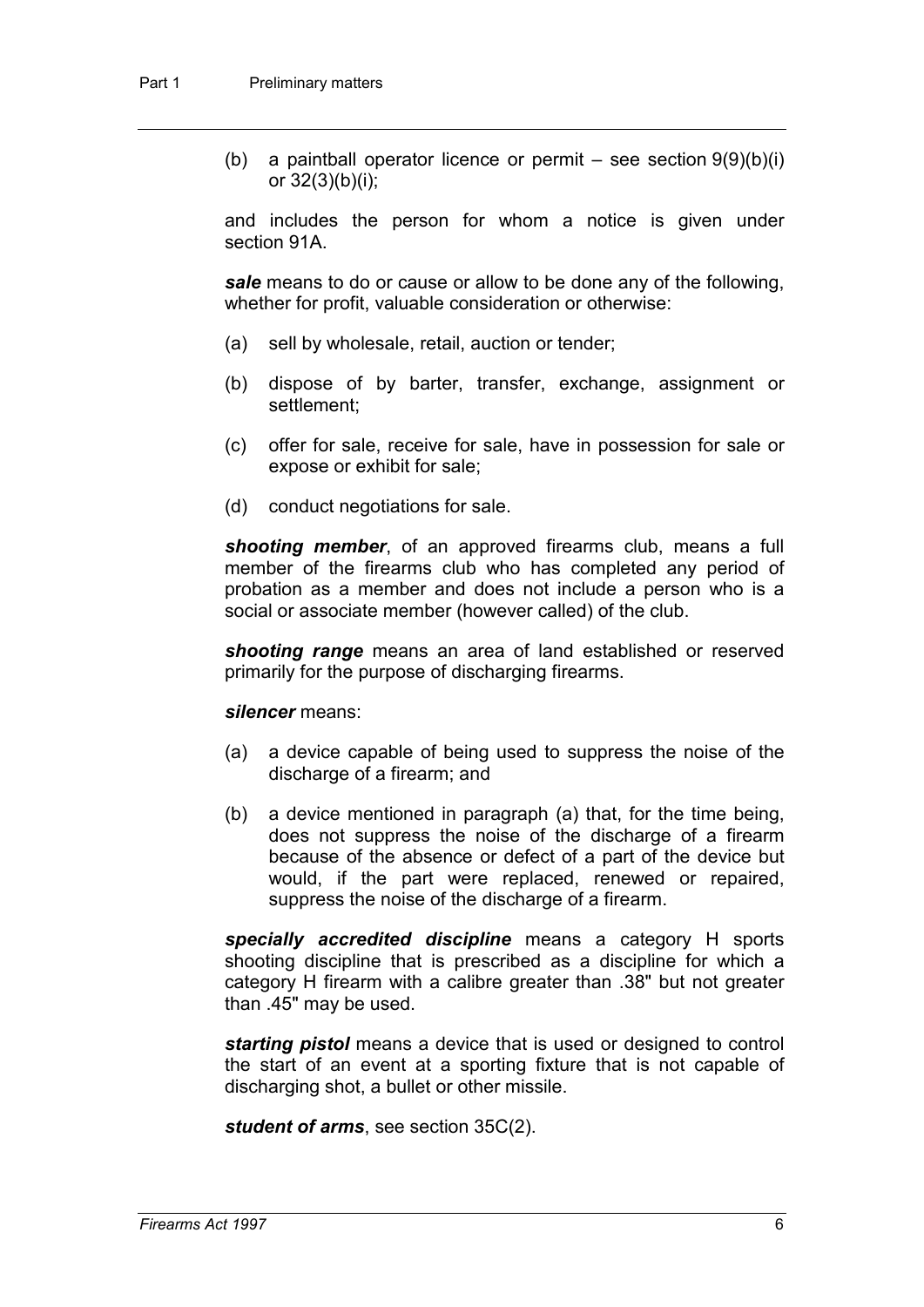*Tribunal* means the Firearms Appeal Tribunal established by section 50.

*working day* means a day that is not a Saturday, Sunday or public holiday.

- (1A) For the definition of *firearm* in subsection (1), a part of a device means:
	- (a) a rifle or shotgun action; or
	- (b) a pistol or revolver frame.
	- (2) A reference in this Act to:
		- (a) a category A firearm is to a firearm of a type specified in Schedule 2; and
		- (b) a category B firearm is to a firearm of a type specified in Schedule 3; and
		- (c) a category C firearm is to a firearm of a type specified in Schedule 4; and
		- (d) a category D firearm is to a firearm of a type specified in Schedule 5; and
		- (e) a category H firearm is to a firearm of a type specified in Schedule 6.
	- (3) For this Act, a person deals in firearms if the person buys, sells, exchanges or hires out firearms in the course of his or her business.
- (3A) For this Act, a person is a close associate of an applicant for, or the holder of, a firearms dealer licence or paintball operator licence or permit if the person:
	- (a) holds or will hold any relevant financial interest, or is or will be entitled to exercise any relevant power (whether in his or her own right, on behalf of any other person or for the benefit of any other person), in the business of the applicant or holder and, by virtue of that interest or power, is or will be able to exercise a significant influence over, or with respect to, the conduct or control of that business; or
	- (b) holds or will hold any relevant position (whether in his or her own right, on behalf of any other person or for the benefit of any other person) in the business of the applicant or holder.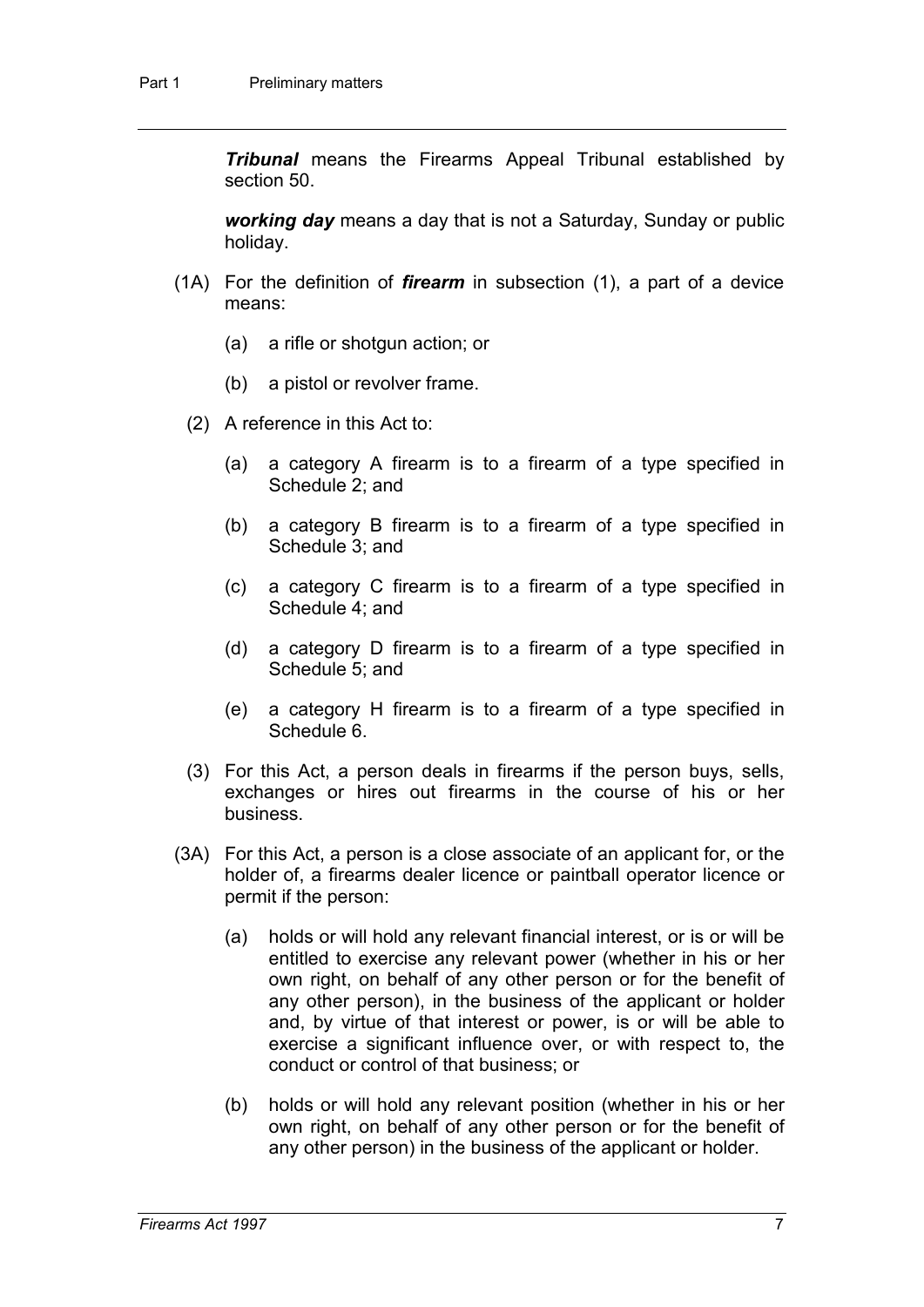(3B) In subsection (3A):

*relevant financial interest*, in a business, means:

- (a) any interest in or entitlement to the capital or assets of the business, including any interest or entitlement where the business is carried on under a trust; or
- (b) any entitlement to receive any income derived from the business, whether the entitlement arises at law or in equity or otherwise.

*relevant position*, in a business, means a position whose holder participates in or is entitled to participate in the management of the business (whether in the capacity of a director, manager, secretary, partner or in any other capacity).

*relevant power*, in a business, means any power, whether exercisable by voting or otherwise and whether exercisable alone or in association with others:

- (a) to participate in any managerial or executive decision about the business; or
- (b) to elect or appoint any person to any relevant position in the business.
- (4) For this Act, a firearm is sold when the possession of the firearm passes from the person who sells the firearm (or if the firearm is sold by the holder of a firearms dealer licence, from a partner or employee of the holder) to another person.

#### **4 Exemptions**

- (1) This Act does not apply to or in relation to:
	- (a) a person who is a member of the Defence Force mentioned in Part 3, Division 1 of the *Defence Act 1903* (Cth) who is using a firearm that is the property of the Force for purposes concerned with the Force; or
	- (b) an explosive-powered tool or compressed air nailing tool; or
	- (d) a spear-gun; or
	- (e) a pistol designed to be used for life-saving, rescuing or distress signal purposes; or
	- (f) a firearm or a type of firearm mentioned in a notice under section  $8(1)(b)$ .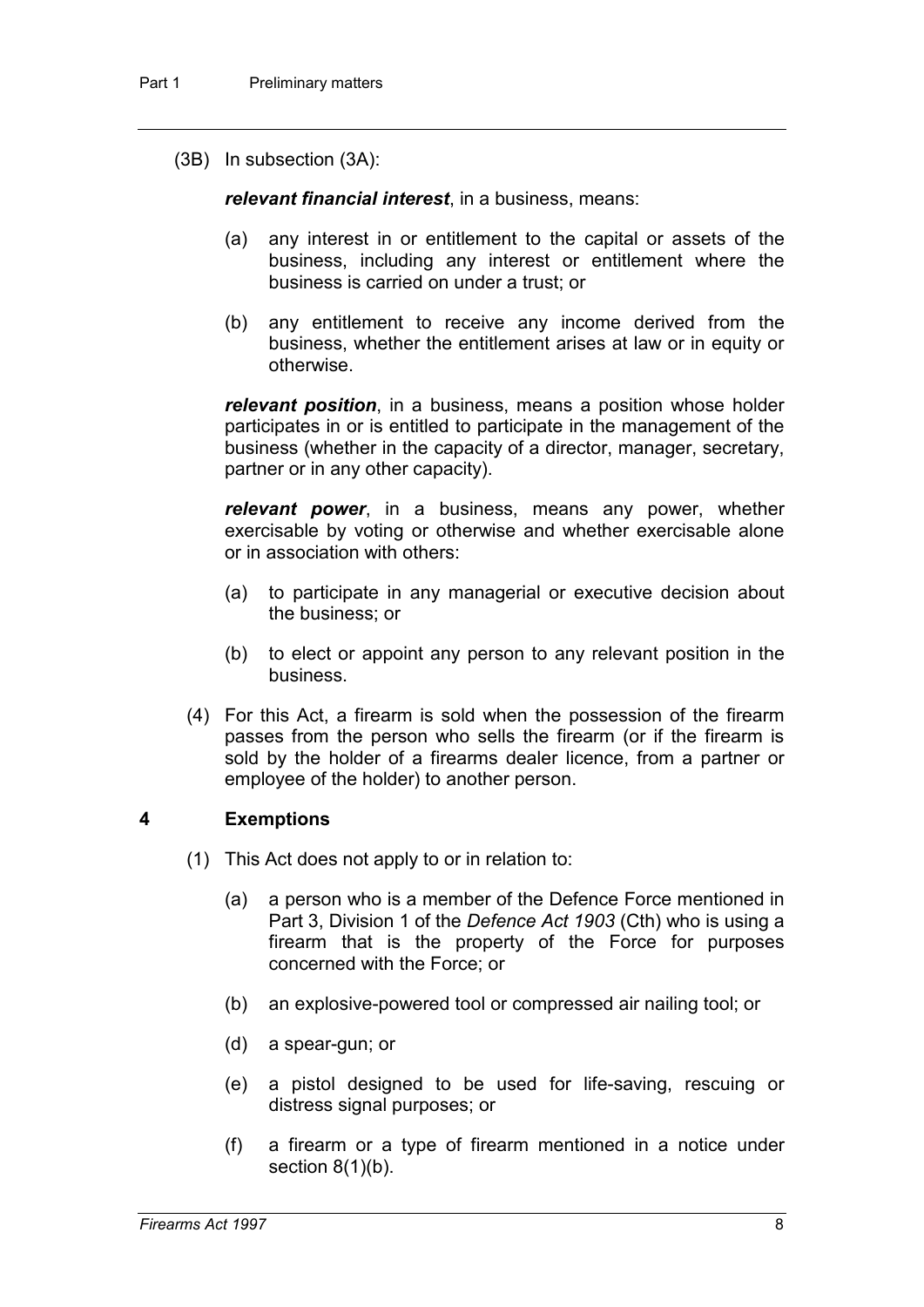- (2) This Act does not apply to or in relation to a starting pistol that is the property of a sporting association or body if:
	- (a) the association or body is affiliated with the governing body for its sport in the Territory; and
	- (b) the starting pistol is used at sporting fixtures organised and controlled by the sporting association or body; and
	- (c) the starting pistol is in the possession of an adult when at or being transported to or from the sporting fixture; and
	- (d) the starting pistol is stored in accordance with the storage requirements under this Act.
- (3) Parts 3 and 5 do not apply to or in relation to a person who is a common carrier in respect of the person's possession of a firearm that:
	- (a) is not the person's property; and
	- (b) forms part of a consignment of goods in the person's possession as a common carrier.
- (4) Part 3 and sections 58, 59, 66, 77, 78, 79, 80, 82 and 83 do not apply to or in relation to:
	- (a) a police officer; or
	- (b) a member of the Australian Federal Police; or
	- (c) a member of a police force of a State or another Territory; or
	- (d) an officer of Customs as defined in section 4 of the *Customs Act 1901* (Cth); or
	- (e) a member of the Australian Protective Service; or
	- (f) a correctional officer (as defined in section 4 of the *Correctional Services Act 2014*);

in respect of his or her possession or use of a firearm in the course of his or her duty as a member or officer.

- (4A) Section 69 does not apply to a person specified in subsection (4) in respect of the person's possession of ammunition in the course of the person's duty as an officer or member.
	- (5) Sections 78 and 79 do not apply to or in relation to a person who is:
		- (a) a public sector employee; or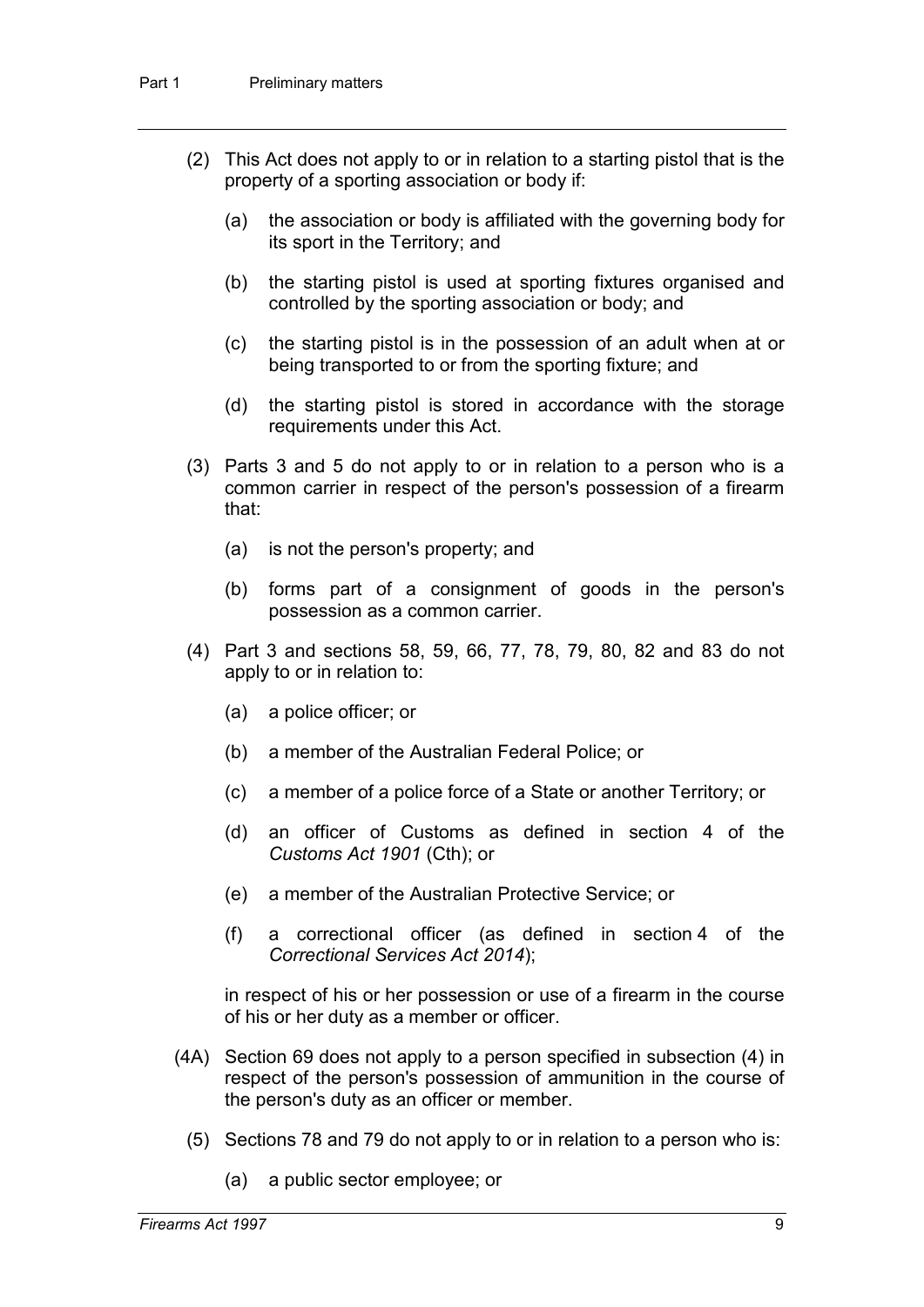(b) an APS employee as defined in section 7 of the *Public Service Act 1999* (Cth);

in respect of the person's possession or use, in the course of his or her duty as such an employee, of a firearm the property of the Territory or the Commonwealth.

- (6) The Commissioner may, by written notice, declare that such provisions of this Act as the Commissioner thinks fit and specifies in the notice do not apply, or apply in accordance with such conditions as are specified in the notice:
	- (a) to certain persons in relation to their activities at an approved paintball range, shooting gallery, amusement parlour or similar place; or
	- (b) in relation to firearms amnesties generally or periods specified in the notice as amnesty periods;

and those provisions do not apply or apply only subject to those conditions.

## **Part 2 Administration**

#### **5 Delegation**

The Commissioner may, in writing, delegate to a police officer or public sector employee any of the Commissioner's powers and functions under this Act, other than:

- (a) the forming of the necessary opinion for the purposes of section 10(8A), 33(3A) or 40A(1); or
- (b) this power of delegation.

#### **6 Fees**

- (1) The Minister may, by *Gazette* notice, determine the fees payable under this Act.
- (2) The Commissioner may waive or reduce a determined fee in relation to a matter or thing or a class of matters or things.

### **7 Register**

- (1) The Commissioner is to cause to be kept a register containing a record of those particulars that the Commissioner determines of:
	- (a) all registered firearms; and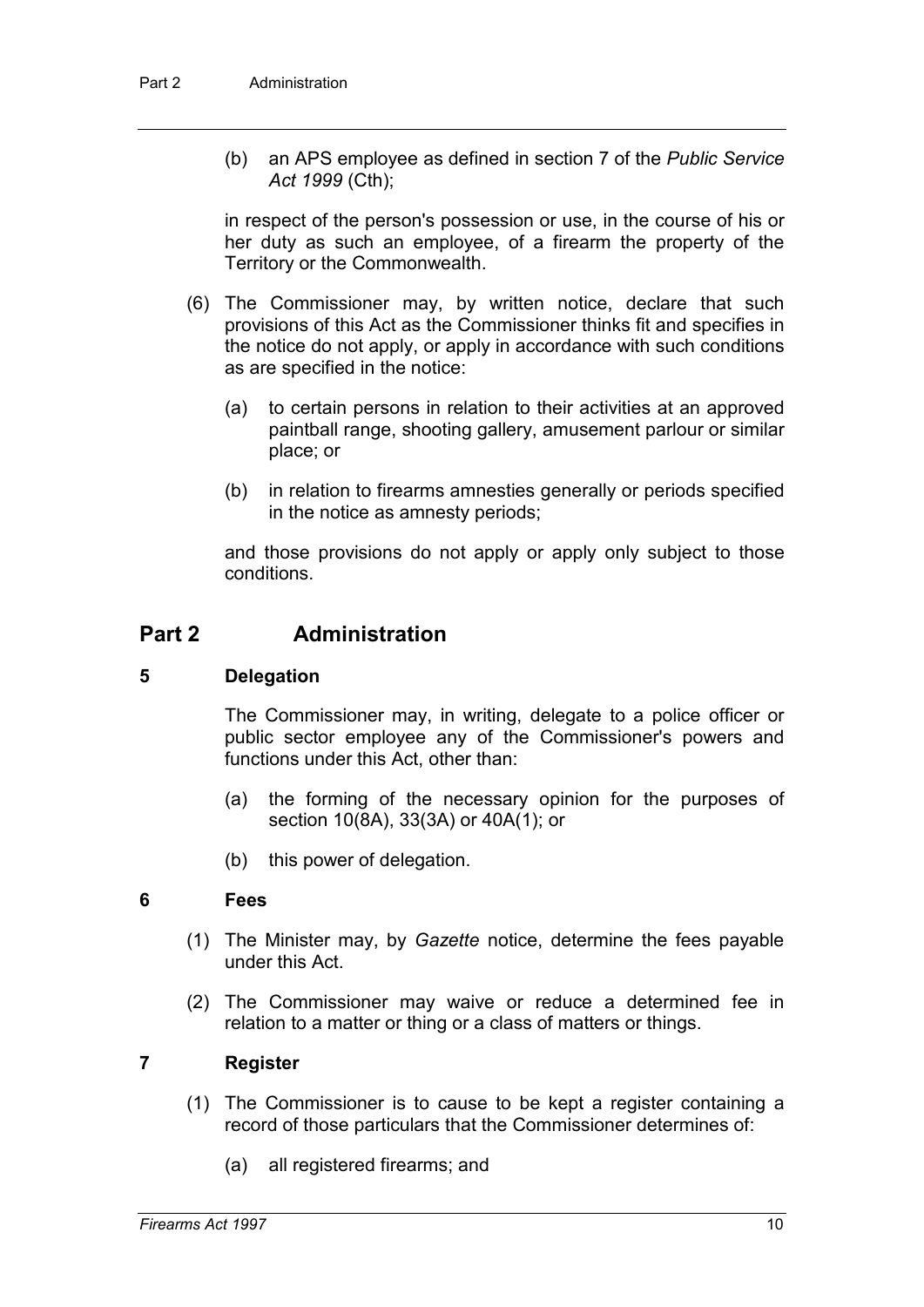- (b) all licences and permits.
- (2) The register may be kept:
	- (a) in a form or combination of forms; and
	- (b) on a medium or combination of mediums; and
	- (c) in a manner;

that the Commissioner thinks fit and, for paragraph (b), a medium includes but is not limited to any of the following:

- (d) a computer;
- (e) micro film;
- (f) paper.
- (3) The register is to be maintained in a form that:
	- (a) enables it to be linked to the Australian Crime Commission; and
	- (b) enables a firearm authority of a State or another Territory to have access to information in the register.
- (4) A document certified by the Commissioner to be an extract from, or copy of, an entry in the register must be received in all courts and on all occasions as evidence and is taken to be sufficient proof of the particulars contained in that entry without requiring the production of the register from which the extract or copy was taken.

#### **8 Declarations by Commissioner**

- (1) The Commissioner may, by *Gazette* notice, declare:
	- (a) a firearm or a type of firearm to be a firearm of a particular category of firearm; or
	- (b) a firearm or a type of firearm to be a firearm that is exempt from the operation of this Act.
- (2) A notice under subsection (1) may specify a firearm or type of firearm by reference to particulars of the firearm or type of firearm that may include the calibre, mechanism, manufacturer, magazine capacity, fixture attached to a firearm or other particulars by which a firearm or a type of firearm may be identified.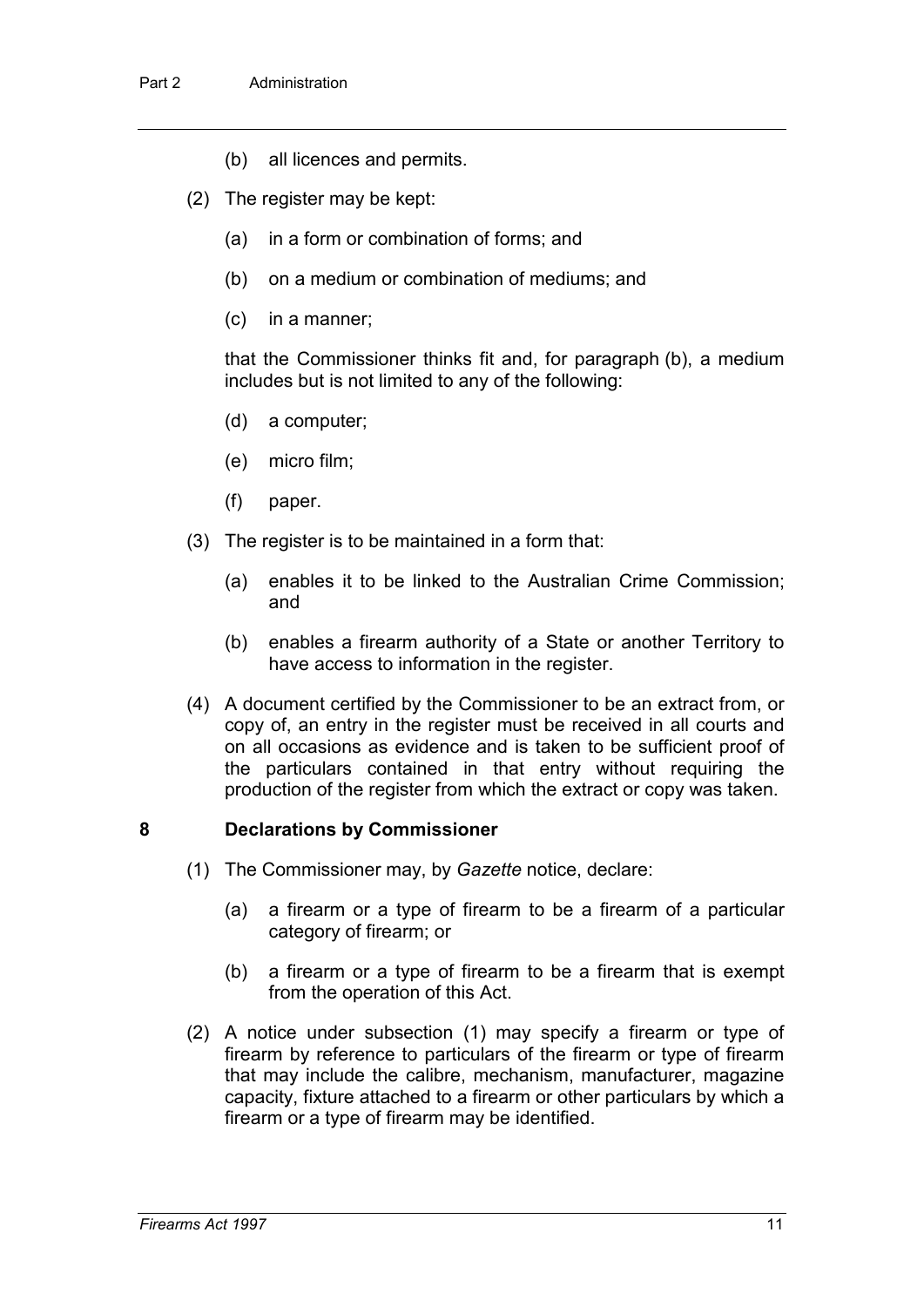- (3) The Commissioner may, on application by a person in possession of a firearm and after examination of the firearm, by written notice, certify that the firearm is permanently incapable of use as a firearm.
- (4) A reference in this Act to a category of firearm includes a firearm or type of firearm in respect of which a declaration is made under subsection (1)(a).

## **Part 3 Licences**

### **Division 1 Application for licence**

#### **9 Application for licence**

- (1) An application for a licence is to be:
	- (a) in the approved form; and
	- (b) accompanied by the determined fee; and
	- (c) lodged with the Commissioner.
- (2) An applicant for a licence is:
	- (a) if the applicant is an individual to be at least 18 years of age unless the licence applied for is a firearms club junior licence; and
	- (b) to provide proof of the applicant's identity in accordance with the requirements under the *Financial Transaction Reports Act 1988* (Cth) that apply in respect of the opening of a bank account; and
	- (c) to provide such other particulars or documents as the Commissioner requires.
- (3) A person cannot apply for a licence if the person is prohibited from applying for or holding a licence to own or possess a firearm:
	- (a) under this or any other Act; or
	- (b) under an Act of the Commonwealth, a State or another Territory; or
	- (c) by an order or direction of a court (whether made or given in the Territory or elsewhere).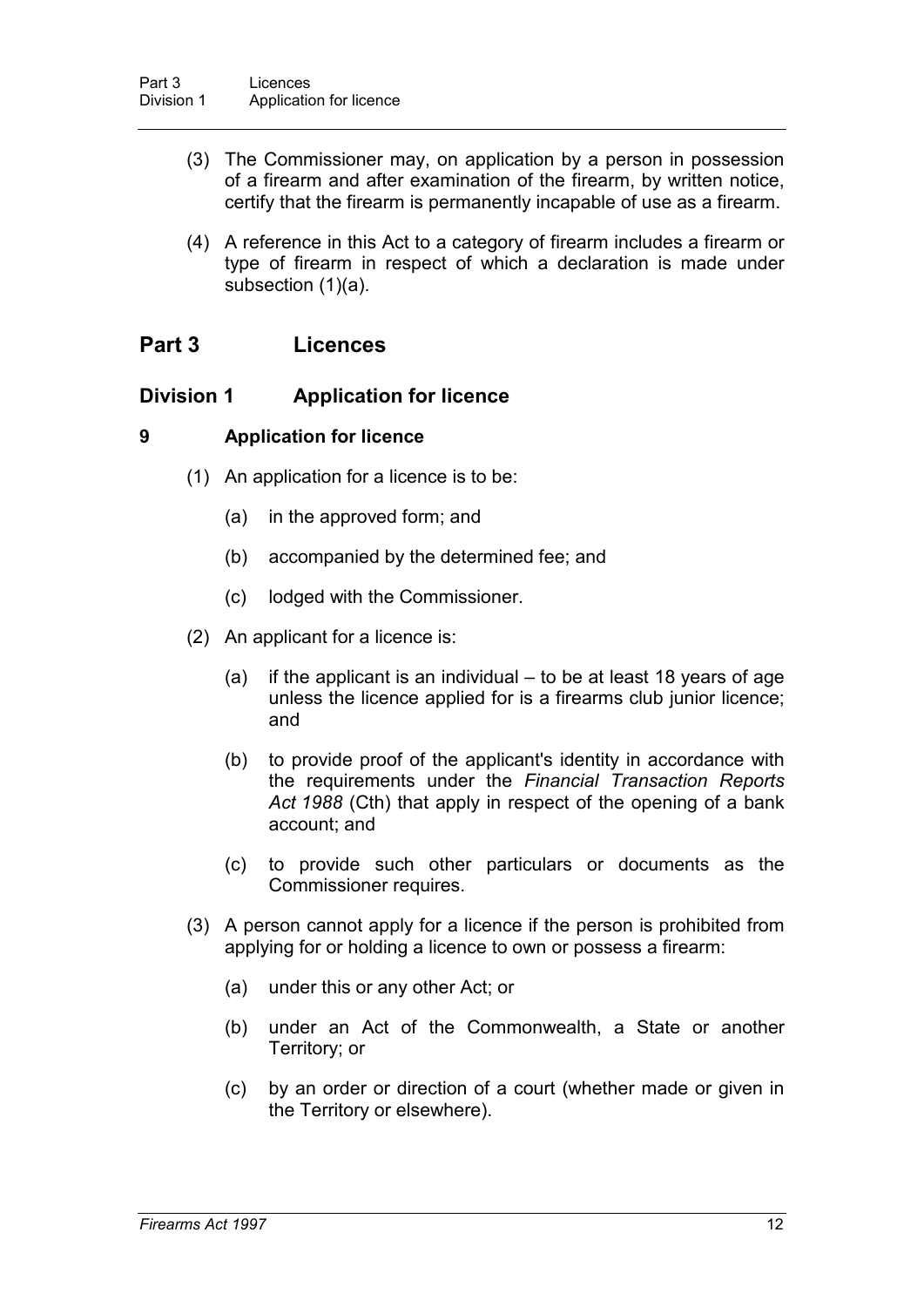- (4) An application for a firearms corporate licence is to contain:
	- (a) the name of the person (who must be an employee of the applicant) who will be the representative of the holder of the licence in respect of activities conducted under the licence; and
	- (b) the name and address of each person who will:
		- (i) be responsible for the security of firearms possessed under the licence; or
		- (ii) have direct access to firearms possessed under the licence; or
		- (iii) have control over issuing firearms possessed under the licence to employees of the holder of the licence.
- (5) An application for a firearms museum licence is to contain:
	- (a) the name of the person who will be the representative of the holder of the licence in respect of activities conducted under the licence; and
	- (b) the name and address of each person who:
		- (i) will be responsible for the security of firearms possessed under the licence; or
		- (ii) will have direct access to firearms possessed under the licence.
- (6) An application for a firearms club licence is to contain:
	- (a) the name of the person (who must be a member of the governing body or committee of the firearms club) who will be the representative of the holder of the licence in respect of activities conducted under the licence; and
	- (b) the names and addresses of persons who will be responsible for the security of the firearms stored at premises occupied by the firearms club.
- (7) An application for a firearms dealer licence or paintball operator licence must specify:
	- (a) the name and address of each person who is a close associate of the applicant; and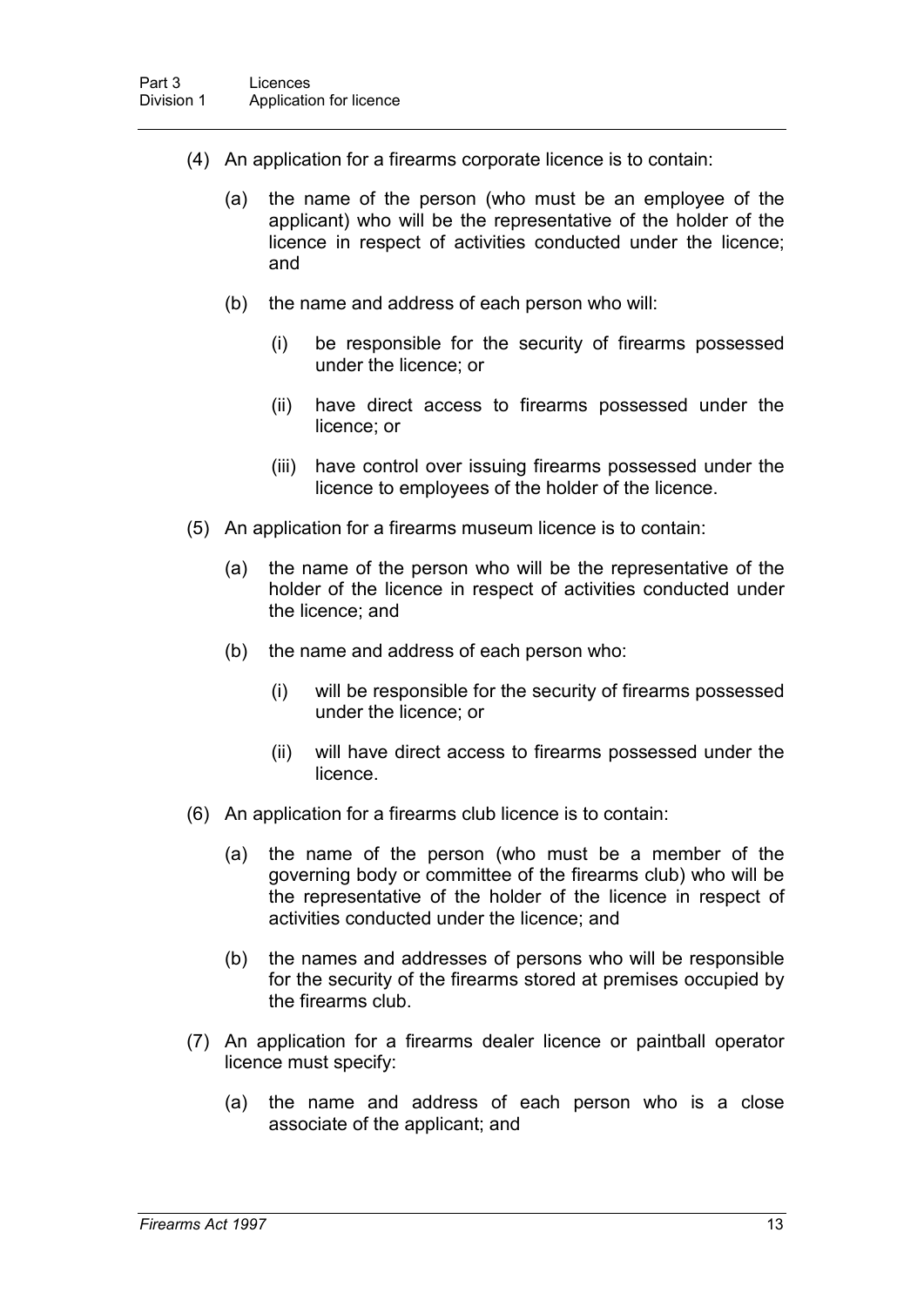- (b) particulars of the nature of the person's association with the applicant.
- (8) Only a body corporate may apply for a paintball operator licence.
- (9) An application for a paintball operator licence must:
	- (a) describe the applicant's proposed business; and
	- (b) specify the names and addresses of the following persons:
		- (i) the person who will be primarily responsible for the control and management of the business (the *representative*);
		- (ii) prospective paintball employees of the business; and
	- (c) be accompanied by evidence that the applicant has public liability insurance for the amount prescribed by regulation.

#### **10 General restrictions on grant of licence**

- (1) The Commissioner, on receiving an application for a licence, may grant or refuse to grant the licence.
- (2) Subject to subsection (5), the Commissioner is not to grant a shooter's licence or a firearms club junior licence until 28 days after the day on which the application is made.
- (2A) The Commissioner is not to grant a licence to a person who has been found guilty of an offence against this Act or the *Weapons Control Act 2001* or in which a firearm was involved unless:
	- (a) in a case where, on the trial or hearing in relation to the offence:
		- (i) an order under section 10 or 11 of the *Sentencing Act 1995* or mentioned in section 130(2) of that Act (or a provision of a law in force in the jurisdiction in which the offence was committed that, in the opinion of the Commissioner, is of similar effect) has been made directing that the person be discharged on giving security in accordance with the section; or
		- (ii) a pecuniary penalty only has been imposed;

and not less than 2 years have elapsed since the person was found guilty of the offence; and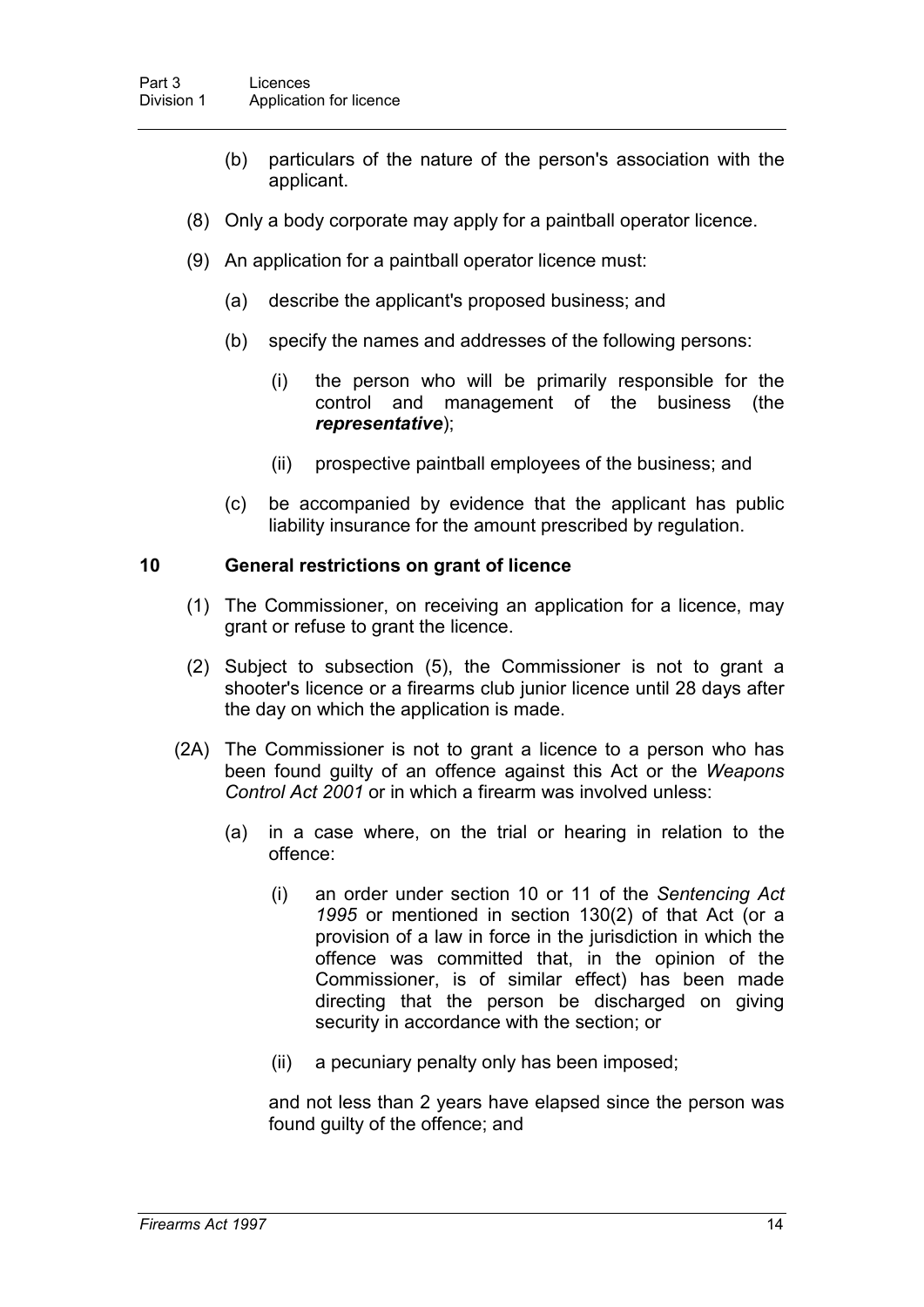- (b) in the case where a custodial sentence was imposed 5 years have elapsed since the applicant was found guilty of the offence or released from custody, whichever is the later.
- (2B) The Commissioner is not to grant a licence if the Commissioner has reasonable cause to believe that the applicant has failed to supply material information or has supplied information that is false or misleading.
	- (3) Subject to subsections (6) and (6A), the Commissioner must not grant a licence unless satisfied the applicant or, for an application for a paintball operator licence, the representative:
		- (a) is at least 18 years of age unless the licence applied for is a firearms club junior licence; and
		- (b) is a fit and proper person; and
		- (c) has completed an approved firearms training and safety course; and
		- (d) is able to meet the storage and safety requirements under this Act; and
		- (e) resides in the Territory or is about to become a resident of the Territory; and
		- (f) has not, within the period of 10 years before the application for the licence was made, been found guilty in the Territory or elsewhere of a disqualifying offence; and
		- (fa) has not, within the period of 5 years before the application for the licence was made, been found guilty in the Territory or elsewhere of an offence of violence; and
		- (g) does not have a final domestic violence order in force against him or her and has not, within the period of 5 years before the application for the licence was made, had a final domestic violence order in force against him or her; and
		- (ga) does not have a personal violence restraining order in force against him or her; and
		- (h) is not subject to an order, made in the Territory or elsewhere, to keep the peace.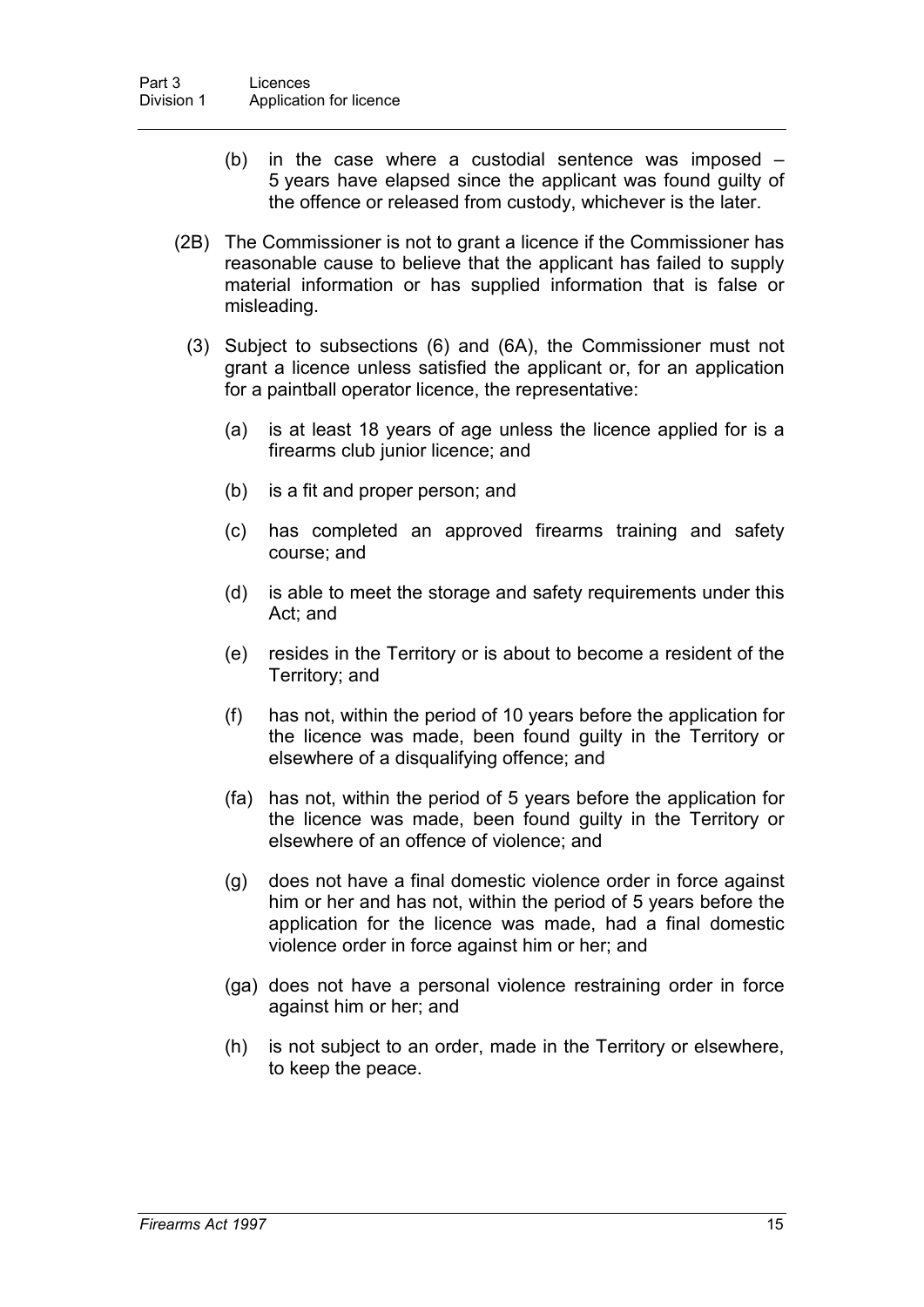- (4) Without limiting subsection (3)(b), the Commissioner is not to grant a licence if the Commissioner has reasonable cause to believe that the applicant or representative may not personally exercise continuous and responsible control over firearms because of:
	- (a) the applicant's or representative's way of living or domestic circumstances; or
	- (b) any attempts by the applicant or representative to commit suicide or cause a self-inflicted injury; or
	- (c) the applicant's or representative's intemperate habits or being of unsound mind.
- (5) The Commissioner may grant a shooter's licence before the expiration of the period mentioned in subsection (2) if the applicant was, at the time of making the application, the holder of a shooter's licence and the prescribed checks have been completed.
- (6) Subsection (3)(c) does not apply to:
	- (a) an applicant who is already the holder of a licence when the application is made; or
	- (b) an application for a paintball operator licence.
- (6A) Subsection (3)(d) does not apply to an application for a paintball operator licence.
	- (7) Except in the case of a firearms dealer licence, firearms museum licence, firearms club licence, firearms corporate licence or paintball operator licence, a licence may only be granted to an individual.
	- (8) The Commissioner may refuse to grant a licence if the Commissioner considers that the grant of the licence would be contrary to the public interest.
- (8A) The Commissioner must refuse to grant a licence if the Commissioner is of the opinion, having regard to any criminal intelligence report or other criminal information the Commissioner holds about the applicant or representative, that:
	- (a) the applicant or representative is a risk to public safety; and
	- (b) the grant of the licence would be contrary to the public interest.
- (8B) The Commissioner is not, under this or any other Act or law, required to give reasons for refusing to grant a licence on the grounds mentioned in subsection (8A).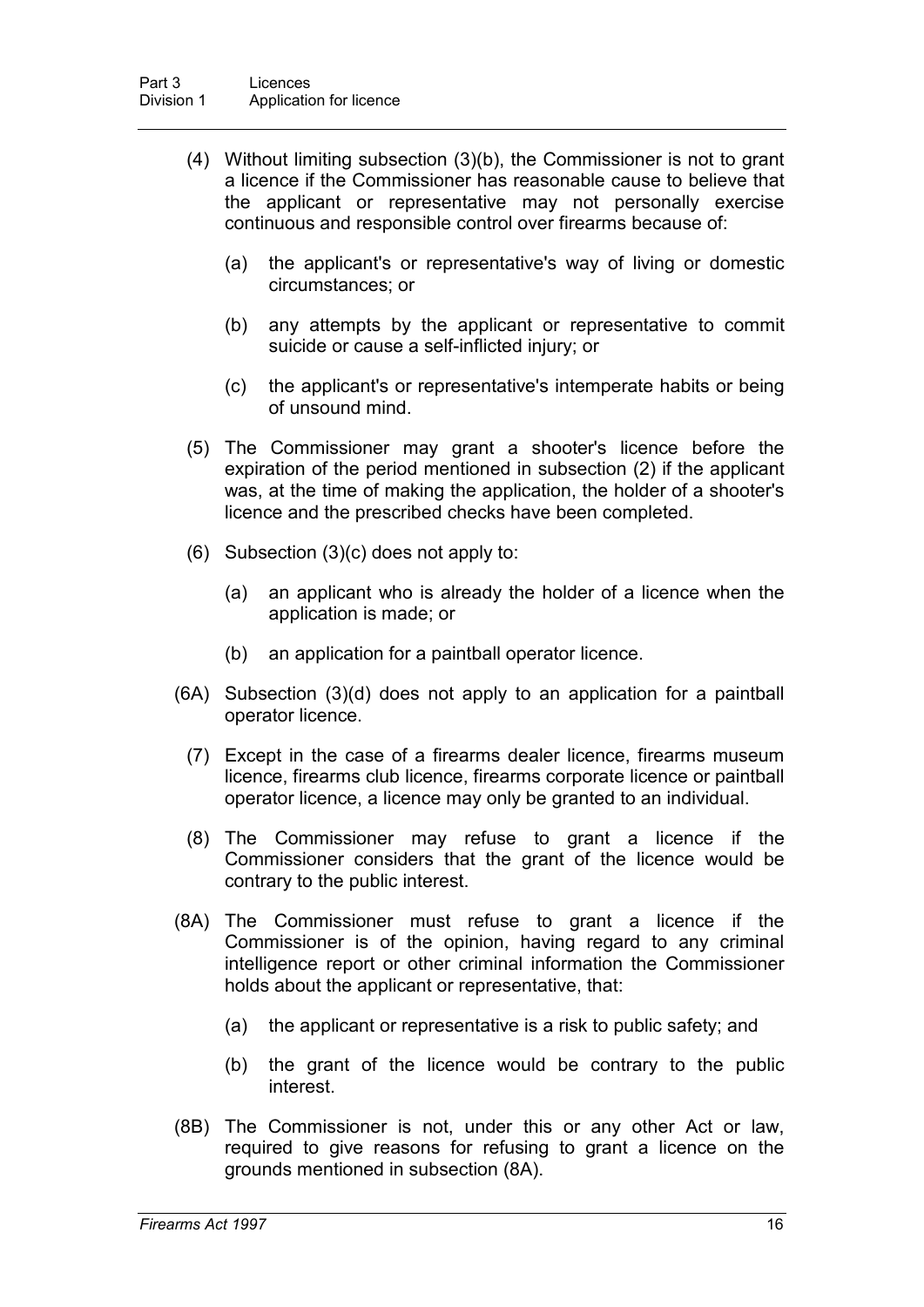(9) The Regulations may provide other mandatory or discretionary grounds for refusing to grant a licence.

#### **10AA Restriction on grant of category H sports shooter's licence**

The Commissioner must not grant a category H sports shooter's licence unless the application is accompanied by an endorsement from an approved firearms club to the effect that:

- (a) the applicant is a member of the club; and
- (b) the applicant has provided the club with:
	- (i) details of the applicant's membership of any other firearms clubs and the firearms owned by the applicant; and
	- (ii) at least 2 character references from persons who have known the applicant for at least 2 years; and
- (c) the club supports the application.

#### **10AB Restriction on grant of firearms dealer licence**

The Commissioner must not grant a firearms dealer licence if the Commissioner:

- (a) is of the view that a person who (in the opinion of the Commissioner) is or will be a close associate of the applicant is not a fit and proper person to be a close associate of the holder of a firearms dealer licence; or
- (b) is not satisfied that the applicant will be the person primarily responsible for the control and management of the business to be carried on under the authority of the licence.

### **10AC Restriction on grant of firearms collector licence**

The Commissioner must not grant a firearms collector licence unless:

- (a) the Commissioner is satisfied that the applicant is a genuine historical collector of firearms; and
- (b) the applicant is a member of an approved historical firearms collector's society and the society has endorsed the application for the licence; and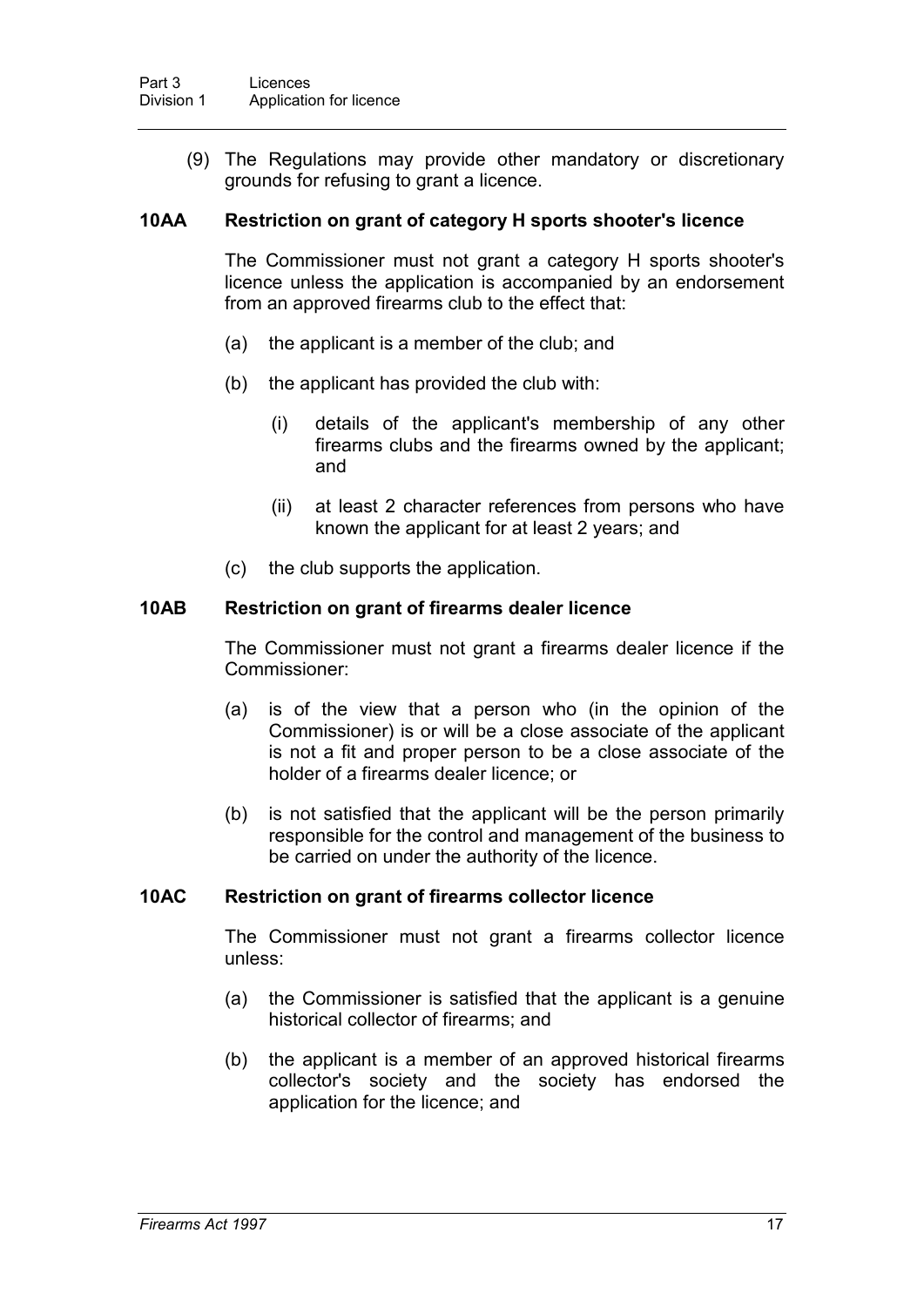(c) the applicant can demonstrate that he or she can comply with the prescribed requirements for storage and safe keeping of firearms held under the licence.

### **10AD Restriction on grant of paintball operator licence**

The Commissioner must not grant a paintball operator licence unless:

- (a) the Commissioner is satisfied each person who is or will be a close associate of the applicant is a fit and proper person to be a close associate of the holder of a paintball operator licence; and
- (b) the Commissioner is satisfied the applicant is able to meet the storage and safety requirements under this Act; and
- (c) the premises are approved under section 49A.

#### **10A General restrictions on grant of firearms corporate licence, firearms museum licence and firearms club licence**

The Commissioner may refuse to grant a firearms corporate licence, firearms museum licence or firearms club licence if, in respect of the particular application:

- (a) the representative does not hold a licence; or
- (b) the Commissioner is not satisfied the representative would be granted a licence under section 10 if he or she were to apply for a licence.

#### **11 Genuine reason for licence**

- (1) The Commissioner is not to grant a licence:
	- (a) unless satisfied that the applicant has a genuine reason for possessing and using firearms; and
	- (b) in respect of a category C firearm, category D firearm or category H firearm, unless satisfied that the applicant has a genuine need for possessing and using firearms of that category; and
	- (c) unless satisfied that the applicant meets the requirements under this Act in respect of that reason or need.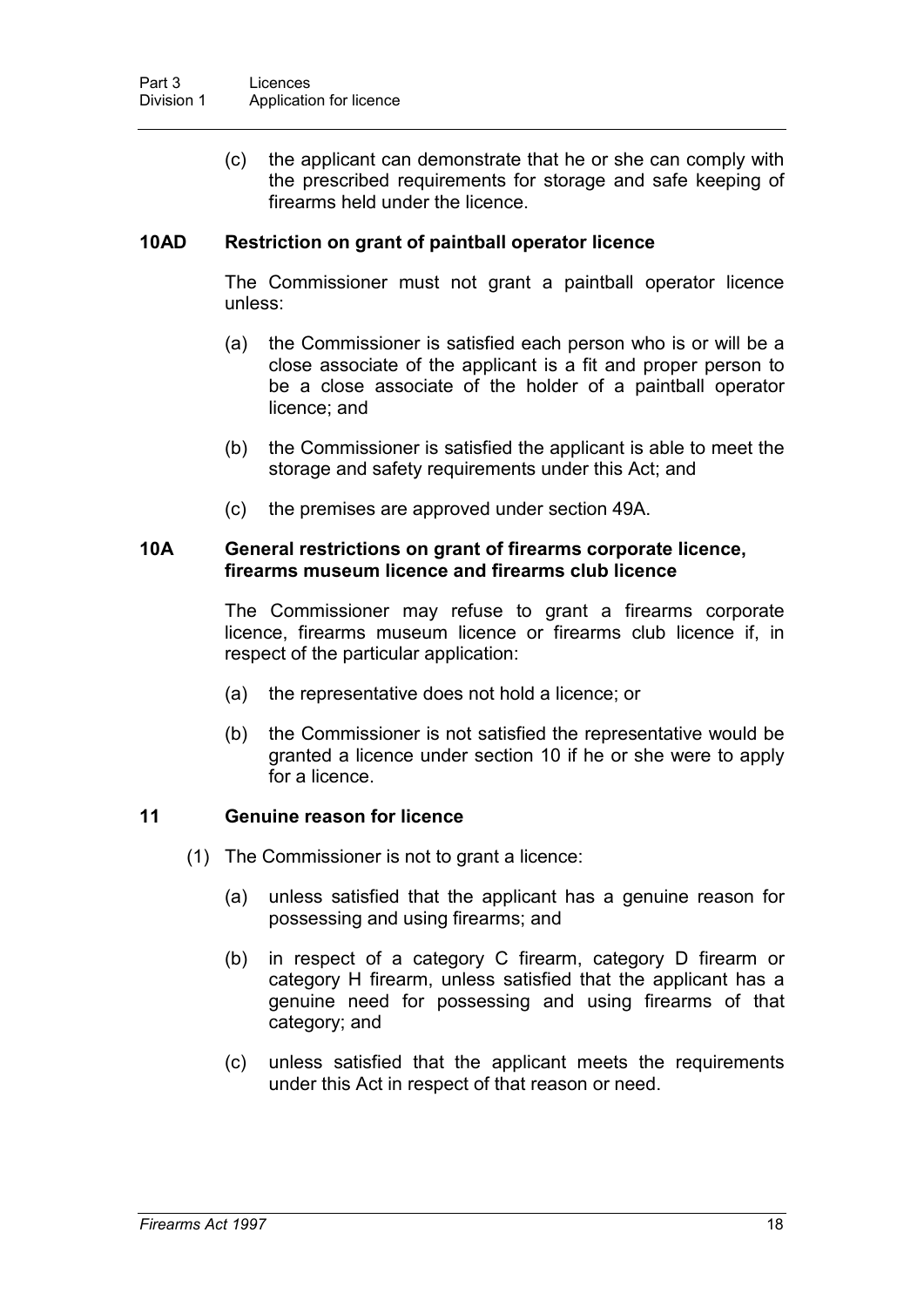- (2) The genuine reasons for possessing or using firearms are any of the following:
	- (a) sports shooting;
	- (b) recreational shooting or hunting;
	- (c) primary production;
	- (d) vertebrate pest animal control;
	- (e) business or employment;
	- (f) occupational requirements;
	- (g) animal welfare;
	- (h) firearms collection;
	- (j) museum display;
	- (k) inheritance;
	- (m) instruction in firearms use and safety;
	- (n) paintball operator or employee.
- (3) The Regulations may provide that the genuine reasons for possessing or using a specified category of firearm are limited to only one or some of the reasons specified in subsection (2).

## **Division 2 General provisions**

#### **12 Form of licence**

A licence is to contain:

- (a) the prescribed particulars; and
- (b) if the holder is an individual a recent photograph of the holder obtained in accordance with the approved arrangements.

### **13 General conditions of licence**

- (1) A licence is subject to the conditions that the holder:
	- (a) must comply with the relevant safe keeping and storage requirements under this Act; and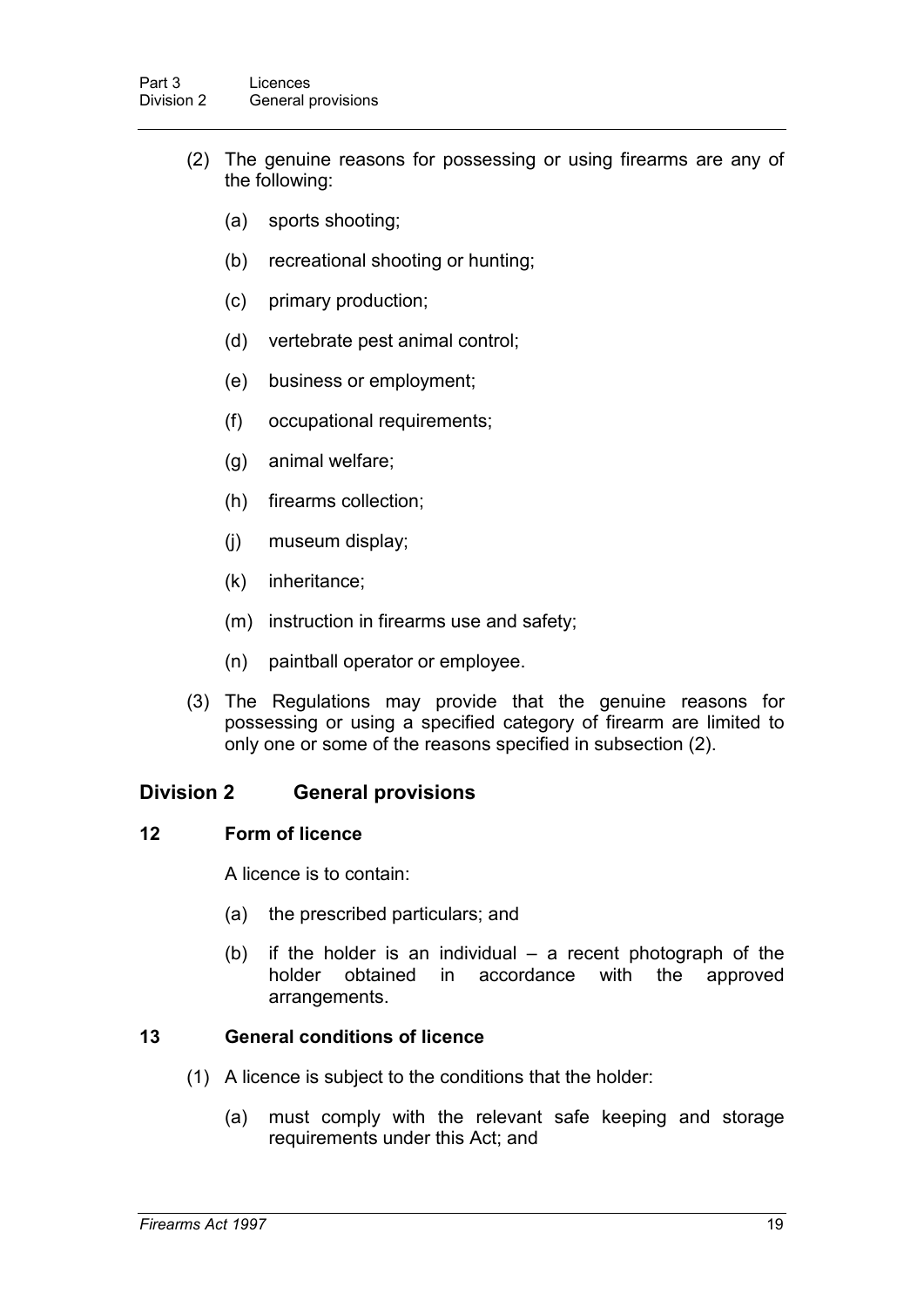- (b) must not permit any other person to possess or use a firearm in the holder's possession if that other person is not authorised to possess or use the firearm; and
- (c) must permit a police officer to inspect, at any reasonable time, the holder's facilities for the storage and safe keeping of the firearms in the holder's possession; and
- (d) must not possess, at any one time, an amount of ammunition that exceeds the amount authorised in writing by the Commissioner.
- (2) In addition to subsection (1), a licence is subject to:
	- (aa) any other conditions imposed under this Act; and
	- (a) the conditions that are prescribed; and
	- (b) the conditions specified by the Commissioner.
- (3) A licence is not transferable.

### **14 Period of licence**

- (1) Subject to this Act:
	- (a) a shooter's licence that authorises the possession or use of:
		- (i) category A or category B firearms remains in force for 10 years; and
		- (ii) category C firearms remains in force for 5 years; and
		- (iii) category D firearms remains in force for 5 years or a shorter period as determined by the Commissioner and specified in the licence; and
		- (iv) category H firearms remains in force for 5 years; and
	- (b) a firearms club junior licence remains in force until the holder attains the age of 18 years; and
	- (c) a firearms armourer licence, firearms dealer licence and firearms corporate licence remains in force for 5 years; and
	- (d) a firearms employee licence remains in force for 5 years or a shorter period as determined by the Commissioner and specified in the licence; and
	- (e) a firearms collector licence remains in force for 10 years; and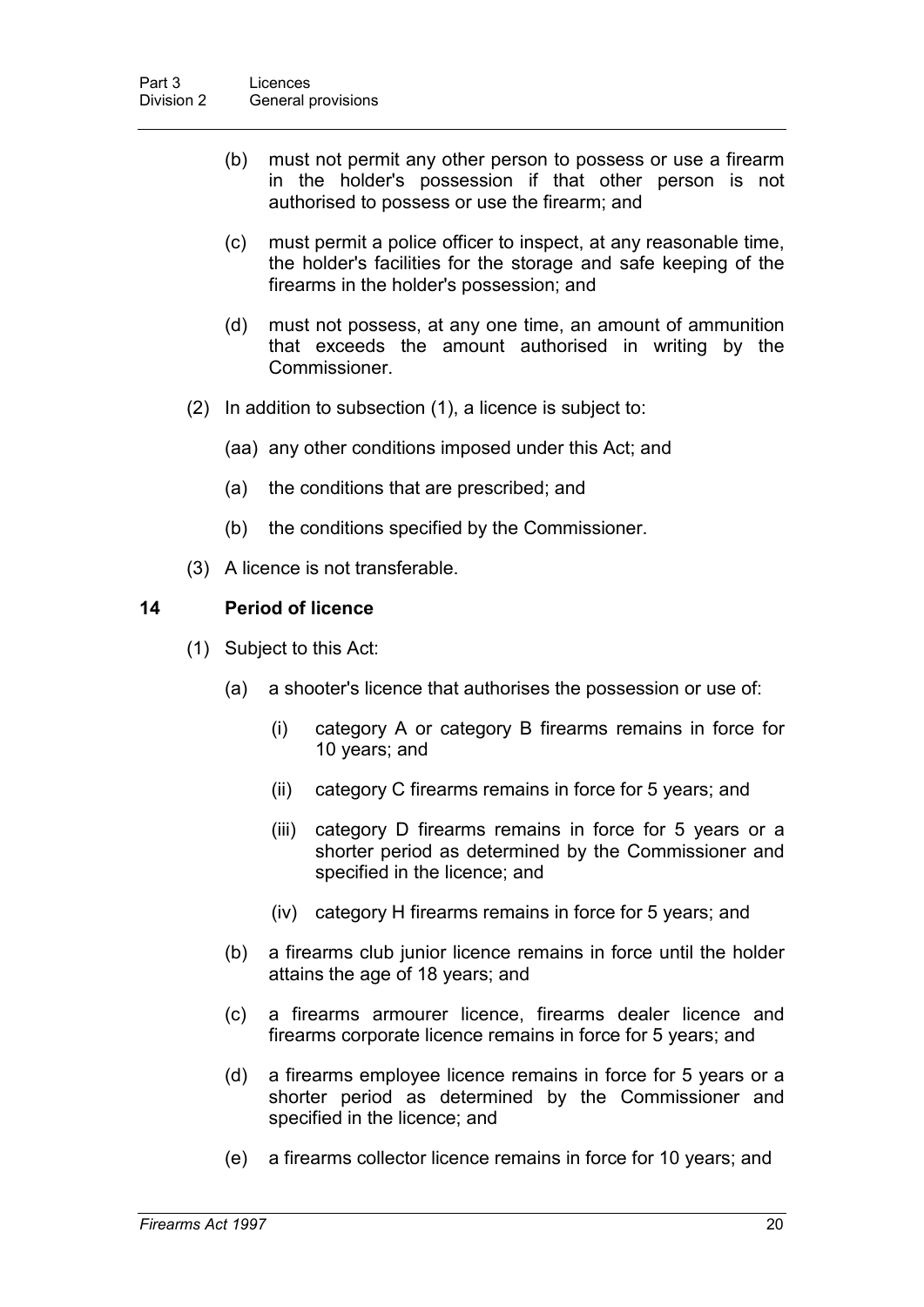- (ea) an antique firearms collector licence remains in force for the life of the licence holder; and
- (f) a firearms club licence remains in force for 5 years; and
- (g) a firearms instructor licence remains in force for 5 years; and
- (h) a paintball operator licence remains in force for 5 years ;and
- (i) a paintball employee licence remains in force for 5 years or the shorter period specified in the licence.
- (1A) If a person holds a shooter's licence that authorises the possession or use of more than one category of firearm, the shooter's licence remains in force for the shortest period prescribed under subsection (1) in respect of the categories of firearm to which the licence relates.
	- (2) Subject to this Act, a licence expires 3 months after the holder ceases to reside permanently in the Territory.
	- (3) A licence is not renewable and a fresh application must be made for the grant of a new licence as required.

### **Division 3 Shooter's licence**

#### **15 Shooter's licence**

A shooter's licence authorises the holder to possess and use only firearms of a category specified in the licence.

## **Division 3A Category H sports shooter's licence**

#### **15A Category H sports shooter's licence**

- (1) A category H sports shooter's licence authorises the holder to possess only prescribed category H firearms.
- (2) The holder of a category H sports shooter's licence is authorised to use a firearm under the licence only at an approved firearms club.

#### **15B Procedure for obtaining licence**

(1) A person who wishes to obtain a category H sports shooter's licence must be (or become) a shooting member of an approved firearms club.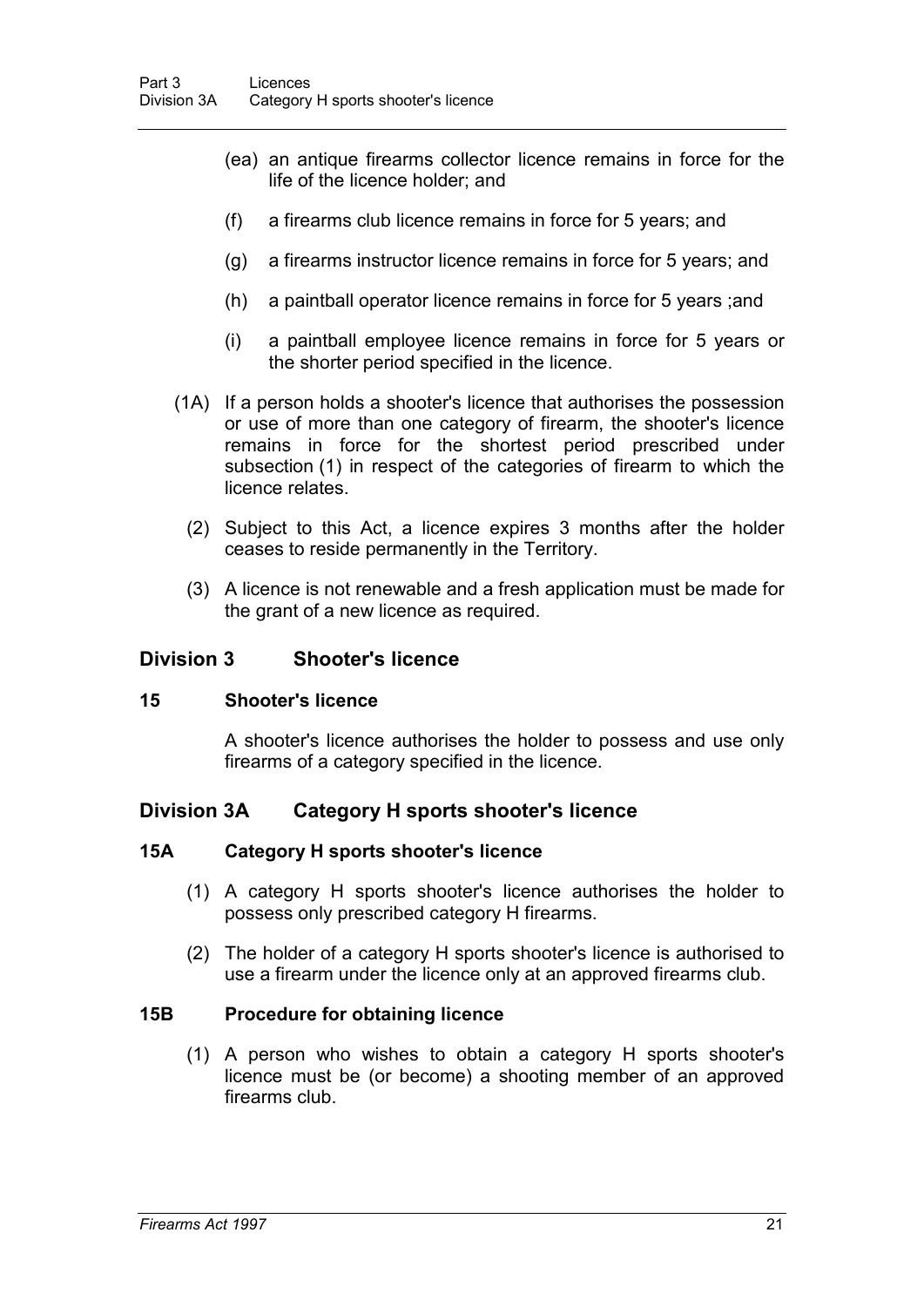- (2) A person may apply for a category H sports shooter's licence if the person:
	- (a) is a shooting member of an approved firearms club; and
	- (b) has satisfactorily completed an approved firearm safety training course; and
	- (c) holds, and has held for at least 3 months, a permit to use category H firearms under supervision for sports shooting.
- (3) Subsection (2)(c) does not apply in relation to a person who, at the time of applying for a category H sports shooter's licence, is the holder of:
	- (a) a category H sports shooter's licence; or
	- (b) a shooter's licence authorising the possession and use of a category H firearm that was granted for (or partially for) the genuine reason of sports shooting; or
	- (c) a corresponding licence.

#### **15C Conditions of licence**

A category H sports shooter's licence is subject to the following conditions:

- (a) the only firearms that can be registered under the licence are prescribed firearms;
- (b) the holder of the licence must be a member of an approved firearms club;
- (c) the holder of the licence can use firearms under the licence only at an approved firearms club;
- (d) the holder of the licence must participate in category H sports shooting events at the prescribed participation rate or satisfy the Commissioner as to the reason the holder was unable to participate at that rate.

## **Division 4 Firearms dealer licence**

#### **16 Firearms dealer licence**

A firearms dealer licence authorises the holder to possess, use and deal in only firearms of a category specified in the licence.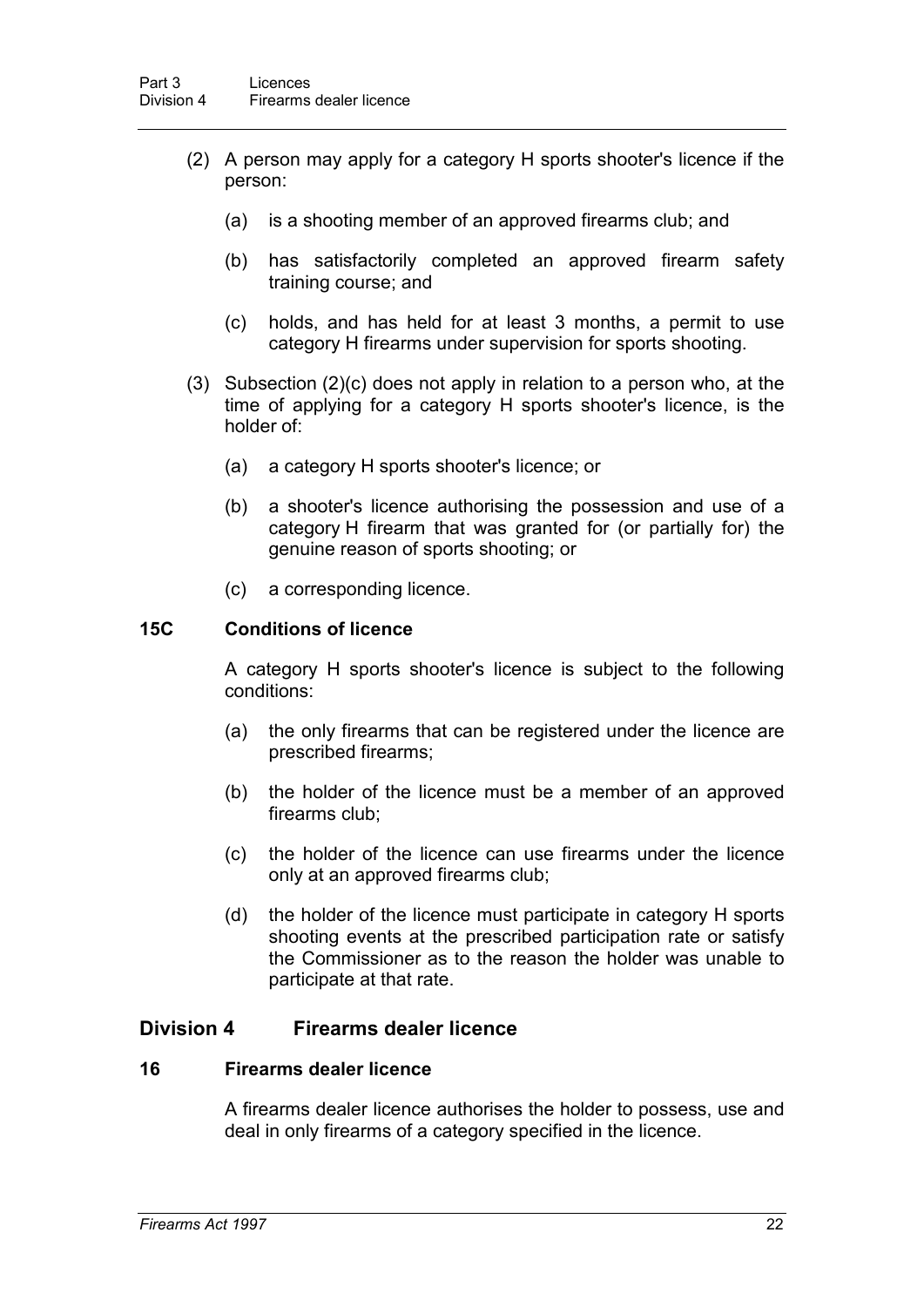### **16A Information about close associates of firearms dealers**

- (2) If the holder of a firearms dealer licence becomes aware that the close associates of the holder have changed since the submission to the Commissioner of the holder's most recent application for a licence or most recent declaration under this section, the holder must submit to the Commissioner within 7 days of this subsection coming into operation or of the change to the close associates (whichever is the later) a declaration:
	- (a) notifying the Commissioner in writing of that fact; and
	- (b) setting out the name and address of each person who is a close associate of the holder and particulars of the nature of the person's association with the holder.
- (3) The Commissioner may, by written notice served on the holder of a firearms dealer licence, require the holder to submit to the Commissioner within the time specified in the notice and in the approved form:
	- (a) a declaration to the effect that:
		- (i) the holder (and no other person) is the person primarily responsible for the control and management of the firearms dealing business that is carried on under the licence; or
		- (ii) another person or other persons (whether instead of or in addition to the holder) are primarily responsible for the control and management of that business; and
	- (b) a declaration:
		- (i) to the effect that the close associates of the holder have not changed since the submission to the Commissioner of the holder's most recent application for a licence or most recent declaration under this section; or
		- (ii) setting out the name and address of each person who is a close associate of the holder and particulars of the nature of the person's association with the holder.
- (4) A person must not:
	- (a) fail to make a declaration as required by this section; or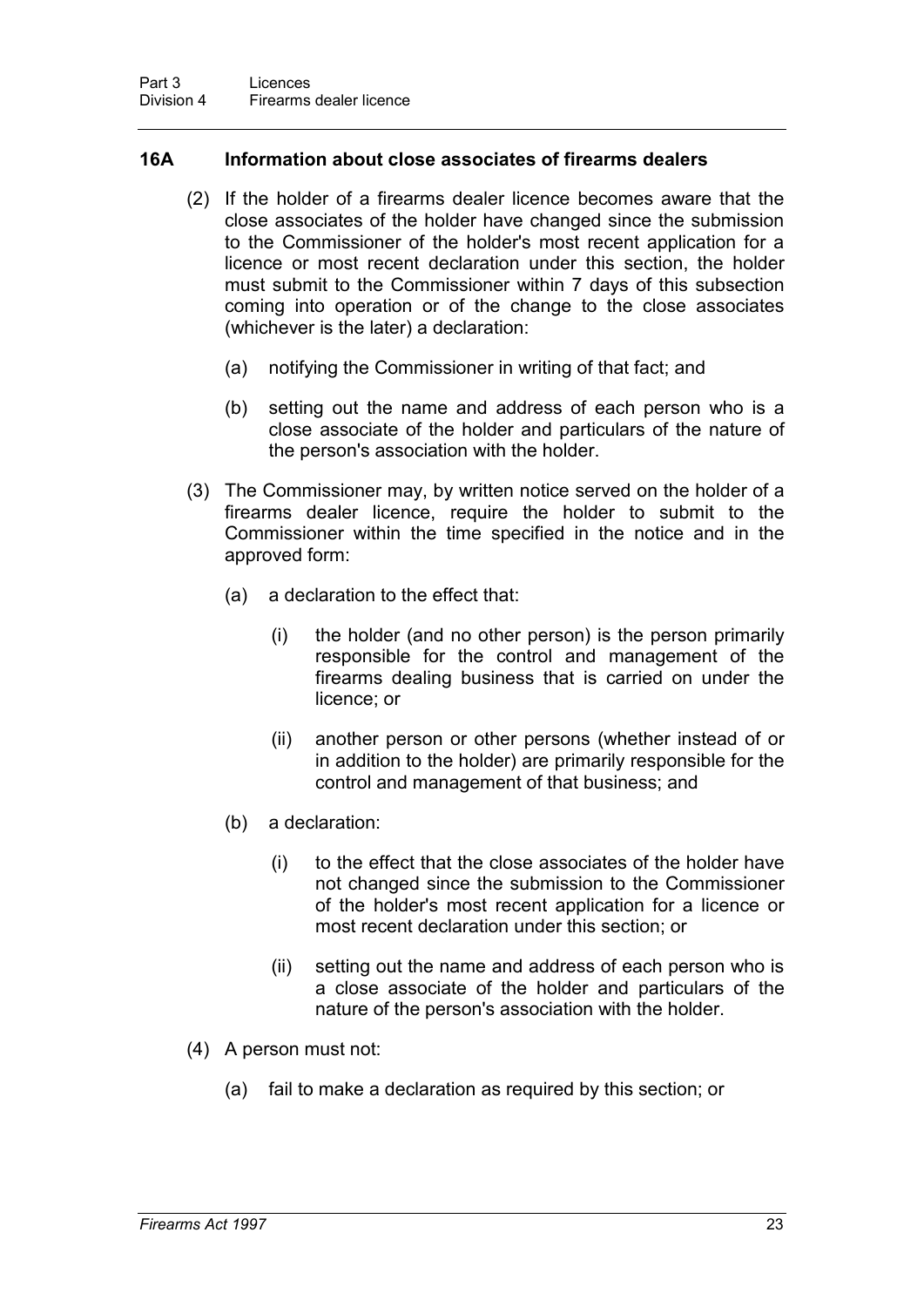(b) in a declaration under this section, make a statement or provide information that the person knows is false or misleading in a material particular.

Maximum penalty: If the offender is an individual  $-200$  penalty units or imprisonment for 12 months.

> If the offender is a body corporate – 1 000 penalty units.

### **17 Security measures required by dealer**

- (1) The holder of a firearms dealer licence must ensure that all firearms possessed under the licence are stored in accordance with:
	- (a) the safe keeping and storage requirements under this Act; and
	- (b) the safe keeping and storage requirements determined by the Commissioner.

Maximum penalty: 50 penalty units or imprisonment for 12 months.

- (2) Subsection (1) does not apply to or in relation to a firearm:
	- (a) in the actual possession; or
	- (b) being displayed to a person under the immediate and continuous supervision;

of the holder of the firearms dealer licence, a partner or an employee of the holder in the normal course of business of the holder.

- (3) The holder of a firearms dealer licence or a partner or employee of the holder may, in the normal course of the business of the holder, remove a firearm from the premises used by the holder under the licence:
	- (a) to demonstrate the firearm to, for or on behalf of a prospective purchaser; or
	- (b) to test the firearm.

#### **18 Records and returns to be kept by dealers**

(1) The holder of a firearms dealer licence must keep and maintain a register containing the prescribed particulars of all firearms and firearm parts possessed under the licence.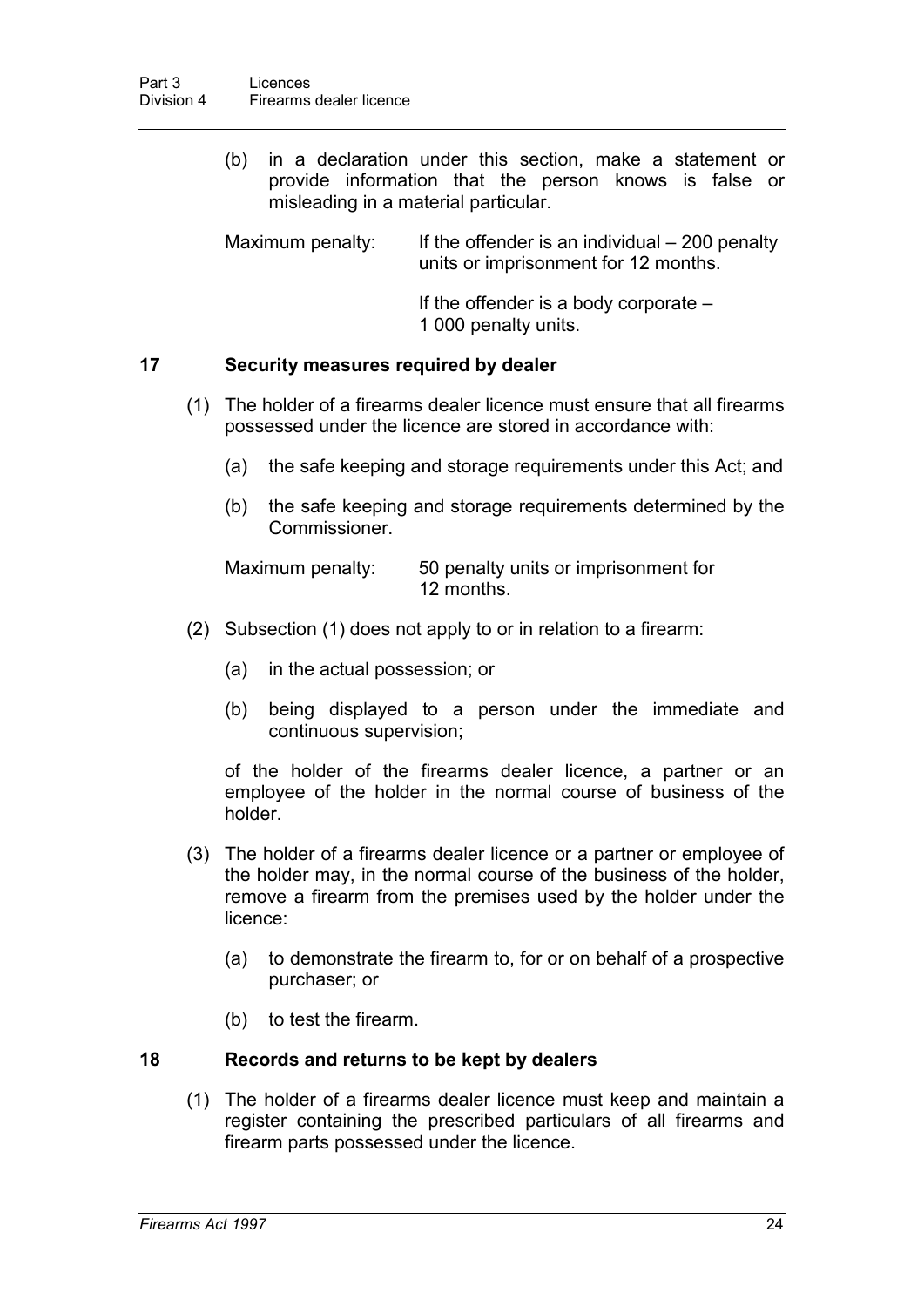- (2) The holder of a firearms dealer licence must, not later than 24 hours after a sale or purchase of a firearm or firearm part by the dealer, record in the dealer's register the prescribed particulars of the firearm or firearm part and the prescribed details of the sale or purchase.
- (3) The holder of a firearms dealer licence must, not later than 7 days after a transaction involving the sale, purchase or storage of a firearm or firearm part, give the Commissioner a record of the transaction in the approved form.
- (4) The holder of a firearms dealer licence must, on demand by a police officer:
	- (a) produce a record required to be kept under this section to the officer and permit the officer to inspect and make copies of any entries in it; and
	- (b) provide to the officer any information in the holder's possession with respect to any firearm or firearm part that has been purchased or received under the authority of the firearms dealer licence, or that the person has in his or her possession or has sold or otherwise transferred under the authority of the licence.
- (5) A person must not alter an entry in a record required to be kept under this section other than by interlineation or striking out that does not make the entry illegible.
- (6) The holder of a firearms dealer licence must, not later than 24 hours after becoming aware of the loss, theft or destruction of a firearm or firearm part that was in the possession of the holder, notify the Commissioner of the loss, theft or destruction in the approved form.
- (7) The holder of a firearms dealer licence must ensure that a record required by this Act to be kept by the holder is kept in a place of safe keeping.
- (8) The holder of a firearms dealer licence must, if written notice is served on the holder by the Commissioner, provide to the Commissioner, not later than the time specified in the notice and in the form provided by the Commissioner, the particulars relating to the purchase, receipt, sale or possession by the holder of any firearms or firearm parts as are required by the notice.

Maximum penalty: 20 penalty units or imprisonment for 6 months.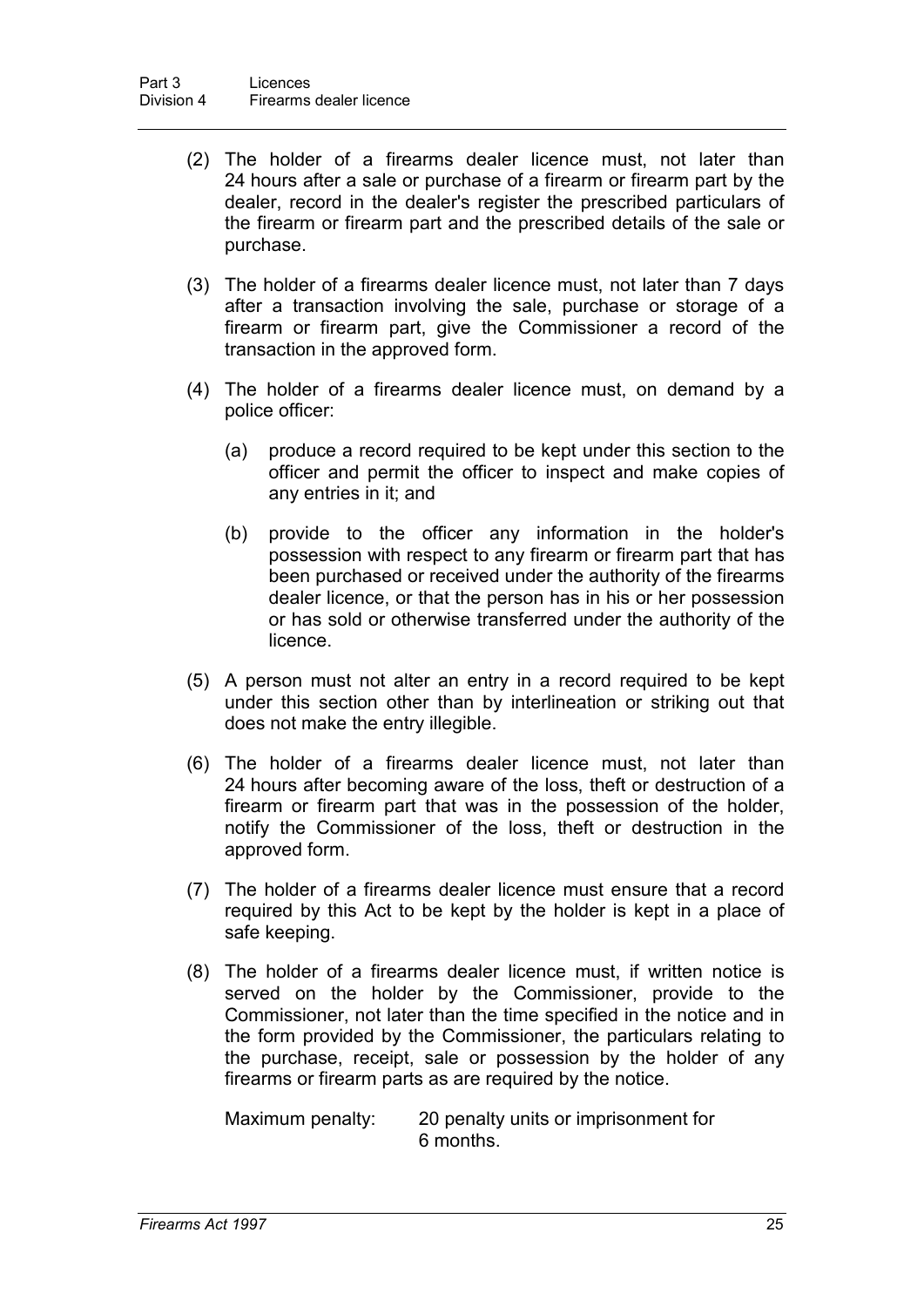### **19 Production of firearms**

A police officer may require the holder of a firearms dealer licence, or a partner or employee of the holder, to produce a firearm in his or her possession.

Maximum penalty: 20 penalty units or imprisonment for 6 months.

#### **20 Restriction on employing certain persons**

- (1) If the holder of a firearms dealer licence:
	- (a) employs a prescribed person in the business authorised by the licence; or
	- (b) permits a prescribed person to act as an agent for, or participate in the management of, that business;

the holder and the prescribed person are each guilty of an offence.

Maximum penalty: 400 penalty units or imprisonment for 2 years.

- (2) It is a defence to the prosecution of the holder of a firearms dealer licence for an offence against subsection (1) if the defendant proves that he or she did not know, and could not reasonably have been expected to know, that the person was a prescribed person.
- (3) In this section:

*prescribed person* means a person who, whether in the Territory or elsewhere:

- (a) has, within the preceding 10 years, had his or her firearms dealer licence revoked; or
- (b) has, within the preceding 10 years, had his or her application for a licence or permit refused, or had his or her licence or permit revoked, on the grounds that the Commissioner:
	- (i) was not satisfied that the person was a fit and proper person; or
	- (ii) considered that a grant of the licence or permit to the person would be contrary to the public interest; or
- (c) has been found guilty of a disqualifying offence within the preceding 10 years; or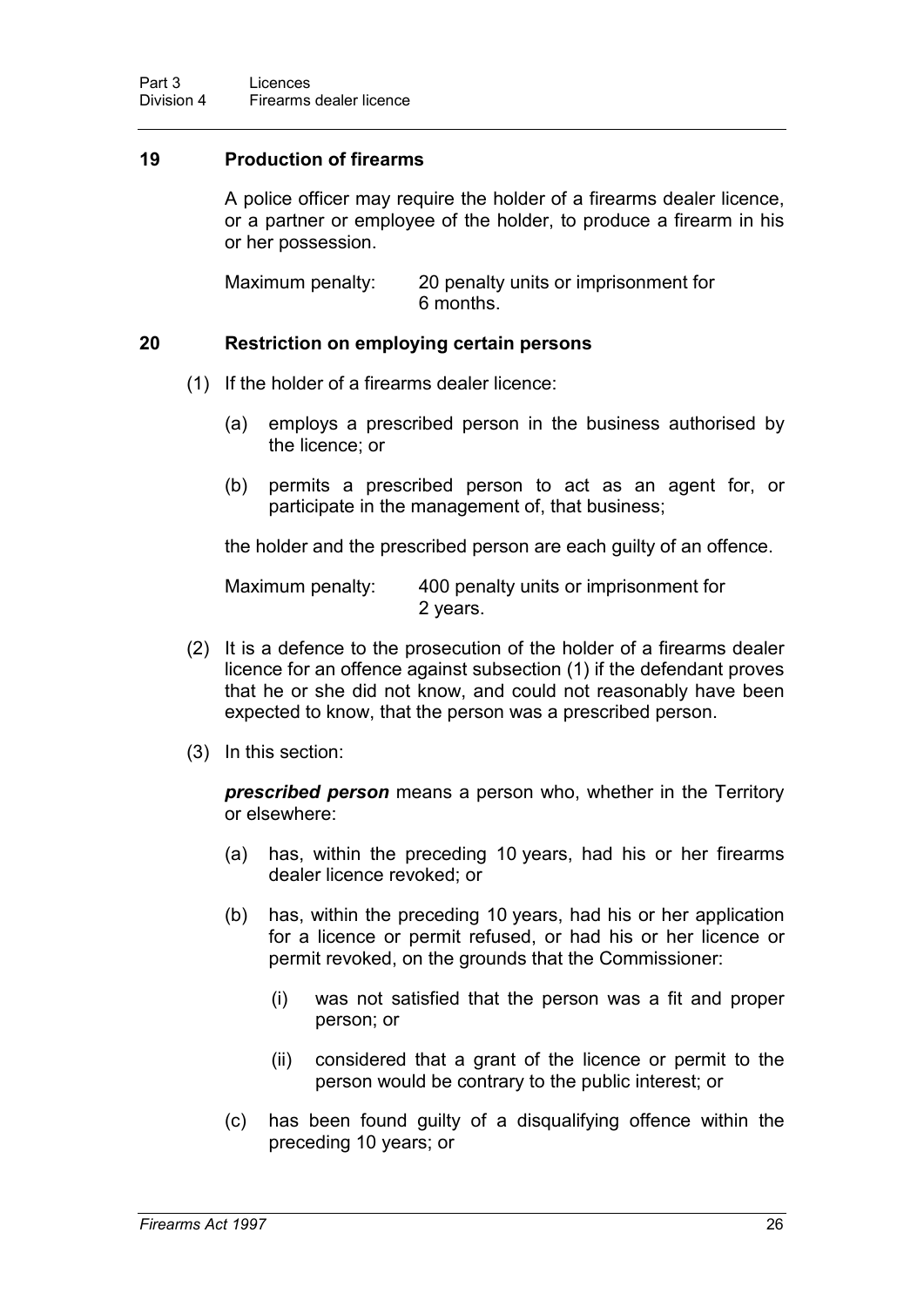- (d) has been found guilty of an offence of violence within the preceding 5 years; or
- (e) has a final domestic violence order in force against him or her or has, within the preceding 5 years, had a final domestic violence order in force against him or her; or
- (ea) has a personal violence restraining order in force against him or her; or
- (f) is the subject of an order to keep the peace; or
- (g) is the holder of a firearms licence that is suspended or was the holder of a firearms licence that expired while the licence was suspended and the person has not been granted another licence or a permit; or
- (h) is prohibited from applying for a licence by a provision of this Act or an order of a court.

#### **21 Interstate transactions between dealers**

Despite anything to the contrary in this Act, the holder of a firearms dealer licence is, for the purposes of a transaction between the holder and the holder of a corresponding licence, authorised to buy a firearm from the holder of that corresponding licence.

#### **Division 5 Firearms armourer licence**

#### **22 Firearms armourer licence**

- (1) A firearms armourer licence authorises the holder to possess, use, repair, manufacture, modify, service and store only firearms of a category specified in the licence.
- (2) The holder of a firearms armourer licence, or a partner or an employee of the holder, with the authority of the holder, may, in the normal course of the business of the holder, remove a firearm from premises used by the holder under the licence to test it.
- (3) The holder of a firearms armourer licence must ensure that all firearms possessed under the licence are stored in accordance with:
	- (a) the safe keeping and storage requirements under this Act; and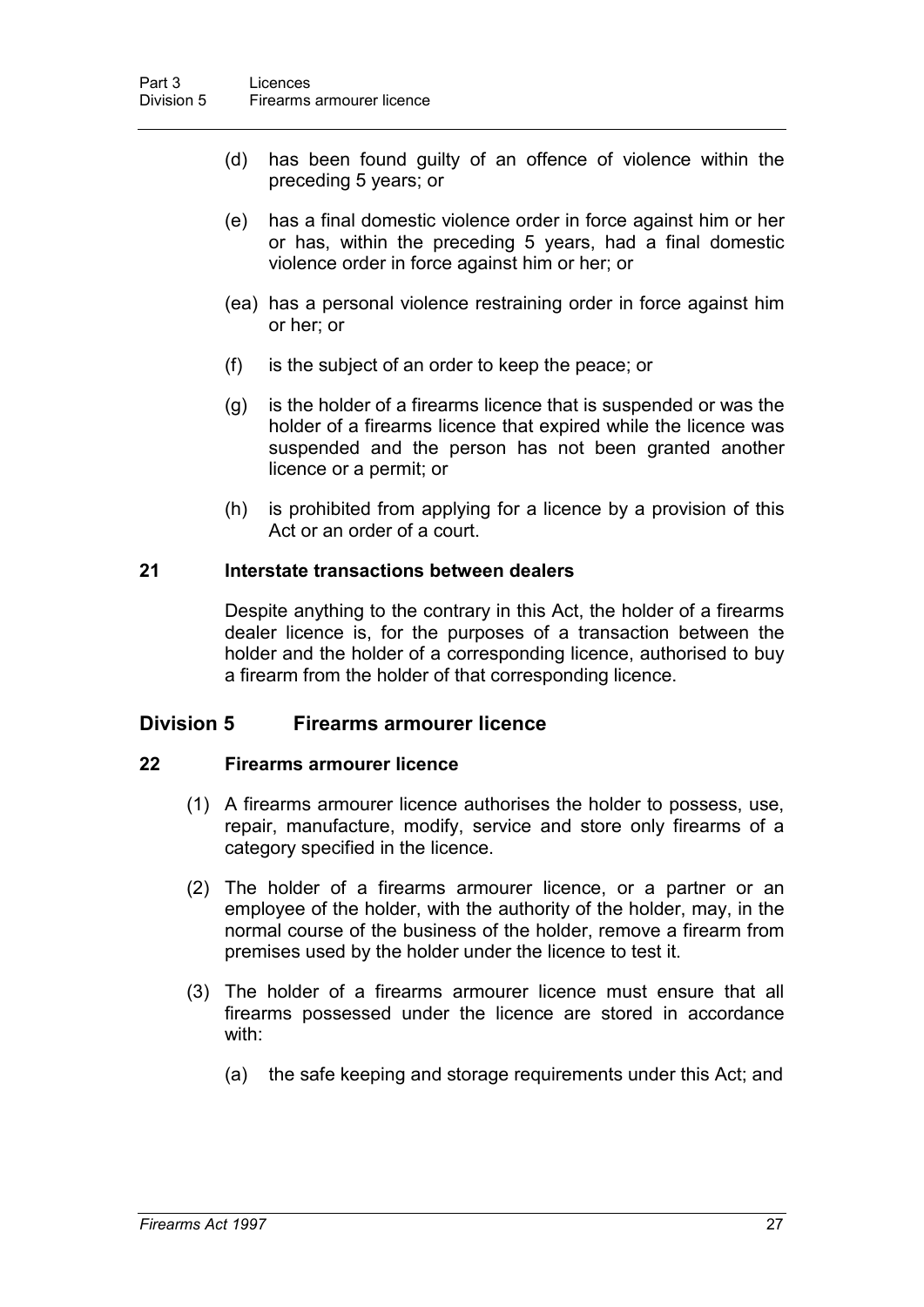(b) the safe keeping and storage requirements determined by the Commissioner.

Maximum penalty: 50 penalty units or imprisonment for 12 months.

(4) Subsection (3) does not apply to or in relation to a firearm in the actual possession of the holder, or a partner or an employee of the holder, in the normal course of the business of the holder.

#### **22A Records to be kept by firearms armourer**

- (1) The holder of a firearms armourer licence is to record in the approved form the particulars of:
	- (a) each firearm that has come into the holder's possession under the licence; and
	- (b) each firearm that is no longer in the holder's possession.
- (2) A record required to be kept under subsection (1) must be made within 24 hours after a firearm comes into, or is no longer in, the possession of the holder of the firearms armourer licence.
- (3) The holder of a firearms armourer licence must provide to the Commissioner a copy of a record required to be kept under subsection (1) not later than 7 days after the end of March, June, September and December in each year.
- (4) A holder of a firearms armourer licence who fails to comply with this section commits an offence.

Maximum penalty: 20 penalty units or imprisonment for 6 months.

#### **23 Production of firearms and records**

(1) A police officer may require the holder of a firearms armourer licence, or a partner or employee of the holder, to produce a firearm in his or her possession or a record required to be kept under this Act.

Maximum penalty: 20 penalty units or imprisonment for 6 months.

- (2) A police officer may:
	- (a) examine a record mentioned in subsection (1); and
	- (b) make copies of, or take extracts from, the record; and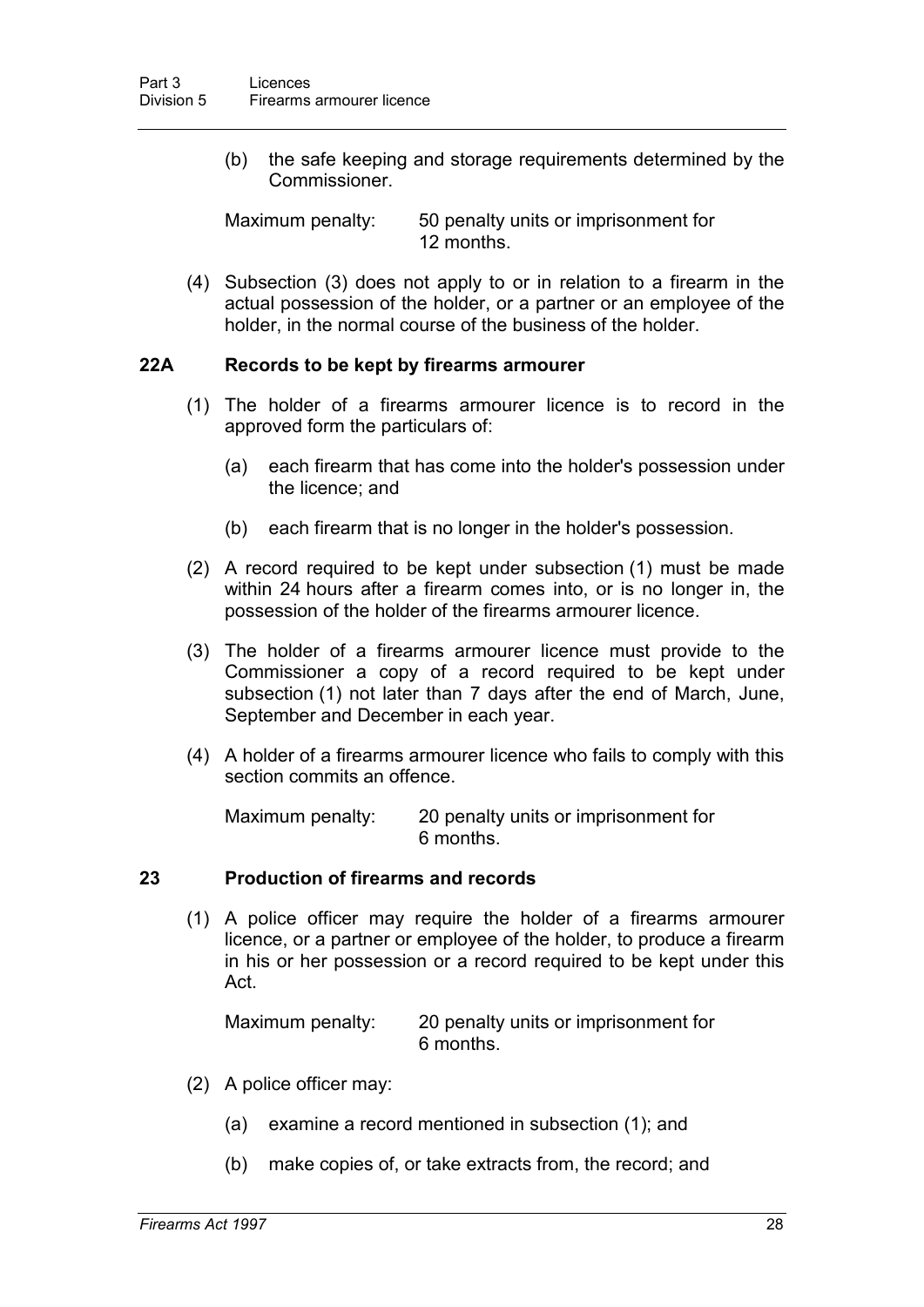(c) retain the record for such reasonable period as the officer thinks fit.

# **Division 6 Firearms collector licence**

## **24 Firearms collector licence**

- (1) A firearms collector licence authorises the holder to possess and display only firearms of a category specified in the licence.
- (1A) A firearms collector licence that authorises the possession of category H firearms does not authorise the holder of the licence to possess category H firearms that were manufactured after 31 December 1946 unless the holder is a student of arms.
	- (2) The holder of a firearms collector licence must ensure that all firearms possessed under the licence are stored in accordance with:
		- (a) the safe keeping and storage requirements under this Act; and
		- (b) the safe keeping and storage requirements determined by the Commissioner.

Maximum penalty: 50 penalty units or imprisonment for 12 months.

- (3) On the request of a police officer, the holder of a firearms collector licence must allow the officer to:
	- (a) inspect all firearms in the holder's possession under the licence; and
	- (b) inspect the premises and the receptacles in which the firearms are kept.

Maximum penalty: 20 penalty units or imprisonment for 6 months.

## **25 Use of firearm under firearms collector licence**

(1) The holder of a firearms collector licence must not use, or carry for the purpose of using, a firearm to which the licence relates unless he or she does so in accordance with a permit.

Maximum penalty: 50 penalty units or imprisonment for 12 months.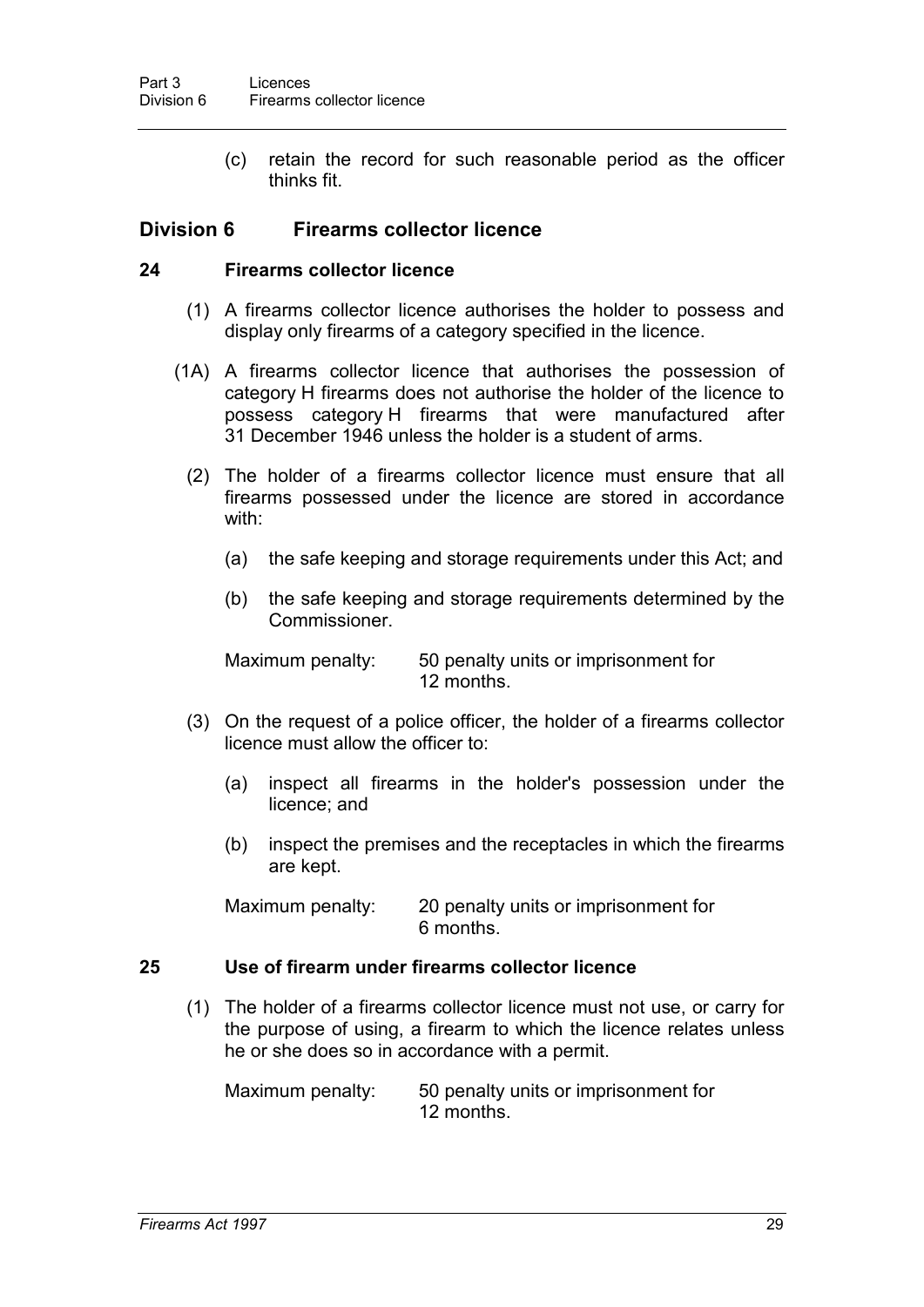(2) The Commissioner is, by notice served on the holder of a firearms collector licence, to revoke the licence where the holder is found guilty of an offence against subsection (1).

# **Division 6A Antique firearms collector licence**

## **25A Antique firearms collector licence**

- (1) An antique firearms collector licence authorises the holder to possess and display only firearms:
	- (a) of a category specified in the licence; and
	- (b) that were manufactured before 1 January 1900.
- (2) The holder of an antique firearms collector licence must ensure that all firearms in the holder's possession under the licence are stored in accordance with:
	- (a) the safe keeping and storage requirements under this Act; and
	- (b) the safe keeping and storage requirements determined by the Commissioner.

# **Division 7 Firearms corporate licence**

## **26 Firearms corporate licence**

- (1) A firearms corporate licence authorises the holder to possess only firearms of a category specified in the licence.
- (2) The holder of a firearms corporate licence must not permit a person to possess or use a firearm held under the licence unless the person:
	- (a) is the holder of a firearms employee licence, is an employee of the holder of the corporate licence, and the firearm is in the possession of the person for a purpose relating to his or her duties as an employee; or
	- (b) is the holder of a firearms instructor licence, is an employee or is otherwise engaged by the holder of the corporate licence in the capacity of an instructor, and the firearm is in the possession of the person for a purpose relating to his or her duties as an employee or instructor; or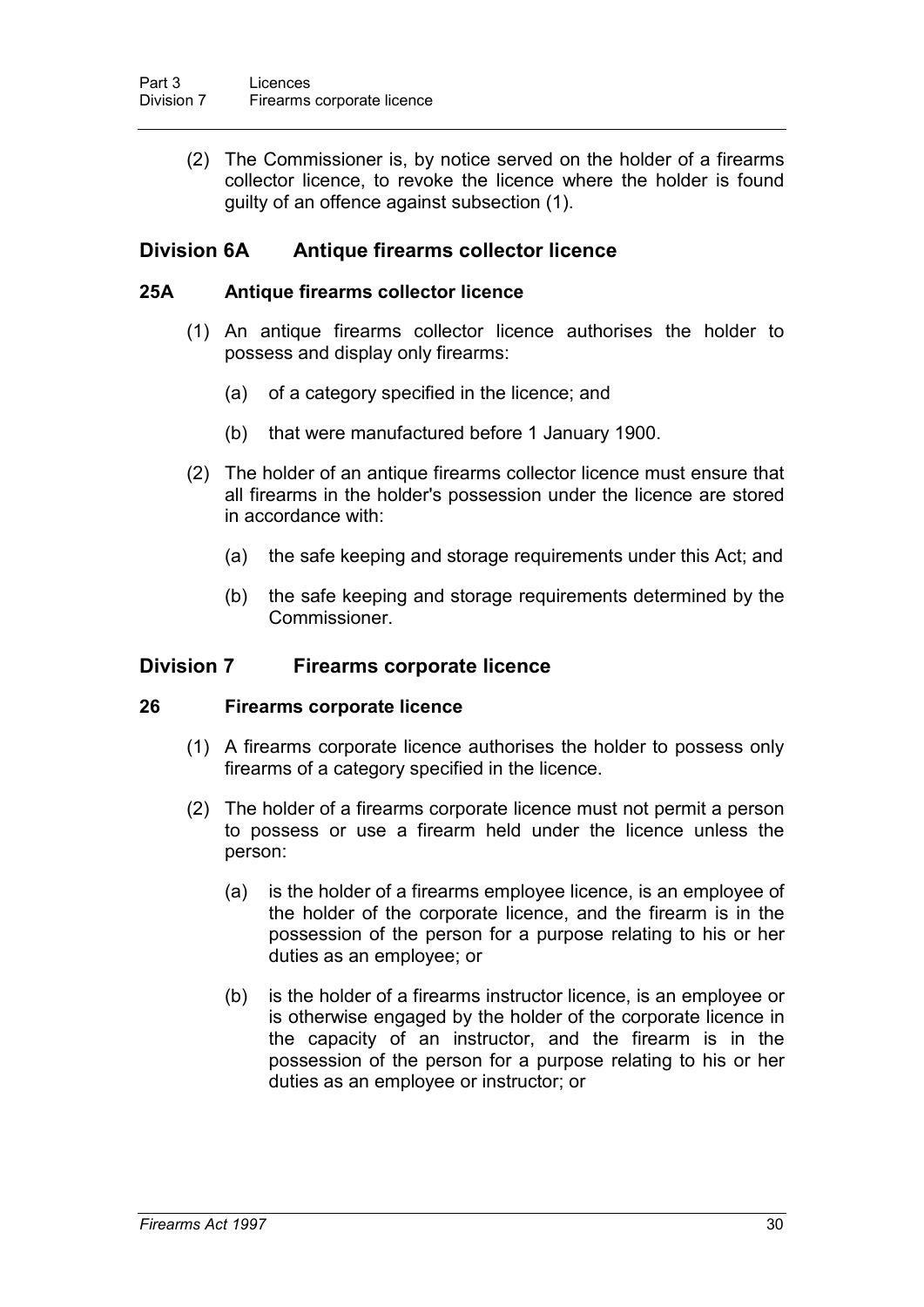- (c) holds a relevant permit to possess and use a firearm of the type possessed under the corporate licence and the possession and use is in accordance with the conditions applying to the corporate licence.
- Maximum penalty: If the offender is an individual  $-200$  penalty units or imprisonment for 12 months.
	- If the offender is a body corporate 1 000 penalty units.

# **Division 8 Firearms employee licence**

#### **27 Firearms employee licence**

- (1) A firearms employee licence authorises the holder to possess and use only firearms of a category specified in the licence that are possessed by his or her employer under a firearms corporate licence for a purpose relating to his or her duties as an employee.
- (2) A firearms employee licence is immediately revoked if the holder ceases to be employed by the holder of the corporate licence whose firearms the holder is permitted to possess and use under the firearms employee licence.

# **Division 9 Firearms club junior licence**

#### **28 Firearms club junior licence**

A firearms club junior licence authorises the holder to possess and use only firearms of a category specified in the licence and only:

- (a) when under the personal supervision of the holder of a licence who is authorised to possess or use firearms of the same category; and
- (b) for the purpose of receiving instruction in the safe use of firearms at an approved shooting range or competing in an approved event.

## **Division 10 Firearms museum licence**

#### **29 Firearms museum licence**

A firearms museum licence authorises the holder to exhibit and show only firearms of a category specified in the licence.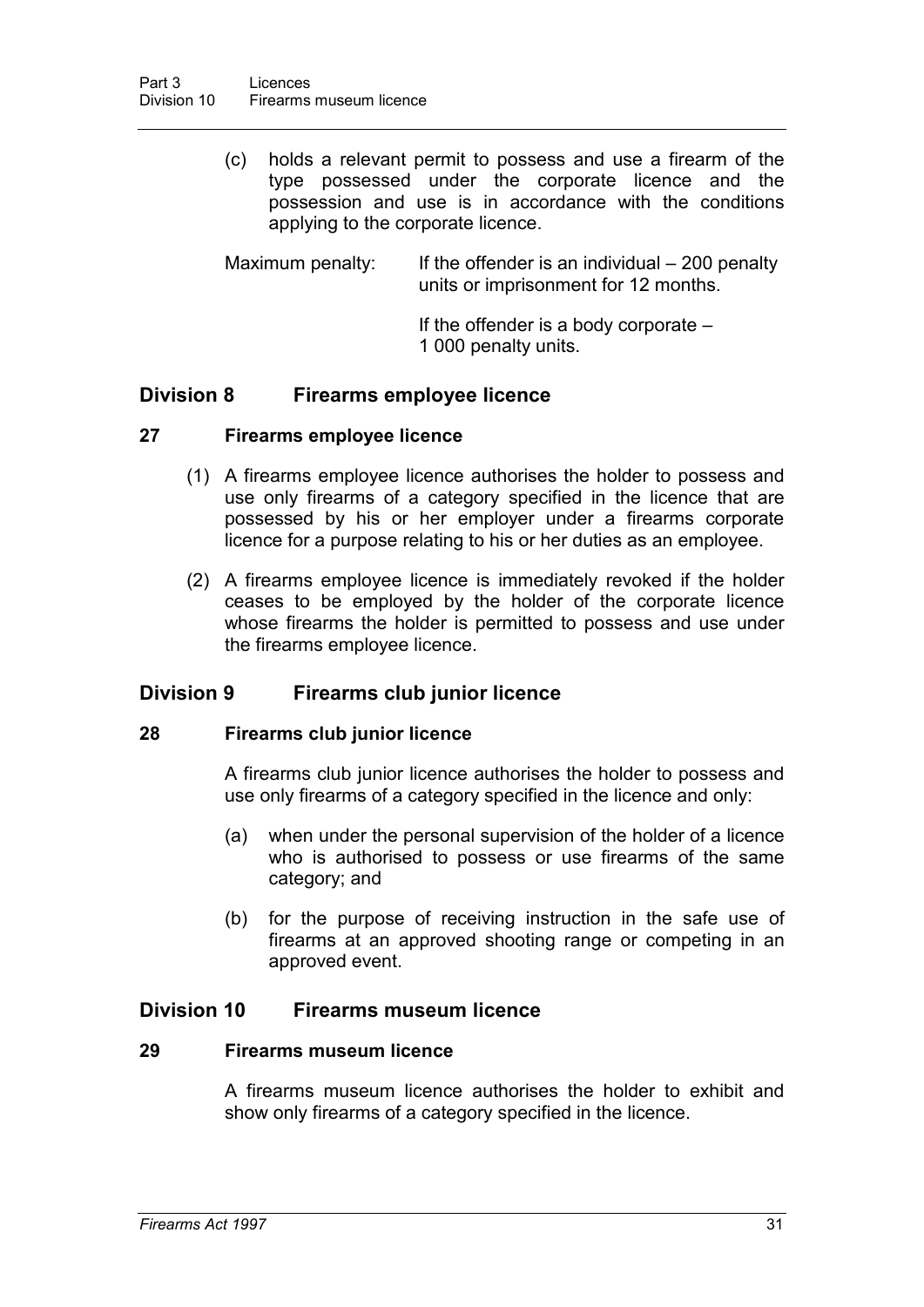# **Division 11 Firearms heirloom licence**

# **30 Firearms heirloom licence**

A firearms heirloom licence authorises the holder to possess only a firearm, or firearms of a matched pair or set, specified in the licence.

# **Division 12 Firearms club licence**

## **30A Firearms club licence**

- (1) A firearms club licence authorises:
	- (a) the holder of the licence; and
	- (b) the members of the firearms club; and
	- (c) persons permitted by the firearms club to be on premises occupied by it and approved under section 49(2);

to possess and use firearms of a category specified in the licence for sports shooting or training purposes.

- (2) If a firearms club is licensed to use category H firearms, the club is authorised under the licence to conduct category H sports shooting events only if:
	- (a) the category H sports shooting event is for a prescribed shooting discipline; and
	- (b) the club is affiliated with the appropriate national or international body that administers the particular shooting discipline.

## **30B Records to be kept by firearms clubs**

- (1) The holder of a firearms club licence must keep and maintain records containing:
	- (a) the names and addresses of all present and past members for the firearms club; and
	- (b) the financial status of members; and
	- (c) for each member particulars of competition shooting and events organised or co-ordinated by the firearms club that the member has participated including the date of the competition or event and the time when the member commenced and finished competing; and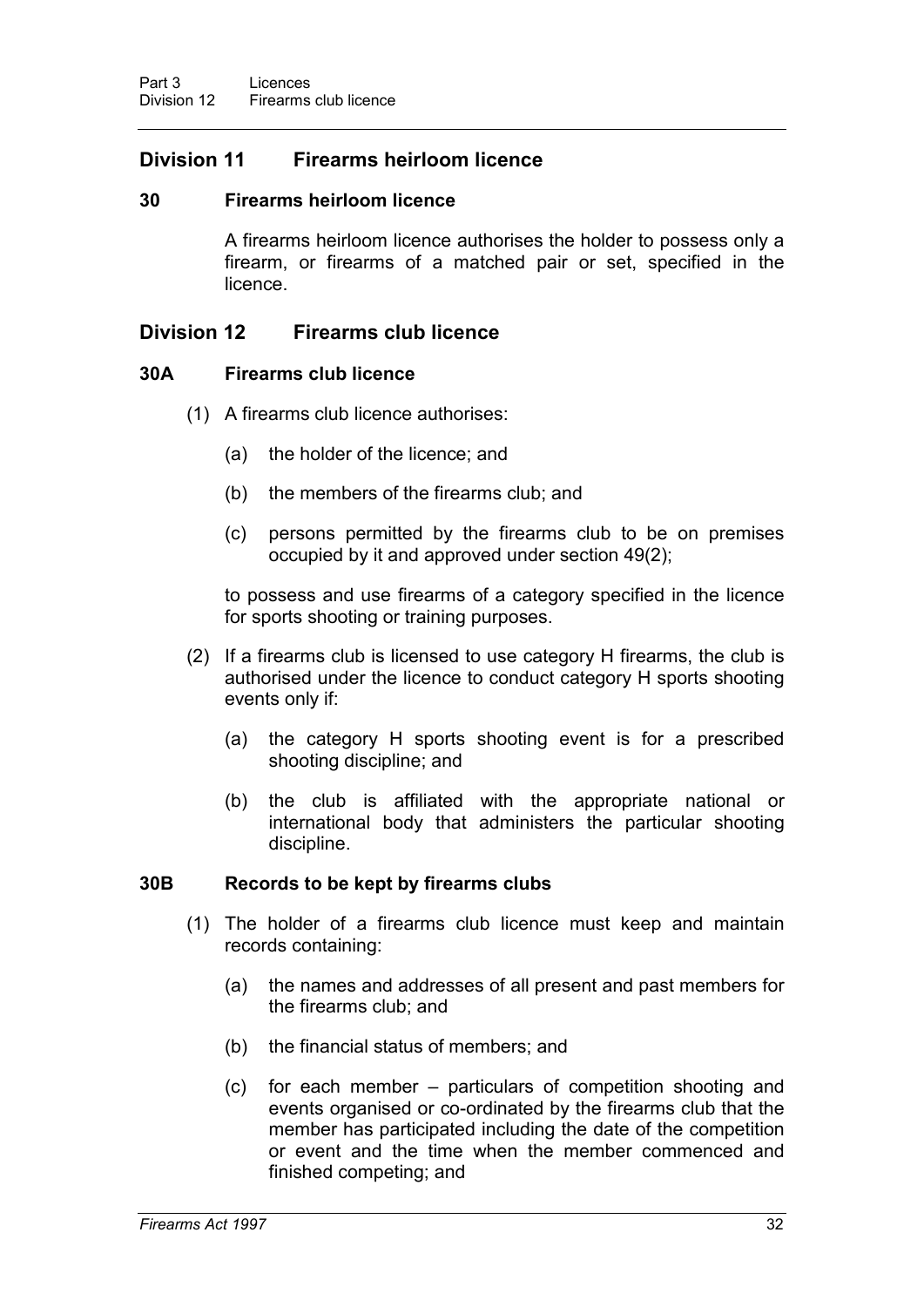- (d) the names of range officers and other persons responsible for conducting competition shooting and events organised or co-ordinated by the firearms club and the dates and times when they were responsible for conducting a competition or event.
- (2) The holder of a firearms club licence must, on demand by a police officer, produce to the officer a record required to be kept under subsection (1).

Maximum penalty: 20 penalty units or imprisonment for 6 months.

- (3) A police officer may:
	- (a) examine a record kept under subsection (1); and
	- (b) make copies of, or take extracts from, the record; and
	- (c) retain the record for any reasonable period that the officer thinks fit.
- (4) The holder of a firearms club licence must provide to the Commissioner within 3 months after the end of each financial year an annual report in the approved form giving the following details:
	- (a) the name and address of each person who was a member of the firearms club during the year and whether or not the member was a financial member;
	- (b) particulars of category H firearms held by each of those members;
	- (c) particulars of participation in category H sports shooting events during the year by each of those members (if applicable), including the dates of the events.

Maximum penalty: 100 penalty units.

## **Division 13 Firearms instructor licence**

### **30C Firearms instructor licence**

A firearms instructor licence authorises the holder to possess and use firearms of a category specified in the licence for the purpose of conducting approved firearms training and safety courses.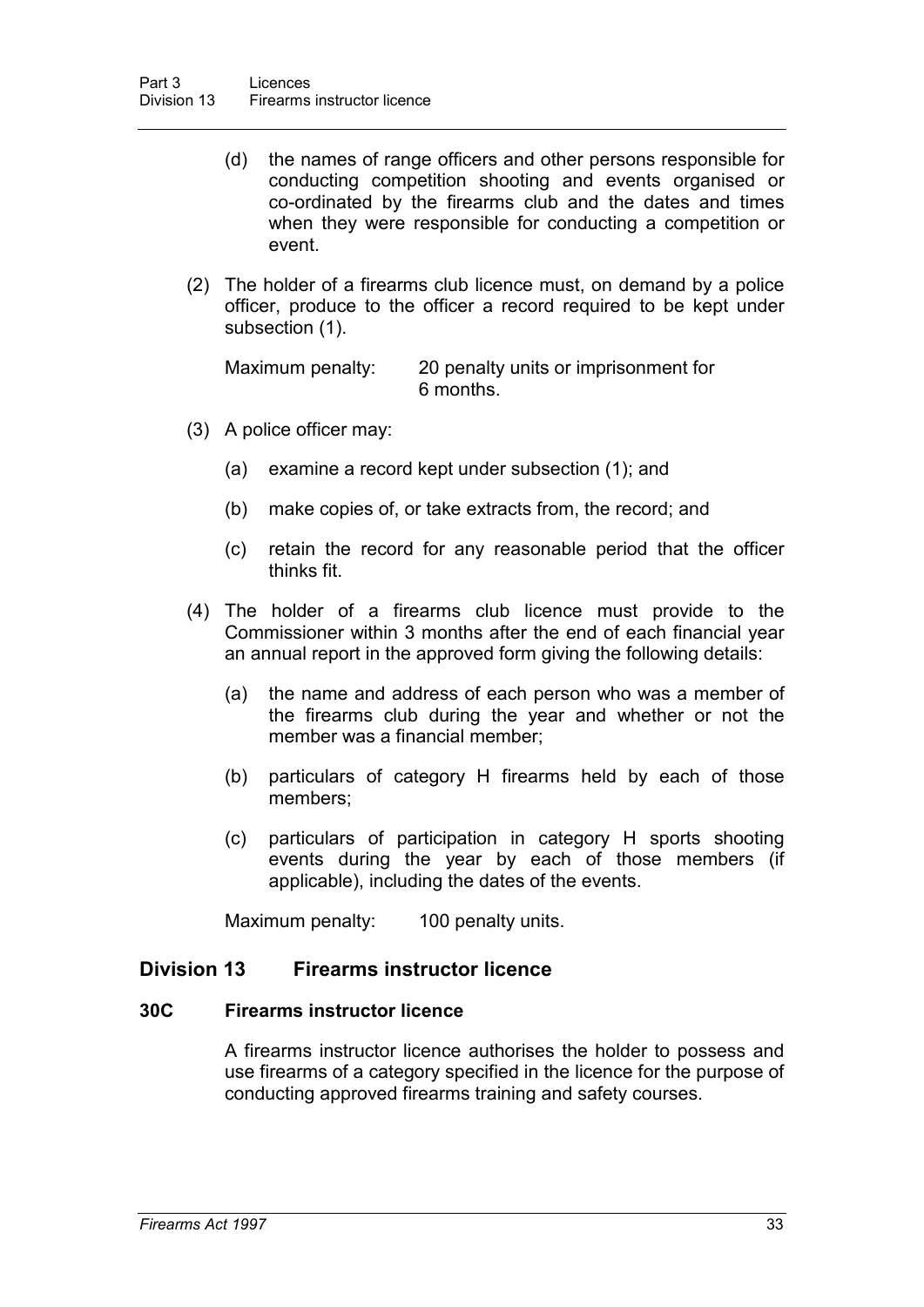# **Division 14 Licences for paintball**

# **Subdivision 1 Paintball operator licences**

# **30D Effect of licence**

A paintball operator licence authorises the holder, and the representative, to possess and use paintball firearms and pellets for carrying on the business of paintball operator at the paintball range specified in the licence.

# **Subdivision 2 Paintball employee licences**

# **30E Effect of licence**

A paintball employee licence authorises the holder to possess and use paintball firearms and pellets for purposes relating to the performance of the employee's duties as an employee of the approved paintball operator specified in the licence at the operator's approved paintball range.

## **30F Licence expires if holder ceases to be employee**

If the holder of a paintball employee licence ceases to be employed by the approved paintball operator specified in the licence, the licence immediately expires.

#### **30G Disclosure of information by Commissioner to approved paintball operator**

- (1) The Commissioner may give an approved paintball operator information held by the Commissioner about a paintball employee, or prospective paintball employee, of the operator (the *relevant person*).
- (2) The information given may only be information about:
	- (a) an authority, or corresponding authority, of the relevant person that has been suspended or revoked within 5 years before the information is given; or
	- (b) an application for an authority, or corresponding authority, by the relevant person that has been refused within 5 years before the information is given; or
	- (c) whether the operator is prohibited from employing the relevant person, and if so, the reason and period of the prohibition.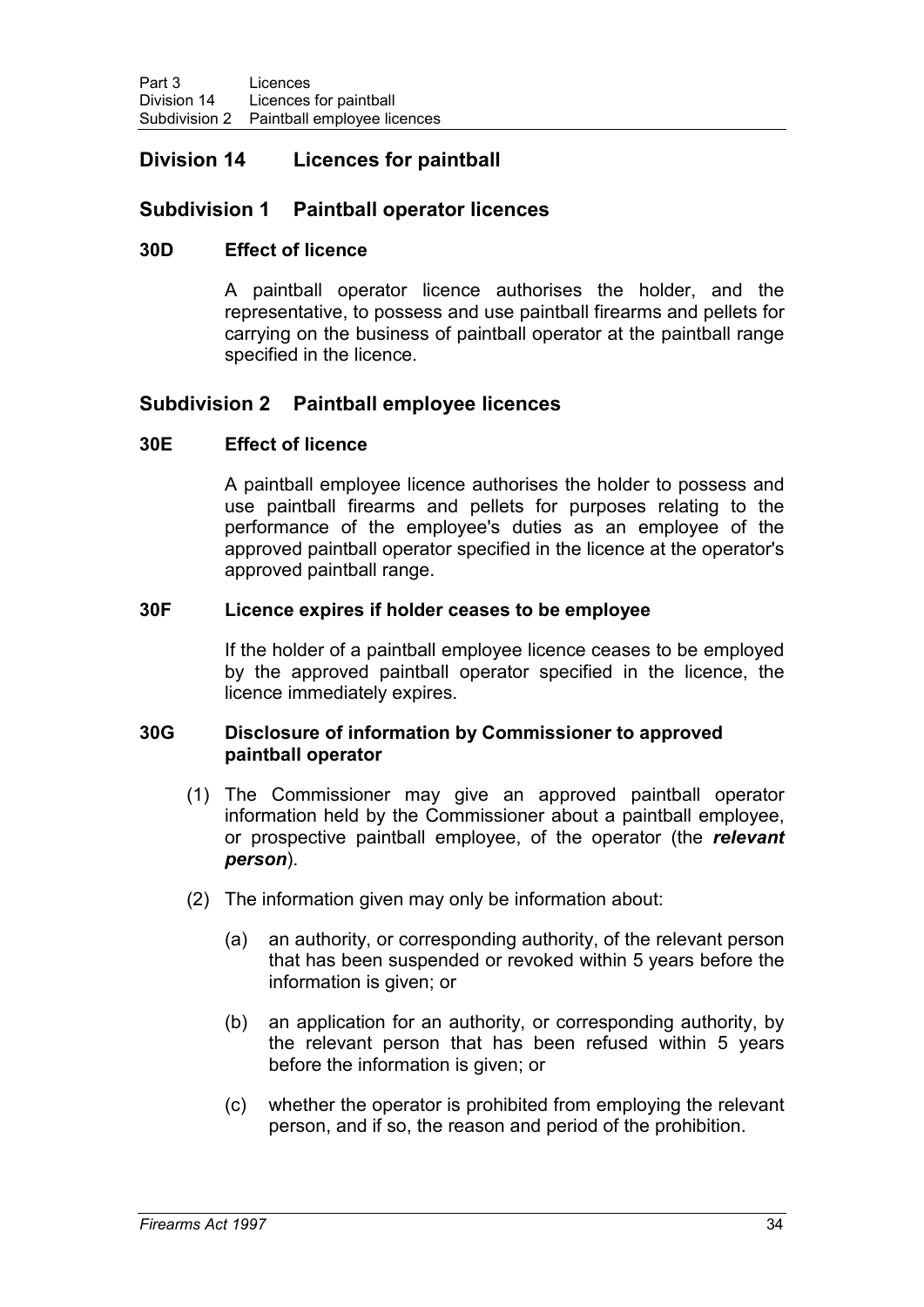- (3) If a paintball employee licence is suspended or revoked, the Commissioner must inform the approved paintball operator specified in the employee's licence.
- (4) In this section:

*authority* means a licence, permit or certificate of registration.

# **Part 4 Permits**

#### **31 Grant of permits**

- (1) The Commissioner may grant a permit for one or more of the following purposes:
	- (a) to authorise a person to purchase, hire, lease or acquire a firearm;
	- (b) to authorise the possession or use of a firearm by a person residing temporarily in the Territory;
	- (c) to authorise the use by the holder of a firearms collector licence of a firearm possessed under the licence;
	- (d) to authorise the possession or use of firearms for film, theatrical productions or other artistic purposes;
	- (e) to authorise the acquisition, sale or transfer of a firearm in such circumstances as may be prescribed;
	- (f) to authorise the shortening or conversion of a firearm;
	- (fa) to authorise the temporary possession or use of a firearm by the holder of a licence for a specified reason not covered by the holder's licence;
	- (fb) to authorise a person to use under supervision a category H firearm for sports shooting at an approved firearms club;
	- (fc) to authorise an approved firearms club to permit a person or class of persons to use under supervision a category H firearm for sports shooting at the firearms club;
	- (fd) to authorise an approved paintball operator, and the representative, to possess and use paintball firearms and pellets for carrying on the operator's business specified in the permit at the temporary paintball range specified in the permit;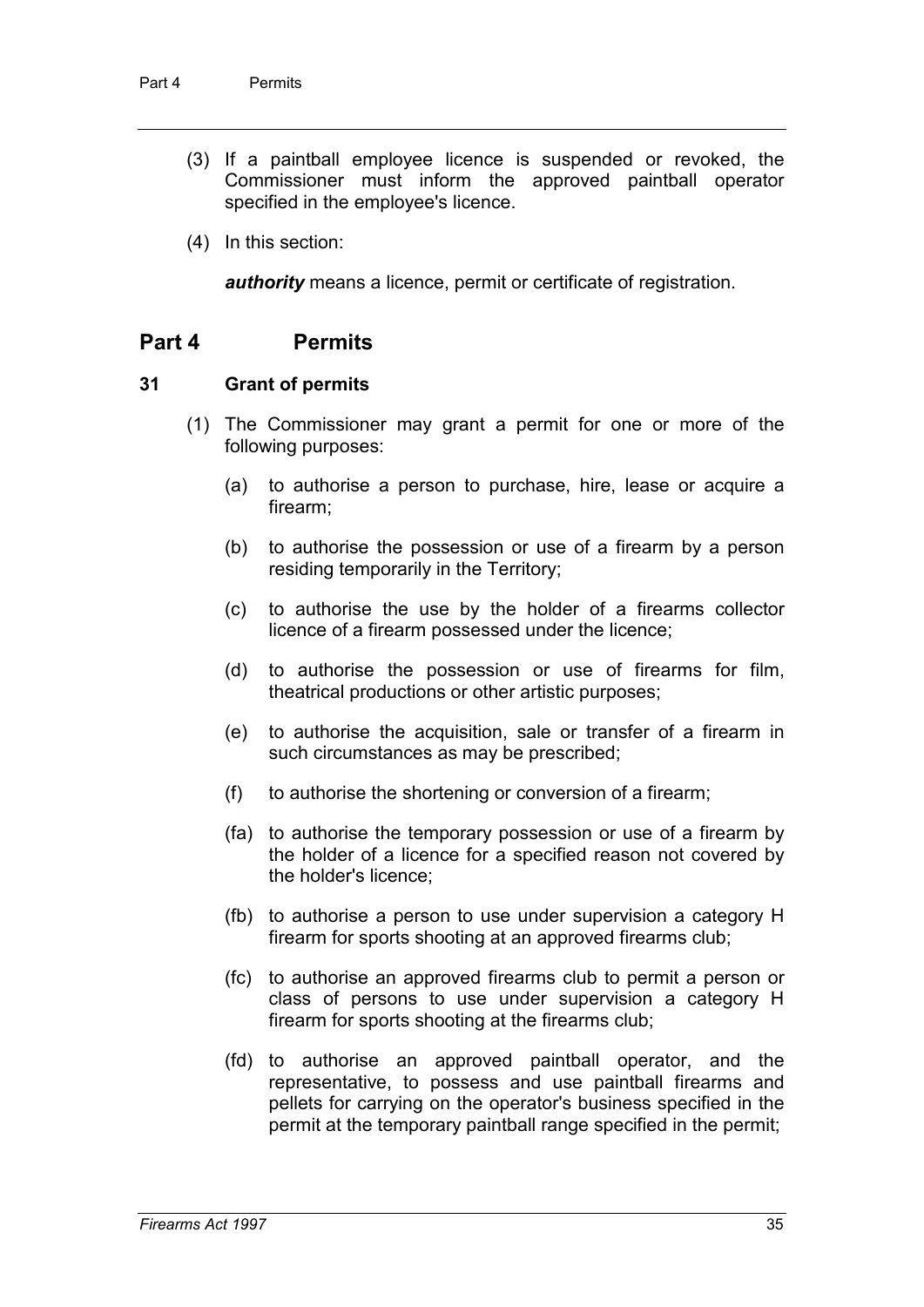- (g) to authorise anything else for which provision is made by the Regulations and required by the Regulations to be authorised by a permit.
- (2) The Commissioner must not grant a permit for the purpose specified in subsection (1)(fb) unless the application is accompanied by:
	- (a) an endorsement from an approved firearms club to the effect that:
		- (i) the applicant is a member of the club; and
		- (ii) the applicant has provided the club with:
			- (A) details of the applicant's membership of any other firearms clubs and the firearms owned by the applicant; and
			- (B) at least 2 character references from persons who have known the applicant for at least 2 years; and
		- (iii) the club supports the application; and
	- (b) an authority from the applicant authorising the Commissioner to disclose to the club the applicant's criminal history at any time while the permit is in force.
- (3) The Commissioner may grant a permit to authorise a person to do any or all of the things that may be authorised under a firearms armourer licence.
- (4) Part 3, Division 5 applies (with the necessary changes) to the holder of a permit under subsection (3) as if the person were the holder of a firearms armourer licence.

## **32 Application for permit**

- (1) An application for a permit is to be:
	- (a) in the approved form; and
	- (b) accompanied by the determined fee; and
	- (c) lodged with the Commissioner.
- (2) Also, the applicant must give the Commissioner the further information requested by the Commissioner for considering the application.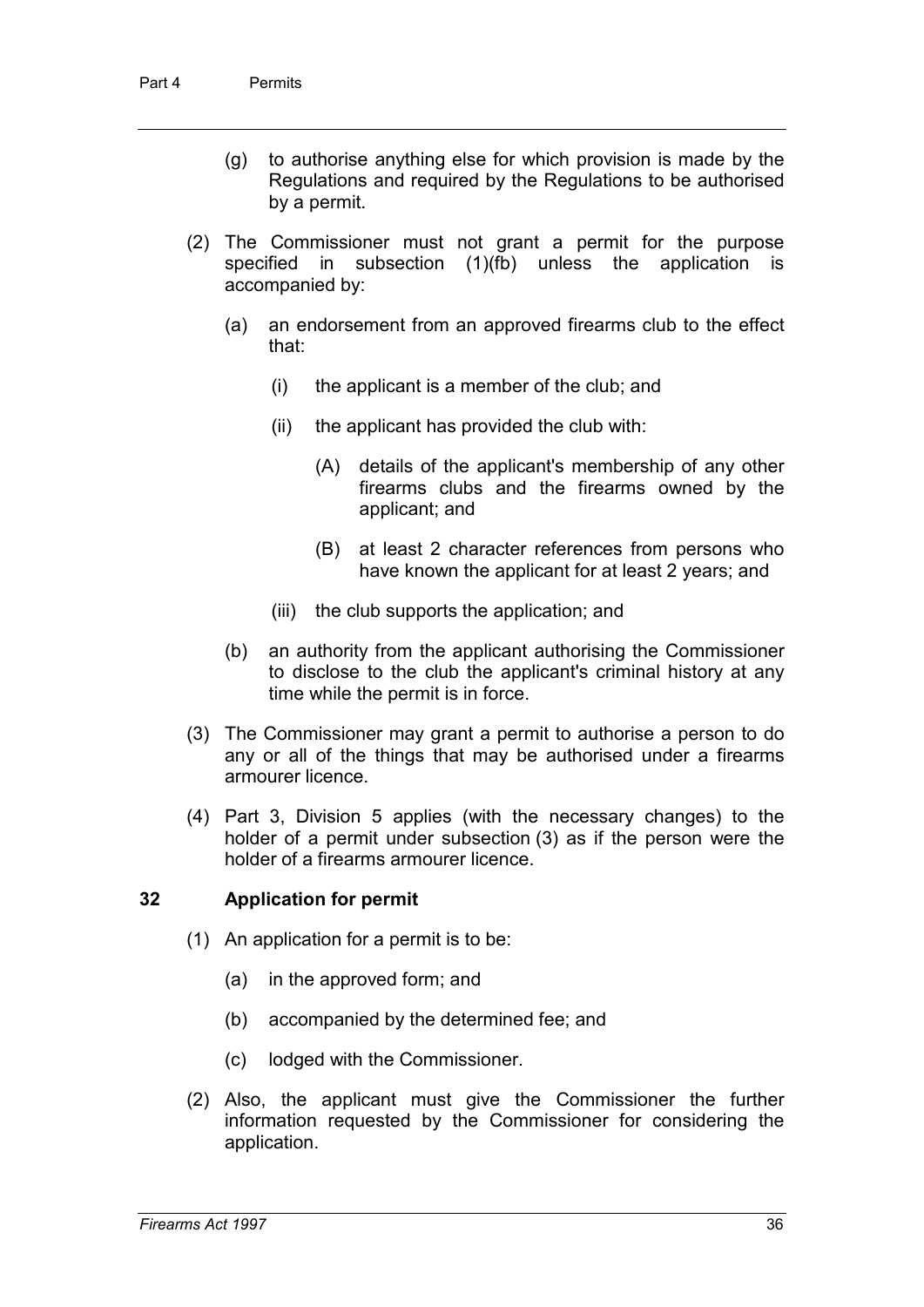- (3) In addition, an application for a permit to carry on the business of paintball operator at a temporary paintball range must:
	- (a) describe the applicant's proposed business at the paintball range and the period for which the permit is required; and
	- (b) specify the names and addresses of the following persons:
		- (i) the person who will be primarily responsible for the control and management of the business (the *representative*);
		- (ii) prospective paintball employees of the business; and
	- (c) specify:
		- (i) the name and address of each person who is a close associate of the applicant; and
		- (ii) particulars of the nature of the person's association with the applicant.

#### **33 General restrictions on granting permits**

- (1) The Commissioner is not to grant a permit unless satisfied that the applicant:
	- (a) is at least 18 years of age unless:
		- (i) the applicant is the holder of a firearms club junior licence; or
		- (ii) the permit is to use under supervision a category H firearm for sports shooting at an approved firearms club; and
	- (b) is a fit and proper person; and
	- (c) has not, within 10 years before the application for the permit was made, been found guilty in the Territory or elsewhere, of a disqualifying offence; and
	- (ca) has not, within 5 years before the application for the permit was made, been found guilty in the Territory or elsewhere, of an offence of violence; and
	- (cb) is able to meet the storage and safety requirements prescribed under this Act or approved by the Commissioner; and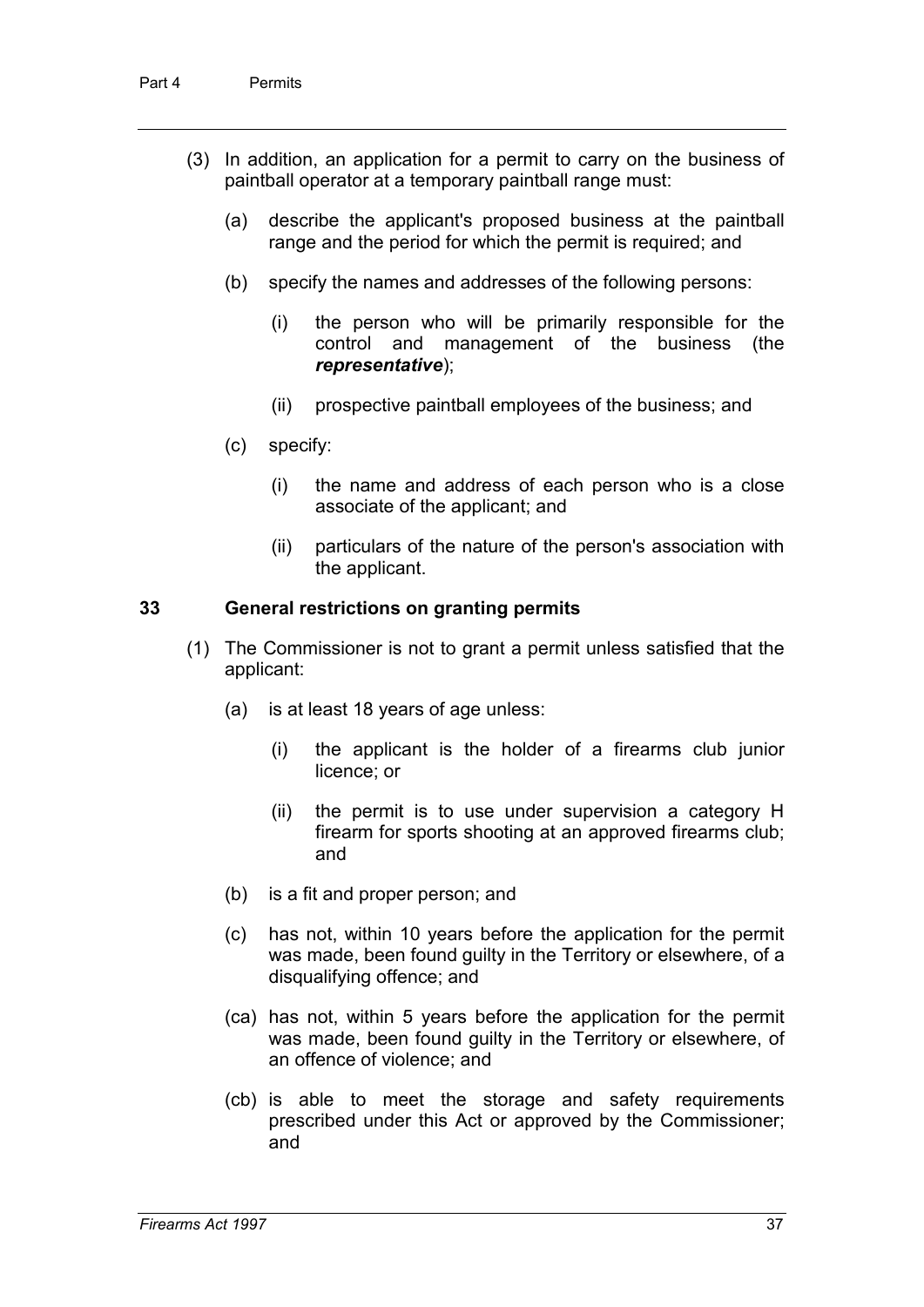- (d) does not have a final domestic violence order in force against him or her and has not, within 5 years before the application for the permit was made, had a final domestic violence order in force against him or her; and
- (da) does not have a personal violence restraining order in force against him or her; and
- (e) is not subject to an order, made in the Territory or elsewhere, to keep the peace; and
- (f) if the applicant is the holder of a firearms junior club licence:
	- (i) the applicant is at least 16 years of age and represents the Territory in competition shooting at national or international level; and
	- (ii) the application is accompanied by a written endorsement from the governing body in the Territory for the disciplines in which the applicant shoots that the applicant is a representative of the Territory.
- (1A) The Commissioner is not to grant a permit if the applicant is prohibited from holding a licence to own or possess a firearm:
	- (a) under this or any other Act; or
	- (b) under an Act of the Commonwealth, a State or another Territory; or
	- (c) by an order or direction of a court (whether made or given in the Territory or elsewhere).
	- (2) Without limiting subsection (1), the Commissioner is not to grant a permit if the Commissioner has reasonable cause to believe that the applicant may not personally exercise continuous and responsible control over firearms because of:
		- (a) the applicant's way of living or domestic circumstances; or
		- (b) any previous attempt by the applicant to commit suicide or cause a self-inflicted injury; or
		- (c) the applicant's intemperate habits or being of unsound mind.
	- (3) The Commissioner may refuse to grant a permit if the Commissioner considers that to grant the permit would be contrary to the public interest.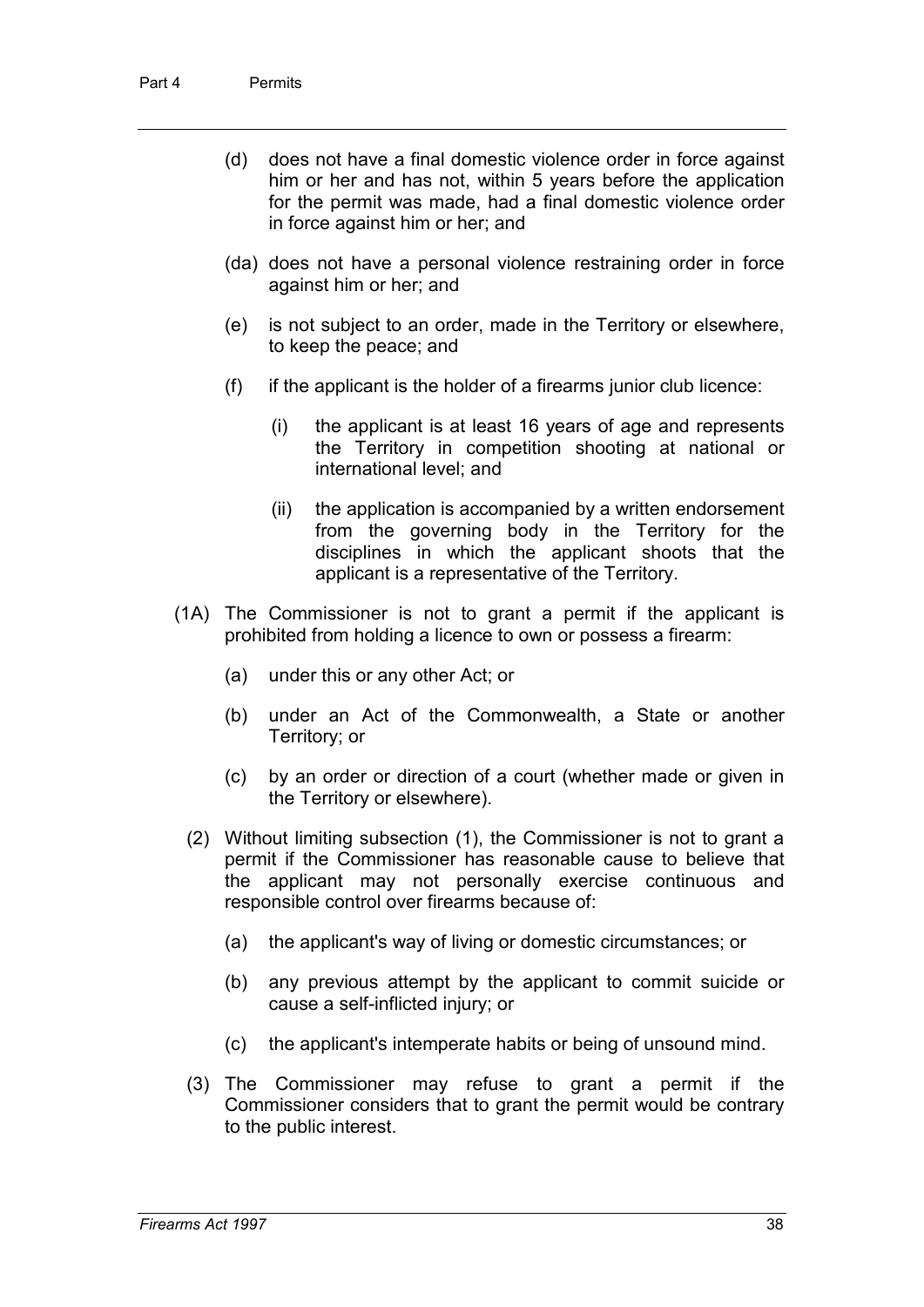- (3A) The Commissioner must refuse to grant a permit if the Commissioner is of the opinion, having regard to any criminal intelligence report or other criminal information the Commissioner holds about the applicant or representative, that:
	- (a) the applicant is a risk to public safety; and
	- (b) the grant of the permit would be contrary to the public interest.
- (3B) The Commissioner is not, under this or any other Act or law, required to give reasons for refusing to grant a permit on the grounds mentioned in subsection (3A).
	- (4) The Regulations may provide other mandatory or discretionary grounds for refusing to grant a permit.
	- (5) This section does not apply to an application for a paintball operator permit.

#### **33A Possession and use of firearms by international competitors**

- (1) An international competitor may possess or use a firearm for the sole purpose of competing in an approved shooting competition if he or she is the holder of:
	- (a) a permit; or
	- (b) a corresponding permit;

that authorises the possession or use of the firearm for that purpose.

- (2) Despite section 33, the Commissioner may grant a permit to an international competitor for the sole purpose of competing in an approved shooting competition if:
	- (a) the applicant provides the Commissioner with the prescribed information; and
	- (b) the Commissioner is satisfied that the applicant is a fit and proper person to possess or use a firearm of the category to which the permit relates.

#### **34 General provisions relating to permits**

- (1) A permit is subject to:
	- (a) the conditions that are prescribed; and
	- (b) the conditions specified by the Commissioner.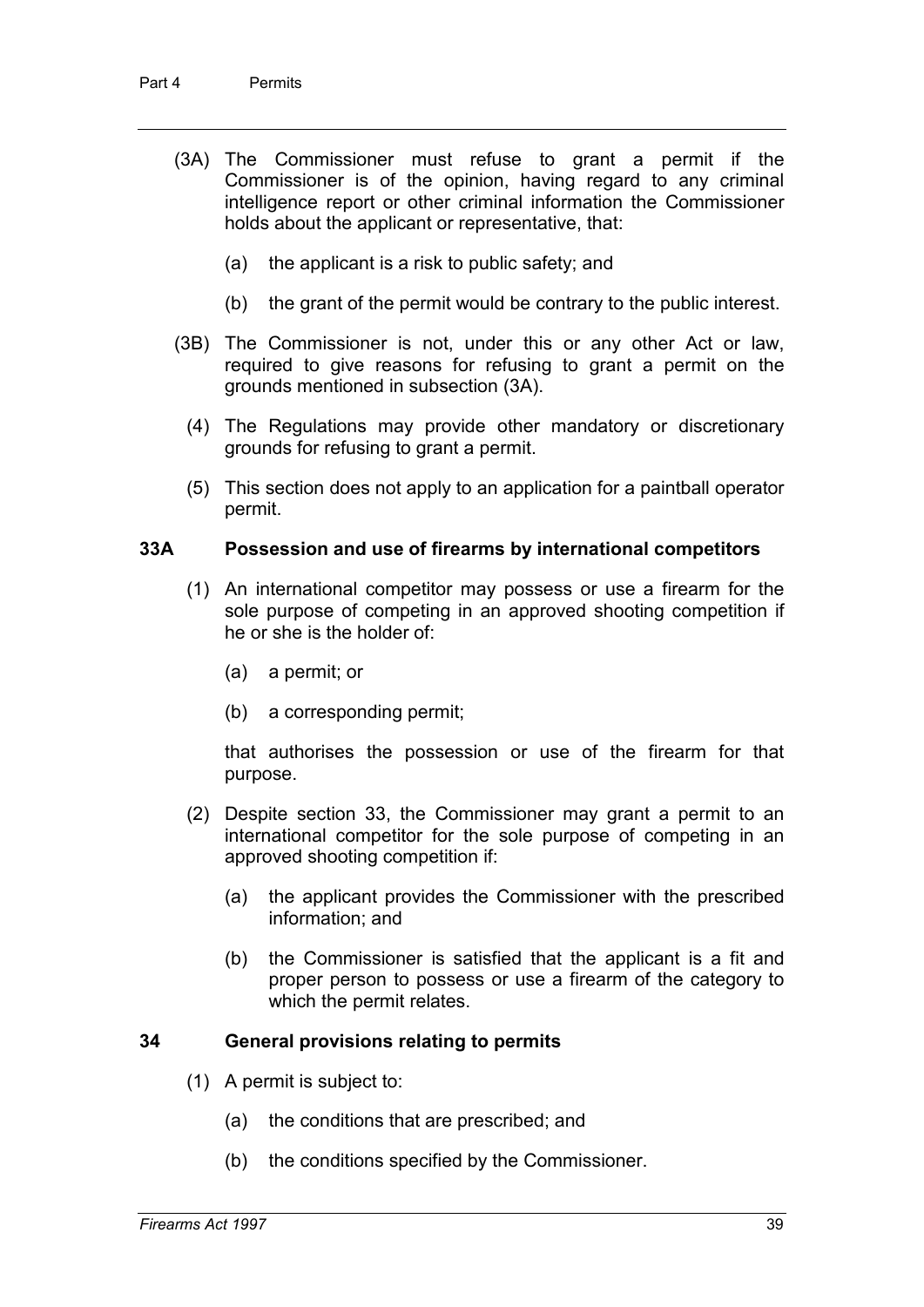- (2) A permit remains in force for the period determined by the Commissioner and specified in the permit.
- (3) The Commissioner may suspend or revoke a permit for any reason for which a licence may be suspended or revoked or that may be prescribed.
- (4) The suspension or revocation of a permit takes effect when notice is served on the holder of the permit.
- (5) If a permit is suspended or revoked, the person to whom it was granted must immediately surrender it, and any firearm in respect of which it was granted, to a police officer.

Maximum penalty: 50 penalty units or imprisonment for 12 months.

- (6) A police officer may seize a firearm in respect of which a permit was granted if the permit is suspended or revoked.
- (7) Subject to this Act, a permit expires 3 months after the holder ceases to reside in the Territory.

#### **35 Permits to purchase or acquire firearms**

- (1) The holder of a licence may apply to the Commissioner for a permit to purchase or acquire a firearm.
- (2) A separate permit to purchase or acquire a firearm is required for each firearm to be purchased or acquired.
- (3) The Commissioner:
	- (a) is not to grant a permit to a person to purchase or acquire a firearm unless the person is the holder of a licence authorising the person to use or possess the firearm concerned; and
	- (b) may refuse to grant a permit to purchase or acquire a firearm to a person who is the holder of a firearms club junior licence.
- (4) Subject to subsection (5), the Commissioner is not to grant to a person a permit to purchase or acquire a firearm until after the end of the period of 28 days after the day on which the application for the permit is made.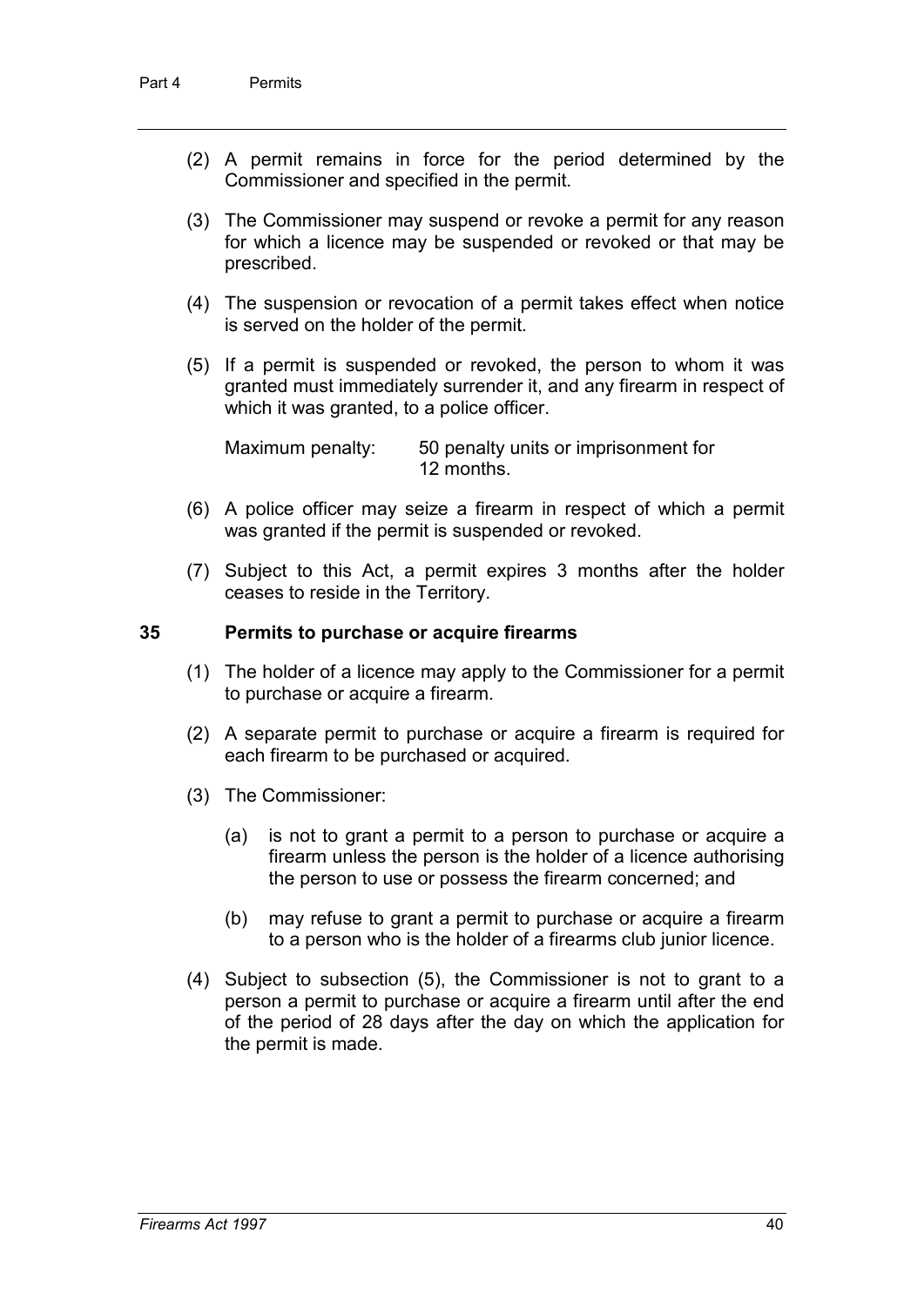- (5) The Commissioner may grant a permit to a person to purchase or acquire a firearm before the expiration of the period mentioned in subsection (4) where:
	- (a) the person:
		- (i) holds a licence and owns a registered firearm; and
		- (ii) has established a genuine need for owning the firearm to be purchased or acquired; and
	- (b) the prescribed checks have been completed.
- (6) Unless revoked, a permit to purchase or acquire a firearm remains in force for the period specified in the permit or until the firearm to which the permit relates is purchased or acquired, whichever is the sooner.

#### **35A Permits for category H sports shooters**

- (1) The Commissioner must not grant to the holder of a category H sports shooter's licence a permit to purchase or acquire a firearm unless the holder has, at all times during the 6 months before the application for the permit, held one or the other of the following:
	- (a) a category H sports shooter's licence;
	- (b) a shooter's licence authorising the possession and use of a category H firearm that was granted for (or partially for) the genuine reason of sports shooting.
- (2) The Commissioner must not grant to the holder of a category H sports shooter's licence a permit to acquire a firearm unless the permit is for a prescribed firearm.
- (3) The Commissioner must not grant to the holder of a category H sports shooter's licence a permit to acquire a firearm if the acquisition under the permit would result in the holder exceeding the limits on firearm ownership specified in section 35B.
- (4) The Commissioner may grant to the holder of a category H sports shooter's licence a permit to acquire a firearm only if the application for the permit is accompanied by an endorsement by an approved firearms club:
	- (a) to the effect that:
		- (i) the applicant is, and has been for more than 6 months, a shooting member of the firearms club; and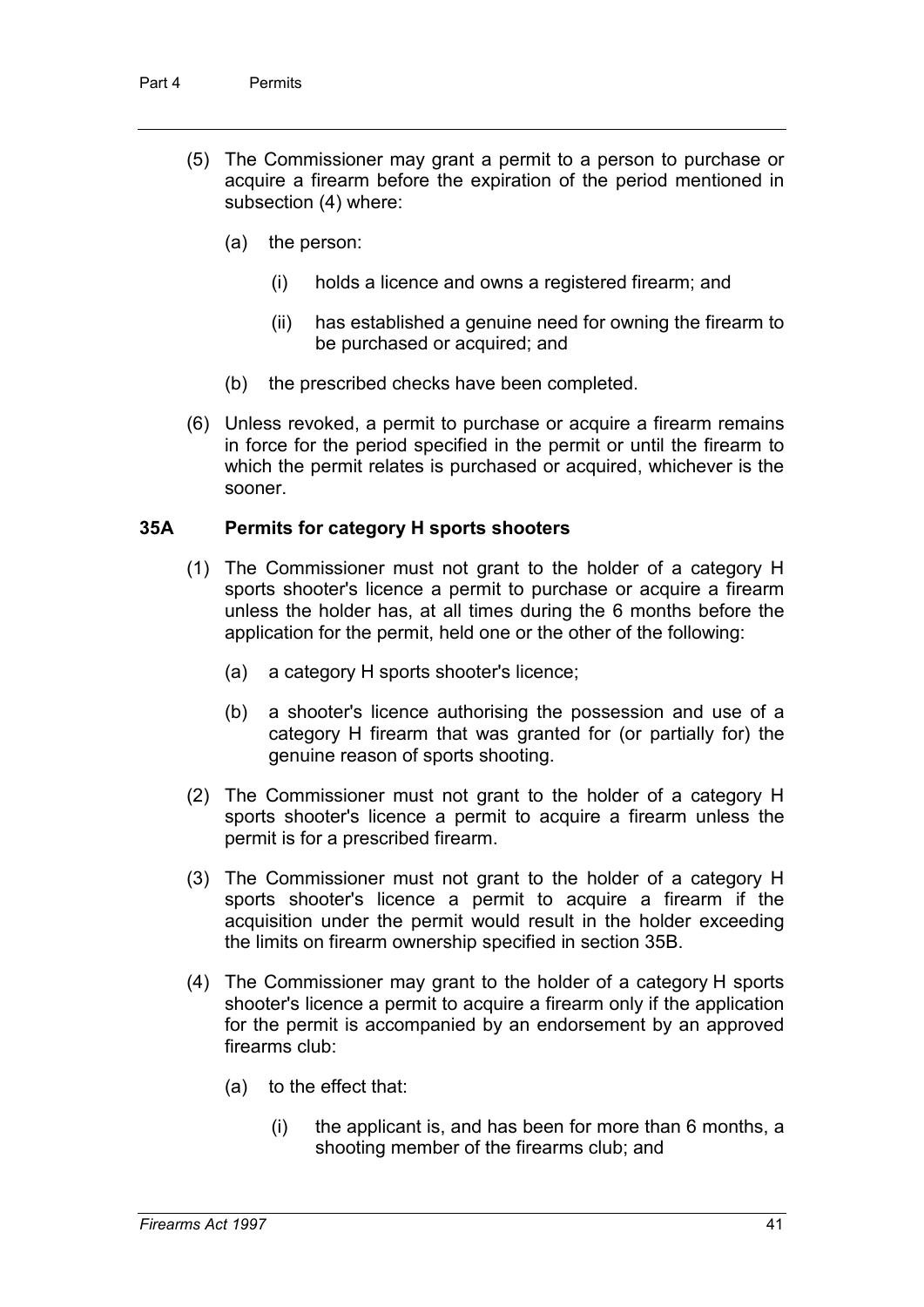- (ii) the applicant has complied with the licence condition specified in section 15C(d); and
- (iii) the club supports the application for a permit; and
- (b) giving details of the shooting disciplines the firearm to be purchased under the permit is to be used for at the club; and
- (c) confirming that the applicant has adequate storage facilities to cater for the firearm to be purchased under the permit; and
- (d) if the permit sought relates to a firearm with a calibre greater than .38", confirming that:
	- (i) the firearm is intended for use in a specially accredited discipline; and
	- (ii) the applicant is affiliated with the appropriate national or international body that administers the particular shooting discipline; and
- (e) providing any further particulars that the Commissioner requires.

#### **35B Limits on firearm ownership under category H sports shooter's licence**

- (1) The holder of a category H sports shooter's licence who has, at all times during the preceding 6 months, held one or the other of the following:
	- (a) a category H sports shooter's licence;
	- (b) a shooter's licence authorising the possession and use of a category H firearm that was granted for (or partially for) the genuine reason of sports shooting;

may hold only the following firearms under the licence:

- (c) one .22" calibre pistol or one centrefire pistol;
- (d) one .177" air pistol;
- (e) one black powder muzzle loading pistol or one cap and ball percussion fired revolver.
- (2) The holder of a category H sports shooter's licence who has, at all times during the preceding 12 months, held one or the other of the following:
	- (a) a category H sports shooter's licence;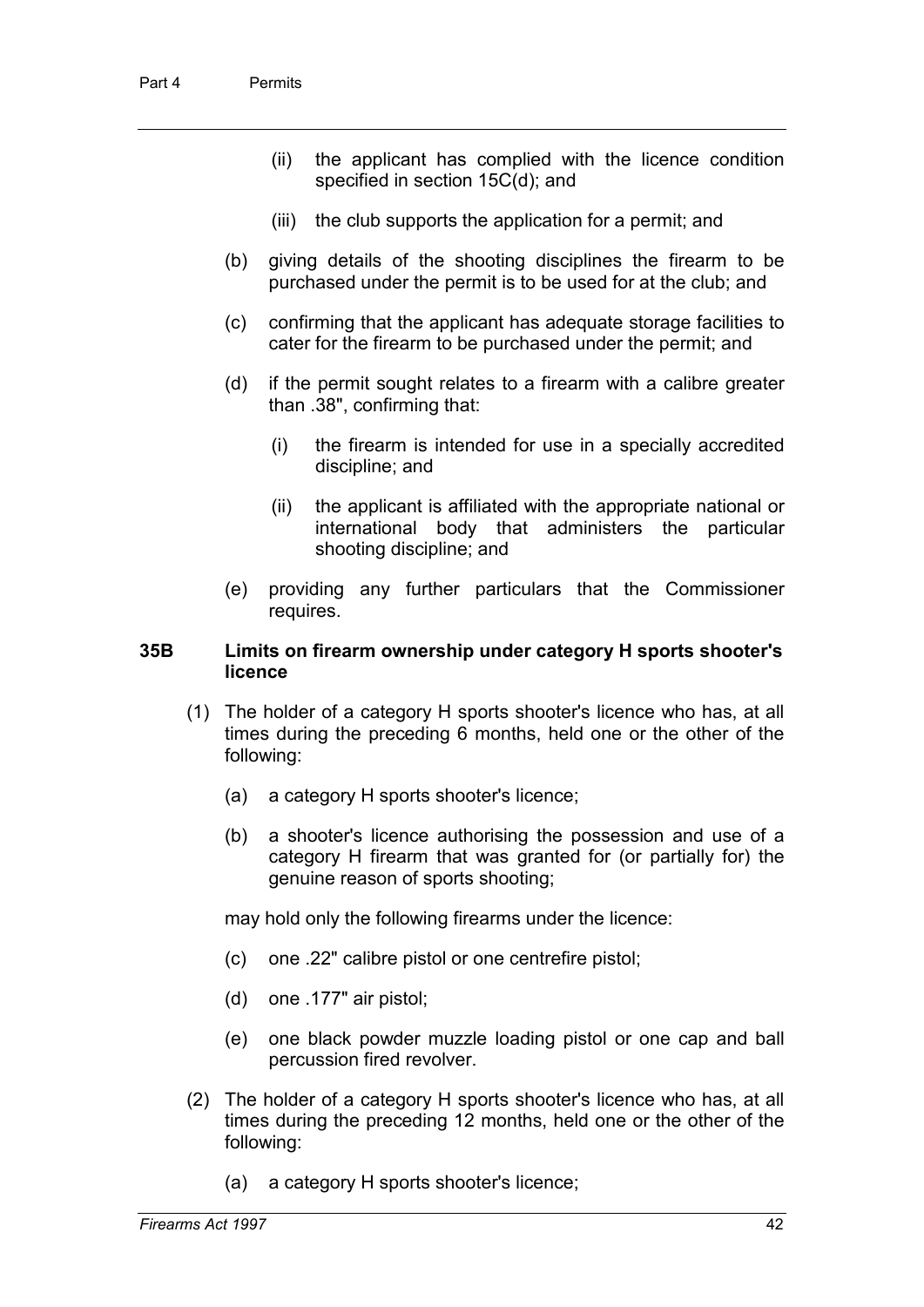(b) a shooter's licence authorising the possession and use of a category H firearm that was granted for (or partially for) the genuine reason of sports shooting;

may, in addition to the firearms permitted to be held under subsection (1), hold other firearms under the licence if the holder:

- (c) demonstrates a genuine need for the additional firearms, including by specifying the category H sports shooting discipline for which the firearms are required; and
- (d) has adequate storage facilities to cater for the additional firearms.

#### **35C Permits under firearms collector licence**

- (1) The Commissioner must not grant a permit to the holder of a firearms collector licence for a firearm manufactured on or after 1 January 1947 unless:
	- (a) the holder is a student of arms; and
	- (b) the firearm for which the permit is sought fits within the theme of the holder's firearms collection and will enhance the collection's historical or commemorative value.
- (2) A *student of arms* is a person who:
	- (a) is the holder of a firearms collector licence; and
	- (b) is, and has been for at least 12 months, a member of an approved historical firearms collector's society and the society recognises the person to be a student of arms; and
	- (c) can demonstrate regular attendance at meetings of the society and participation in displays held by the society; and
	- (d) can demonstrate that the person's firearms collection has a thematic structure and historical or commemorative value; and
	- (e) possesses a research library or contributes to the literature on the theme of the person's collection.

#### **35D Restriction on granting paintball operator permit**

The Commissioner must not grant a paintball operator permit if the applicant would not be entitled to be granted a paintball operator licence to carry on the business of paintball operator at the paintball range for which the permit is sought.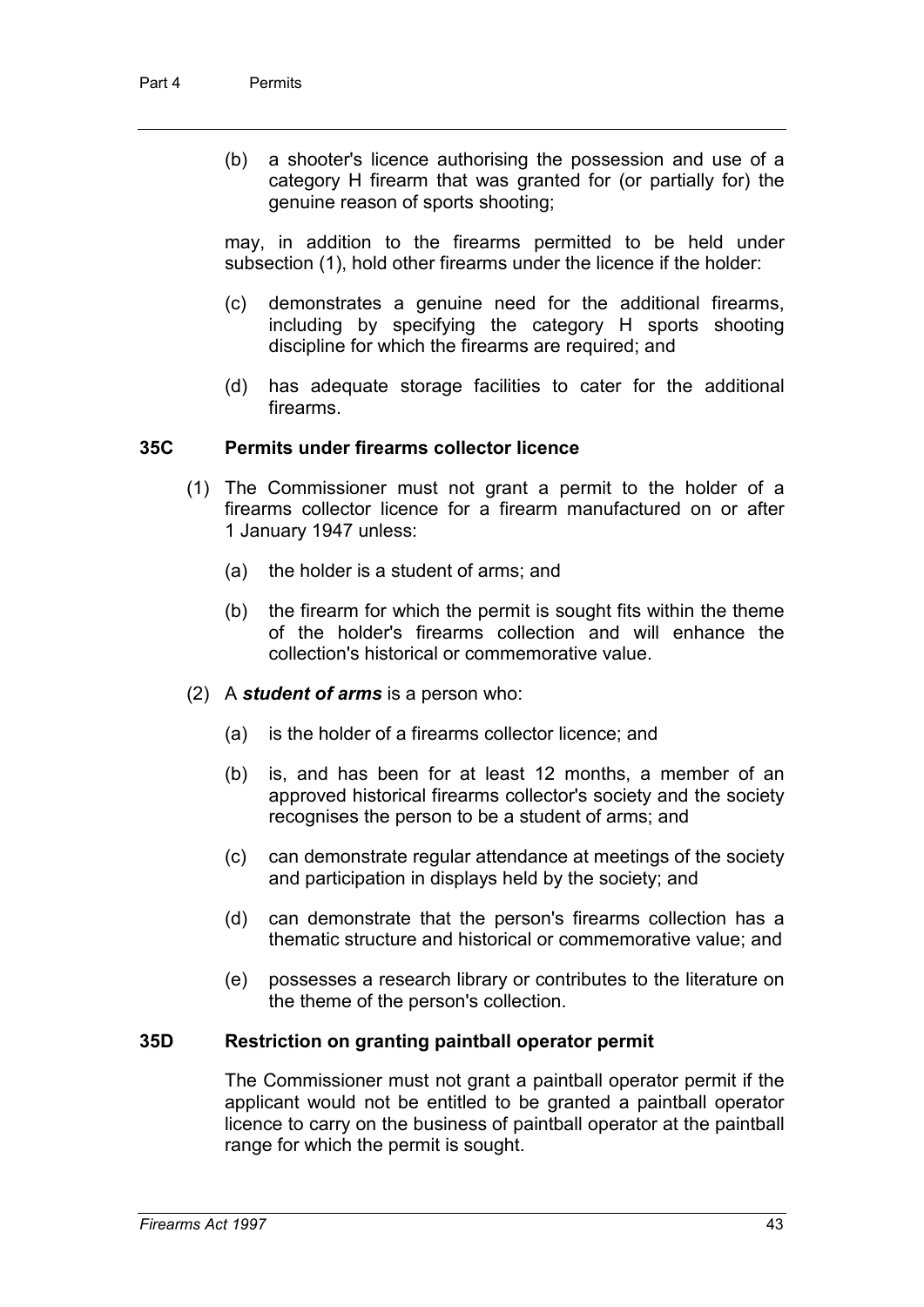# **Part 5 Registration of firearms**

### **36 Registration of firearms**

- (1) An application to register a firearm is to be:
	- (a) in the approved form; and
	- (b) accompanied by the determined fee; and
	- (c) lodged with the Commissioner.
- (2) Subject to this section, the Commissioner is to register a firearm that is the subject of an application.
- (3) The Commissioner:
	- (a) is not to register a firearm unless the applicant is the holder of a licence that permits the holder to possess firearms of the category of the firearm to be registered; and
	- (b) may refuse to register a firearm if the applicant is the holder of a firearms club junior licence.
- (4) The Commissioner may refuse to register a firearm if it is not produced to a police officer for inspection.
- (5) The Commissioner registers a firearm by entering in the register particulars of the firearm and particulars relating to the person in whose name it is registered.
- (6) The Commissioner is to issue a certificate of registration to a person in whose name a firearm is registered where:
	- (a) the firearm is registered in accordance with subsection (5); or
	- (b) the Commissioner records in the register a change in the particulars relating to the person in whose name a firearm is registered.

## **37 Duration of registration**

- (1) A firearm ceases to be registered:
	- (a) if the person in whose name it is registered dies or, for a firearm registered in the name of a corporation, the corporation is dissolved; or
	- (b) if it is sold or otherwise disposed of; or
	- (c) if it is lost or stolen; or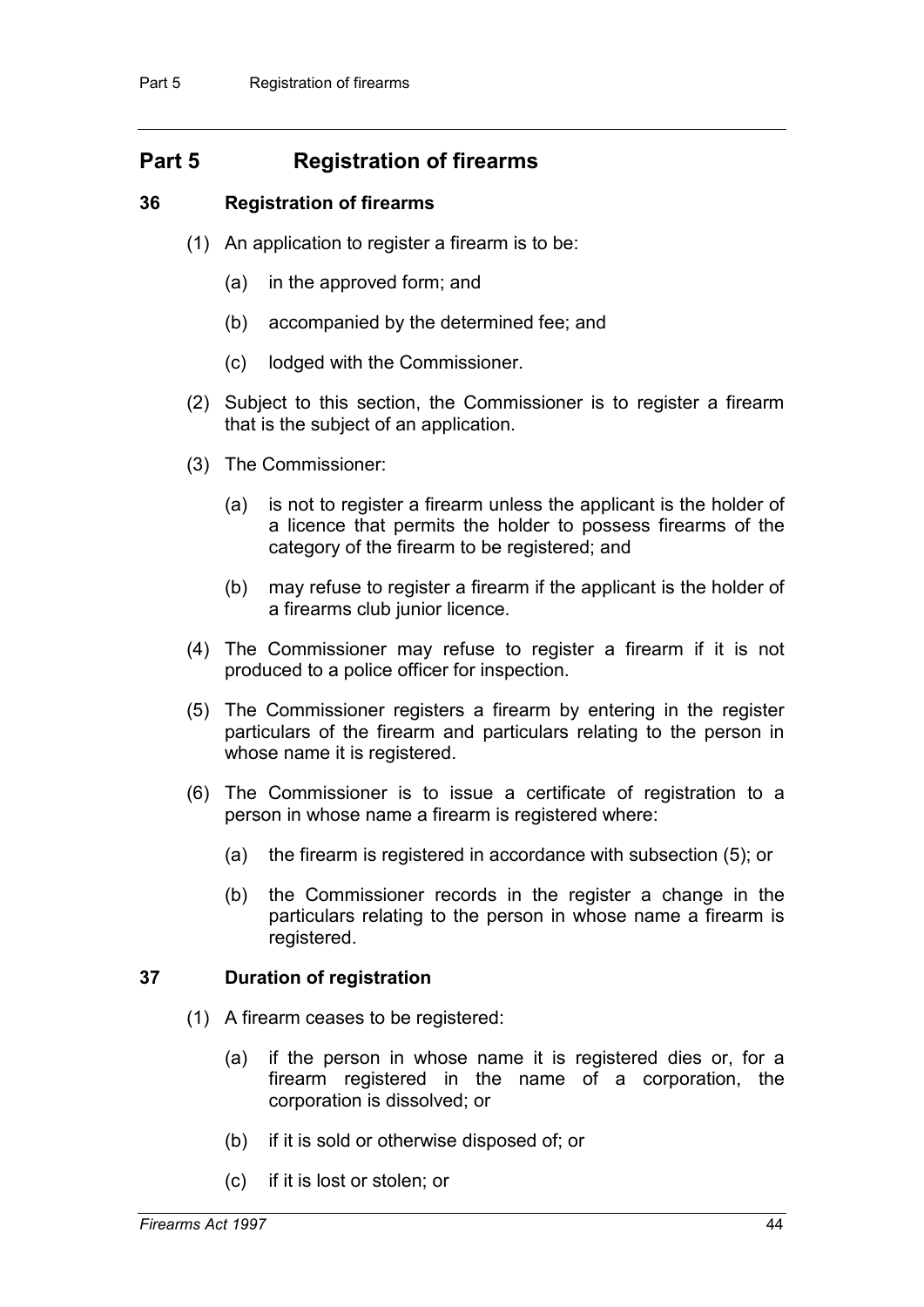- (d) if it is altered in a way:
	- (i) that affects its safety or fitness for use; or
	- (ii) that it becomes a firearm of a different category from the category specified in the certificate of registration relating to it.
- (2) Where a person was, immediately before his or her death, the holder of a certificate of registration for a firearm, the personal representative of the person is, for 28 days or any longer period that the Commissioner in writing allows, taken to be the holder of the certificate of registration for the purpose of disposing of the firearm in accordance with this Act.
- (3) A certificate of registration expires 3 months after the holder ceases to reside permanently in the Territory.

# **Part 6 Surrender or revocation of licences, permits and certificates of registration**

## **38 Suspension of licence, permit or registration**

- (1) The Commissioner may, if satisfied there may be grounds for revoking a licence, permit or certificate of registration, suspend the licence, permit or certificate by serving written notice on the holder.
- (2) A notice under subsection (1) is to:
	- (a) state that the licence, permit or certificate is suspended and the reasons for suspending it; and
	- (b) request the holder to provide the Commissioner with reasons why the licence, permit or certificate should not be revoked.
- (3) A licence, permit or certificate of registration is suspended for the period, not longer than 28 days, specified in the notice.
- (4) The holder of a licence, permit or certificate of registration suspended under this section is not authorised to possess or use a firearm of the category or the firearm, as the case may be, specified in the licence, permit or certificate during the period of the suspension.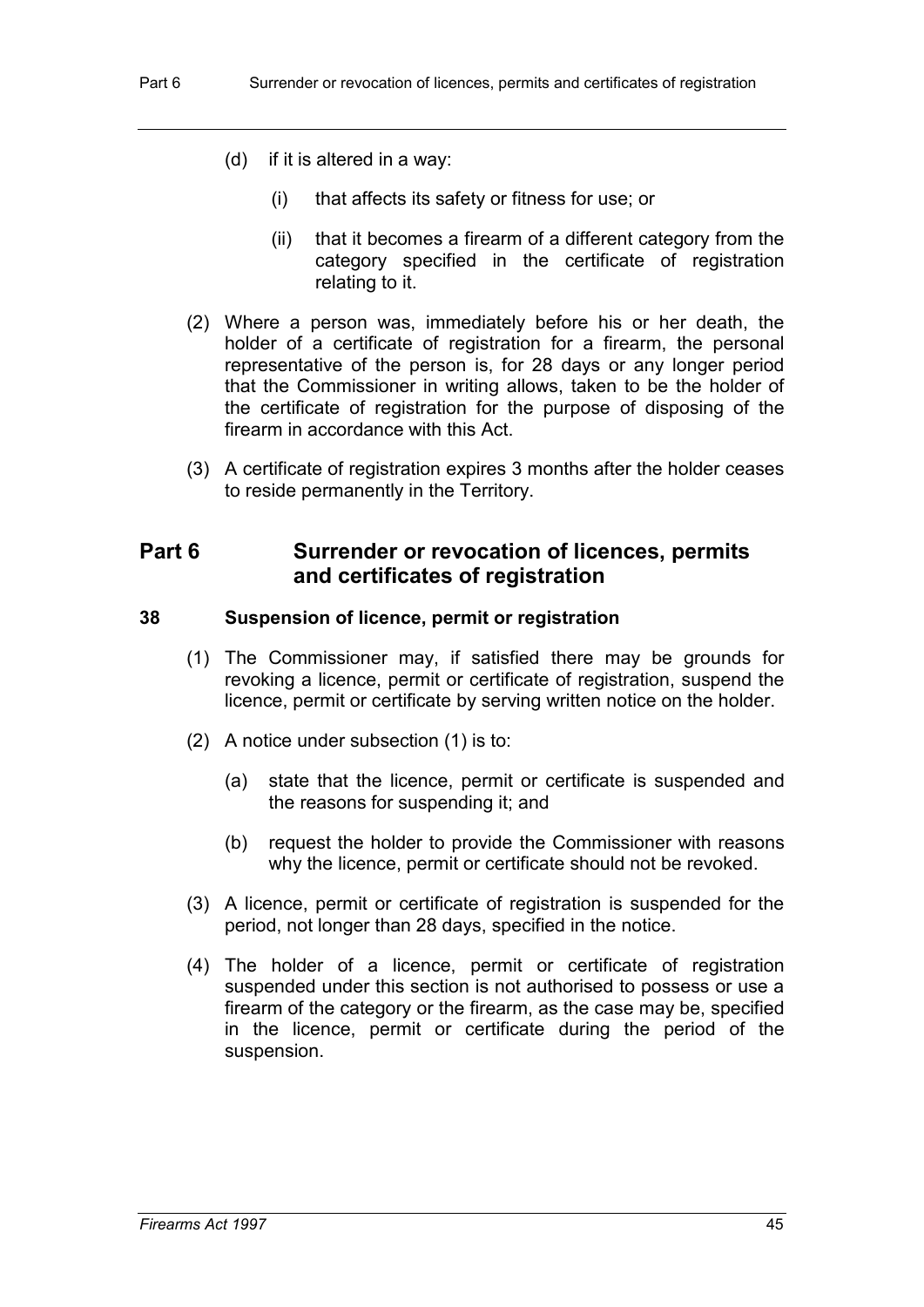### **39 Suspension on making of interim domestic violence order**

- (1) A licence, permit or certificate of registration is automatically suspended on the making of an interim domestic violence order or interim personal violence restraining order against the holder and the suspension remains in force until the order is confirmed or revoked.
- (2) If a licence, permit or certificate of registration is automatically suspended by subsection (1), the person to whom it is granted must immediately:
	- (a) surrender the suspended licence, permit or certificate of registration to a police officer; and
	- (b) deliver a firearm in respect of which the licence, permit or certificate is granted to a member of the Police Force.

| Maximum penalty: | 50 penalty units or imprisonment for |
|------------------|--------------------------------------|
|                  | 12 months.                           |

#### **40 Revocation of licence, permit or registration**

- (1) A licence, permit or a certificate of registration is automatically revoked:
	- (a) on a final domestic violence order, a personal violence restraining order or an order to keep the peace being made against the holder; or
	- (b) on the holder being found guilty of a disqualifying offence, an offence of violence or an offence against this Act.
- (2) The Commissioner is, by written notice served on the holder of a licence or permit, to revoke the licence or permit if satisfied that the holder has failed to comply with a condition of the licence or permit that is prescribed for this subsection.
- (2A) The Commissioner must, by written notice served on the holder of a licence or permit, revoke the licence or permit if satisfied that the loss or theft of a firearm was due to the negligence or fraud of the holder.
	- (3) The Commissioner may, by written notice served on the holder of a licence, permit or certificate of registration, revoke the licence, permit or certificate:
		- (a) for any reason for which the holder would be required to be refused a licence or permit of the same kind or a certificate of registration; or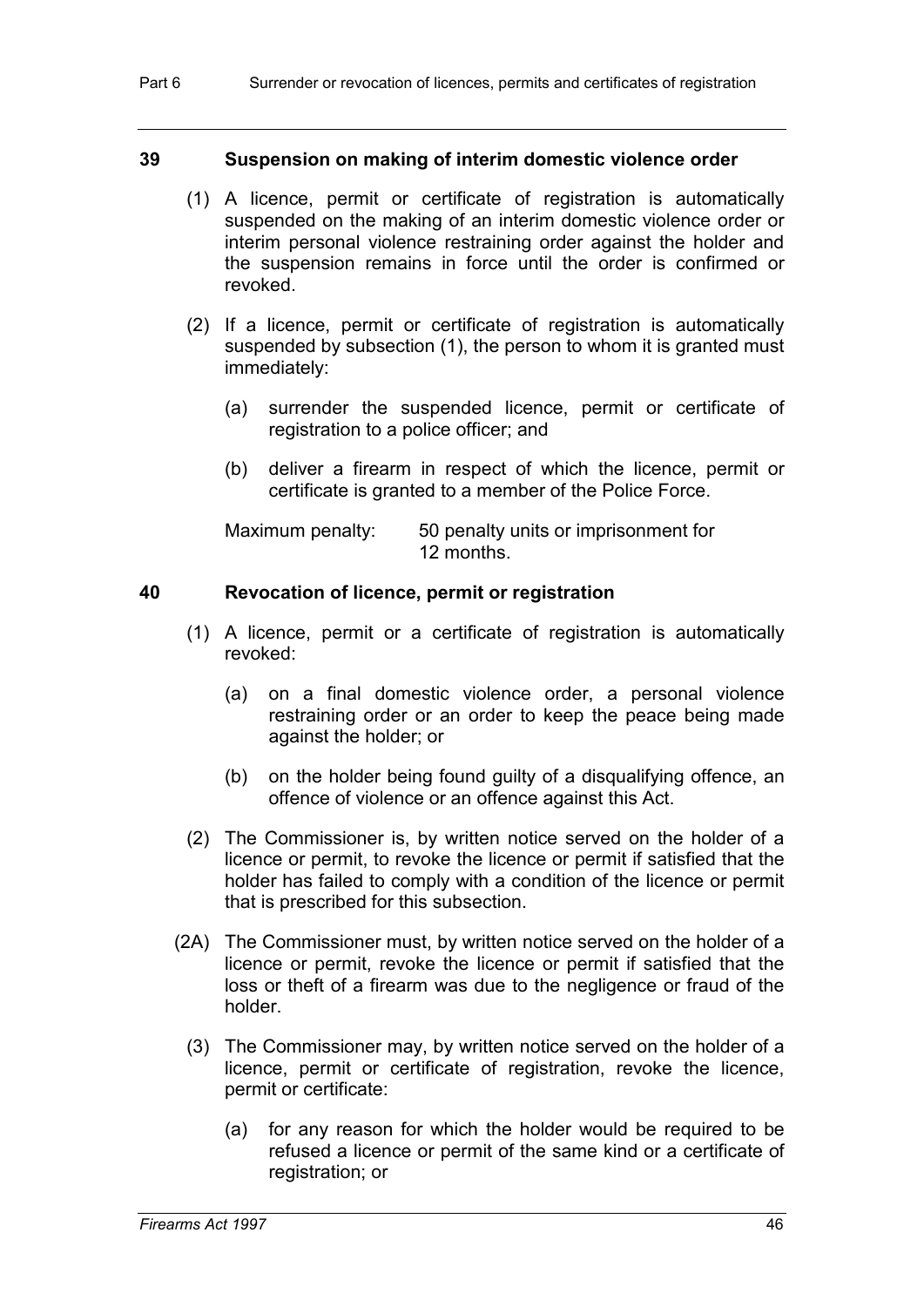- (b) if the holder supplied information that was false or misleading in a material particular in, or in connection with, the application for the licence, permit or certificate of registration; or
- (c) if the holder is found guilty of an offence against a law in force in the Territory, or an offence in a State or another Territory, (whether committed before or after the granting of the licence, permit or certificate) relating to a firearm or the possession or use of a firearm or any other offence that, in the opinion of the Commissioner, makes the holder not fit to possess or use a firearm or to hold a licence, permit of the kind held or a certificate; or
- (d) in the case of a licence or permit, if the holder contravenes a condition of the licence or permit; or
- (e) if the Commissioner is of the opinion that the holder is no longer a fit and proper person to hold the licence, permit or certificate; or
- (f) in the case of a firearms dealer licence, if:
	- (i) the holder is not in charge of the premises used under the licence to carry on the business; or
	- (ii) the holder no longer deals in firearms; or
	- (iii) the premises used under the licence to carry on the business are no longer satisfactory for that purpose; or
- (g) in the case of a firearms armourer licence, if:
	- (i) the holder is not in charge of the premises used under the licence to carry on the business; or
	- (ii) the holder no longer repairs or stores firearms; or
	- (iii) the premises used under the licence to carry on the business are no longer satisfactory for that purpose; or
- (h) in the case of a firearms collector licence, if:
	- (i) the holder of the licence is no longer a bona fide collector of firearms or is not, or will no longer be, in charge of the premises where the firearms are usually kept; or
	- (ii) the premises where the firearms are usually kept are no longer satisfactory for the storage or safe keeping of the firearms; or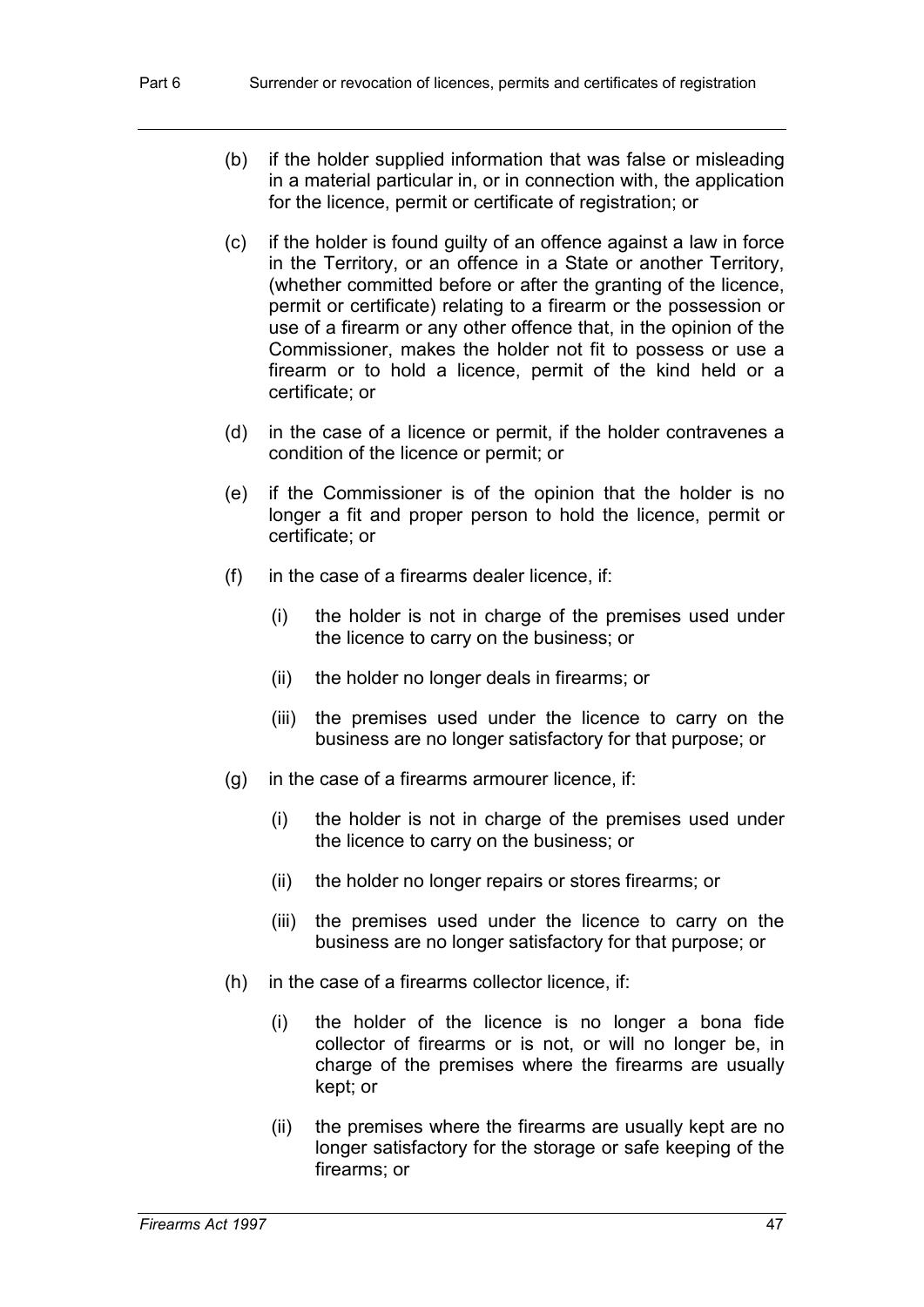- (j) in the case of a firearms corporate licence, if:
	- (i) the holder no longer has a good reason for employees to possess or use firearms; or
	- (ii) the holder's premises are no longer satisfactory for the storage or safe keeping of firearms; or
- (k) in the case of a firearms employee licence, if the holder is no longer an employee of the holder of the firearms corporate licence or is no longer carrying out the duties in relation to which the licence was granted; or
- (l) in the case of a paintball operator licence or permit, if:
	- (i) the holder is no longer entitled to use the approved paintball range; or
	- (ii) the holder no longer carries on the business of paintball operator at the approved paintball range.
- (4) The revocation of a licence, permit or certificate of registration under subsection (2) or (3) takes effect when notice is served on the holder or on a later date specified in the notice, whether or not an appeal is lodged against the revocation.
- (5) A person must, immediately after a notice under this section is served on him or her, or where in the notice the person is allowed time to sell or otherwise dispose of the firearm, not later than the time so allowed:
	- (a) surrender the revoked licence, permit or certificate of registration to the Commissioner; and
	- (b) subject to section 44, deliver a firearm in respect of which the licence, permit or certificate was granted to a police officer.

Maximum penalty: 50 penalty units or imprisonment for 12 months.

- (6) If a licence, permit or certificate of registration is automatically revoked by subsection (1), the person to whom it was granted must immediately:
	- (a) surrender the revoked licence, permit or certificate of registration to a police officer; and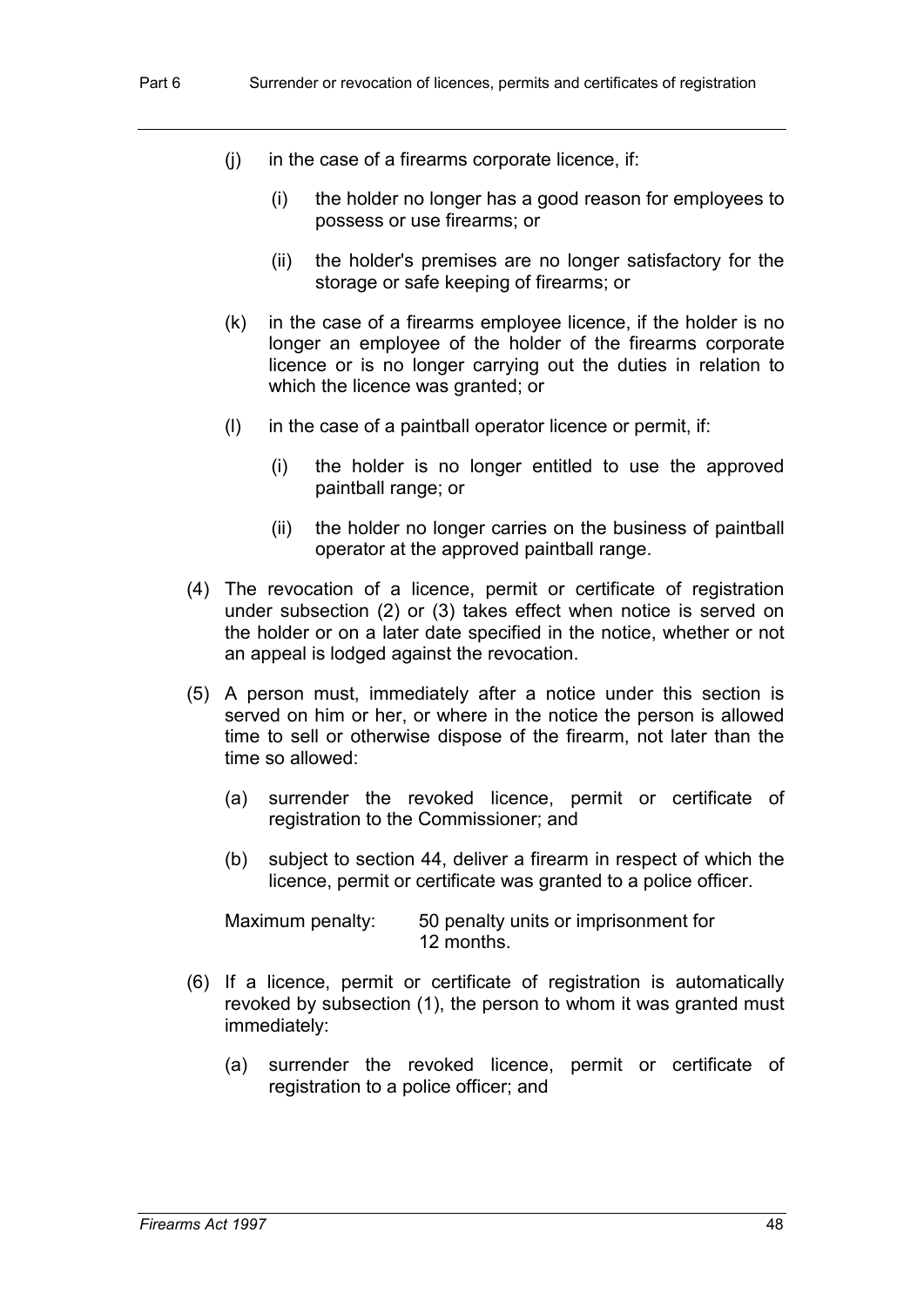(b) deliver a firearm in respect of which the licence, permit or certificate was granted to a police officer.

Maximum penalty: 50 penalty units or imprisonment for 12 months.

## **40A Revocation on basis of criminal intelligence**

- (1) The Commissioner must revoke a licence, permit or certificate of registration if the Commissioner is of the opinion, having regard to any criminal intelligence report or other criminal information the Commissioner holds about the holder of the licence or permit, the representative for the licence or permit or the person in whose name the firearm is registered, that:
	- (a) the holder, representative or person is a risk to public safety; and
	- (b) the holding of the licence or permit or the registration would be contrary to the public interest.
- (2) The Commissioner is not, under this or any other Act or law, required to give reasons for revoking a licence, permit or certificate of registration on the grounds mentioned in subsection (1).

## **40B Seizure of firearms on revocation**

- (1) If a licence, permit or certificate of registration is:
	- (a) suspended by the Commissioner under section 38; or
	- (b) automatically suspended under section 39; or
	- (c) automatically revoked under section 40; or
	- (d) revoked by the Commissioner under section 40 or 40A;

the Commissioner must cause notice of the suspension or revocation to be served personally on the person who was the holder of the licence or permit or in whose name the firearm was registered.

(2) At the time of serving a notice under subsection (1), a police officer may, without a warrant and using the force that is necessary and with any necessary assistance, enter premises, a vessel, vehicle, aircraft or other place to search for and seize any firearm or ammunition in the possession of the person whose licence or permit has been suspended or revoked or in whose name a firearm was registered until the registration was suspended or revoked.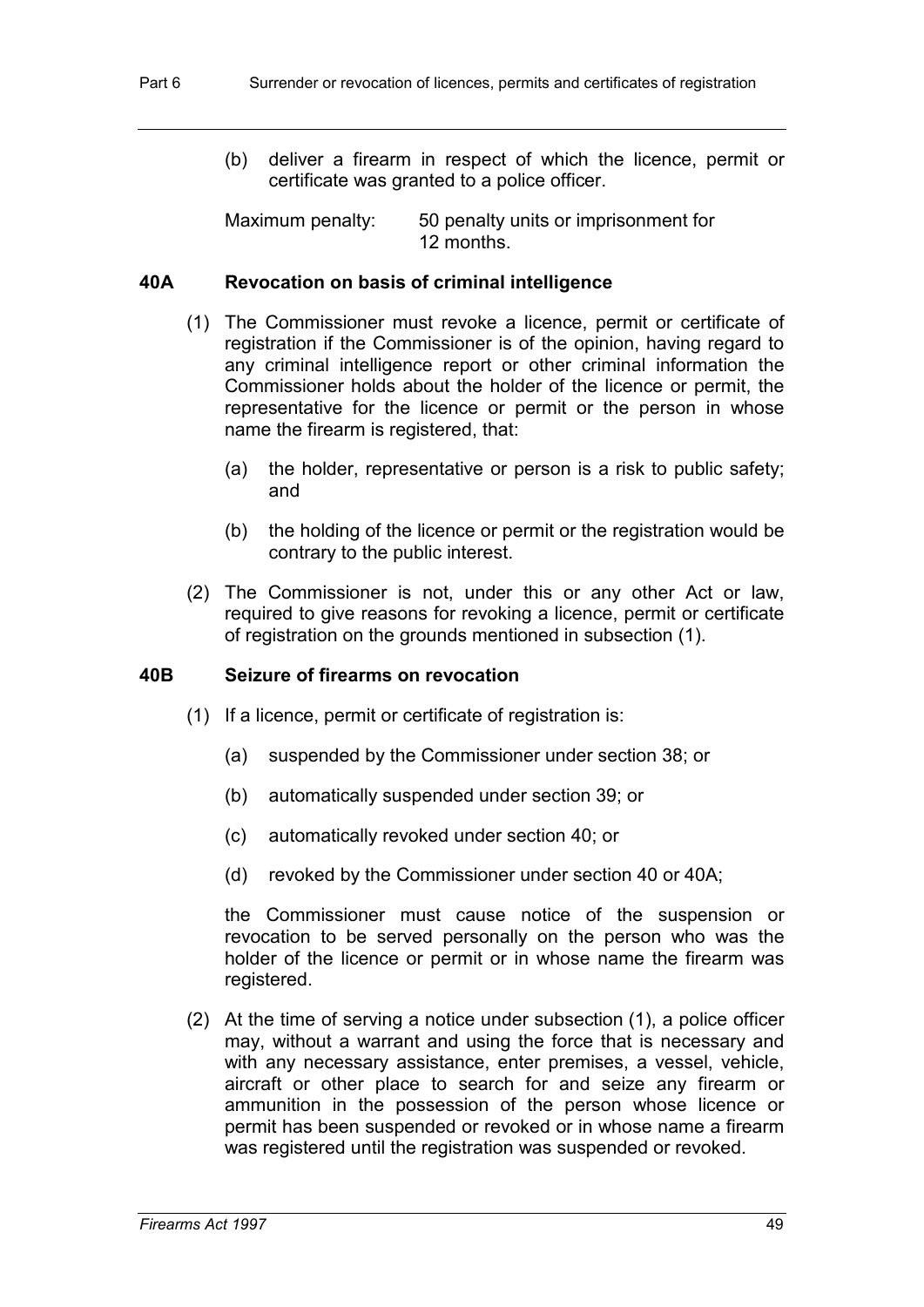### **41 Surrender by holder**

- (1) The holder of a licence, permit or certificate of registration may, by written notice to the Commissioner accompanied by:
	- (a) the licence, permit or certificate; or
	- (b) a statutory declaration setting out the reasons why the licence, permit or certificate is not accompanying the notice,

surrender the licence, permit or certificate.

(2) The surrender of a licence, permit or certificate of registration under subsection (1) takes effect when the notice is received by the Commissioner.

#### **42 Suspension by police officer or Commissioner**

- (1) A police officer in charge of a police station or with the rank of senior sergeant or higher may, by written notice served on the holder of a licence, permit or certificate of registration, suspend the licence, permit or certificate:
	- (a) on the request of the holder; or
	- (b) if the holder has been charged with an offence against a law in force in the Territory or in a State or another Territory relating to firearms (or any other offence that, in the opinion of the Commissioner would, if the person is found guilty, render the person not fit to possess or use a firearm or to hold a licence, permit or certificate of the kind held) and is awaiting the hearing of the charge; or
	- (c) if the offficer believes on reasonable grounds that the holder is suffering from a physical or mental infirmity or incapacity and, as a result of possessing a firearm, may be a danger to the safety of the person or to another person, or to property; or
	- (d) after receiving a report under section 101; or
	- (e) if the officer believes, on reasonable grounds, that the person has made a statement that is false or misleading in a material particular in the application for the licence, permit or certificate.
- (1A) The Commissioner may, by written notice served on the holder of a licence, permit or certificate, suspend the licence, permit or certificate for a specified period or until conditions specified in the notice are complied with.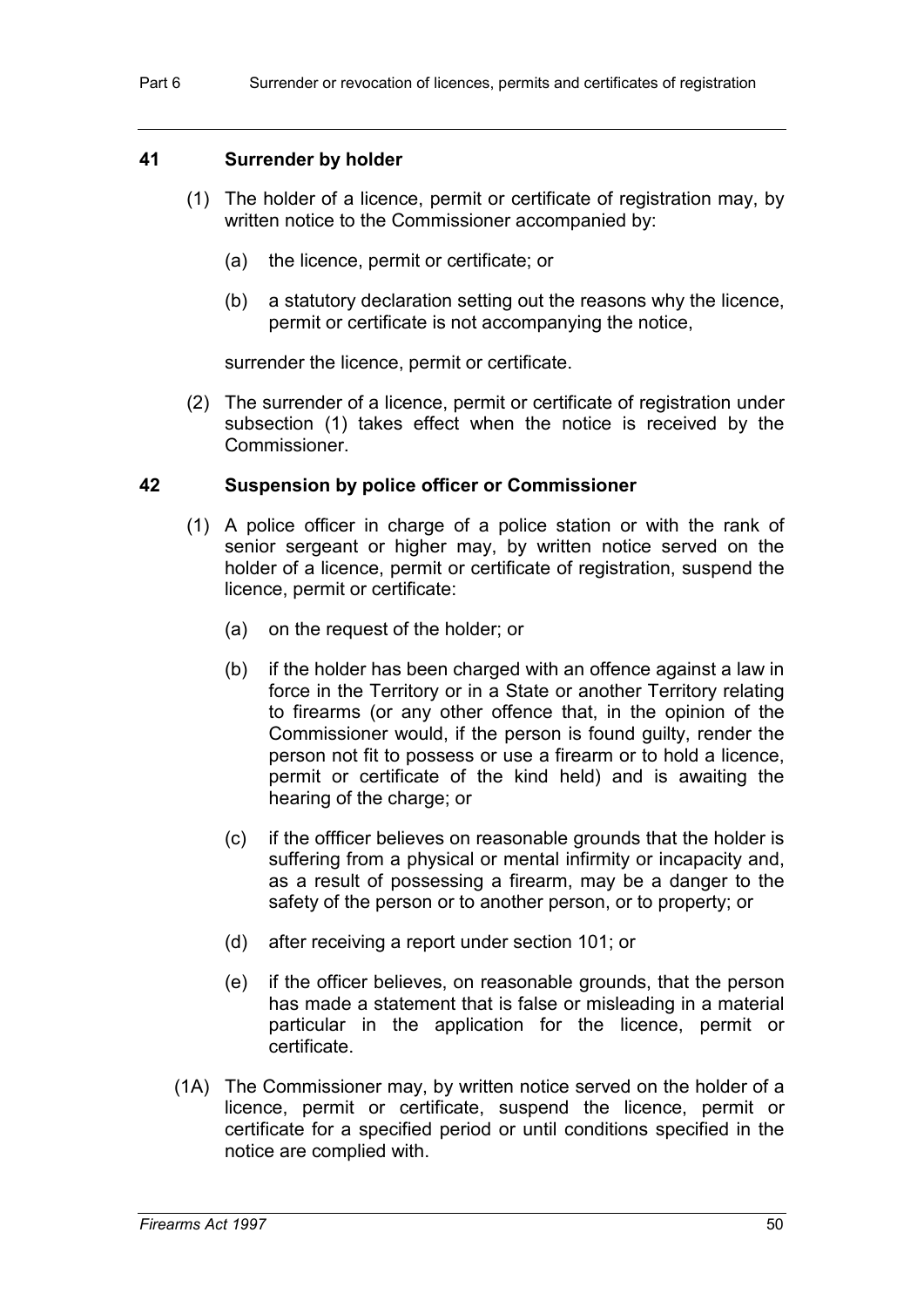- (2) A person must, immediately after a notice under subsection (1) or (1A) is served on him or her or not later than the period specified in the notice, deliver to a police officer or to a person nominated by the person and approved by a police officer:
	- (a) the licence, permit or certificate of registration; and
	- (b) the firearm to which the notice relates.

Maximum penalty: 50 penalty units or imprisonment for 12 months.

- (3) If the person does not comply with the notice, a police officer may, without a warrant:
	- (a) enter any place the officer reasonably believes the firearm may be found; and
	- (b) search the place and seize the firearm.
- (4) The police officer may exercise the powers with the assistance, and using the force, that is reasonably necessary in the circumstances.

#### **43 Refusal or revocation by Commissioner**

- (1) If the Commissioner refuses to grant or revokes a licence, permit or certificate of registration, the applicant or the former holder may not apply for a licence or permit of the same type or for a certificate of registration:
	- (a) until any conditions specified in the notice of refusal or revocation are met; or
	- (b) during a period specified in the notice.
- (2) A person must, immediately after a notice under subsection (1) is served on him or her or not later than the period specified in the notice, deliver to a police officer or to a person nominated by the person and approved by a police officer:
	- (a) the licence, permit or certificate of registration; and
	- (b) any firearm to which the notice relates.

Maximum penalty: 50 penalty units or imprisonment for 12 months.

#### **44 Disposal of firearms**

(1) Where the Commissioner under section 40 allows a person time to sell or otherwise dispose of a firearm, the person must, within the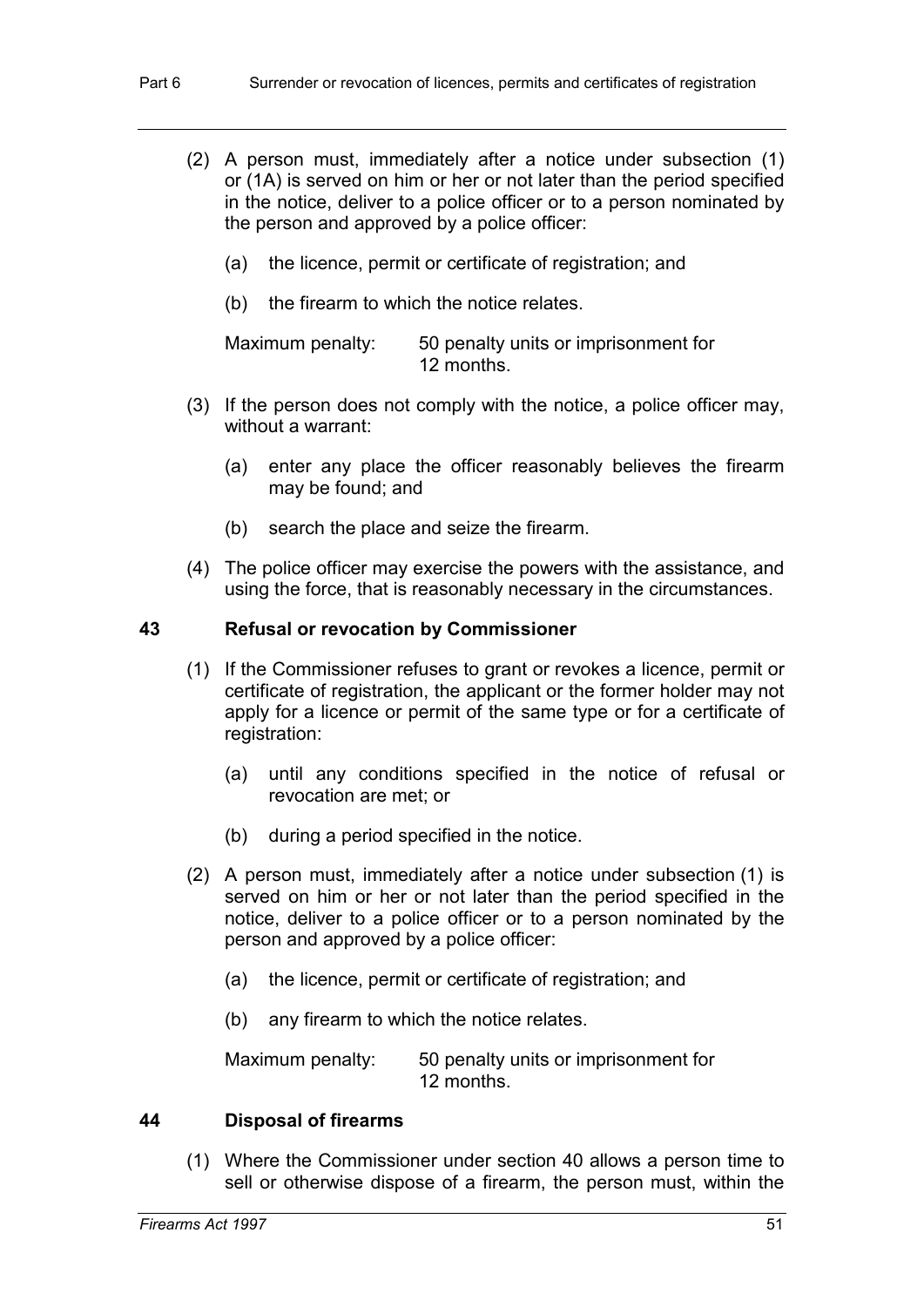time specified in the notice of revocation, sell or otherwise dispose of the firearm, unless he or she institutes an appeal under this Act against the Commissioner's action.

(2) A person who sells or disposes of a firearm under this section or section 54 must, not later than 2 working days after the sale or disposal, give to the Commissioner, by written notice, the approved particulars concerning the sale or disposal.

Maximum penalty: 50 penalty units or imprisonment for 12 months.

# **Part 7 Safe keeping of firearms**

# **46 Storage and safe keeping requirements**

- (1) A person in possession of a firearm or ammunition:
	- (a) must take all reasonable precautions to ensure that:
		- (i) it is kept safely; and
		- (ii) it is not stolen or lost; and
		- (iii) it does not come into the possession of a person who is not authorised to possess it; and
	- (b) must comply with the storage and safe keeping requirements under this Act that apply to the firearm or ammunition.

Maximum penalty: If the offender is an individual  $-50$  penalty units or imprisonment for 12 months.

> If the offender is a body corporate – 250 penalty units.

- (2) Subsection (1)(b) does not apply in relation to a firearm if the person in possession of the firearm satisfies the Commissioner that the person has provided alternative arrangements for the storage and safe keeping of the firearm (and any ammunition) that are of a standard not less than the requirements under the Act.
- (3) The Regulations may specify the minimum standards for storage and safe keeping of firearms or classes of firearms (and ammunition).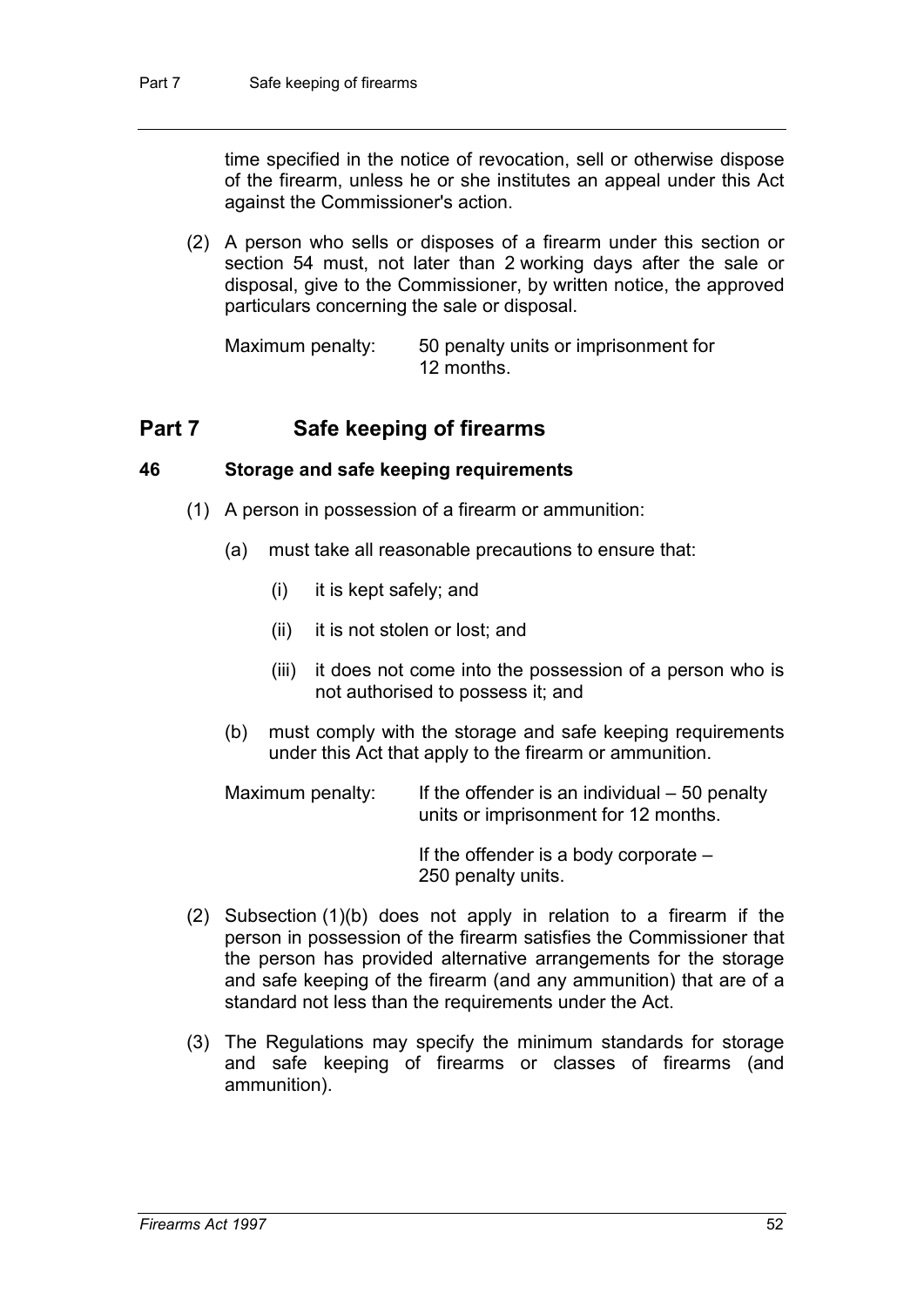#### **47 Seizure of firearms if storage requirements not met**

A police officer may seize a firearm or ammunition that the officer has reasonable grounds to believe is not being stored in accordance with this Act.

# **Part 8 Premises used by firearms clubs, for shooting activities and paintball ranges**

#### **48 Premises used by firearms clubs and for shooting activities**

- (1) A person who is a member of the management committee of a firearms club must not use, or knowingly permit another person to use, a firearm on premises occupied by the firearms club unless the premises are approved under section 49.
- (2) The occupier of premises used as a shooting gallery or amusement parlour must not permit a person to use a firearm on the premises unless the premises are approved under section 49.

Maximum penalty: 20 penalty units or imprisonment for 6 months.

#### **49 Approval of premises used by firearms clubs and for shooting activities**

- (1) A person may apply to the Commissioner in the approved form for an approval under this section in respect of the premises specified in the application.
- (2) The Commissioner is to, as soon as practicable after receiving an application under subsection (1), approve or refuse to approve the premises.
- (3) The Commissioner is to refuse to approve premises unless satisfied that the premises are equipped with approved safety equipment and the premises are located and constructed so that the use of firearms on the premises will not constitute a danger to persons on the premises or to the public in the vicinity of the premises.
- (4) The Commissioner may, when approving premises, or at any time while an approval remains in force, give a direction to a person concerning the use, control or administration of the premises for the preservation of public safety and the safety of the persons on the premises.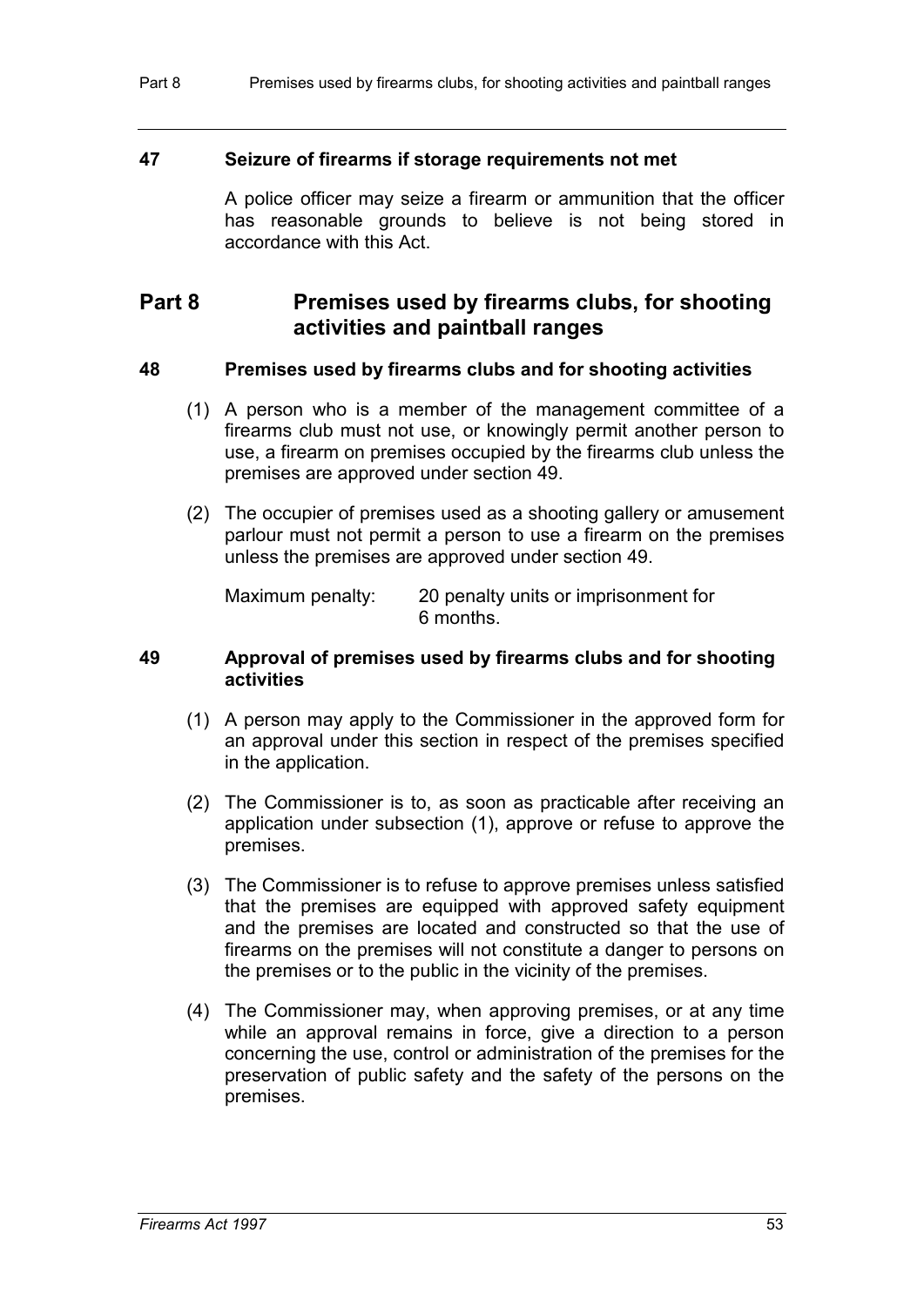(5) A person to whom a direction is given under subsection (4) must not contravene the direction.

Maximum penalty: 50 penalty units or imprisonment for 12 months or, in the case of a body corporate, 200 penalty units.

- (6) The Commissioner may suspend, for a specified period or until specified conditions are complied with, or revoke an approval given under this section if satisfied that:
	- (a) the premises are a danger to persons or to the public in the vicinity of the premises; or
	- (b) a direction given under subsection (4) has not been complied with.

## **49A Approval of premises for use as paintball range**

- (1) A person may apply to the Commissioner for an approval for the use of premises as a paintball range.
- (2) The application must be in the approved form.
- (3) The Commissioner must, as soon as practicable:
	- (a) consider the application and approve or refuse it; and
	- (b) give written notice to the applicant of the decision and, if refused, the reasons for it.
- (4) Without limiting subsection (3), the Commissioner must refuse the application unless satisfied:
	- (a) the person has all necessary approvals for the use of the premises as a paintball range under the laws of the Territory; and
	- (b) the premises are suitable for use as a paintball range; and
	- (c) the use of firearms on the premises will not constitute a danger to persons on the premises or to the public in the vicinity of the premises.
- (5) In deciding whether premises are suitable for use as a paintball range, the Commissioner must consider:
	- (a) if a building is constructed on the premises its design and construction; or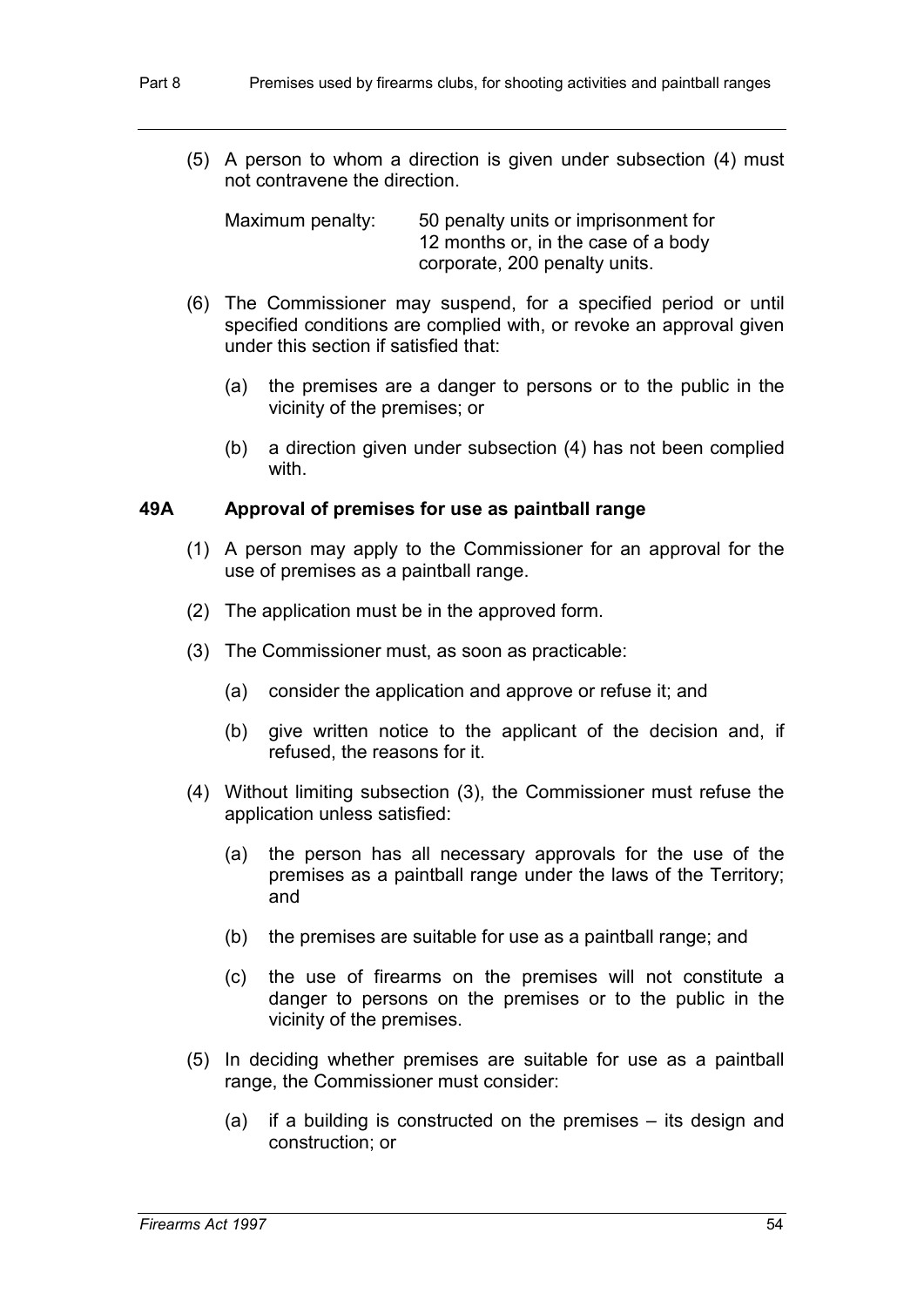- (b) if a building is to be constructed on the premises its design and proposed construction.
- (6) The approval may be subject to the reasonable conditions the Commissioner considers appropriate.

# **Part 9 Appeals**

#### **50 Firearms Appeal Tribunal**

- (1) There is established the Firearms Appeal Tribunal.
- (2) The Tribunal consists of the Chief Judge, or a Local Court Judge nominated by the Chief Judge, who is the Chairperson, and 2 other persons appointed by the Minister of whom:
	- (a) one is to be appointed from a panel of persons nominated by the Commissioner; and
	- (b) one is to be appointed from a panel nominated by the Northern Territory Firearms Council Incorporated.
- (3) A member of the Tribunal appointed under subsection (2) holds office for the period, not exceeding 3 years, specified in the instrument of appointment, but is eligible for reappointment.
- (4) Where a member appointed under subsection (2) is unable or may be unable to attend at a hearing of the Tribunal:
	- (a) the Commissioner, in the case of a member appointed from the panel mentioned in subsection (2)(a); and
	- (b) the Northern Territory Firearms Council Incorporated, in the case of a member appointed from the panel mentioned in subsection (2)(b);

may nominate from the panel a person to act in place of the member for the hearing or during the period the member is unable to be present.

- (5) A member appointed under subsection (2) may resign by written notice signed by the member and given to the Minister.
- (6) The Minister:
	- (a) may terminate the appointment of a member appointed under subsection (2) for inability, inefficiency, misbehaviour or physical or mental incapacity; and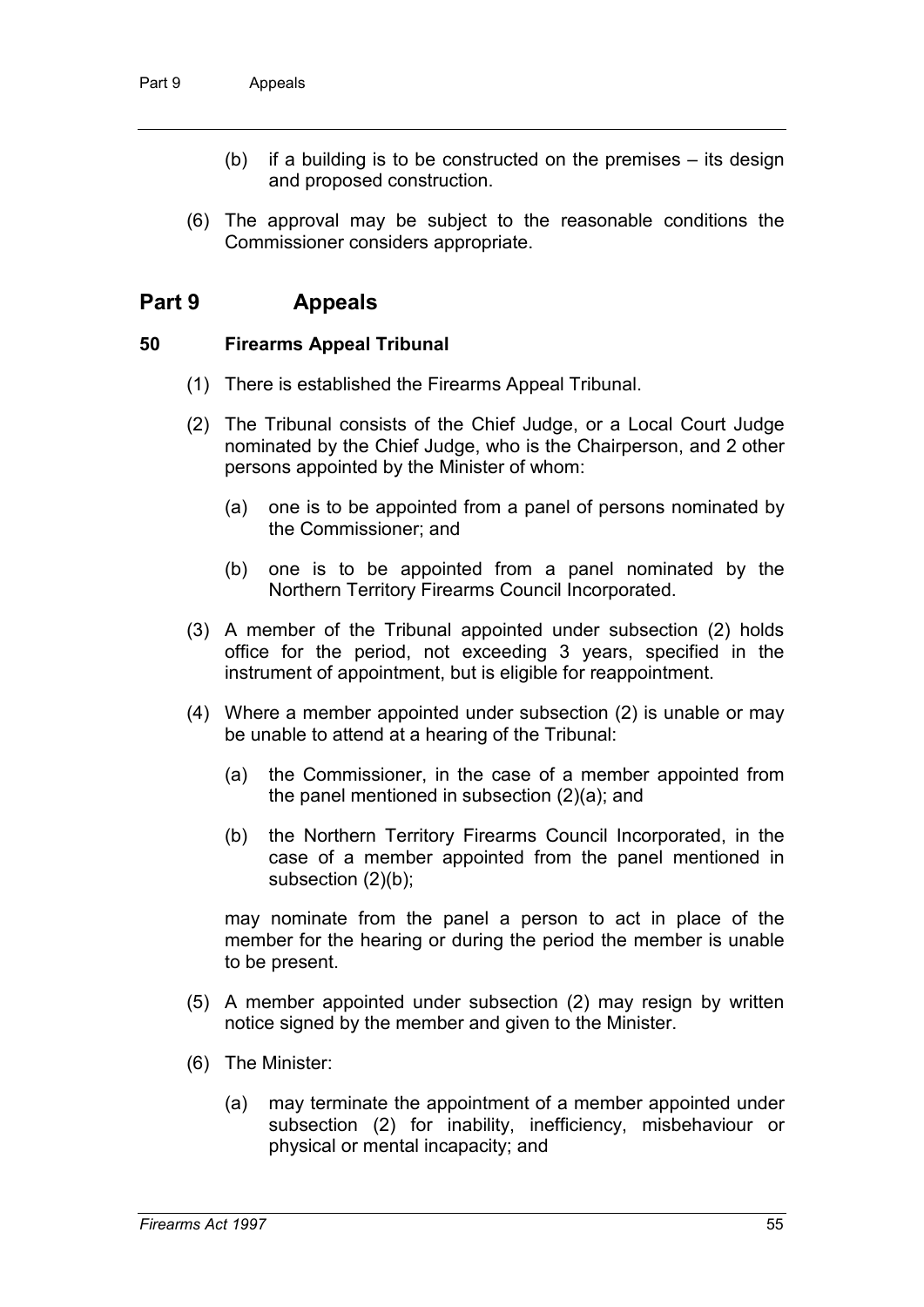- (b) is to terminate the appointment of a member appointed under subsection (2) if the member becomes bankrupt, applies to take the benefit of a law for the relief of bankrupt or insolvent debtors, compounds with his or her creditors or makes an assignment of remuneration for their benefit.
- (7) A registrar of the Local Court nominated by the Chief Judge is the secretary to the Tribunal.
- (8) The secretary to the Tribunal is to keep a register in which particulars of appeal proceedings are to be kept.

## **51 Notice of appeal**

- (1) A person aggrieved by a decision or action of the Commissioner under this Act may appeal to the Tribunal against the decision or action.
- (2) An appeal under subsection (1) is instituted by the person lodging with the Tribunal a notice of appeal in the prescribed form accompanied by the determined fee.
- (2A) A notice of appeal must be lodged with the Tribunal:
	- (a) within 28 days after the decision or action of the Commissioner appealed against; or
	- (b) if the Tribunal is satisfied that the person has a reasonable excuse for not lodging the notice within 28 days – within the additional time that the Tribunal allows.
- (2B) A notice of appeal must state fully and in detail the grounds upon which the appeal is based and give particulars of the material on which the appellant relies.
	- (3) A notice of appeal must be served by the appellant on the Commissioner.
	- (4) Where a notice of appeal is lodged under subsection (2), the appellant must deliver to the Commissioner for safe keeping all firearms that the applicant would be required to sell or otherwise dispose of by virtue of section 44 had the appeal not been instituted.

Maximum penalty: 50 penalty units or imprisonment for 12 months.

#### **52 Powers of Tribunal**

(1) An appeal is in the nature of a rehearing.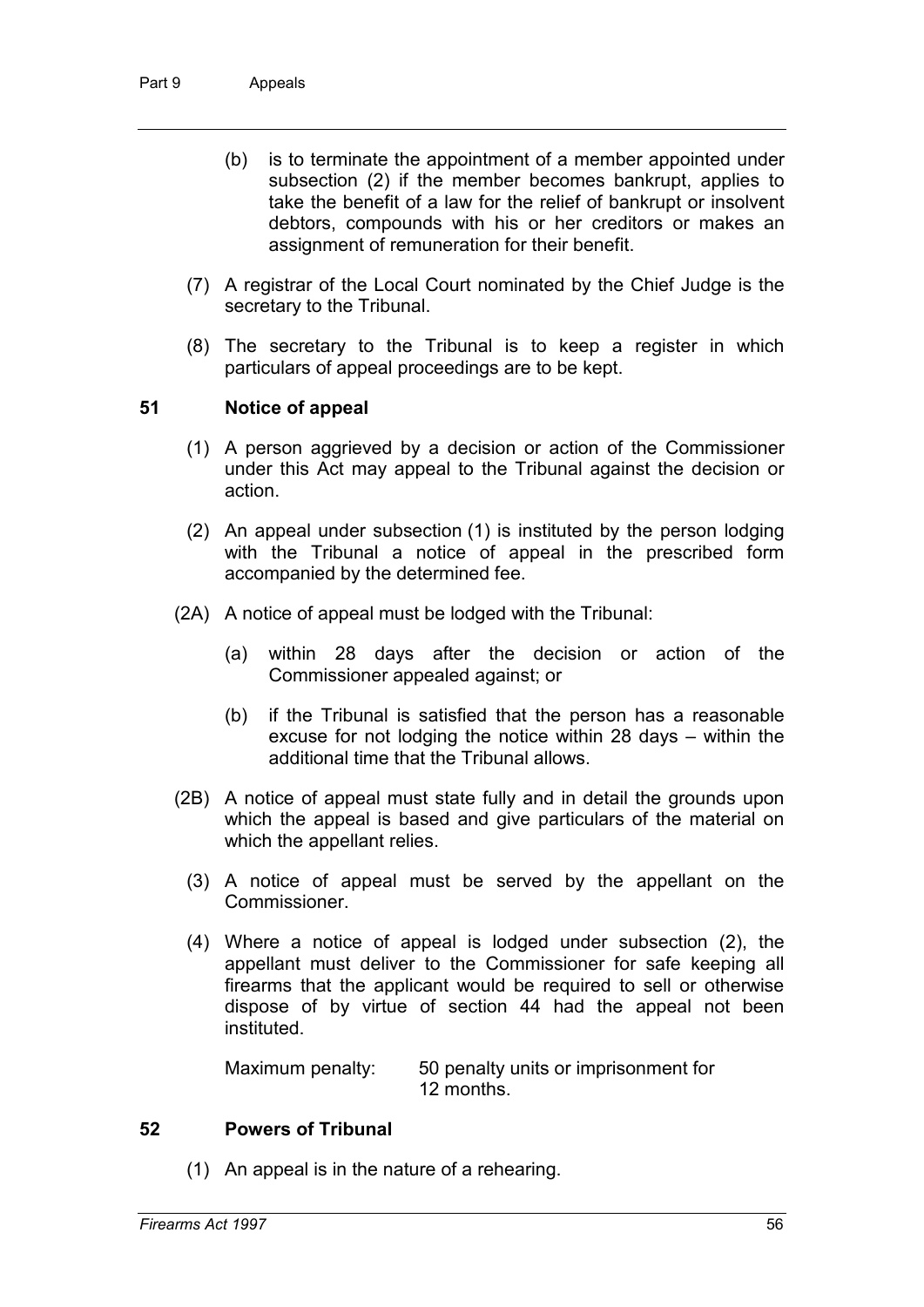(2) The Tribunal has all the powers, authorities, duties, functions and discretions that the Commissioner has in relation to the decision or action the subject of the appeal.

# **54 Determination of appeals**

- (1) The Tribunal is to determine an appeal by:
	- (a) confirming the decision or action of the Commissioner; or
	- (b) substituting its own decision for that of the Commissioner.
- (2) Where the Tribunal substitutes its decision for a decision of the Commissioner, the Commissioner is to take whatever action is necessary to give effect to the decision.
- (3) The Tribunal must publish its reasons for its decision (including if its decision is to confirm the decision or action of the Commissioner).

## **54A Tribunal can make order for costs in certain cases**

- (1) The Tribunal may make an order for costs against a party to an appeal if satisfied that:
	- (a) the party's conduct in the proceedings is or was frivolous or calculated to cause delay; or
	- (b) the party has, in the circumstances of the case, acted unreasonably.
- (2) An order for costs awarded by the Tribunal may be entered in the records of the Local Court as if it were a judgment given in that Court for a debt due to the person to whom the costs were awarded and, on entry in those records, is enforceable under the *Local Court (Civil Procedure) Act 1989* as such a judgment.

## **54B Procedure of Tribunal**

- (1) Before the hearing of an appeal, a question of law or procedure (including a request for an adjournment or an extension of time) in relation to the appeal may be heard and determined by the Chairperson alone, without the need to convene the Tribunal.
- (2) Subject to subsection (1), all issues to be considered by the Tribunal must be determined by majority decision.
- (3) Schedule 7 applies in relation to the procedure of the Tribunal at a hearing before the Tribunal.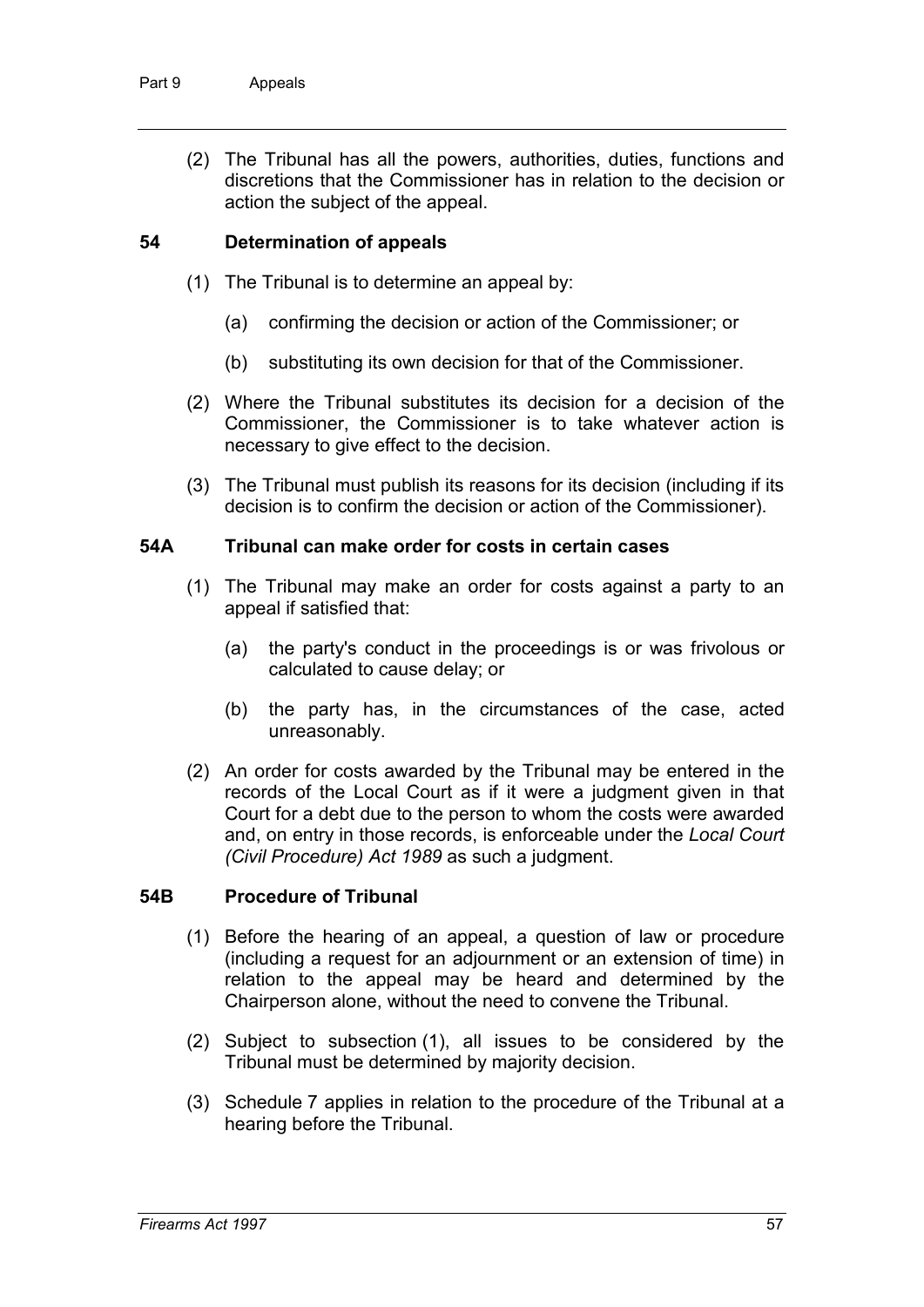(4) Subject to this Part and Schedule 7, the procedure of the Tribunal at a hearing before the Tribunal is as determined by the Chairperson.

## **54C Appeal to Supreme Court**

- (1) A party to a proceeding before the Tribunal who is aggrieved by a decision of the Tribunal may appeal against that decision, on a question of law only, to the Supreme Court in accordance with the Rules of that Court.
- (2) An appeal under subsection (1) must be instituted within 28 days after the day the decision complained of was made.

# **Part 10 Firearms Advisory Council**

#### **55 Firearms Advisory Council**

- (1) There is established the Firearms Advisory Council.
- (2) The Council consists of:
	- (a) the executive members of the Northern Territory Firearms Council Incorporated; and
	- (b) a police officer nominated by the Commissioner; and
	- (c) other persons appointed by the Minister in consultation with the Northern Territory Firearms Council Incorporated.
- (3) The member nominated under subsection (2)(b) is the Chairperson of the Council.
- (4) Subject to this Part, a member appointed under subsection (2)(c) holds office for the period, not longer than 3 years, specified in the instrument of appointment, but is eligible for reappointment.
- (5) A person appointed under subsection (2)(c) may resign by written notice signed by the person and given to the Minister.

#### **56 Functions and powers of Council**

- (1) The functions of the Council are:
	- (a) at the request of the Minister or the Commissioner, to advise the Commissioner concerning applications for registration of firearms or for the granting of licences or permits under this Act; and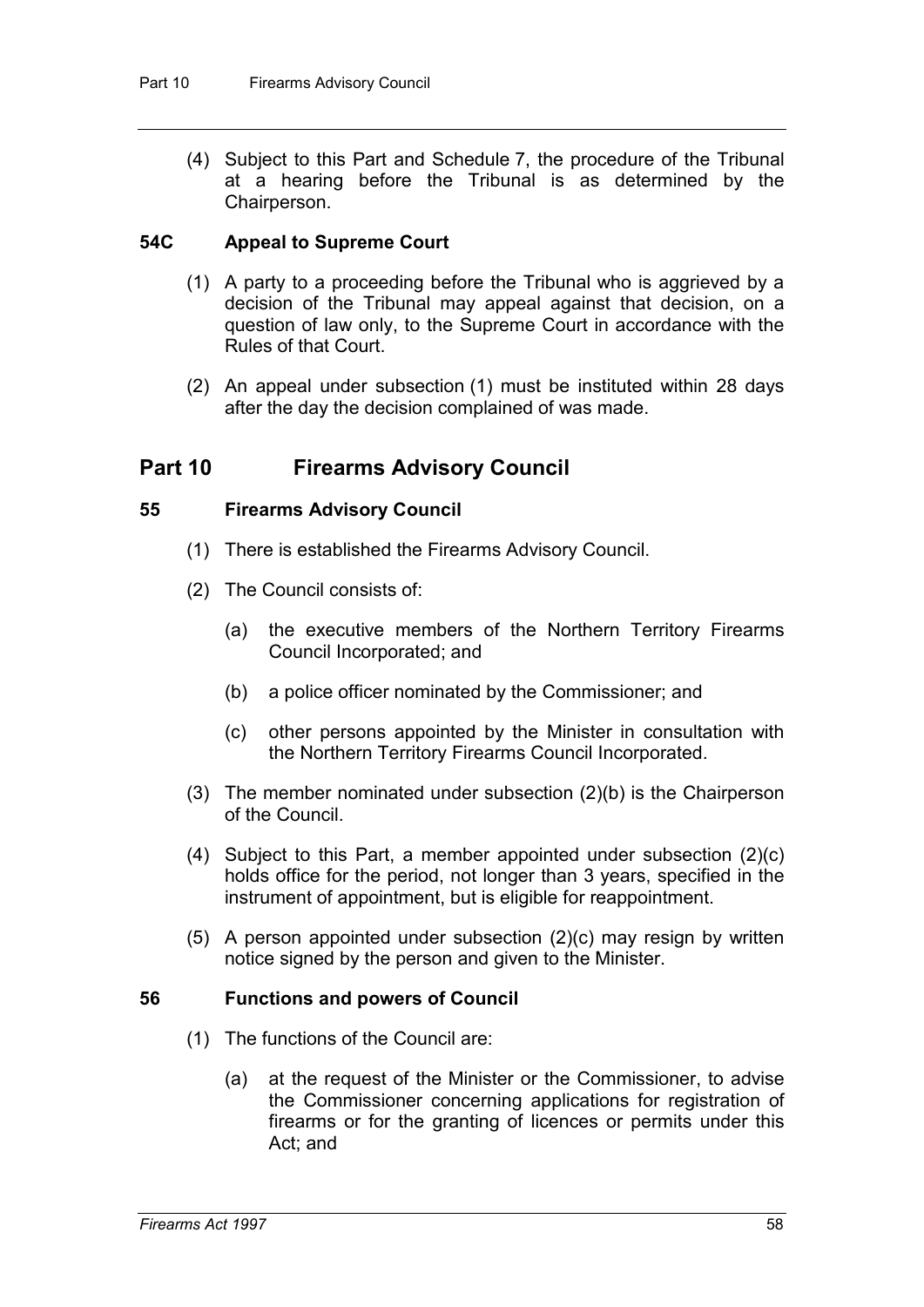- (b) to establish guidelines for standards of construction and installation of equipment for shooting ranges and shooting galleries; and
- (c) to establish guidelines for safe practices to be implemented relating to the use of firearms at shooting ranges and shooting galleries; and
- (d) to review the operations of this Act and the Regulations and to make recommendations relating to their operation to the Minister; and
- (e) to consider any other matter referred to it by the Minister or by the Commissioner.
- (2) The Council has those powers that are necessary to enable it to carry out its functions under this Act.

# **57 Meetings of Council**

- (1) The Chairperson is to call such meetings of the Council as are necessary for the exercise of its powers and the performance of its functions.
- (2) The Minister may, at any time, direct the Chairperson to call a meeting of the Council and the Chairperson is to comply with the direction.
- (3) The Council is to determine the procedure to be followed at or in connection with its meeting.
- (4) The Council is to keep a record of its meetings.

# **Part 11 Offences**

# **Division 1 Possession or use of firearms**

## **58 Possession or use of firearms**

- (1) A person must not possess or use a firearm unless the person is authorised to do so by a licence or permit.
	- Maximum penalty: 400 penalty units or imprisonment for 2 years or, if the offence relates to a category A firearm or category B firearm, 200 penalty units or imprisonment for 12 months.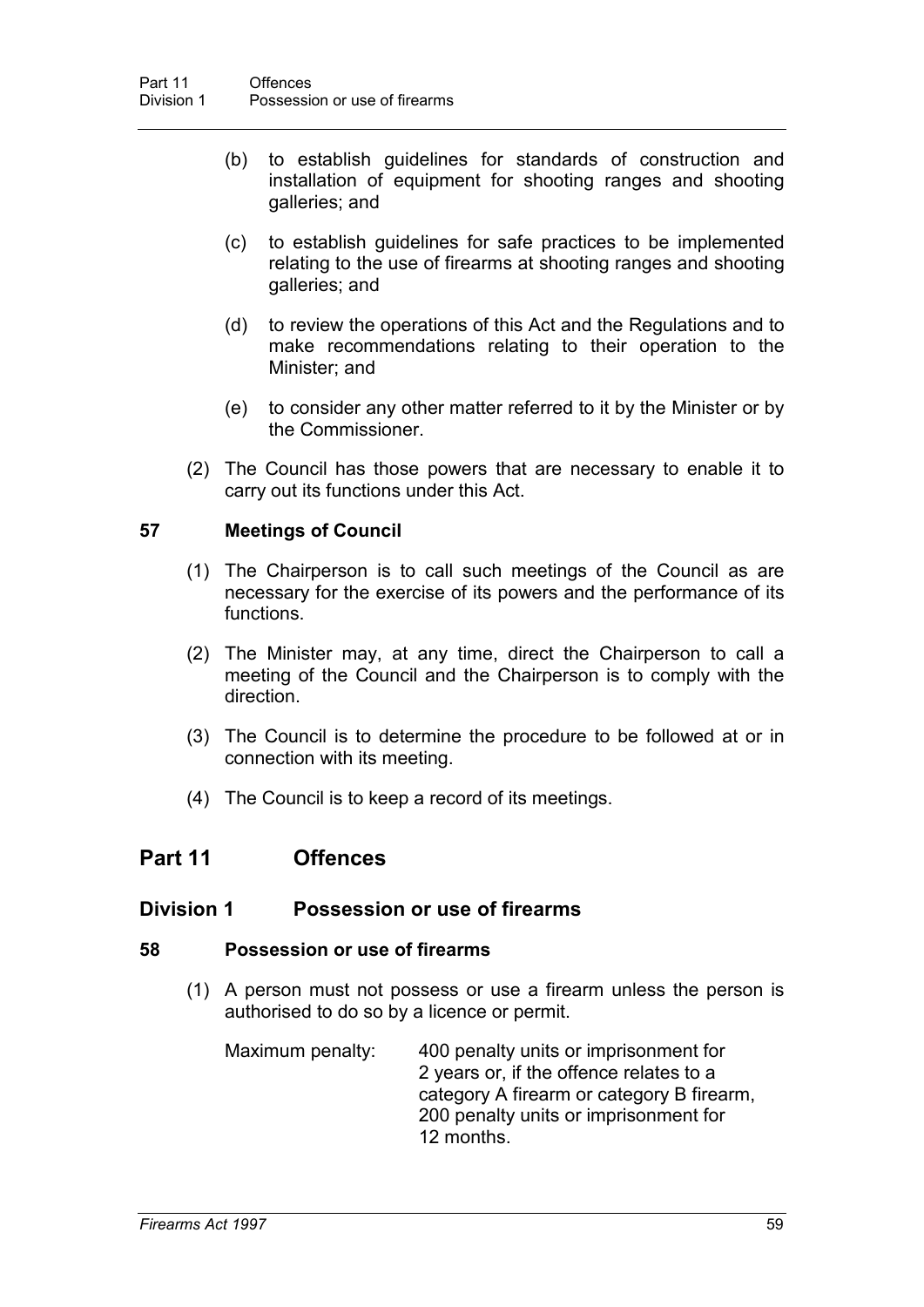- (1A) Subsection (1) does not apply if:
	- (a) the person possesses or uses a paintball firearm for playing paintball at an approved paintball range; and
	- (b) the person is entitled to play paintball.
	- (2) Without limiting subsection (1), the holder of a licence is guilty of an offence under this section if he or she uses a firearm for any purpose otherwise than in connection with the purpose established as being the genuine reason for possessing or using the firearm.
- (2A) Without limiting subsection (1), the holder of a category H sports shooter's licence commits an offence against this section if:
	- (a) the holder uses a category H firearm:
		- (i) that is not a prescribed firearm; or
		- (ii) elsewhere than at an approved firearms club; and
	- (b) the use is not authorised under another licence or a permit.
	- (3) It is a defence to a prosecution for an offence against subsection (1) if the defendant proves that he or she was in the company of, and under the supervision of, the holder of a licence for the category of firearm in the possession of or being used by the defendant and the firearm was being used in accordance with the conditions of the licence.
	- (4) The defence provided by subsection (3) does not apply to or in relation to a person mentioned in subsection (5) during the period specified in relation to the person in that subsection.
	- (5) For subsection (4), a person:
		- (a) who has been found guilty of a disqualifying offence may not possess or use a firearm for 10 years from the date of the finding of guilt; or
		- (ab) who has been found guilty of an offence of violence, may not possess or use a firearm for 5 years after the finding of guilt; or
		- (ac) who is the subject of an order, made in the Territory or elsewhere, to keep the peace, may not possess or use a firearm while the order is in force; or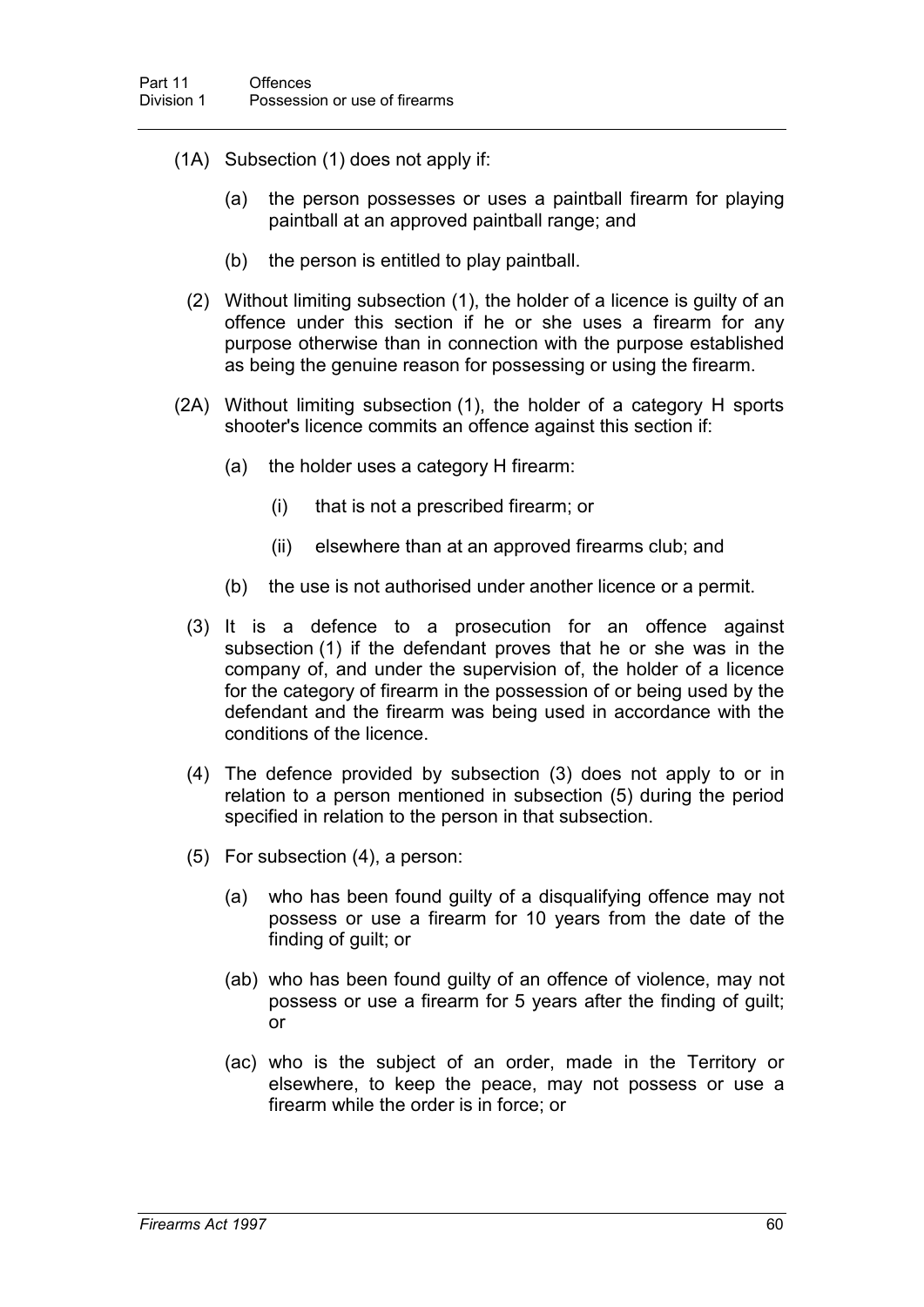- (b) in respect of whom an interim domestic violence order is in force may not possess or use a firearm while the interim restraining order remains in force; or
- (ba) who has or has had a final domestic violence order in force against him or her may not possess or use a firearm:
	- (i) while the order is in force; and
	- (ii) for a further period of 5 years from the date the order expires or ceases to have effect; or
- (bb) who has a personal violence restraining order in force against him or her may not possess or use a firearm while the order is in force; or
- (c) whose licence is suspended may not possess or use a firearm:
	- (i) while the suspension remains in force; or
	- (ii) if the licence expires while the suspension remains in force – until the person is granted another licence or a permit; or
- (d) who has been refused a licence or whose licence is revoked may not possess or use a firearm of the type or category for which the licence was refused or revoked during any period for which the person is prohibited from applying for a licence.
- (6) A person must not possess or use a prohibited firearm unless authorised under this Act.

Maximum penalty: 400 penalty units or imprisonment for 2 years.

#### **58A Obligation of supervisor**

- (1) The holder of a firearms licence who is supervising a person for the purposes of section 58(3) must ensure the firearm is:
	- (a) of a category that the holder is authorised to use; and
	- (b) used in accordance with any conditions of the licence; and
	- (c) used in a manner that will not create a danger to any person or damage to property.

Maximum penalty: 100 penalty units or imprisonment for 12 months.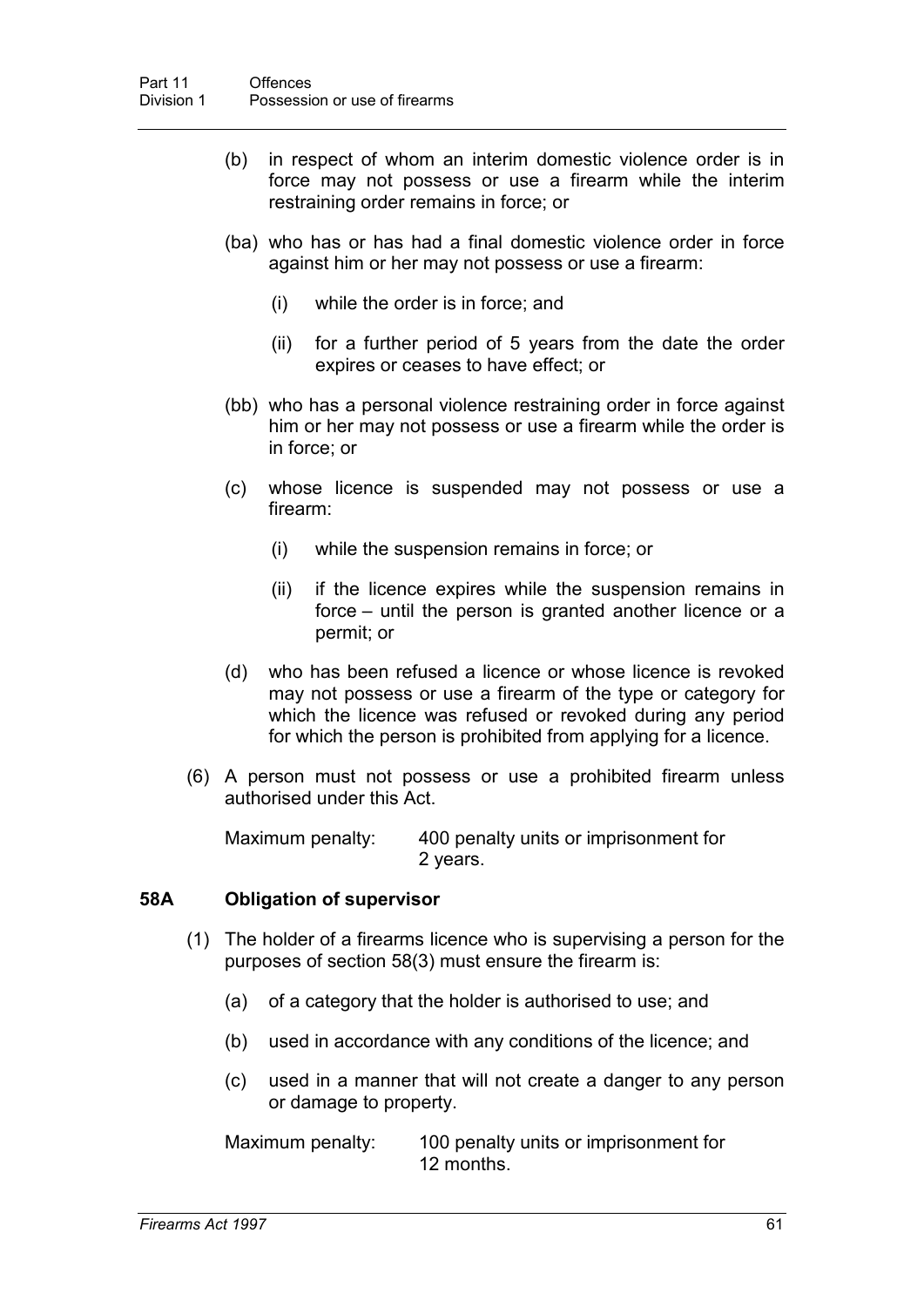- (2) A firearms club must not permit a person who is not the holder of a category H sports shooter's licence to use a category H firearm under supervision at the club premises unless:
	- (a) the person is undergoing an approved firearms safety training course conducted by the holder of a firearms instructor licence; or
	- (b) the person is the holder of a permit under section 31(1)(fb); or
	- (c) the person is a person to whom a permit under section 31(1)(fc) relates.

Maximum penalty: 500 penalty units.

#### **58B Obligation of firearms club**

If the Commissioner gives notice to a firearms club that a member of the club is subject to suspension or revocation of the member's shooting licence or a permit under section 31(1)(fb), the club must not permit the member to use a firearm at the club premises during the period specified in the notice.

Maximum penalty: 500 penalty units.

## **Division 2 Offences relating to registration**

#### **59 Firearms to be registered**

(1) A person, other than the holder of a firearms dealer licence, must not sell, purchase, possess or use a firearm that is not registered.

| Maximum penalty: | 50 penalty units or imprisonment for         |
|------------------|----------------------------------------------|
|                  | 12 months or, where the offence relates to a |
|                  | category A firearm or category B firearm,    |
|                  | 10 penalty units or imprisonment for         |
|                  | 3 months.                                    |

- (2) Subsection (1) does not apply if:
	- (a) the person possesses or uses a paintball firearm for playing paintball at an approved paintball range; and
	- (b) the person is entitled to play paintball.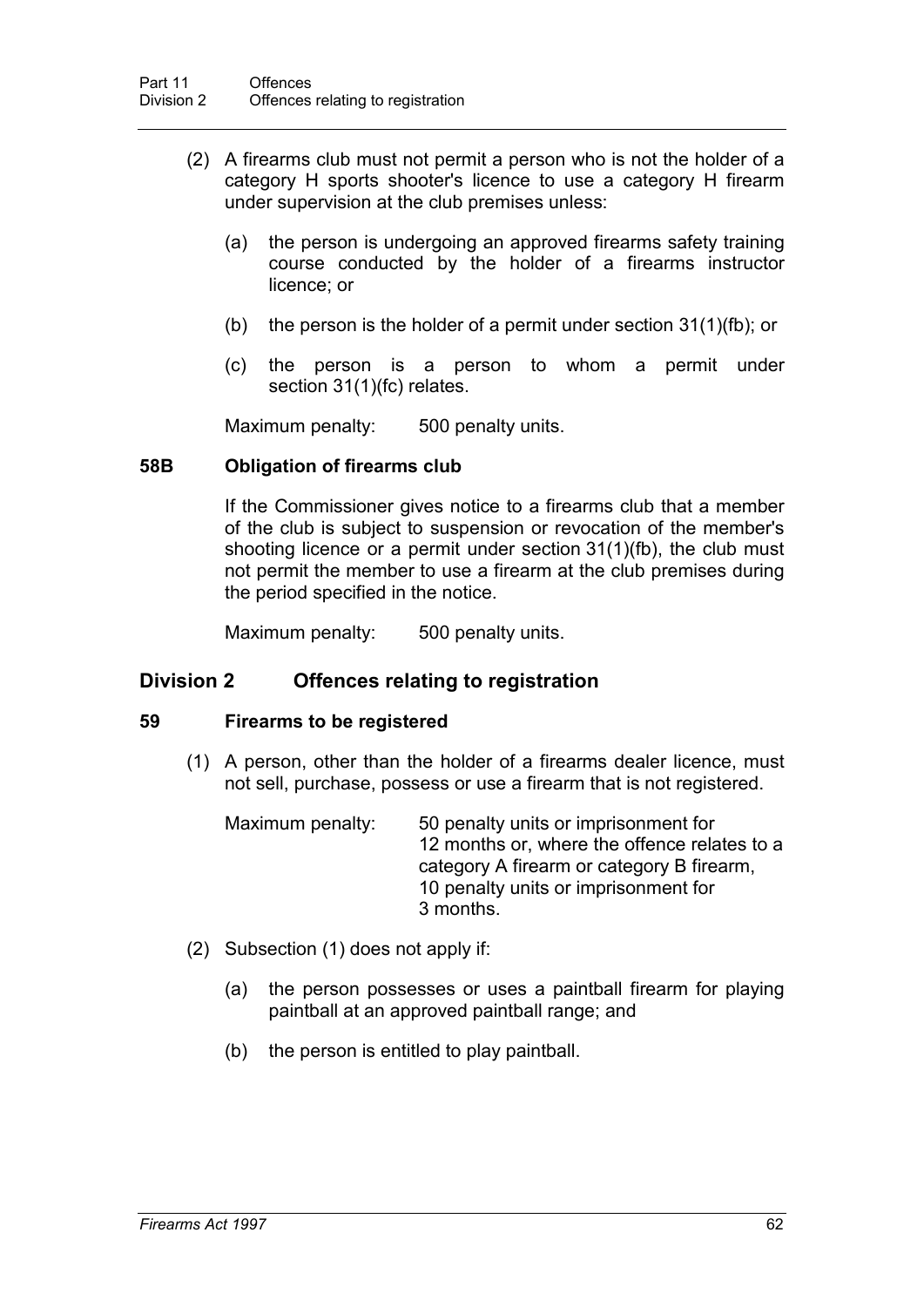# **60 Alteration of certificate of registration**

A person must not alter the particulars in a certificate of registration.

Maximum penalty: 20 penalty units or imprisonment for 6 months.

# **Division 2A Certain offences outside Territory**

# **60A Conspiring to commit and aiding etc. commission of offence outside Territory**

- (1) A person must not, in the Territory, conspire with another person or persons to commit, in a place outside the Territory, an offence (*the principal offence*) that is punishable under the provisions of a law in force in that place that corresponds to a provision of this Act.
- (2) A person must not, in the Territory, aid, abet, counsel, procure, solicit or incite the commission, in a place outside the Territory, of an offence (*the principal offence*) that is punishable under the provisions of a law in force in that place that corresponds to a provision of this Act.
- (3) A person who contravenes subsection (1) or (2) commits an offence and is liable to the same penalty as if the principal offence was committed in the Territory.

# **Division 2B Offences relating to paintball**

# **60B Definition**

In this Division:

*prohibited person* means a person who:

- (a) is prohibited from applying for any licence under this Act or a law of a State or another Territory; or
- (b) is not entitled to be granted any licence under this Act, for a reason other than that the person is not a resident, or about to become a resident, of the Territory.

## **60C Prohibition of carrying on business of paintball operator without authority**

A person must not carry on business as a paintball operator without a paintball operator licence or permit.

Maximum penalty: 400 penalty units or imprisonment for 2 years.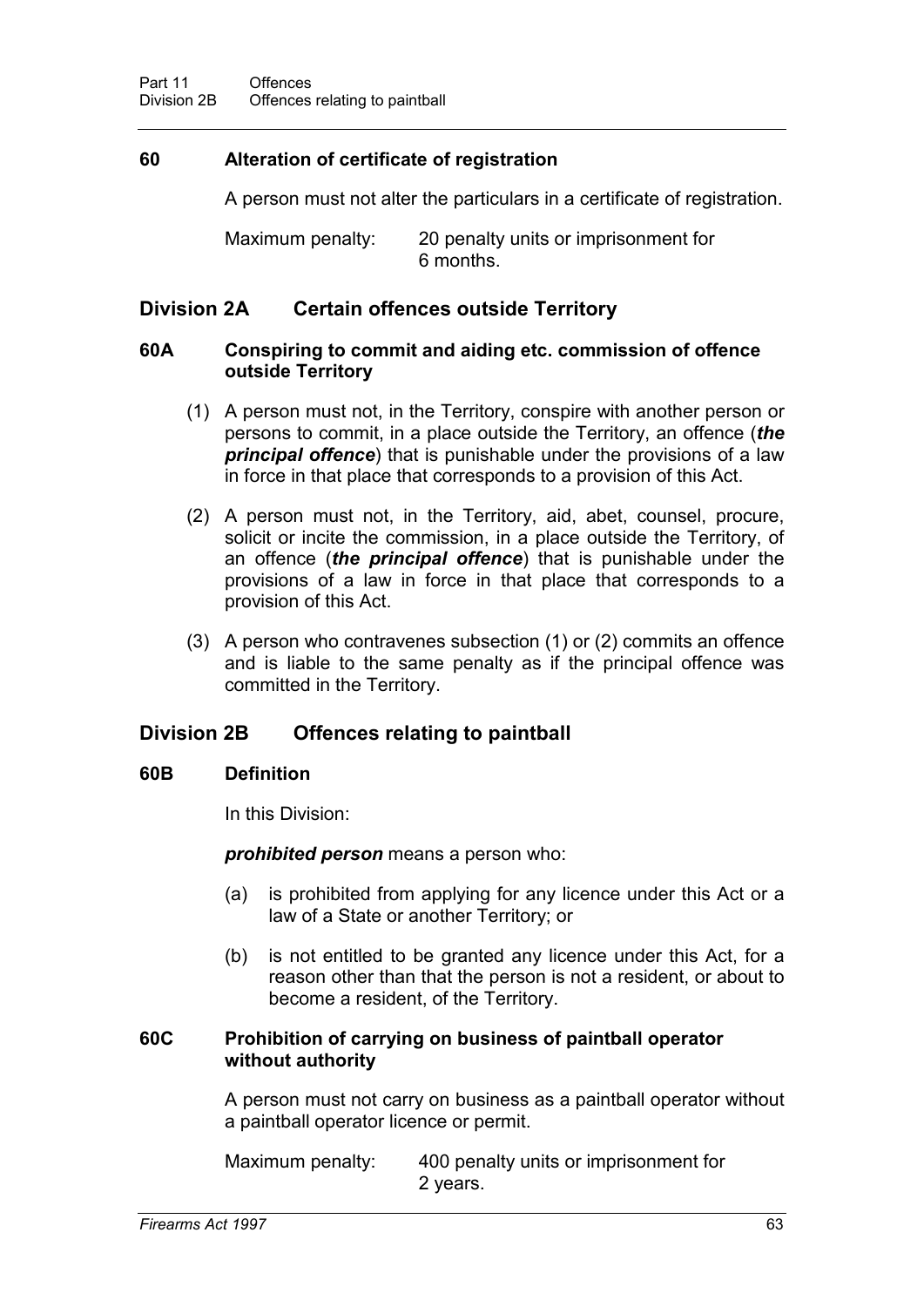## **60D Information about close associates, representatives and employees**

(1) If a change occurs in the close associates of the holder of a paintball operator licence or permit, the holder must give the Commissioner, within 7 days after becoming aware of the change, written notice in the approved form.

Maximum penalty: 200 penalty units or imprisonment for 12 months.

- (2) The Commissioner may, by written notice, require the holder of a paintball operator licence or permit to give the Commissioner, within a specified time, a declaration containing specified information about:
	- (a) the representative for the licence or permit; or
	- (b) the close associates of the holder; or
	- (c) the operator's paintball operator employees.
- (3) The person must comply with the notice unless the person has a reasonable excuse.

Maximum penalty: 200 penalty units or imprisonment for 12 months.

(4) If a person ceases employment as a paintball operator employee with the holder of a paintball operator licence or permit, the holder must, within 7 days after the person ceases employment, give the Commissioner written notice in the approved form.

Maximum penalty: 200 penalty units or imprisonment for 12 months.

#### **60E Records and returns**

- (1) The holder of a paintball operator licence or permit must:
	- (a) keep the paintball player declaration made by each person who plays paintball at the operator's approved paintball range for 2 years after it is made; and
	- (b) keep other records in accordance with the conditions of the licence or permit.

Maximum penalty: 20 penalty units.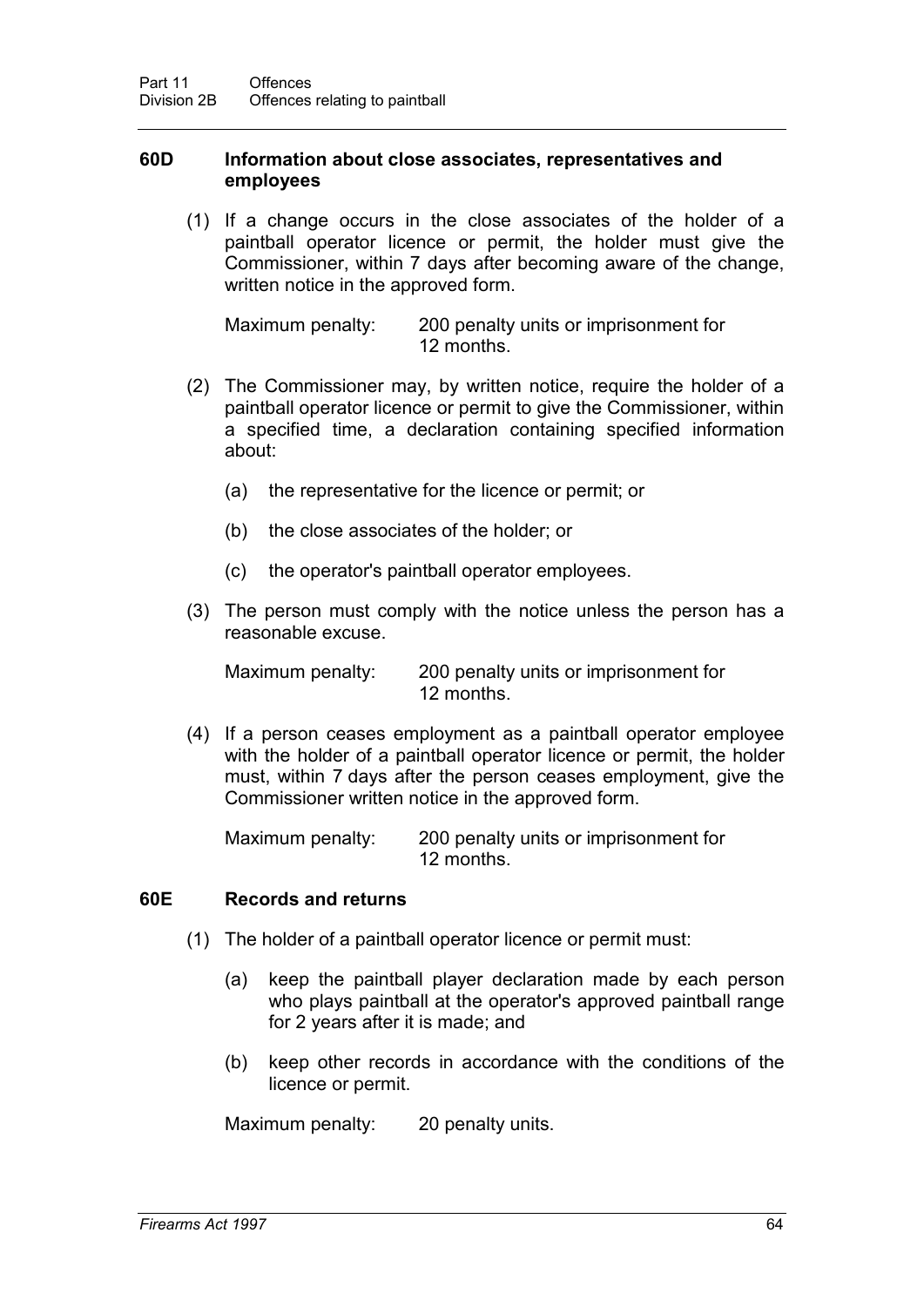- (2) A police officer or approved person may ask the holder of a paintball operator licence or permit, the representative for the licence or permit or an employee of the holder to produce the paintball player declarations or other records kept by the operator.
- (3) The person must comply with the request unless the person has a reasonable excuse.

Maximum penalty: 20 penalty units.

- (4) On production of a declaration or record, the police officer or approved person may:
	- (a) examine it; and
	- (b) make copies of, or take extracts from, it.
- (5) The holder of a paintball operator licence or permit must give the Commissioner, within 3 months after the end of each financial year, an annual report in the approved form.

Maximum penalty: 100 penalty units or imprisonment for 6 months.

### **60F Prohibition on employing certain persons**

- (1) This section applies if the holder of a paintball operator licence or permit does any of the following things:
	- (a) employs a prohibited person in the business authorised by the licence or permit;
	- (b) allows a prohibited person to act as an agent for, or participate in the management of, the business.
- (2) The holder and the prohibited person are each guilty of an offence.

Maximum penalty: 400 penalty units or imprisonment for 2 years.

(3) It is a defence to a prosecution of the holder of the licence or permit for an offence against subsection (2) if the holder proves the holder did not know, and could not reasonably have been expected to know, the person was a prohibited person.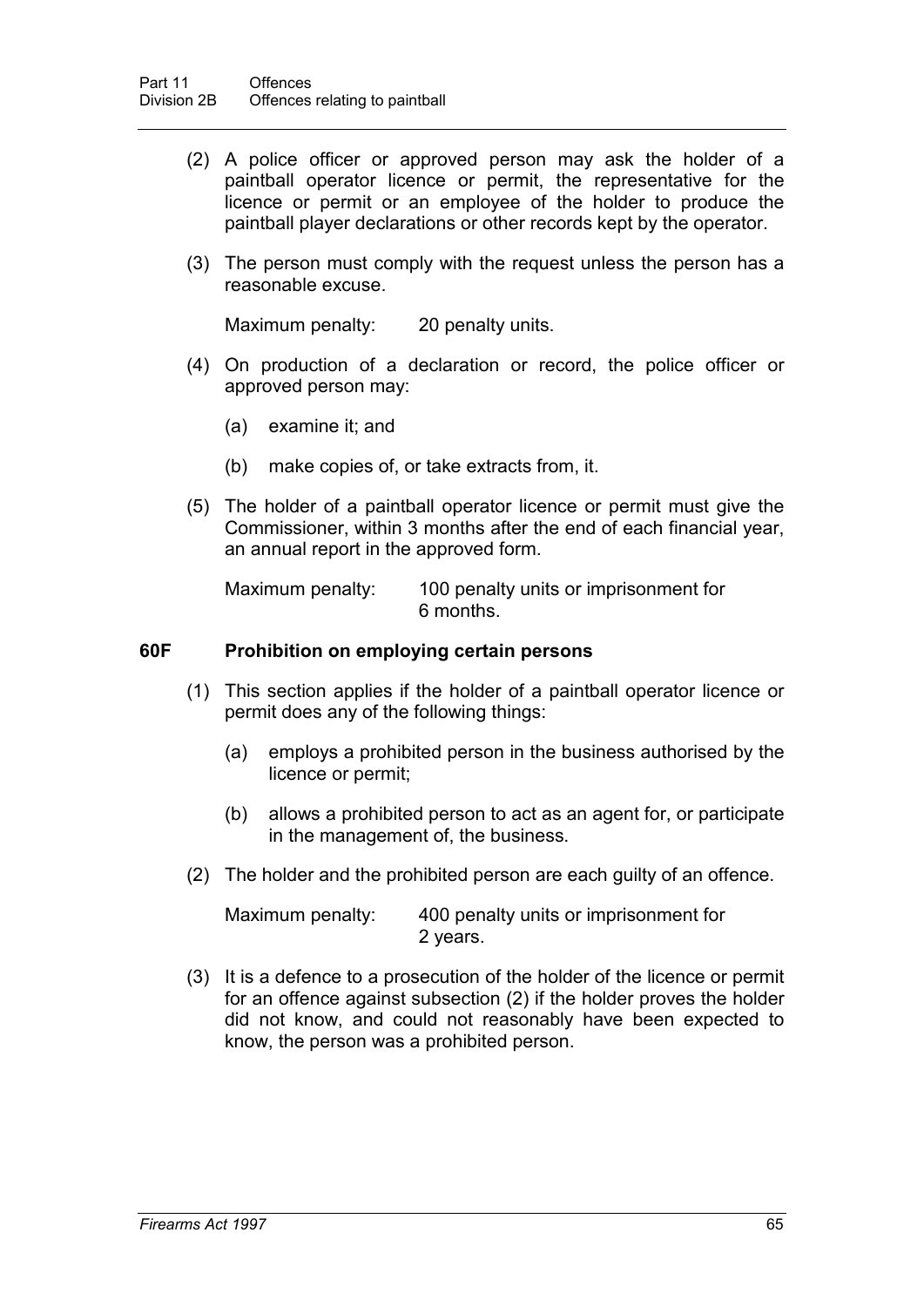## **60G Production of firearms**

- (1) A police officer or approved person may ask the holder of a paintball operator licence or permit, the representative for the licence or permit or an employee of the holder to produce a paintball firearm in the holder's possession.
- (2) The person must comply with the request unless the person has a reasonable excuse.

Maximum penalty: 50 penalty units.

(3) On production of a firearm, the police officer or approved person may inspect and test it.

## **60H Possession and use of paintball firearm only at approved paintball range**

The holder of a paintball operator licence or permit must not allow a person to possess or use a paintball firearm registered in the holder's name except at the holder's approved paintball range.

Maximum penalty: 400 penalty units or imprisonment for 2 years.

## **60J Restrictions on children playing paintball**

- (1) The holder of a paintball operator licence or permit must not allow a child to possess or use a paintball firearm to play paintball at the holder's approved paintball range if:
	- (a) the holder knows that the child is under the age of 14 years; or
	- (b) the holder:
		- (i) knows that the child is at least 14 years of age but is under the age of 18 years; and
		- (ii) does not have written evidence of the consent of a person who has parental responsibility for the child to the possession or use of the paintball firearm by the child.
- (2) In this section:

*child*, see section 13 of the *Care and Protection of Children Act 2007*.

*parental responsibility*, see section 13 of the *Care and Protection of Children Act 2007*.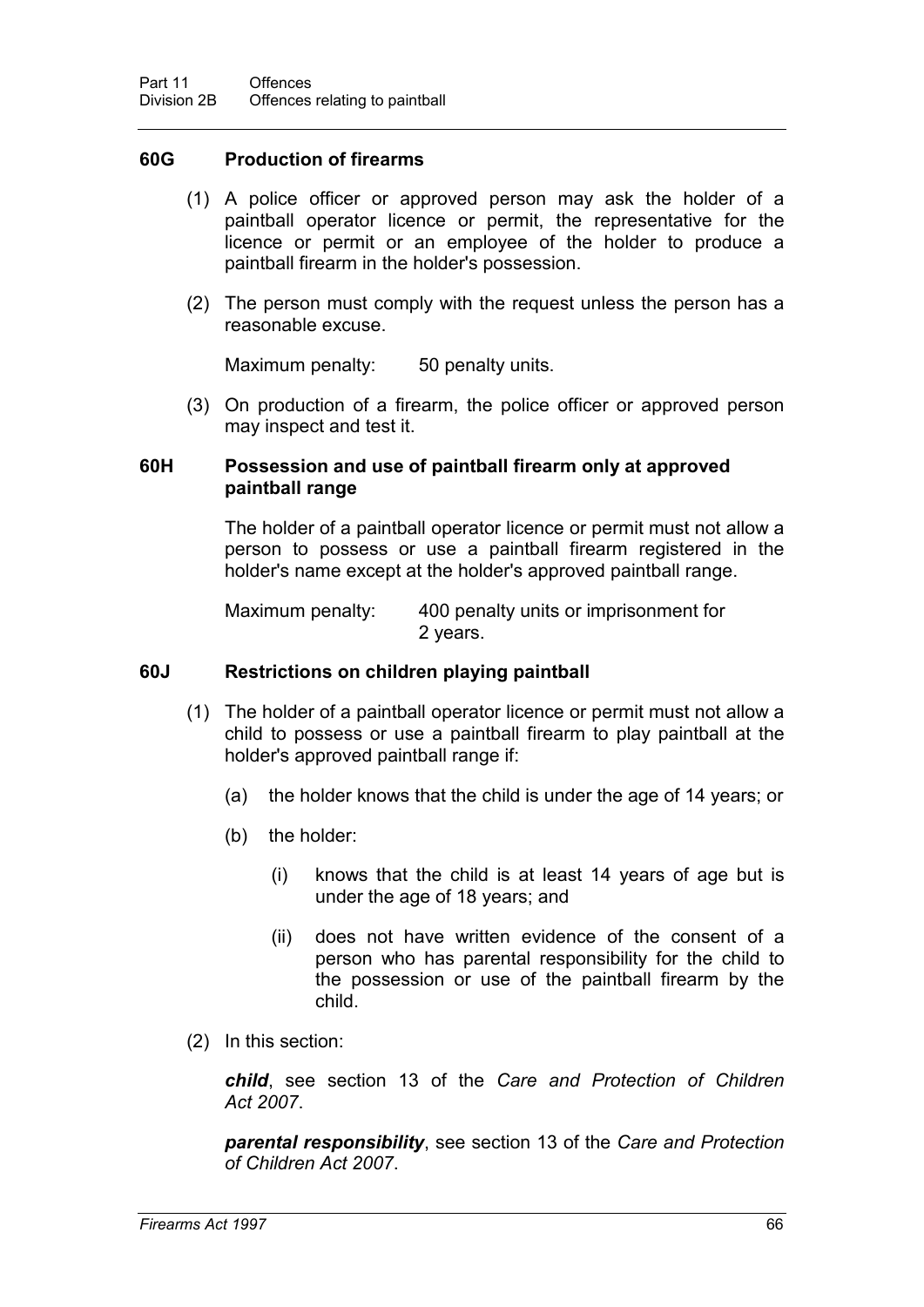## **60K Paintball player must sign declaration and give identification**

- (1) The holder of a paintball operator licence or permit must not allow a person to possess or use a paintball firearm to play paintball at the holder's approved paintball range unless the person, before starting to play:
	- (a) makes a declaration in the approved form (a *paintball player declaration*); and
	- (b) gives the declaration and photographic identification to a paintball employee working at the range.

Maximum penalty: 50 penalty units.

- (2) Before allowing the person to play paintball, the paintball employee must:
	- (a) inspect the person's photographic identification; and
	- (b) endorse on the person's paintball player declaration that the employee is satisfied the person appears to be the person shown in the identification.

Maximum penalty: 100 penalty units or imprisonment for 6 months.

## **60L Certain persons prohibited from playing paintball**

(1) The holder of a paintball operator licence or permit must not allow a prohibited person to possess or use a paintball firearm to play paintball at the holder's approved paintball range.

Maximum penalty: 400 penalty units or imprisonment for 2 years.

- (2) It is a defence to a prosecution for an offence against subsection (1) if the holder proves the holder did not know, and could not reasonably have been expected to know, the person was a prohibited person.
- (3) A prohibited person must not play paintball.

Maximum penalty: 50 penalty units.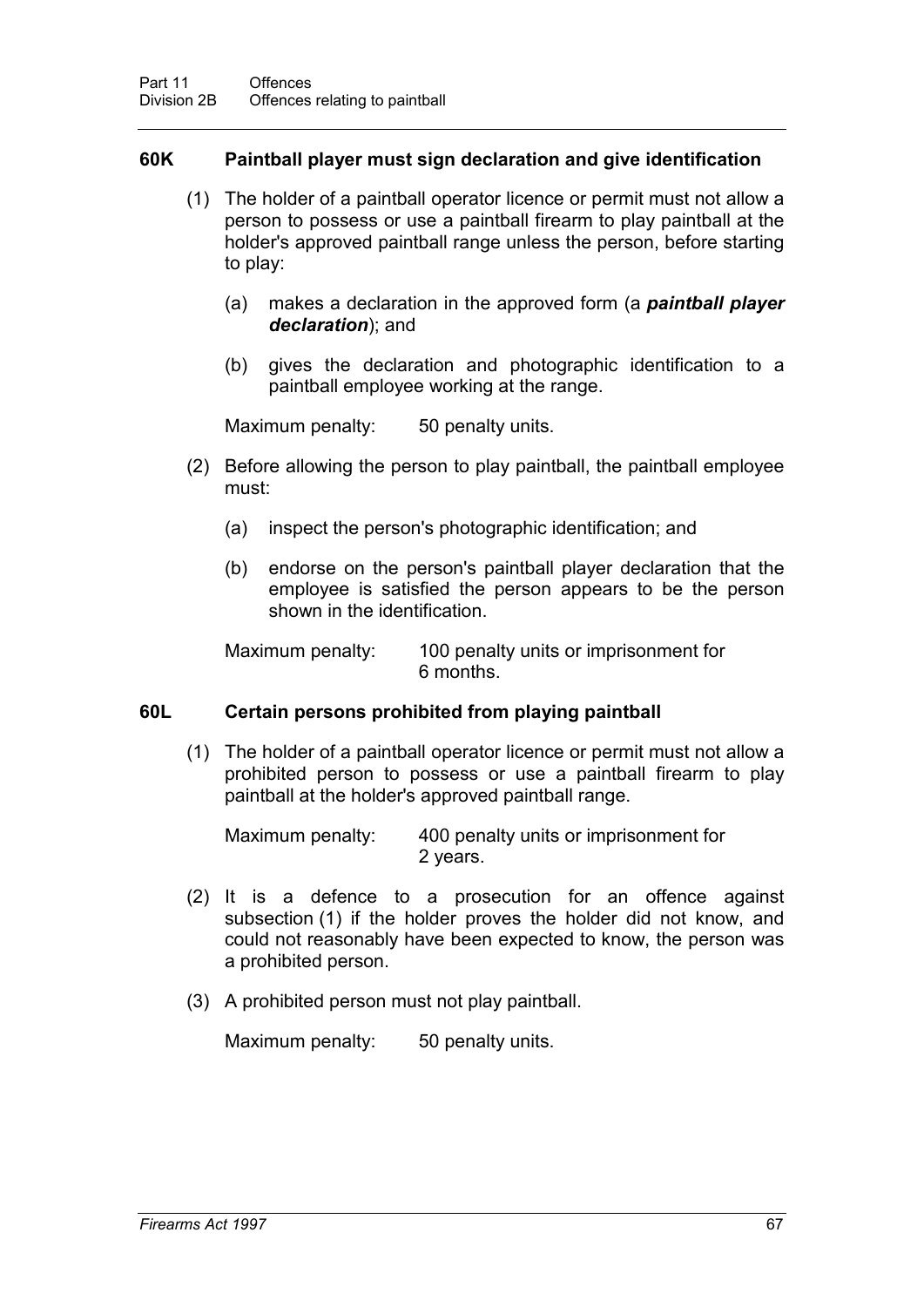# **Division 3 General offences**

### **61 Manufacture of firearms**

(1) A person must not manufacture a firearm unless the person is authorised to manufacture the firearm by a licence or permit.

```
Maximum penalty: 2 000 penalty units or imprisonment for 
           10 years or, if the offence relates to a
           category A firearm or category B firearm, 
           1 000 penalty units or imprisonment for 
           5 years.
```
(2) A person must not manufacture a prohibited firearm or pistol unless the person is authorised to manufacture the prohibited firearm or pistol by a licence or permit.

Maximum penalty: 3 000 penalty units or imprisonment for 15 years.

- (3) Without limiting subsection (1) or (2), those subsections apply to a person regardless of whether the firearm concerned was manufactured in the course of carrying on a business.
- (4) In this section:

*manufacture*, of a firearm, includes assembly of a firearm from firearm parts.

#### **61A Repair or modification of firearms**

(1) A person must not repair or modify a firearm unless the person is authorised to repair or modify the firearm by a licence or permit.

| Maximum penalty: | 2000 penalty units or imprisonment for    |
|------------------|-------------------------------------------|
|                  | 10 years or, if the offence relates to a  |
|                  | category A firearm or category B firearm, |
|                  | 1 000 penalty units or imprisonment for   |
|                  | 5 years.                                  |

(2) A person must not repair or modify a prohibited firearm or pistol unless the person is authorised to repair or modify the prohibited firearm or pistol by a licence or permit.

Maximum penalty: 3 000 penalty units or imprisonment for 15 years.

(3) Without limiting subsection (1) or (2), those subsections apply to a person regardless of whether the firearm concerned was repaired or modified in the course of carrying on a business.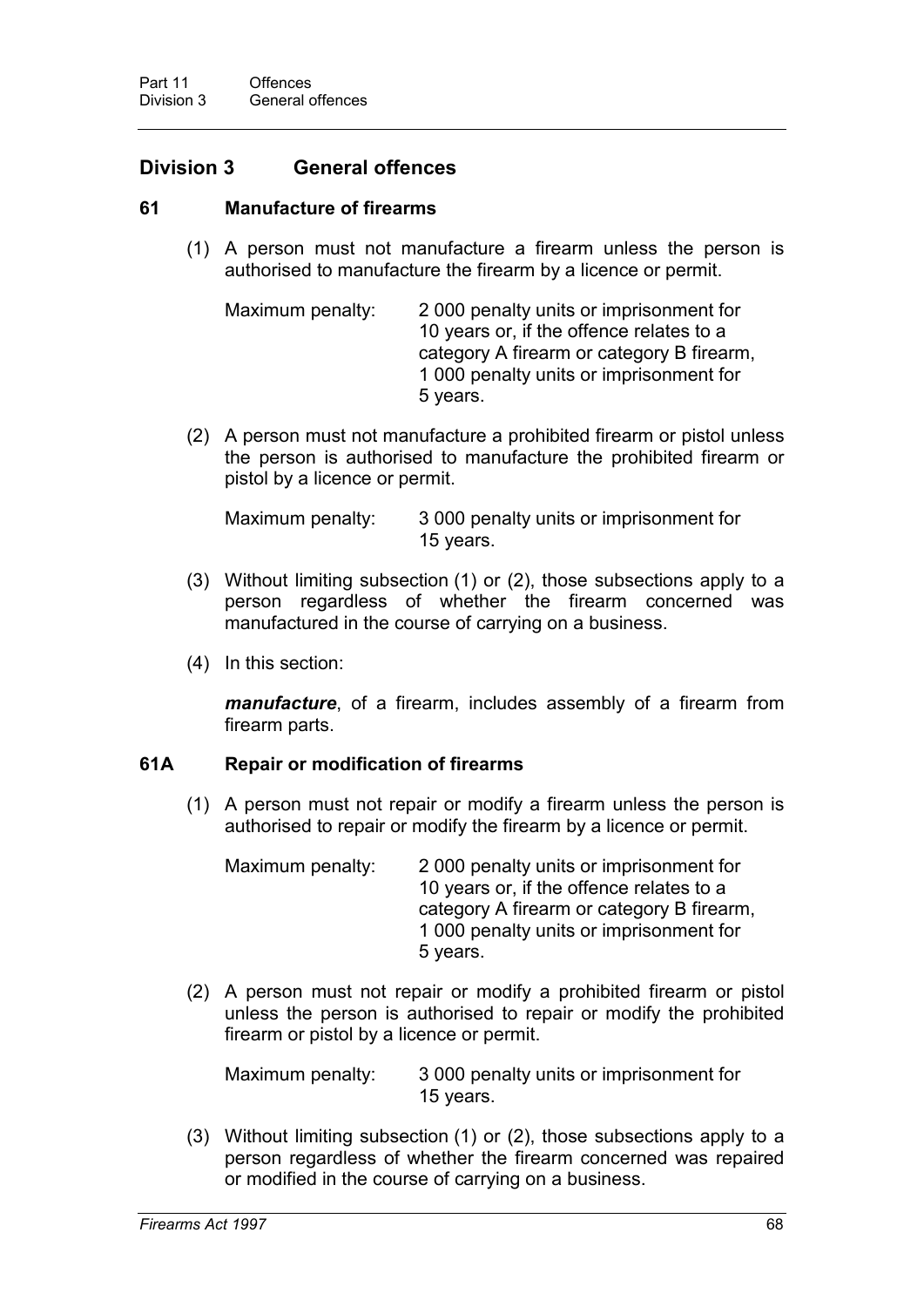(4) In this section:

*repair or modification*, of a firearm, does not include work performed by a person on a firearm registered in the name of the person if the work is not of a nature likely to affect the safe operation of the firearm.

## **62 Purchase of firearms**

- (1) A person must not purchase a firearm unless the person is authorised to:
	- (a) possess the firearm under a firearms dealer licence; or
	- (b) purchase the firearm by a permit or corresponding permit.

Maximum penalty: If the offender is an individual  $-400$  penalty units or imprisonment for 2 years or, if the offence relates to a category A firearm or category B firearm, 200 penalty units or imprisonment for 12 months.

> If the offender is a body corporate – 2 000 penalty units or, if the offence relates to a category A firearm or category B firearm, 1 000 penalty units.

- (2) A person, other than the holder of a firearms dealer licence, must not purchase a firearm from another person unless:
	- (a) the other person is the holder of a firearms dealer licence; or
	- (b) the purchase:
		- (i) is arranged through the holder of a firearms dealer licence; or
		- (ii) if the holder of a firearms dealer licence is not reasonably available – is witnessed by a police officer.
	- Maximum penalty: If the offender is an individual 400 penalty units or imprisonment for 2 years or, if the offence relates to a category A firearm or category B firearm, 200 penalty units or imprisonment for 12 months.

If the offender is a body corporate – 2 000 penalty units or, if the offence relates to a category A firearm or category B firearm, 1 000 penalty units.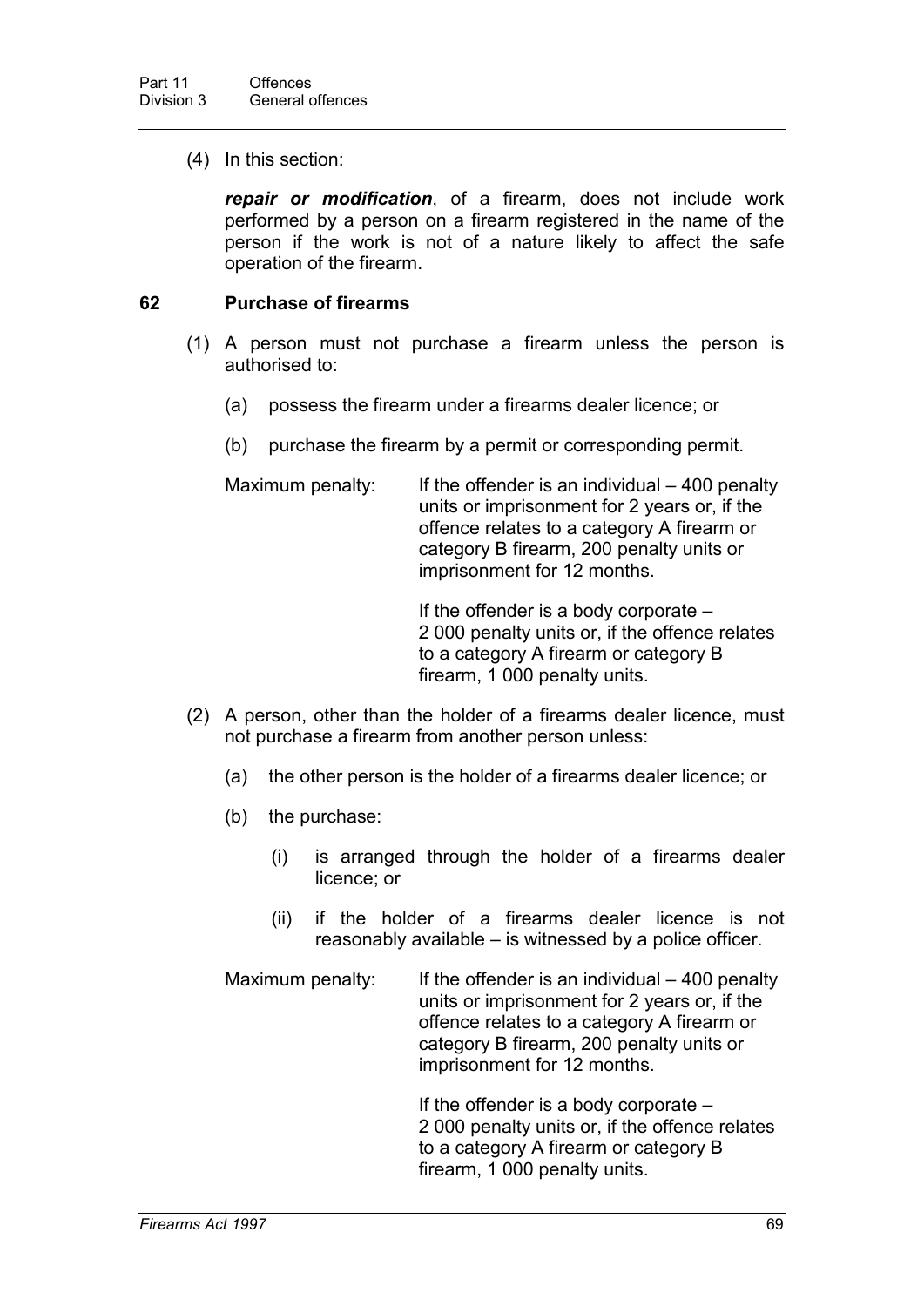# **63 Sale of firearms**

- (1) A person, other than the holder of a firearms dealer licence, must not sell a firearm to another person unless:
	- (a) the other person is the holder of a firearms dealer licence; or
	- (b) the sale:
		- (i) is arranged through the holder of a firearms dealer licence; or
		- (ii) if the holder of a firearms dealer licence is not reasonably available – is witnessed by a police officer.
	- Maximum penalty: If the offender is an individual 400 penalty units or imprisonment for 2 years or, if the offence relates to a category A firearm or category B firearm, 200 penalty units or imprisonment for 12 months.

If the offender is a body corporate – 2 000 penalty units or, if the offence relates to a category A firearm or category B firearm, 1 000 penalty units.

- (2) A person must not sell a firearm to another person unless the other person is authorised to:
	- (a) possess the firearm under a firearms dealer licence; or
	- (b) purchase the firearm by a permit or corresponding permit.

Maximum penalty: If the offender is an individual – 400 penalty units or imprisonment for 2 years or, if the offence relates to a category A firearm or category B firearm, 200 penalty units or imprisonment for 12 months.

> If the offender is a body corporate – 2 000 penalty units or, if the offence relates to a category A firearm or category B firearm, 1 000 penalty units.

- (3) A person must not sell a firearm to another person (*the purchaser*) unless the person sights:
	- (a) if the purchaser is the holder of a firearms dealer licence that licence; or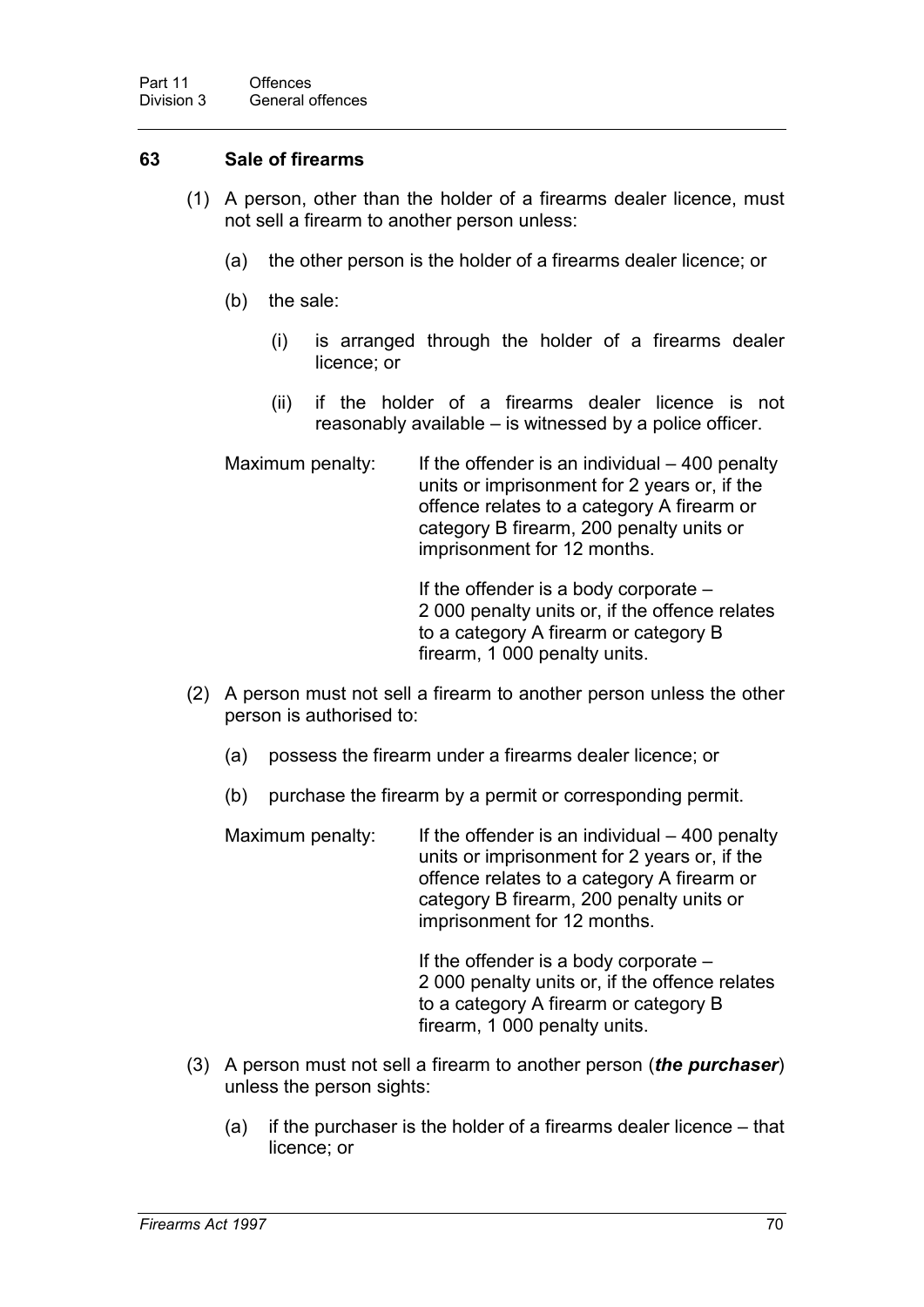- (b) if the purchaser is the holder of a firearms licence that licence and the purchaser's permit to purchase the firearm; or
- (c) if the purchaser is not the holder of a firearms dealer licence or a firearms licence – the purchaser's permit to purchase the firearm.

Maximum penalty: 400 penalty units or imprisonment for 2 years or, if the offence relates to a category A firearm or category B firearm, 200 penalty units or imprisonment for 12 months.

(4) A person who sells a firearm to another person who is not the holder of a firearms dealer licence must complete the particulars of the sale on the permit authorising the purchase of the firearm and return the permit to the Commissioner not later than 7 days after the sale.

Maximum penalty: If the offender is an individual  $-50$  penalty units or imprisonment for 12 months or, if the offence relates to a category A firearm or category B firearm, 20 penalty units or imprisonment for 6 months.

> If the offender is a body corporate – 250 penalty units or, if the offence relates to a category A firearm or category B firearm, 100 penalty units.

## **63A Trafficking in firearms**

(1) A person who contravenes section 63 (other than subsection (3) or (4)) on 3 or more separate occasions during any period of 30 consecutive days is guilty of an offence of trafficking.

Maximum penalty: If the offender is an individual  $$ imprisonment for 10 years or, if the offence relates to a category A firearm or category B firearm, imprisonment for 5 years.

> If the offender is a body corporate – 2 500 penalty units or, if the offence relates to a category A firearm or category B firearm, 1 250 penalty units.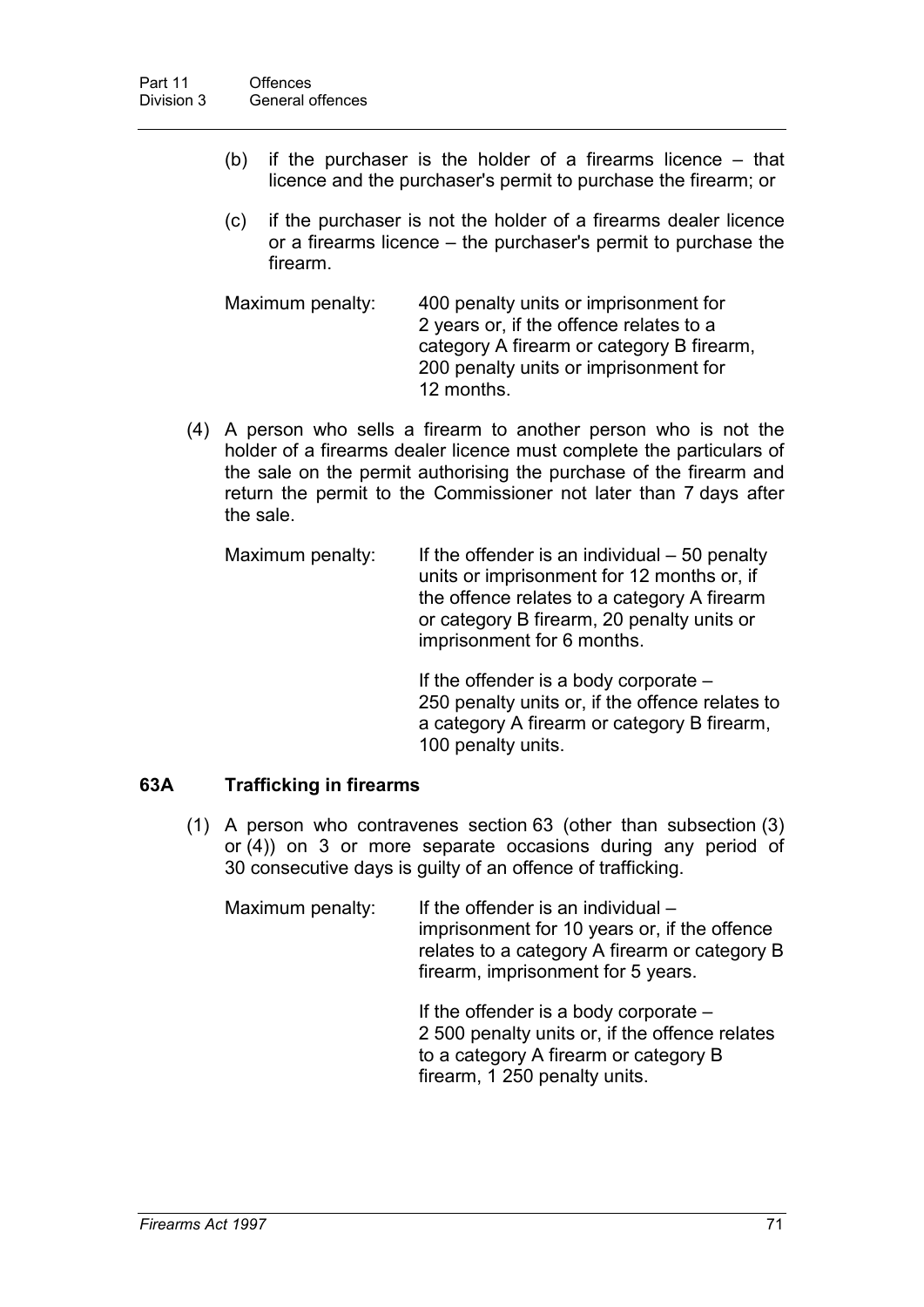(2) A person who contravenes section 63 (other than subsection (3) or (4)) on 3 or more separate occasions where a firearm involved in any of the offences is a prohibited firearm is guilty of an offence of aggravated trafficking.

| Maximum penalty: | If the offender is an individual $-$ |
|------------------|--------------------------------------|
|                  | imprisonment for 15 years.           |

If the offender is a body corporate – 3 750 penalty units.

(3) A person who contravenes section 63 (other than subsection (3) or (4)) on 3 or more separate occasions where a firearm involved in each of the offences is a prohibited firearm is guilty of an offence of trafficking in prohibited firearms.

| Maximum penalty: | If the offender is an individual $-$<br>imprisonment for 20 years. |
|------------------|--------------------------------------------------------------------|
|                  | If the offender is a body corporate $-$<br>5 000 penalty units.    |

- (4) If a person is found guilty of an offence under subsection (1), (2) or (3), he or she is liable to the punishment under that subsection but not to separate or additional punishment for any of the offences that constituted the trafficking offence.
- (5) If a person is found not guilty of a trafficking offence under subsection (1), (2) or (3), he or she remains liable to punishment for any of the constituent offences that were alleged to have comprised the trafficking offence and can be found guilty of any of those constituent offences as an alternative verdict to the trafficking offence, even if the person was not charged with any of the constituent offences.

# **63B Advertising firearm for sale**

(1) A person must not advertise a firearm for sale unless the advertisement in respect of the firearm contains the serial number of the firearm.

| Maximum penalty: | 20 penalty units or imprisonment for |
|------------------|--------------------------------------|
|                  | 6 months.                            |

(2) Subsection (1) does not apply to the holder of a firearms dealer licence who is authorised under the licence to possess the firearm that is advertised for sale.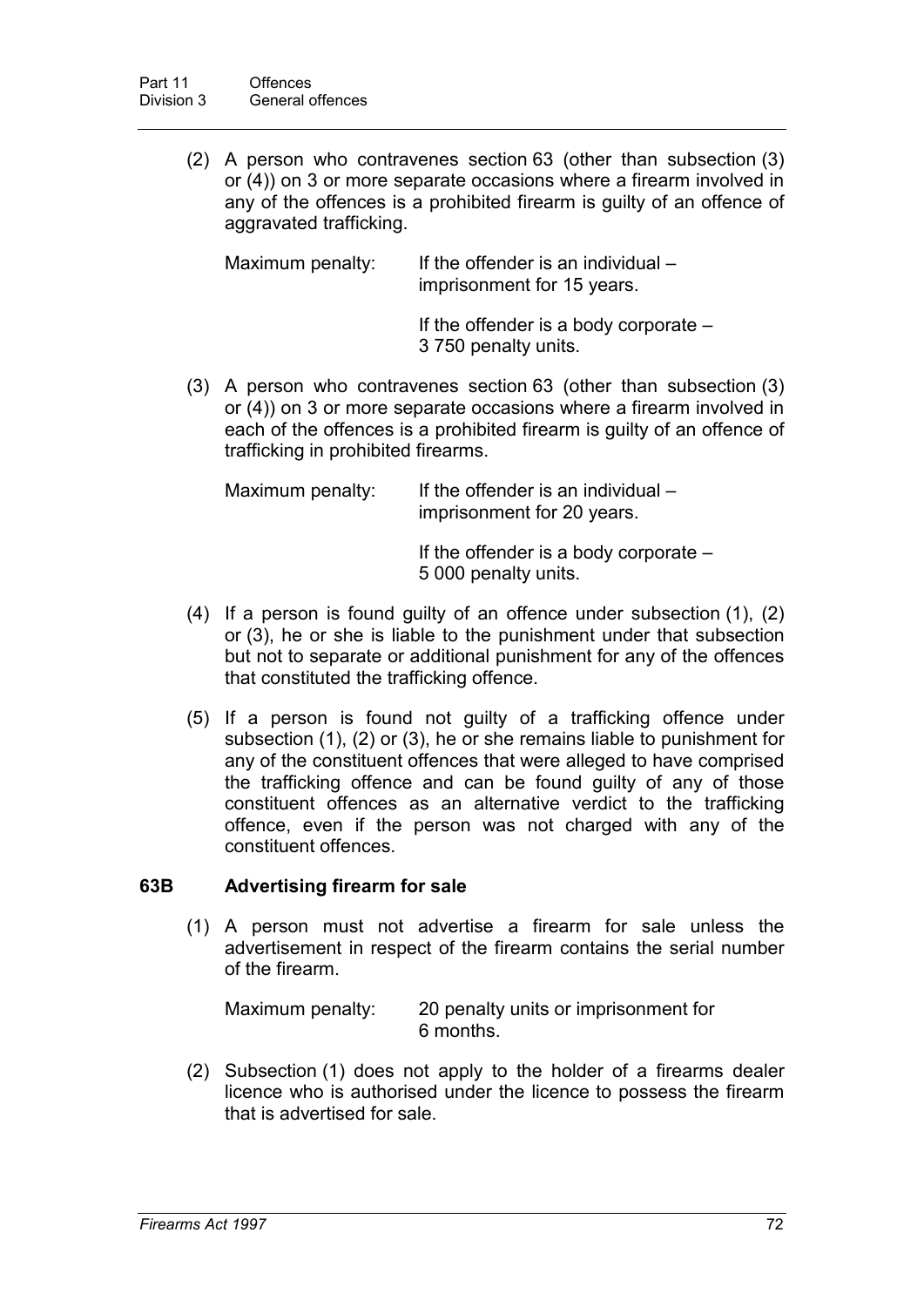## **64 Use of mail for sending firearms**

- (1) A person must not send a firearm by mail to a person in the Territory.
- (2) A person must not receive a firearm by mail in the Territory.
- (3) A person must not direct or request another person, whether the other person is within or outside the Territory when the request is made, to send a firearm by mail to a person in the Territory, whether or not the request is made in writing or in connection with the purchase by the person of the firearm.

Maximum penalty: 20 penalty units or imprisonment for 6 months.

- (4) A person is taken to have made a request under subsection (3) if the person accepts an offer made by another person within or outside the Territory to forward a firearm by mail to an address within the Territory.
- (5) It is a defence to a prosecution under subsection (2) if the defendant proves that the firearm was sent to the defendant without his or her knowledge or approval.
- (6) This section does not apply to the sending or receiving by mail of a firearm by a person who is:
	- (a) the holder of a firearms dealer licence; or
	- (b) the holder of a firearms armourer licence; or
	- (c) a police station and the firearm is sent from or received at a police station.
- (7) This section does not apply to the sending or receiving by mail of a firearm by the person in whose name the firearm is registered if:
	- (a) the sending or receiving of the firearm is for the purpose established as being the genuine reason for possessing or using the firearm; and
	- (b) the sending or receiving of the firearm does not relate to the sale or transfer of the firearm.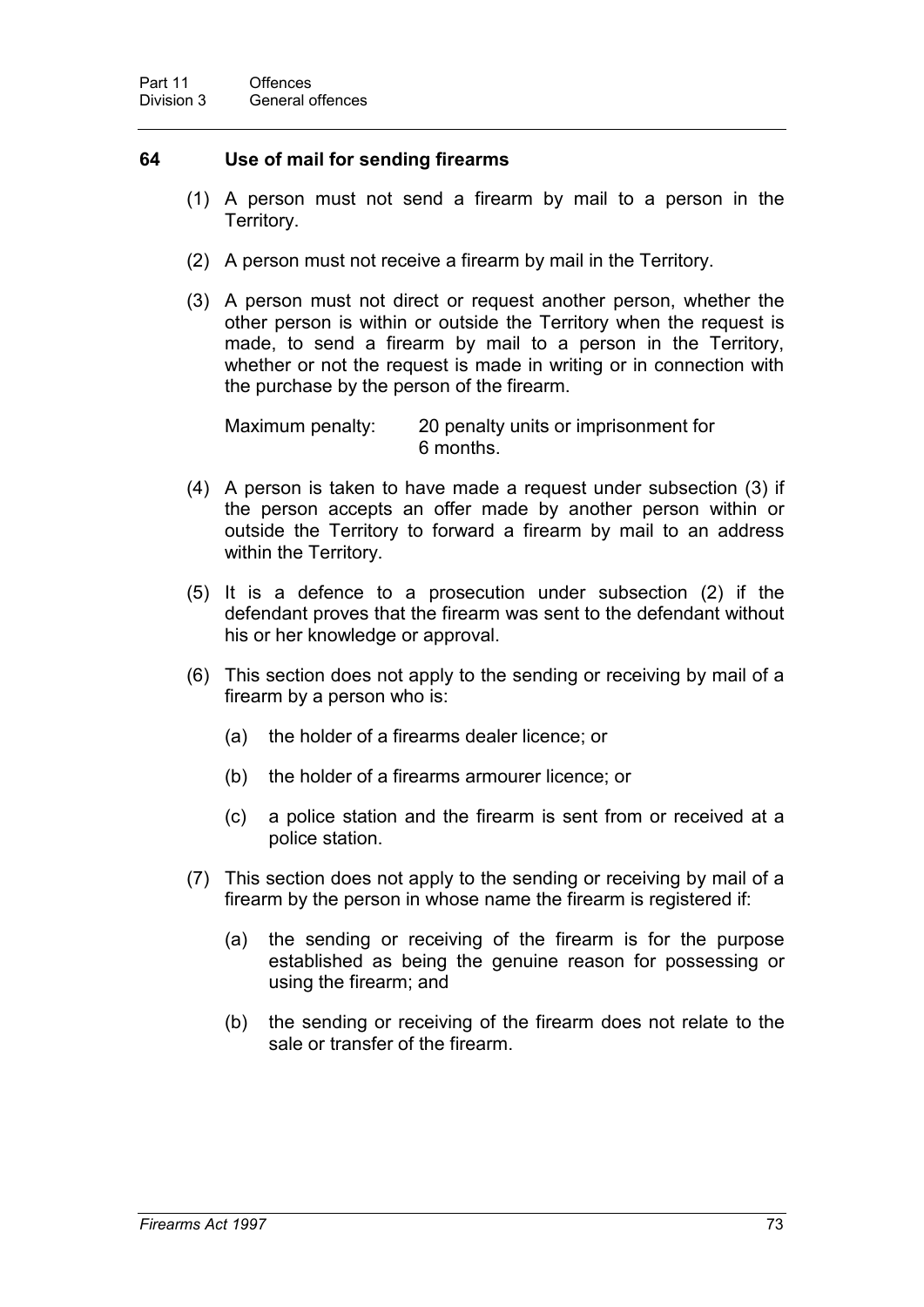## **65 Use of mail for sending firearms outside the Territory**

(1) A person must not send a firearm by mail except in accordance with this section.

Maximum penalty: 20 penalty units or imprisonment for 6 months.

- (2) The holder of a firearms dealer licence may send a firearm by mail if:
	- (a) the address to which the firearm is sent is outside the Territory; and
	- (b) the firearm is sent by registered post; and
	- (c) the person to whom the firearm is sent would not, because of receiving the firearm or being in possession of it at the place to which it is sent, be guilty of an offence under a law that applies at that place; and
	- (d) the person to whom the firearm is sent is the holder of a licence that corresponds to a firearms dealer licence under the law of that place.
- (3) The owner of a registered firearm may send a firearm by mail if:
	- (a) the firearm is sent to an address outside the Territory; and
	- (b) the firearm is sent by registered post; and
	- (c) the person to whom the firearm is sent would not, because of receiving the firearm or being in possession of it at the place to which it is sent, be guilty of an offence under a law that applies at that place; and
	- (d) mailing the firearm is not an offence under the law of the place to which it is sent; and
	- (e) the purpose of mailing the firearm is consistent with the genuine reason for possessing or using it; and
	- (f) the purpose of mailing the firearm does not relate to the sale or transfer of the firearm; and
	- (g) the firearm will be returned to the Territory.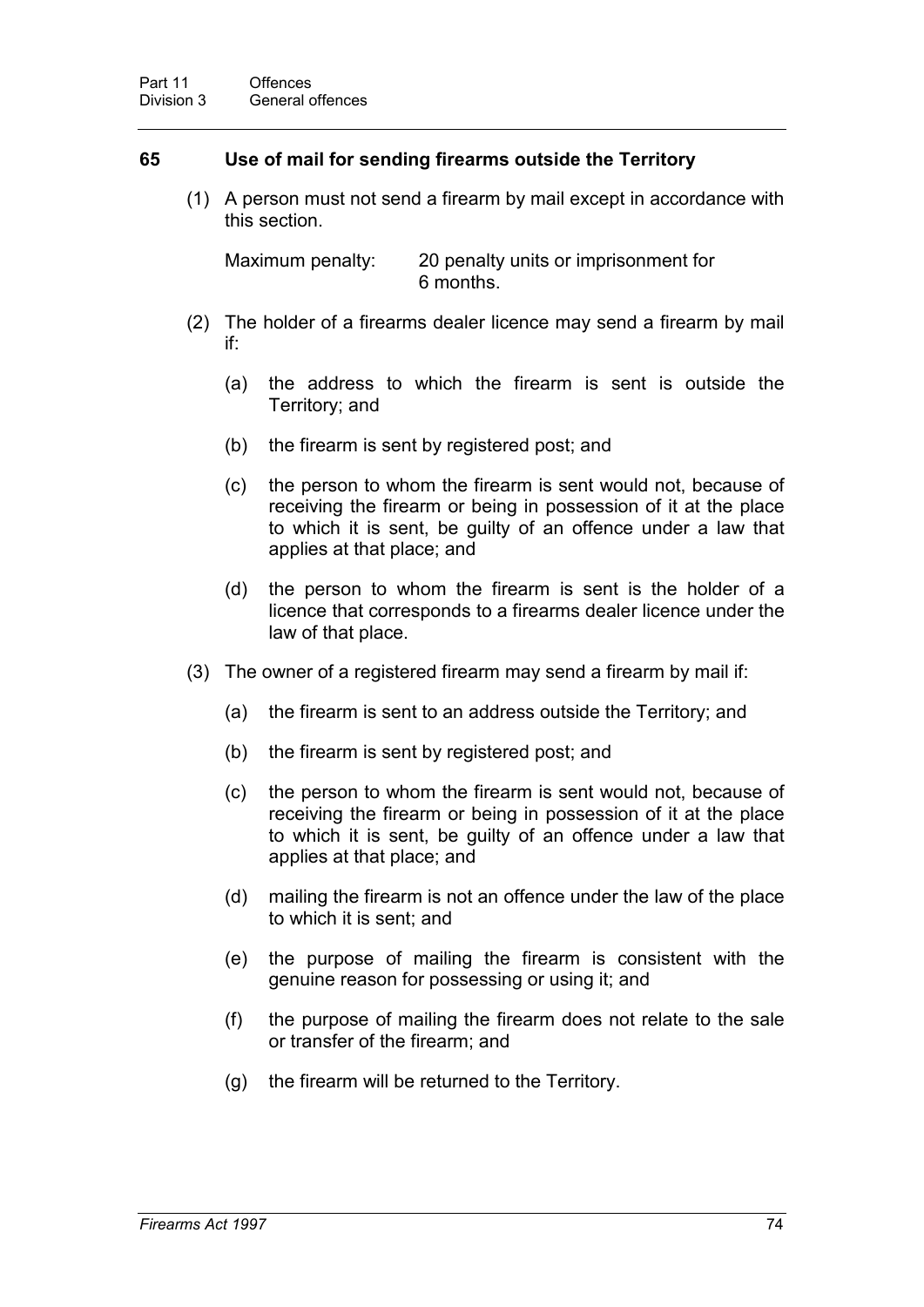# **66 Transporting firearms**

A person who conveys (whether or not in the course of a business) a prohibited firearm or a category A firearm, category B firearm, category C firearm, category D firearm or category H firearm must comply with the prescribed safety requirements.

Maximum penalty: 10 penalty units or imprisonment for 3 months.

## **67 Disposal of firearms by unauthorised holders**

(1) A person who comes into possession of a firearm, but is not authorised by this Act to possess the firearm, must immediately surrender the firearm to a police officer.

Maximum penalty: 20 penalty units or imprisonment for 6 months.

(2) A person does not contravene any other provision of this Act just by surrendering a firearm in accordance with this section.

### **68 Altering firearms**

A person must not, unless approved, alter a firearm in a way that:

- (a) affects its safe operation; or
- (b) converts it to another category of firearm.

Maximum penalty: 50 penalty units or imprisonment for 12 months.

#### **68A Sale and purchase of ammunition**

(1) A person must not, in trade or commerce, sell ammunition for a firearm unless the person is the holder of a firearms dealer licence or is authorised by a permit to sell the ammunition.

Maximum penalty: If the offender is an individual  $-10$  penalty units or imprisonment for 3 months. If the offender is a body corporate – 50 penalty units.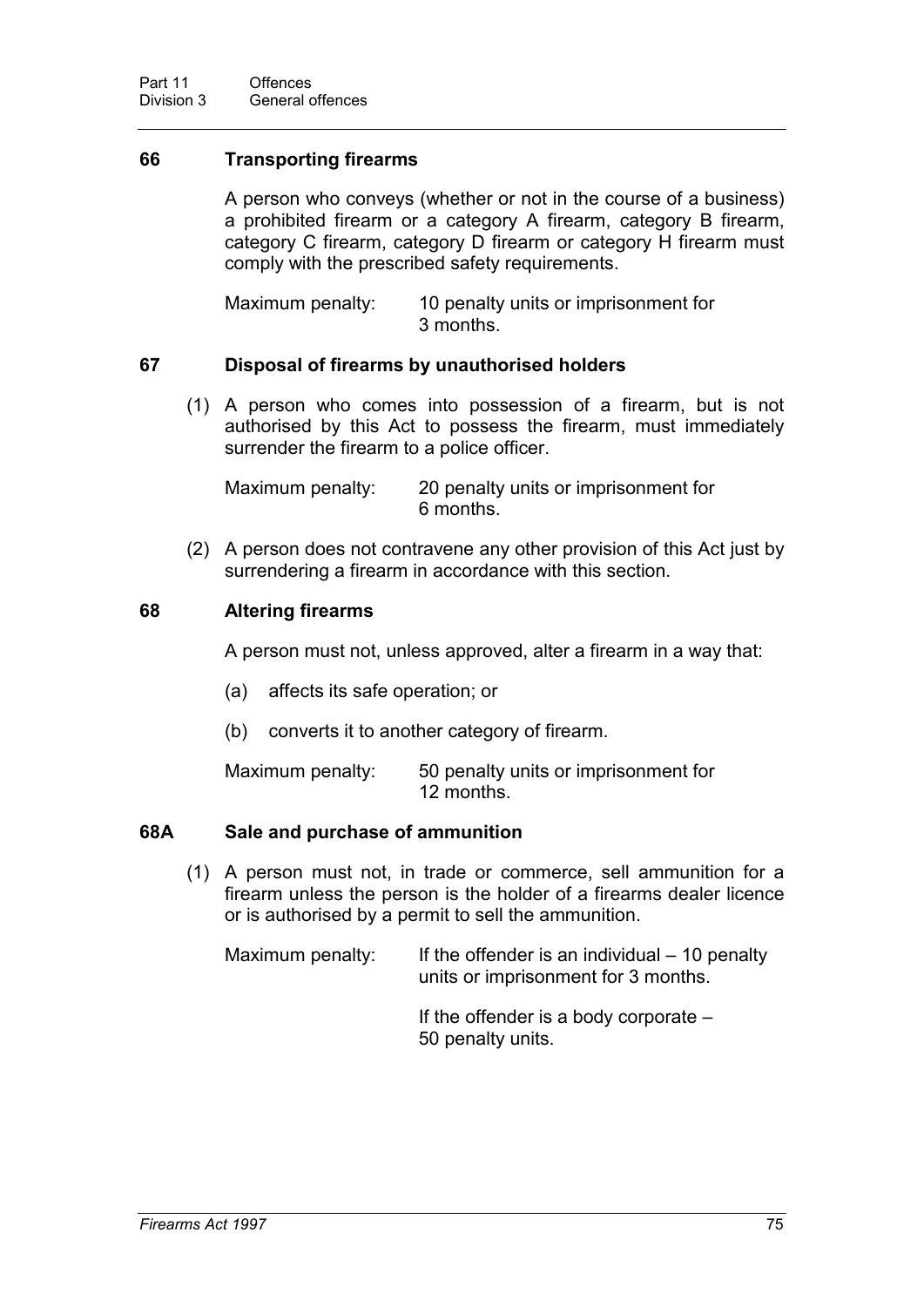- (2) A person must not, in trade or commerce, sell ammunition for a firearm unless:
	- (a) the person purchasing the ammunition is the holder of a licence for a category of firearm that takes the ammunition or is authorised to buy the ammunition by a permit or by the Commissioner in writing; and
	- (b) the person who sells the ammunition sights the licence, permit or authorisation.

Maximum penalty: If the offender is an individual  $-10$  penalty units or imprisonment for 3 months.

> If the offender is a body corporate – 50 penalty units.

(3) A person who, in trade or commerce, sells ammunition for a firearm must advise the Commissioner without delay of any loss or theft of ammunition held by the person.

Maximum penalty: If the offender is an individual  $-10$  penalty units or imprisonment for 3 months.

> If the offender is a body corporate – 50 penalty units.

## **69 Possession of ammunition**

- (1) A person must not possess ammunition unless the person:
	- (a) is the holder of a licence or permit for a category of firearm that takes the ammunition; or
	- (b) is an ammunition collector authorised by the Commissioner in writing to possess the ammunition.

Maximum penalty: 10 penalty units or imprisonment for 3 months.

- (2) Subsection (1) does not apply if:
	- (a) the person possesses paintball pellets for playing paintball at an approved paintball range; and
	- (b) the person is entitled to play paintball.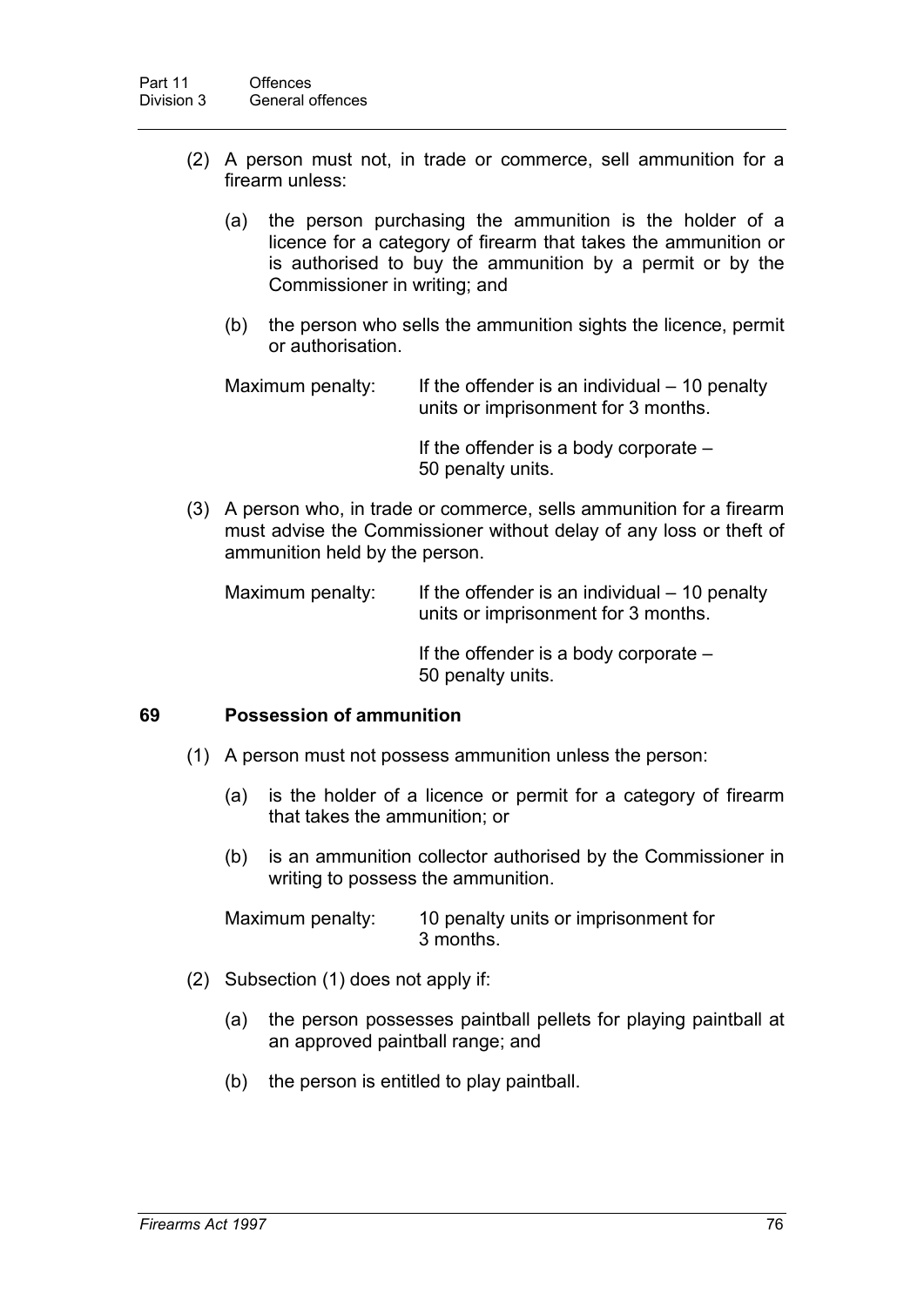# **70 Pawning of firearms prohibited**

A pawnbroker must not take a firearm or ammunition into pawn unless he or she is the holder of a firearms dealer licence.

Maximum penalty: 10 penalty units or imprisonment for 3 months.

## **71 Misuse of licences and permits**

A person must not:

- (a) falsely represent himself or herself to be the holder of a licence or permit (whether or not it is in force); or
- (c) give possession of a licence or permit to another person for the purpose of using it unlawfully; or
- (e) knowingly have possession of a forged, fraudulently altered, borrowed or stolen licence or permit.

Maximum penalty: 50 penalty units or imprisonment for 12 months.

### **73 Hiring or leasing firearms**

- (1) A person must not hire or lease a firearm to another person unless the other person is the holder of a permit that authorises the holder to possess or use the firearm.
- (2) A person must not hire or lease a firearm from another person unless the first-mentioned person is the holder of a permit that authorises the person to possess or use the firearm.

Maximum penalty: 10 penalty units or imprisonment for 3 months.

## **74 Alteration of identification marks**

(1) A person must not alter an identifying serial number on a firearm without approval.

Maximum penalty: 1 000 penalty units or imprisonment for 5 years.

(2) A person must not knowingly possess a firearm the serial number of which has been altered in contravention of subsection (1).

Maximum penalty: 1 000 penalty units or imprisonment for 5 years.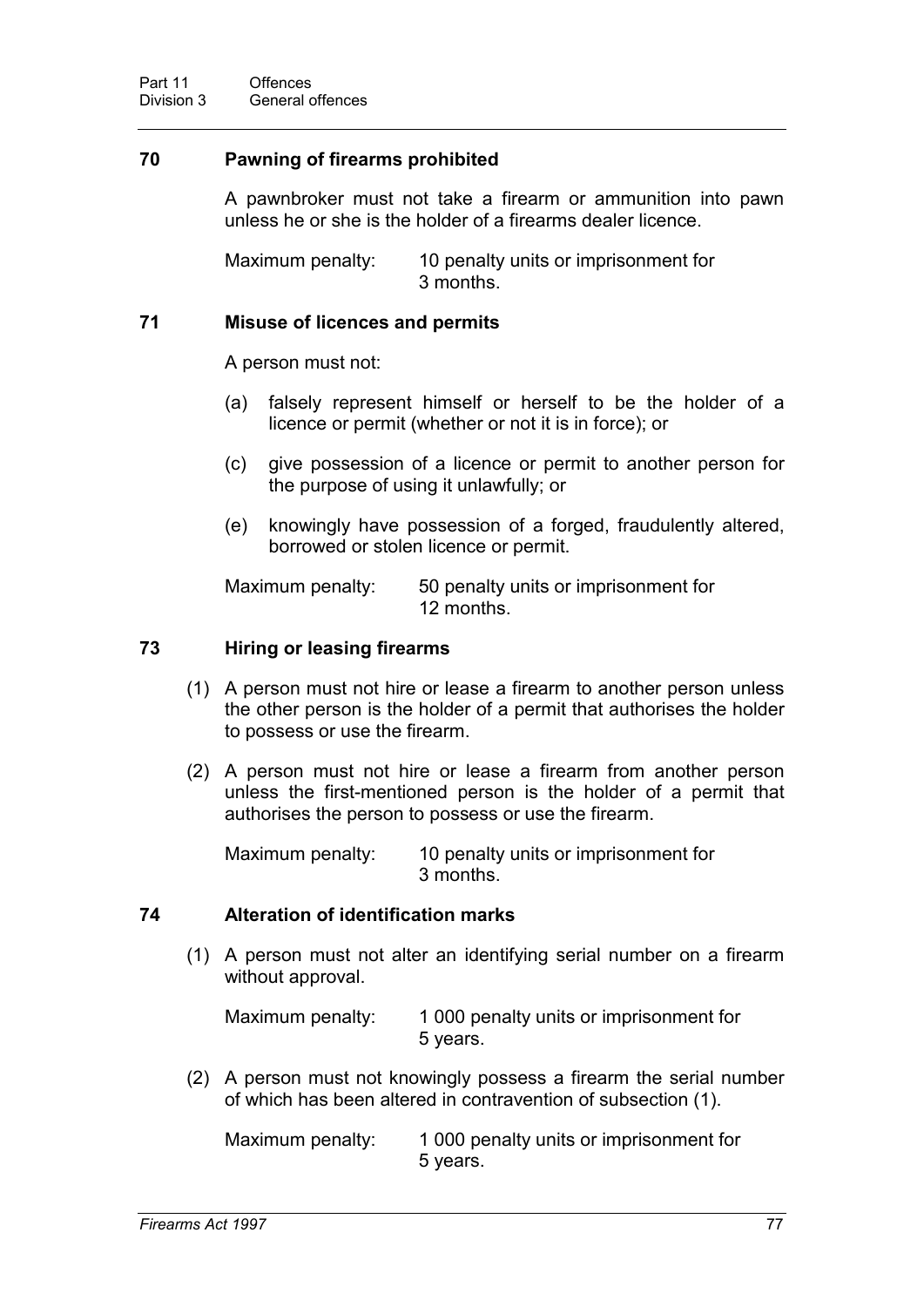(3) A person must not deface or remove an identifying serial number on a firearm without approval.

Maximum penalty: 1 000 penalty units or imprisonment for 5 years.

(4) A person must not possess a firearm the serial number of which has been defaced or removed in contravention of subsection (3).

Maximum penalty: 1 000 penalty units or imprisonment for 5 years.

# **75 Toy guns**

A person must not convert a toy gun or an article of a similar nature into a firearm.

Maximum penalty: 50 penalty units or imprisonment for 12 months.

## **76 Unsafe firearms**

(1) Subject to this Act, a person must not possess or use an unsafe firearm.

Maximum penalty: 50 penalty units or imprisonment for 12 months.

- (2) The holder of a firearms armourer licence or firearms armourer permit may have an unsafe firearm in his or her possession in the ordinary course of his or her business or for the purpose of repairing it.
- (3) The holder of a firearms collector licence, antique firearms collector licence, firearms instructor licence or firearms museum licence may have an unsafe firearm in his or her possession.
- (4) It is a defence to a prosecution for an offence against subsection (1) for the defendant to prove that he or she did not know and could not reasonably have known that the firearm was unsafe.

## **77 Silencers and machine-guns**

(1) A person must not possess or use a silencer except in accordance with this section.

Maximum penalty: 20 penalty units or imprisonment for 6 months.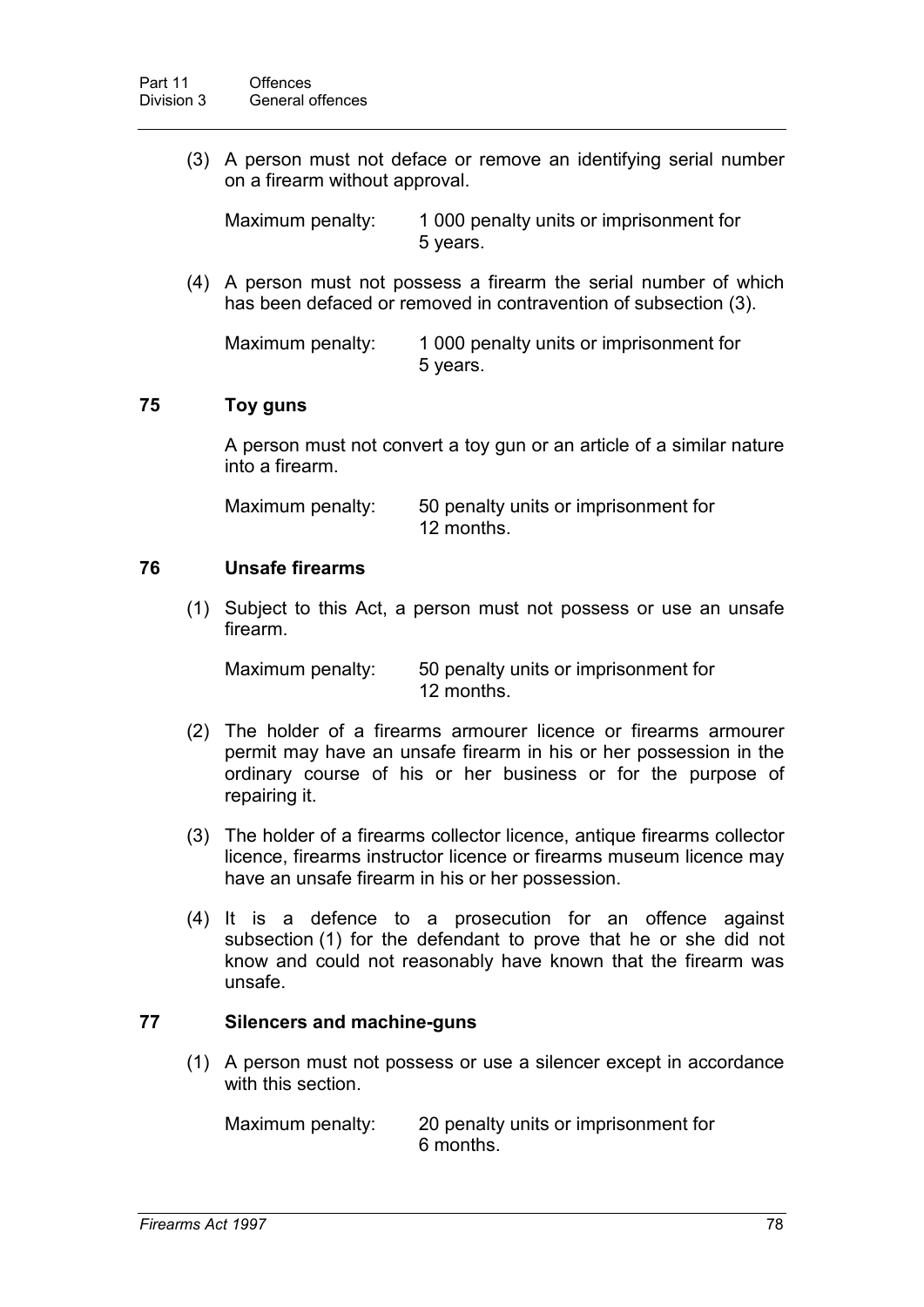(2) A person must not possess or use a machine-gun except in accordance with this section.

Maximum penalty: 50 penalty units or imprisonment for 12 months.

- (3) The holder of a firearms museum licence may possess a silencer or machine-gun for the purpose of exhibiting and showing it.
- (4) The holder of a firearms collector licence may possess a machinegun for the purpose of displaying it if:
	- (a) the acquisition of the machine-gun by the holder has been approved by the Commissioner in writing; and
	- (b) the holder is a collector who the Commissioner has certified in writing to be an established collector; and
	- (c) the holder has held a firearms collector licence for not less than 5 years; and
	- (d) the holder is permitted to possess and display category C firearms and category D firearms under the firearms collector licence; and
	- (e) the machine-gun is consistent or compatible with other firearms possessed and displayed under the firearms collector licence; and
	- (f) the machine-gun has been made permanently inoperable.
- (5) If a person is found guilty of an offence against this section, the silencer or machine-gun possessed or used in the offence is forfeited to the Territory on the finding of guilt.

## **78 Carrying firearms in public places**

(1) In this section:

*local government area* means an area for which a council is constituted under the *Local Government Act 2008*.

*public place*, see section 5 of the *Summary Offences Act 1923*.

*town*, see section 3 of the *Crown Lands Act 1992*.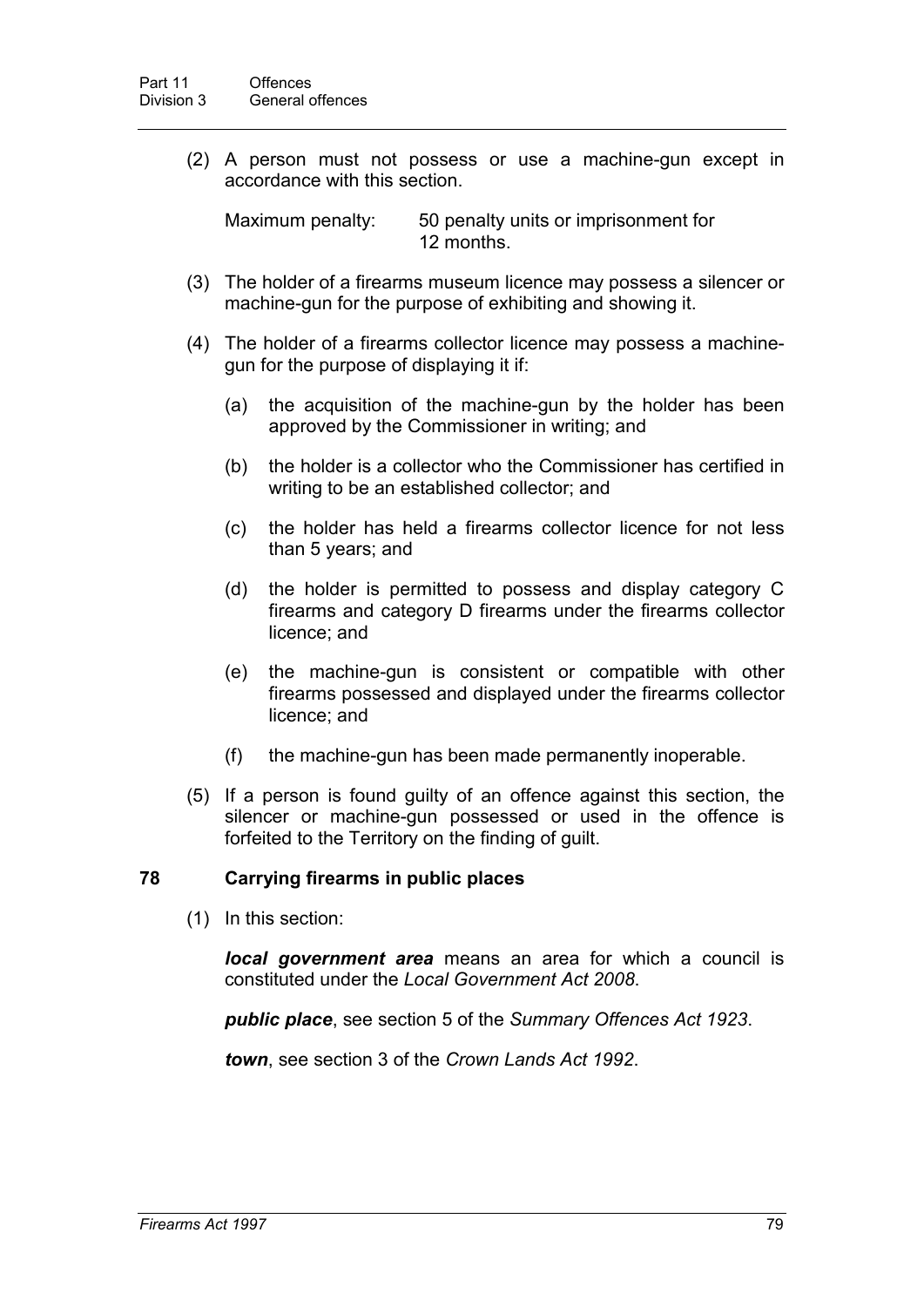(2) A person must not carry a firearm exposed to public view in a public place within a town or local government area.

| Maximum penalty: | 200 penalty units or imprisonment for     |
|------------------|-------------------------------------------|
|                  | 12 months or, if the offence relates to a |
|                  | category A firearm or category B firearm, |
|                  | 100 penalty units or imprisonment for     |
|                  | 6 months.                                 |

(3) A person must not carry a loaded firearm in a public place within a town or local government area.

| Maximum penalty: | 400 penalty units or imprisonment for     |
|------------------|-------------------------------------------|
|                  | 2 years or, if the offence relates to a   |
|                  | category A firearm or category B firearm, |
|                  | 200 penalty units or imprisonment for     |
|                  | 12 months.                                |

- (4) Subsections (2) and (3) do not apply to or in relation to the holder of a firearms employee licence who is carrying out the duties of his or her employment in relation to which the licence was granted.
- (5) It is a defence to a prosecution for an offence against this section for the defendant to prove that he or she had a lawful excuse for performing the act that would otherwise constitute the offence.

## **79 Discharge of firearms on certain land**

- (1) A person must not discharge a firearm on land unless:
	- (a) the person is the owner or occupier of the land;or
	- (b) the occupier of the land has consented, either expressly or impliedly, to the discharge of the firearm on the land; or
	- (c) the person is authorised by or under another law in force in the Territory to discharge the firearm on the land.

| Maximum penalty: | 50 penalty units or imprisonment for |
|------------------|--------------------------------------|
|                  | 12 months.                           |

(2) The onus of proving a fact mentioned in subsection (1) lies on the person alleging it and the standard of proof is the balance of probability.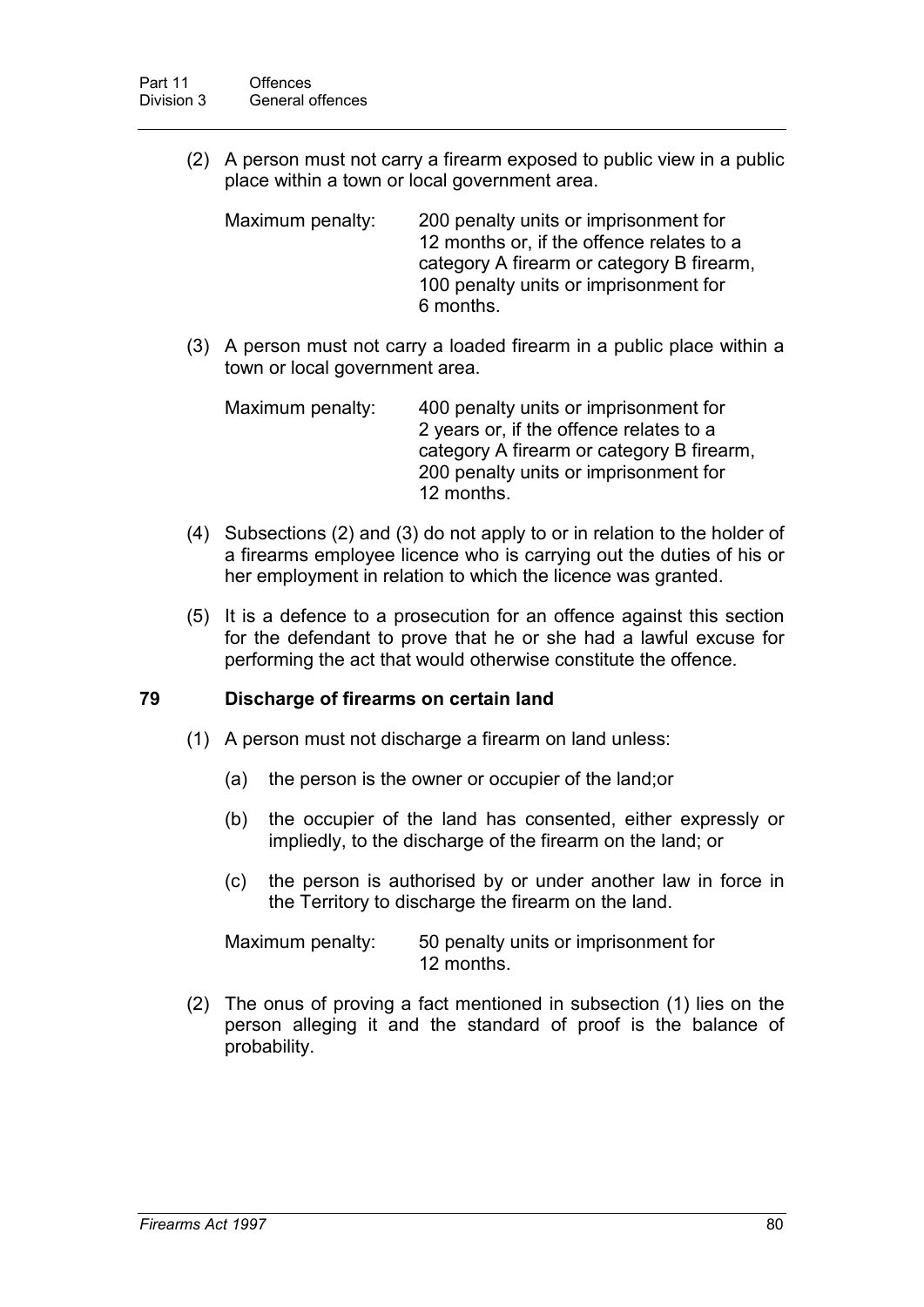## **80 Possession of firearms on certain land**

- (1) A person must not possess a firearm on land the boundaries of which are fenced or clearly marked unless:
	- (a) the person is the owner or occupier of the land; or
	- (b) the occupier of the land has consented, either expressly or impliedly, to the person possessing the firearm on the land; or
	- (c) the person is:
		- (i) approaching the residence of the occupier along a defined or customary road or track for the purpose of applying for consent; or
		- (ii) proceeding along a defined or customary road or track for the purpose of reaching a destination outside the land; or
	- (d) the person is authorised by or under another law in force in the Territory to possess the firearm on the land; or
	- (e) the person has some other lawful excuse for possessing the firearm on the land.

Maximum penalty: 50 penalty units or imprisonment for 12 months.

(2) The onus of proving a fact mentioned in subsection (1) lies on the person alleging it and the standard of proof is the balance of probability.

### **81 Restriction on possession and use of firearms on certain vacant Crown land**

- (1) The Minister may, by *Gazette* notice, prohibit the possession or use of a firearm or a category of firearm on Crown land specified in the notice.
- (2) Where a notice is in force under subsection (1), a person must not possess or use a firearm or a firearm of the category of firearm specified in the notice on the Crown land specified in the notice.

Maximum penalty: 10 penalty units or imprisonment for 3 months.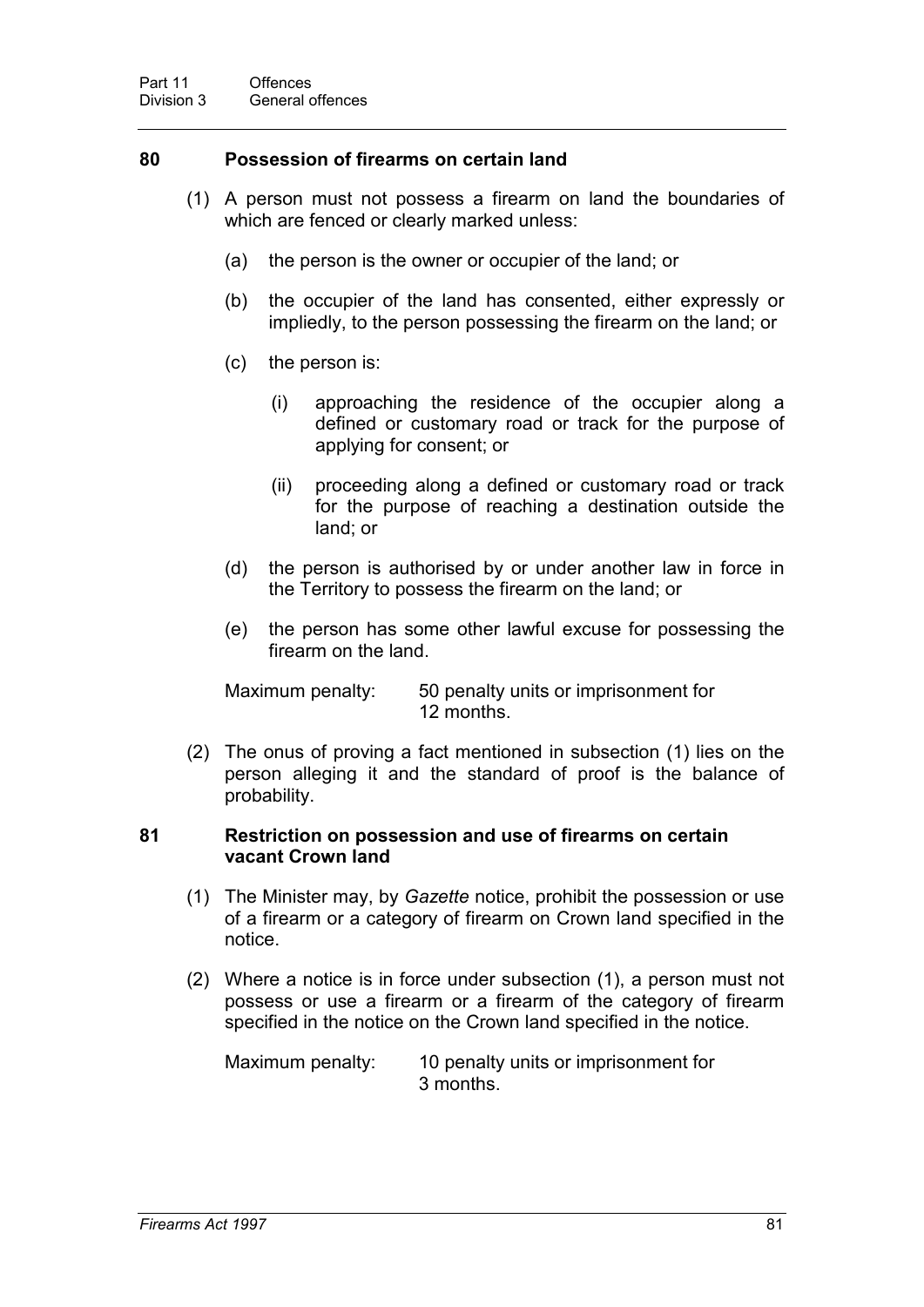### **82 Discharge of firearms on roads**

(1) A person must not knowingly discharge a firearm on, from, towards or across a public road, public street or public place.

Maximum penalty: 50 penalty units or imprisonment for 12 months.

(2) It is a defence to a prosecution for an offence against subsection (1) for the defendant to prove that he or she had a lawful excuse for discharging the firearm in the circumstances.

### **83 Prohibited use of firearms**

Unless permitted by a law in force in the Territory, a person must not:

- (a) engage in a contest, game or encounter that involves pointing a firearm; or
- (b) point or discharge a firearm;

at or in the direction of another person.

Maximum penalty: 50 penalty units or imprisonment for 12 months.

### **84 Discharge of firearm causing danger**

(1) A person must not discharge a firearm to endanger, annoy or frighten, or in a manner that is likely to endanger, annoy or frighten, the public or a person.

Maximum penalty: 50 penalty units or imprisonment for 12 months.

(2) It is a defence to a prosecution for an offence against subsection (1) for the defendant to prove that he or she had a lawful excuse for discharging the firearm in the circumstances.

## **85 Breach of conditions**

The holder of a licence or permit must not contravene a condition of the licence or permit.

Maximum penalty: 50 penalty units or imprisonment for 12 months.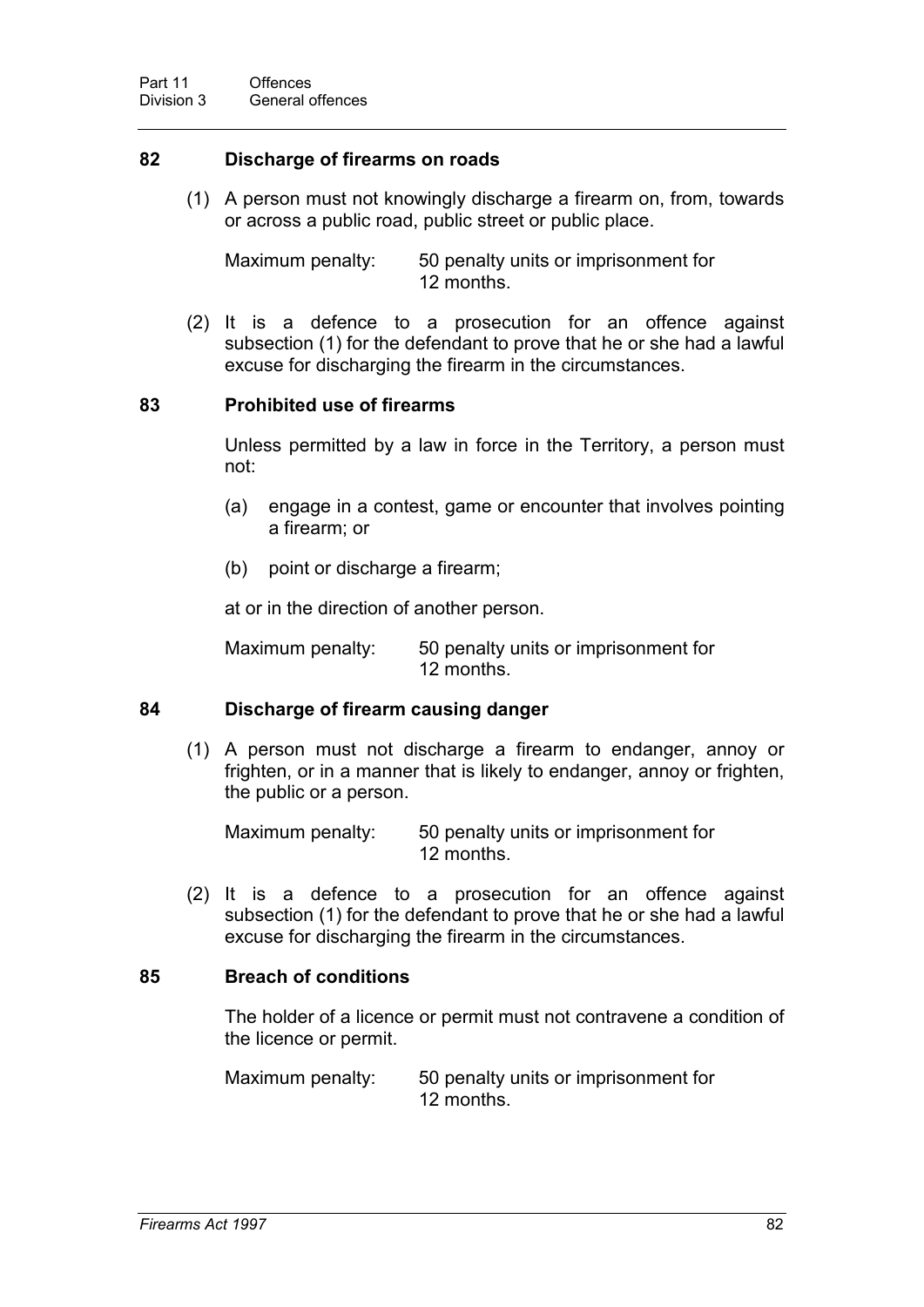### **86 Persons under influence of alcohol or drugs**

A person must not have a firearm in his or her actual possession while under the influence of alcohol or a drug.

Maximum penalty: 50 penalty units or imprisonment for 12 months.

#### **87 Delivery of firearms to certain persons**

A person must not give possession of a firearm or ammunition to another person if the person knows or has reasonable cause to believe that the other person is:

- (a) under the influence of alcohol or a drug; or
- (b) of unsound mind.

Maximum penalty: 50 penalty units or imprisonment for 12 months.

### **88 Delivery of firearms to unlicensed persons**

Subject to section 58(3), a person in possession of a firearm must not knowingly permit another person to take possession of it unless:

- (a) the first-mentioned person has inspected the licence, permit or other authorisation of the other person that permits the other person to possess or use the firearm; or
- (b) the other person is the holder of a firearms armourer licence or firearms dealer licence and the firearm is given to the holder in the ordinary course of his or her business.

Maximum penalty: 50 penalty units or imprisonment for 12 months.

### **89 False or misleading statements**

(1) A person must not make a statement in an official document the person knows to be false or misleading in a material particular.

| Maximum penalty: | 100 penalty units or imprisonment for |
|------------------|---------------------------------------|
|                  | 2 years.                              |

(3) A person must not falsely state that a firearm has been disposed of, lost or stolen.

Maximum penalty: 100 penalty units or imprisonment for 2 years.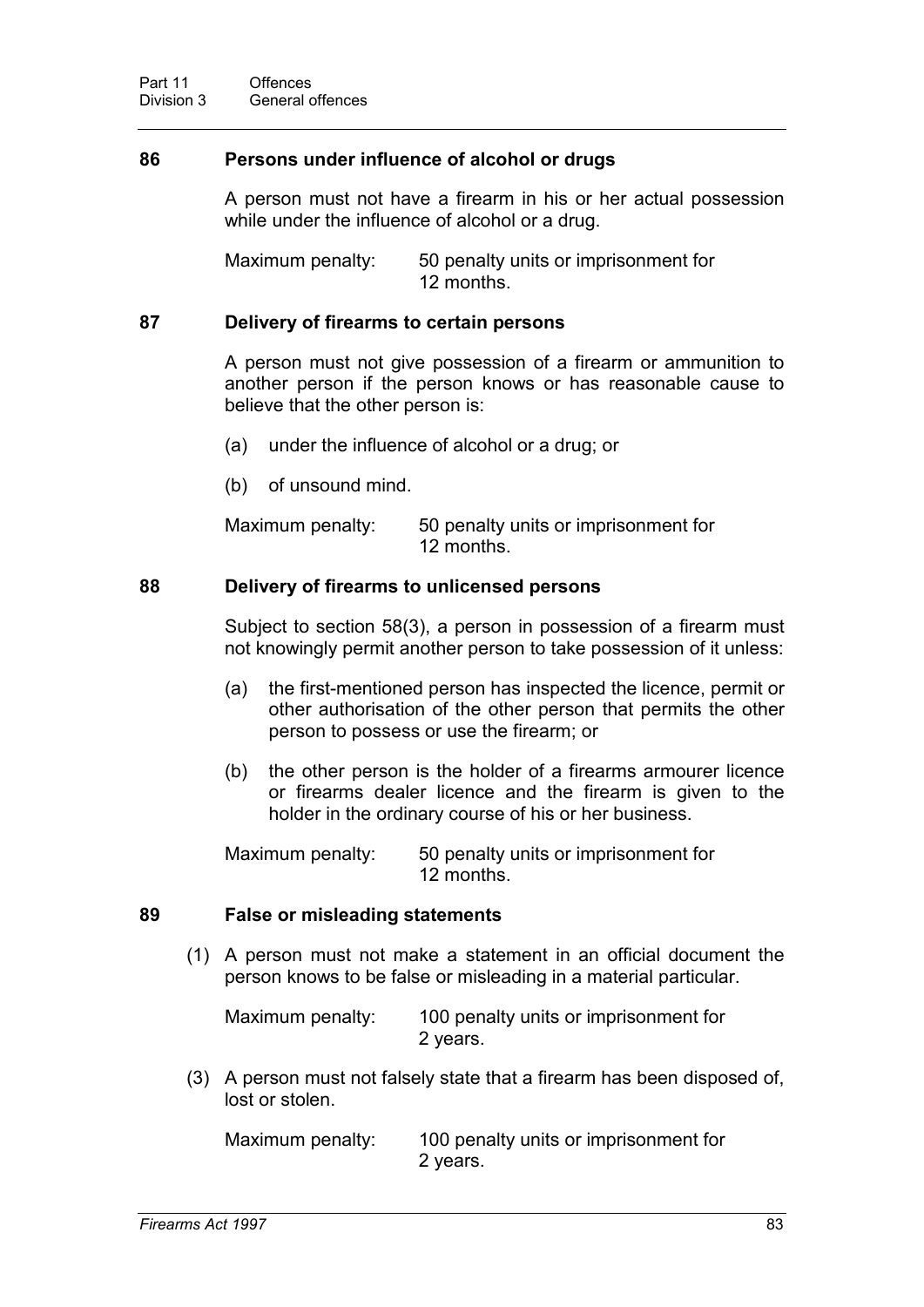(4) In this section:

*official document* means an application, notice, return, report, record, register or other document made, given, lodged or kept under this Act.

### **90 Matters to be notified**

(1) The holder of a licence, permit or certificate of registration must, if the person changes his or her name or address, notify the Commissioner, in writing, not later than 10 working days after the change.

Maximum penalty: 10 penalty units or imprisonment for 3 months.

(2) The holder of a licence, permit or certificate of registration must notify the Commissioner, in writing, of the loss or theft of a firearm to which the licence, permit or certificate relates not later than 2 working days after becoming aware of the loss or theft.

Maximum penalty: 50 penalty units or imprisonment for 12 months.

(3) If there is a change in the particulars specified in an application for a licence, permit or certificate of registration, the applicant or holder must, without delay, notify the Commissioner in writing of the change.

Maximum penalty: 10 penalty units or imprisonment for 3 months.

(4) If a licence, permit or certificate of registration is lost or stolen, the holder must notify the Commissioner, in writing, not later than 2 working days after becoming aware of the loss or theft.

Maximum penalty: 5 penalty units or imprisonment for 14 days.

#### **91 Requirements and directions to be complied with**

A person must not refuse or fail to comply with a requirement or direction lawfully made or given by the Commissioner or a police officer under this Act.

Maximum penalty: 20 penalty units or imprisonment for 6 months.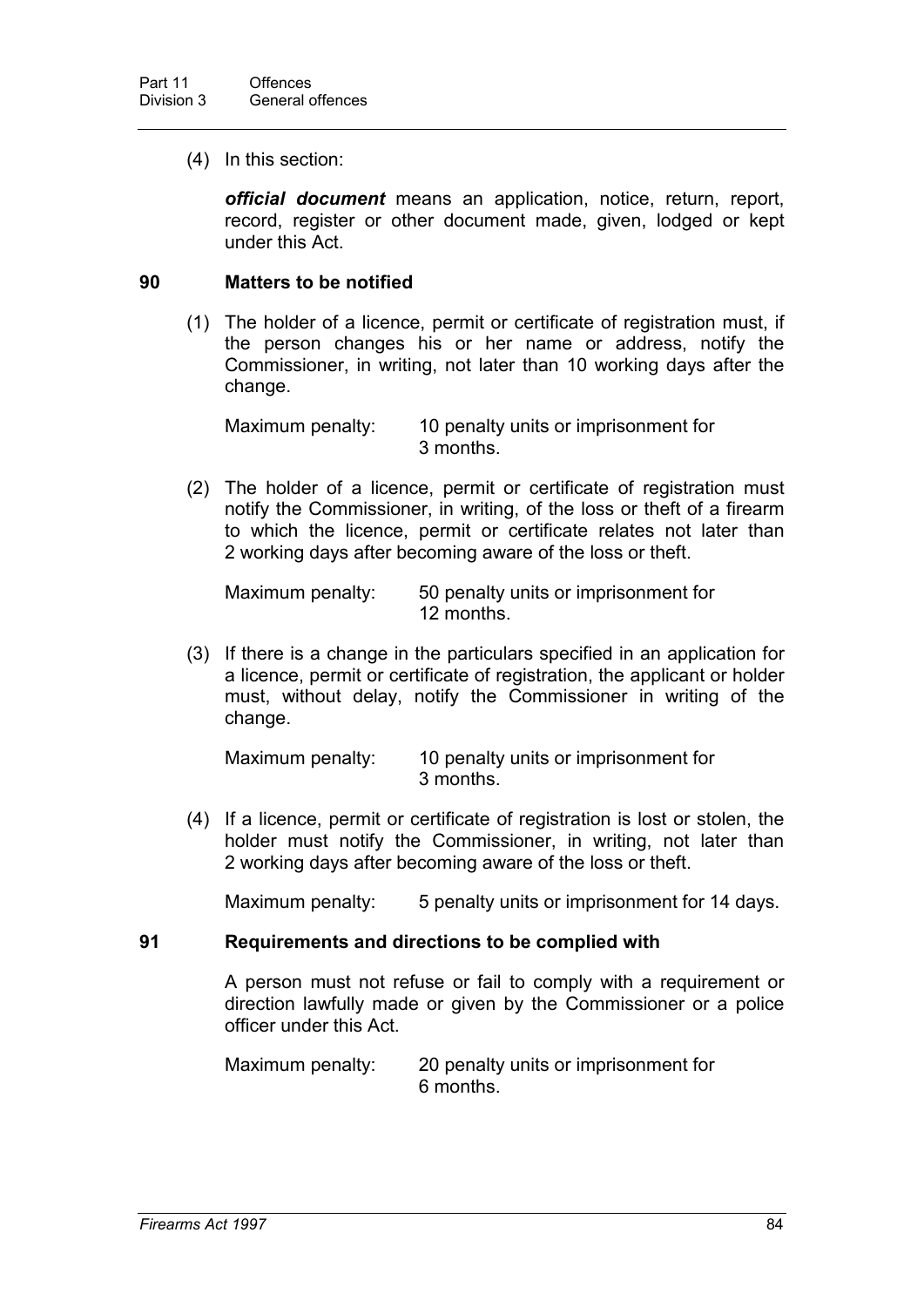## **91A Notice of change of representative of certain licence and permit holders**

- (1) This section applies if a person ceases to be the representative for any of the following:
	- (a) a firearms corporate licence;
	- (b) a firearms museum licence;
	- (c) a firearms club licence;
	- (d) a paintball operator licence or permit.
- (1A) The holder of the licence or permit must, within 14 days after the person ceases to be the representative, give the Commissioner written notice in the approved form.

Maximum penalty: 100 penalty units or imprisonment for 6 months.

- (2) A person who is notified under this section as the representative of the holder of a licence must be:
	- (a) in respect of firearms corporate licence an employee of the holder of the licence; and
	- (b) in respect of firearms club licence a member of the governing body or committee of the firearms club.

# **Part 12 Miscellaneous matters**

## **Division 1 Recognition of Interstate licences**

### **92 Temporary recognition of interstate licences for shooting competition**

A person who is a resident of a State or another Territory is not required to hold a licence to possess or use category A firearms, category B firearms, category C firearms or category H firearms:

- (a) for the purpose of participating in an approved shooting competition; or
- (b) for such other purposes as may be prescribed;

if the person is the holder of a corresponding licence.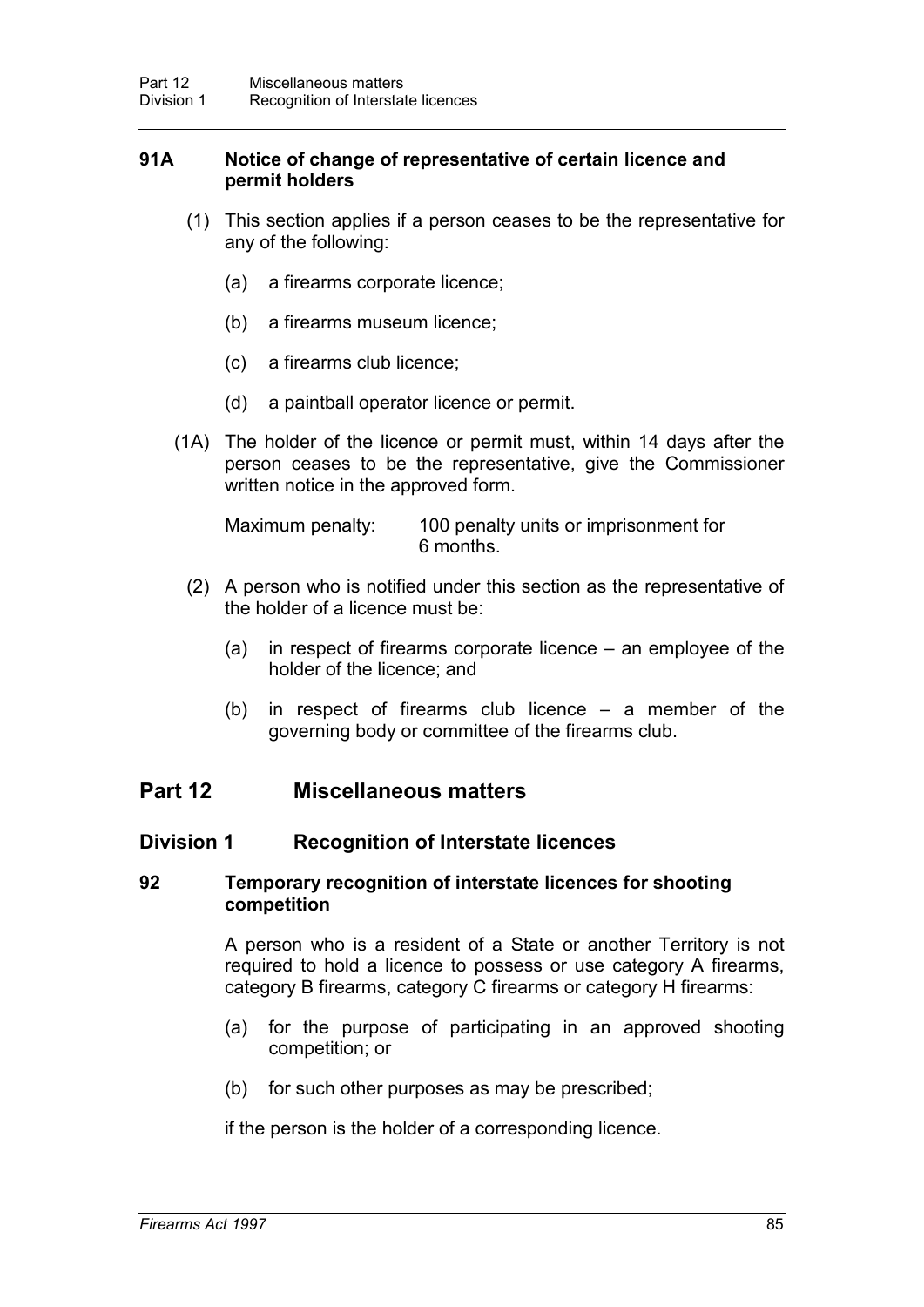# **93 Interstate residents moving to the Territory**

- (1) A resident of a State or another Territory who is the holder of a corresponding licence authorising the possession or use of category A firearms or category B firearms may notify the Commissioner in writing that he or she intends to reside in the Territory.
- (2) If the Commissioner is notified in accordance with subsection (1), the corresponding licence is, subject to any direction of the Commissioner, to be taken to be a licence authorising the possession or use of a firearm of the equivalent category of firearm in force in the Territory for 3 months from the time the person notified the Commissioner or until the person's application for a licence under this Act is granted or refused, whichever is sooner.
- (3) If a resident of a State or another Territory who is the holder of a corresponding licence authorising the possession or use of category C firearms (other than paintball firearms), category D firearms or category H firearms notifies the Commissioner in writing that the person intends to reside in the Territory, the corresponding licence is, subject to any direction of the Commissioner, to be taken to be a licence authorising the possession or use of the equivalent category of firearm in force in the Territory for a period of 2 days from the time the person notified the Commissioner.
- (4) After the expiry of the period mentioned in subsection (3), a person who:
	- (a) has duly notified the Commissioner in accordance with that subsection; and
	- (b) applied for a licence before the expiry of the period;

does not, while the person's application for a licence is being determined, commit an offence under this Act in respect of the possession of a firearm.

# **Division 1A Revocation, disqualification, forfeiture**

## **93A Revocation and disqualification**

- (1) If a court finds a person guilty of an offence against this Act or the *Weapons Control Act 2001* or involving a firearm, the court may:
	- (a) revoke the person's licence or permit and disqualify the person from holding a specified licence or permit for the period specified by the court; and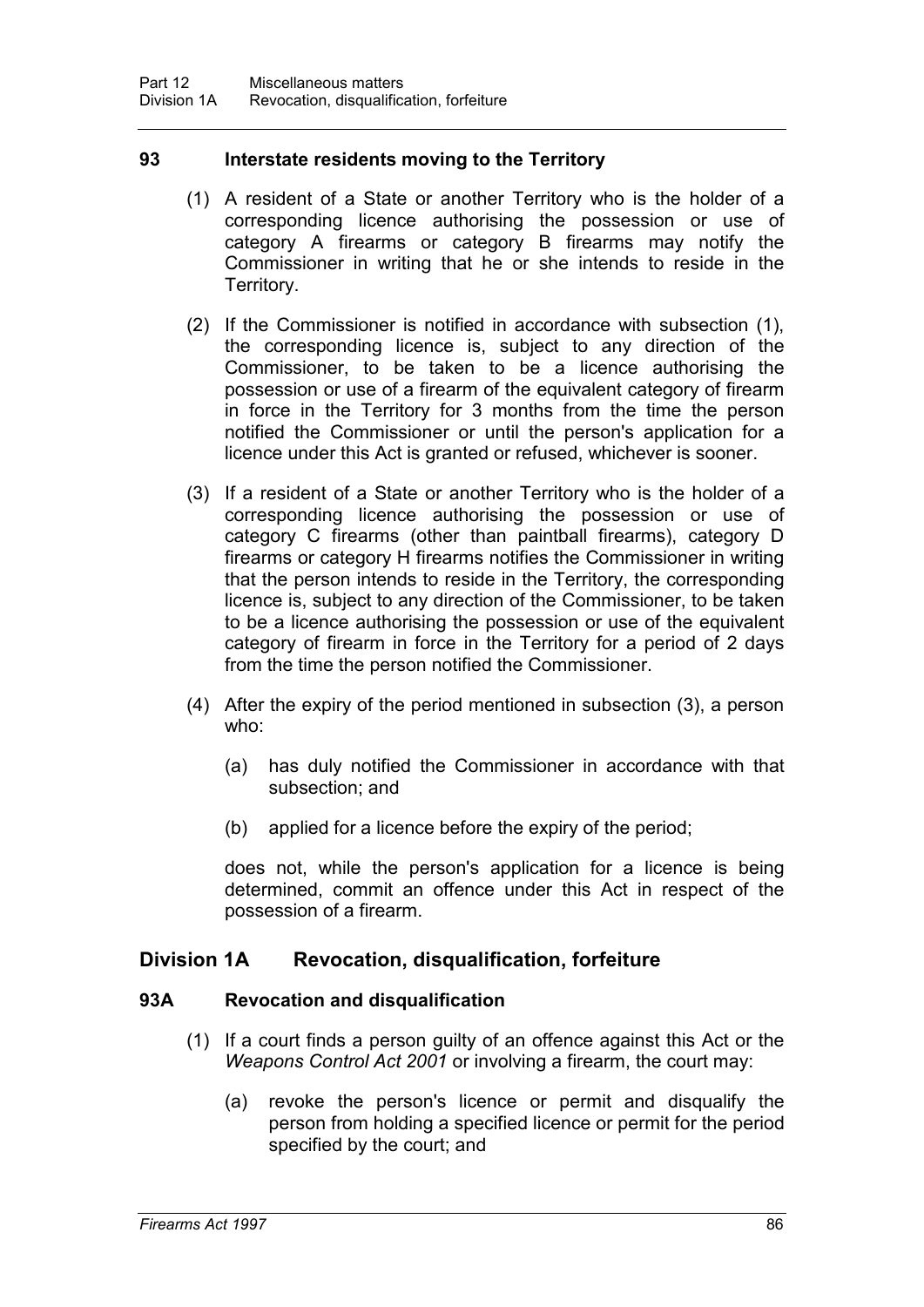- (b) order that the person is not to apply for a licence or permit or to register a firearm for the period of disqualification.
- (2) The period for which a court may disqualify the person is in addition to any period of automatic disqualification under this Act.

### **93B Disqualification if aggravating circumstance**

- (1) If a court finds a person guilty of an offence mentioned in section 93A and the offence involves a circumstance of aggravation:
	- (a) the person is liable to twice the penalty otherwise provided for the offence; and
	- (b) the court must disqualify the person from holding any licence or permit for:
		- $(i)$  if the court imposes a pecuniary penalty for the offence a minimum period of 4 years; or
		- (ii) if the court imposes a custodial sentence for the offence – a minimum period of 10 years.
- (2) In this section:

*circumstance of aggravation*, for an offence, means the offender was, at the time of committing the offence, subject to:

- (a) a refusal by the Commissioner to grant a licence or permit for a period of time; or
- (b) a suspension or revocation of a licence, permit or certificate of registration under this Act; or
- (c) a period of disqualification under this Act.

## **93C No grant of licence or permit**

The Commissioner cannot grant a licence or permit to a person disqualified under section 93A or 93B during the period of disqualification.

## **93D Court may order forfeiture**

- (1) If the court is satisfied that the person in whose name the firearm to which the offence mentioned in section 93A relates is registered:
	- (a) is implicated in the offence the court may order that the firearm (and any ammunition in the possession of the person) is forfeited to the Territory; or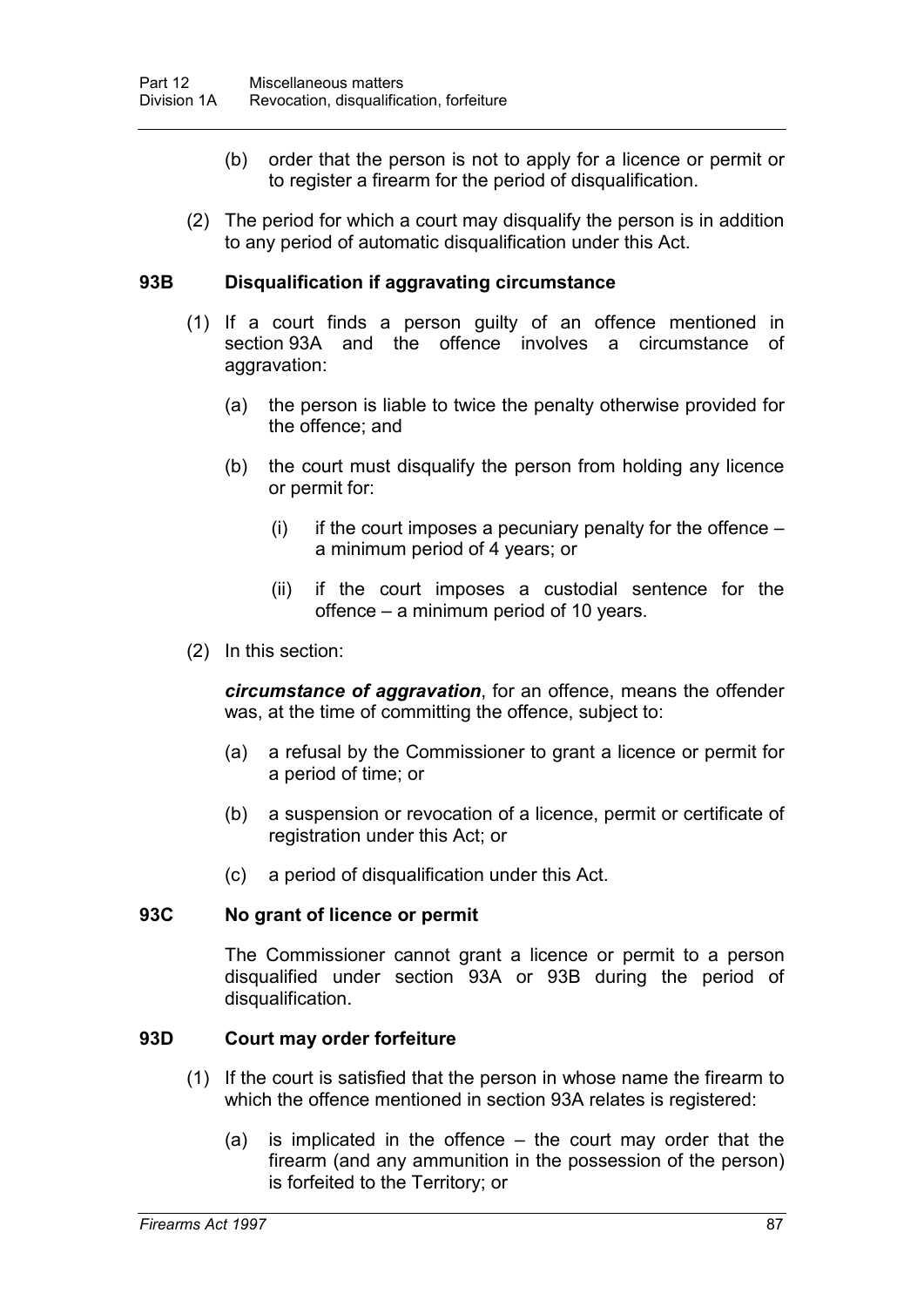- (b) is not implicated in the offence the court may not order the firearm to be forfeited but may order that it be returned to that person.
- (2) Subsection (1) applies to a firearm in the possession of a person mentioned in that subsection despite that the firearm is not registered in that person's name.

# **93E No effect on general power**

A decision or action of the court under section 93A, 93B or 93D does not affect any power under this Act to revoke or suspend a licence, permit or certificate of registration.

# **Division 2 General**

## **93F No review of certain decisions by Commissioner**

Despite any other Act or law of the Territory (including the common law):

- (a) no person or body is entitled to investigate, inquire into, review or otherwise call into question a decision of the Commissioner under section 10(8A), 33(3A) or 40A(1); and
- (b) no proceedings for an appeal, an injunction, a declaration or an order for prohibition or mandamus are to be brought in relation to a decision of the Commissioner mentioned in paragraph (a).

## **94 Commissioner may require firearm to be lodged**

- (1) Where the Commissioner refuses to grant a permit or certificate of registration, the Commissioner may direct the applicant to lodge a firearm to which the application relates with the Commissioner or the holder of a firearms dealer licence for the period specified by the Commissioner.
- (2) A person to whom a direction is given under subsection (1) must not contravene the direction.

| Maximum penalty: | 50 penalty units or imprisonment for |
|------------------|--------------------------------------|
|                  | 12 months.                           |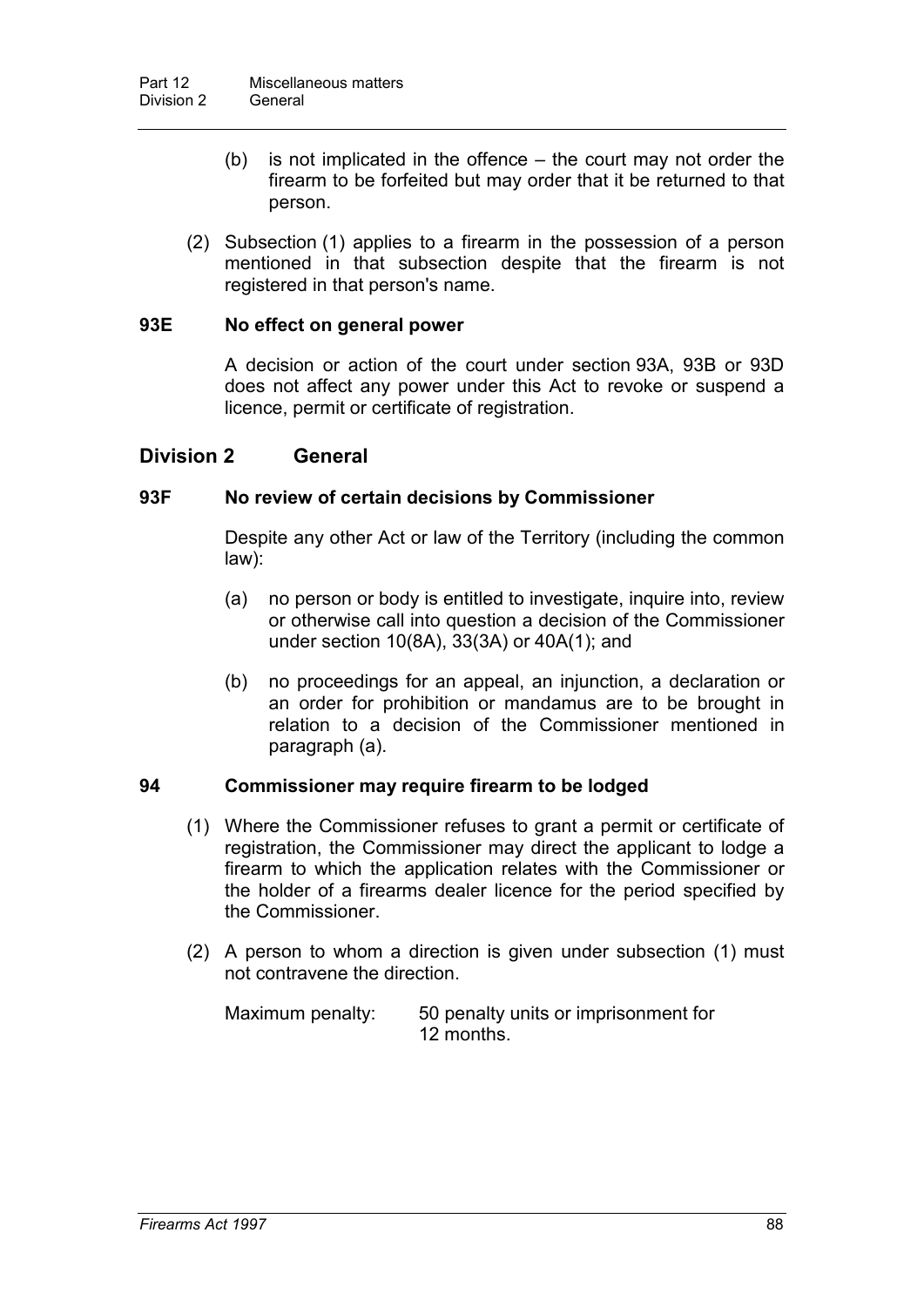## **95 Police may request names and addresses**

A police officer may require a person who is in possession of a firearm or a silencer to state his or her name and address and the person must not:

- (a) refuse or fail to comply with the requirement; or
- (b) give to the officer a name that is false in a material particular; or
- (c) give to the officer an address that is not the person's full and correct residential address.

Maximum penalty: 20 penalty units or imprisonment for 6 months.

# **96 Police may require production of licences and permits**

- (1) A person, when in possession of a firearm, must:
	- (a) carry the relevant licence or permit relating to the firearm; and
	- (c) when requested by a police officer, produce the licence or permit for inspection by the officer.
- (2) When requested by a police officer, a person in possession of a category A firearm, category B firearm, category C firearm (other than paintball firearm), category D firearm or category H firearm must produce to the officer or another officer the person's certificate of registration or permit, as the case may be, in respect of the firearm not later than the time, and at the place, that the officer specifies.

Maximum penalty: 17 penalty units or imprisonment for 6 months.

## **96A Police may require production of firearm**

(1) A police officer may, by notice in writing, require the registered owner of a firearm to produce the firearm at a time and place specified in the notice for the purpose of inspection of the firearm to determine whether or not the firearm complies with, and is held in compliance with, this Act.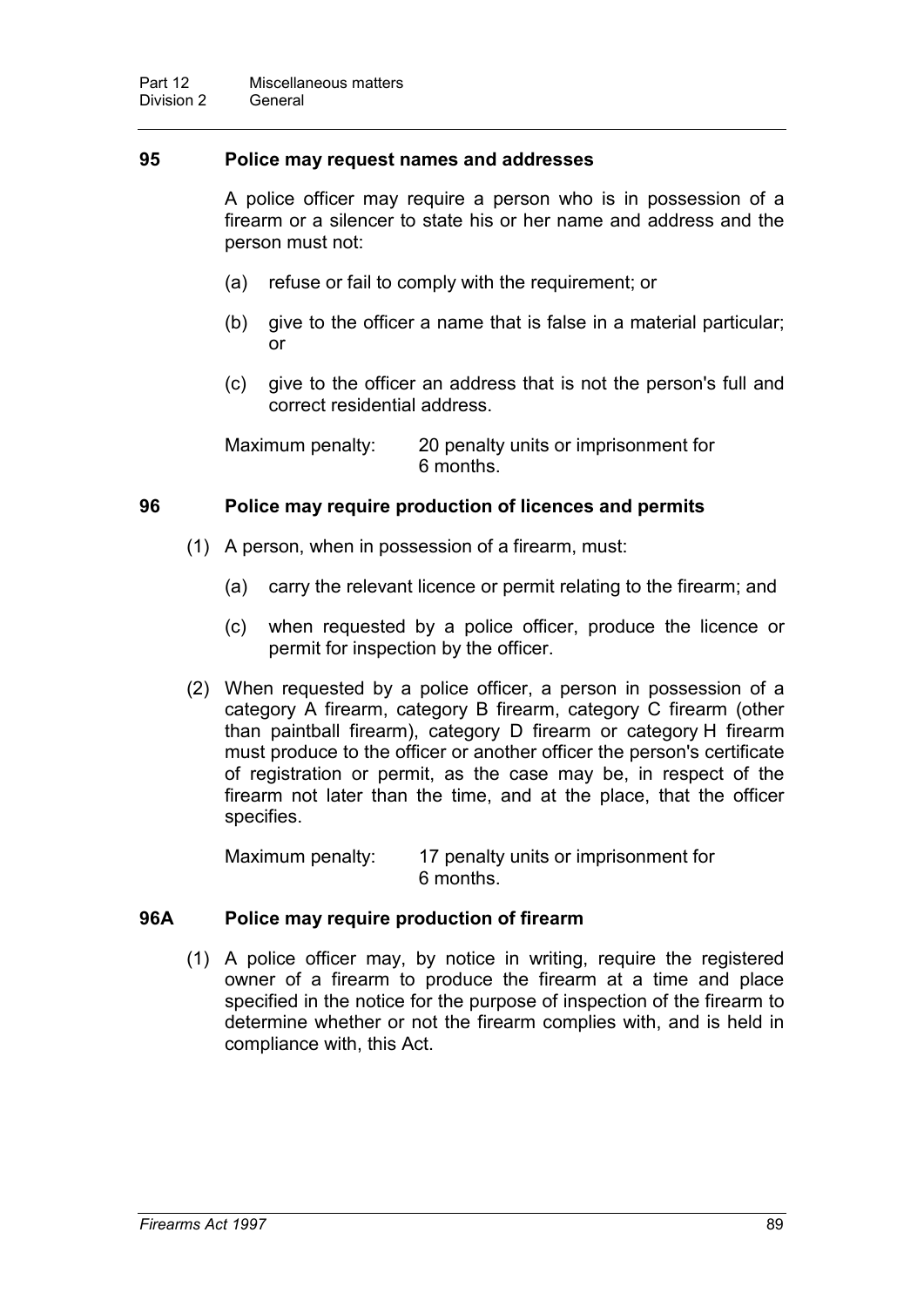- (2) If a person fails to comply with the requirement of a notice under subsection (1):
	- (a) the person commits an offence punishable, on being found guilty, by:
		- $(i)$  if the offender is an individual a fine not exceeding 100 penalty units or a term of imprisonment not exceeding 12 months; or
		- (ii) if the offender is a body corporate  $-$  a fine not exceeding 500 penalty units; and
	- (b) all firearms licences held by the person, and all firearm registrations in the name of the person, are automatically suspended from the day specified in the notice to produce the firearm until 28 days after:
		- (i) the day on which the firearm is produced; or
		- (ii) the person provides information to the satisfaction of the Commissioner as to why the firearm was not produced as required.
- (3) It is a defence to a prosecution for an offence against subsection (2)(a) if the defendant proves that he or she did not know (for good reason) the whereabouts of the firearm or was otherwise (for good reason) unable to comply with the requirement to produce the firearm.
- (4) The Commissioner may, if he or she thinks the circumstances warrant it, reduce the period of suspension mentioned in subsection (2)(b).
- (5) If the person has not, within 28 days after the day specified in the notice to produce the firearm:
	- (a) complied with the requirement; or
	- (b) satisfied the Commissioner as to why the requirement has not been complied with;

all firearms licences held by the person and all firearm registrations in the name of the person are revoked by force of this section.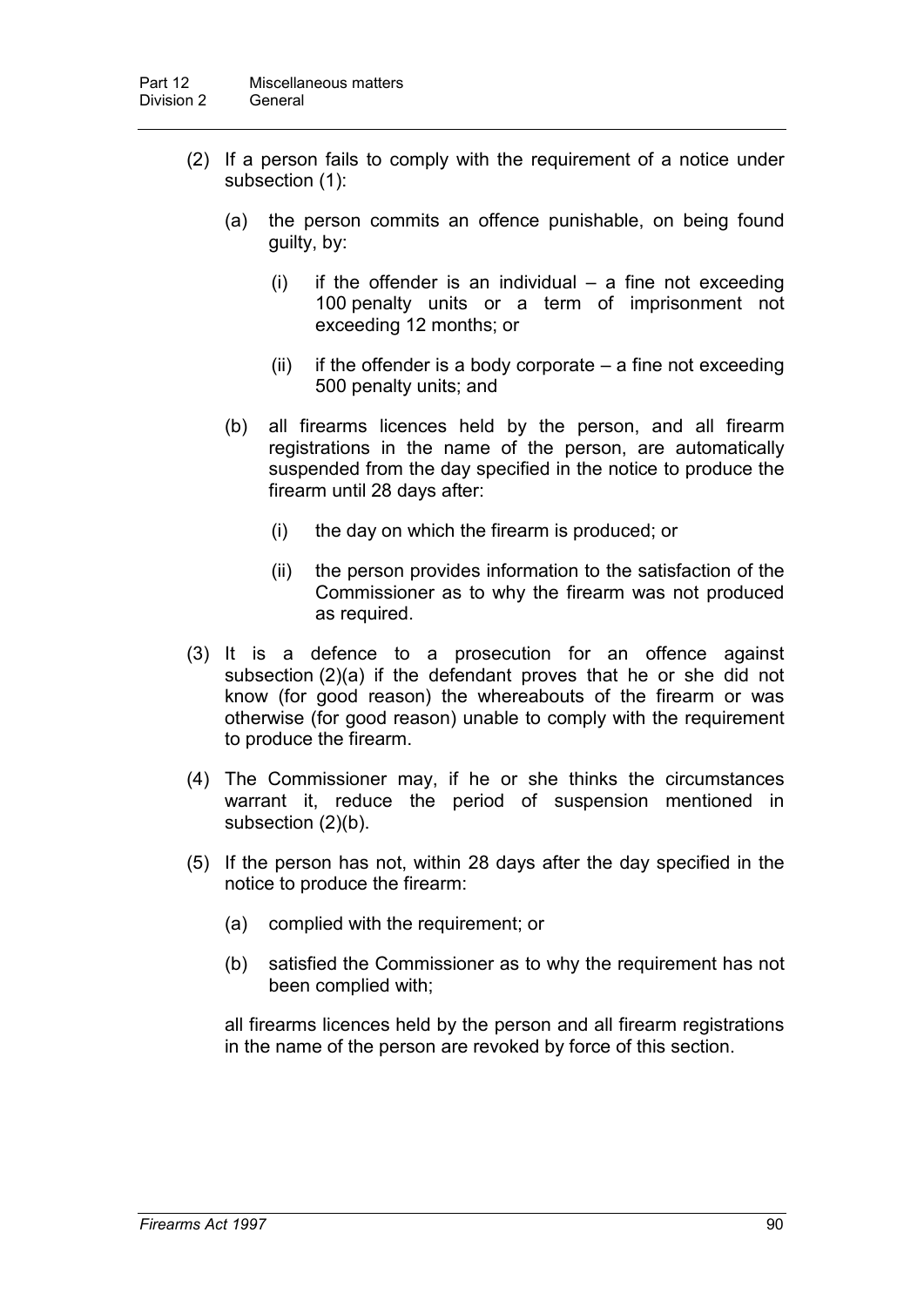## **97 Searches in emergencies**

- (1) A police officer may:
	- (a) in circumstances of such seriousness and urgency as to require and justify immediate search or entry without the authority of an order of a court or a warrant; or
	- (b) where the officer believes on reasonable grounds that a disqualifying offence has been, is being or is about to be committed;

at any time, without warrant:

- (c) search a person reasonably suspected by the officer to be carrying a firearm or anything connected with an offence against this Act and the clothing being worn by, and the property in the immediate control of, the person; or
- (d) enter into or on and search any premises, vehicle, aircraft or vessel on or in which the officer believes on reasonable grounds that:
	- (i) a firearm or anything connected with an offence against this Act is situated; or
	- (ii) a person, who is in danger because of the possession of a firearm by the person or by some other person, may be;

and if the officer believes on reasonable grounds that it is necessary to do so in order to prevent danger or injury to a person or the loss or destruction of anything connected with an offence against this Act, the member may seize anything that the officer finds in the course of the search, on or in the premises, vehicle, aircraft or vessel.

- (2) A police officer who believes on reasonable grounds that a person is carrying a firearm, and the person or some other person may be in danger because of the possession of the firearm, may stop the person and search the person for the firearm and seize any firearm found on the person.
- (3) A police officer who believes on reasonable grounds that a firearm is being carried in a vehicle, aircraft or vessel and that a person may be in danger because of the carriage of the firearm, may stop and enter and search the vehicle, aircraft or vessel and seize any firearm found in it.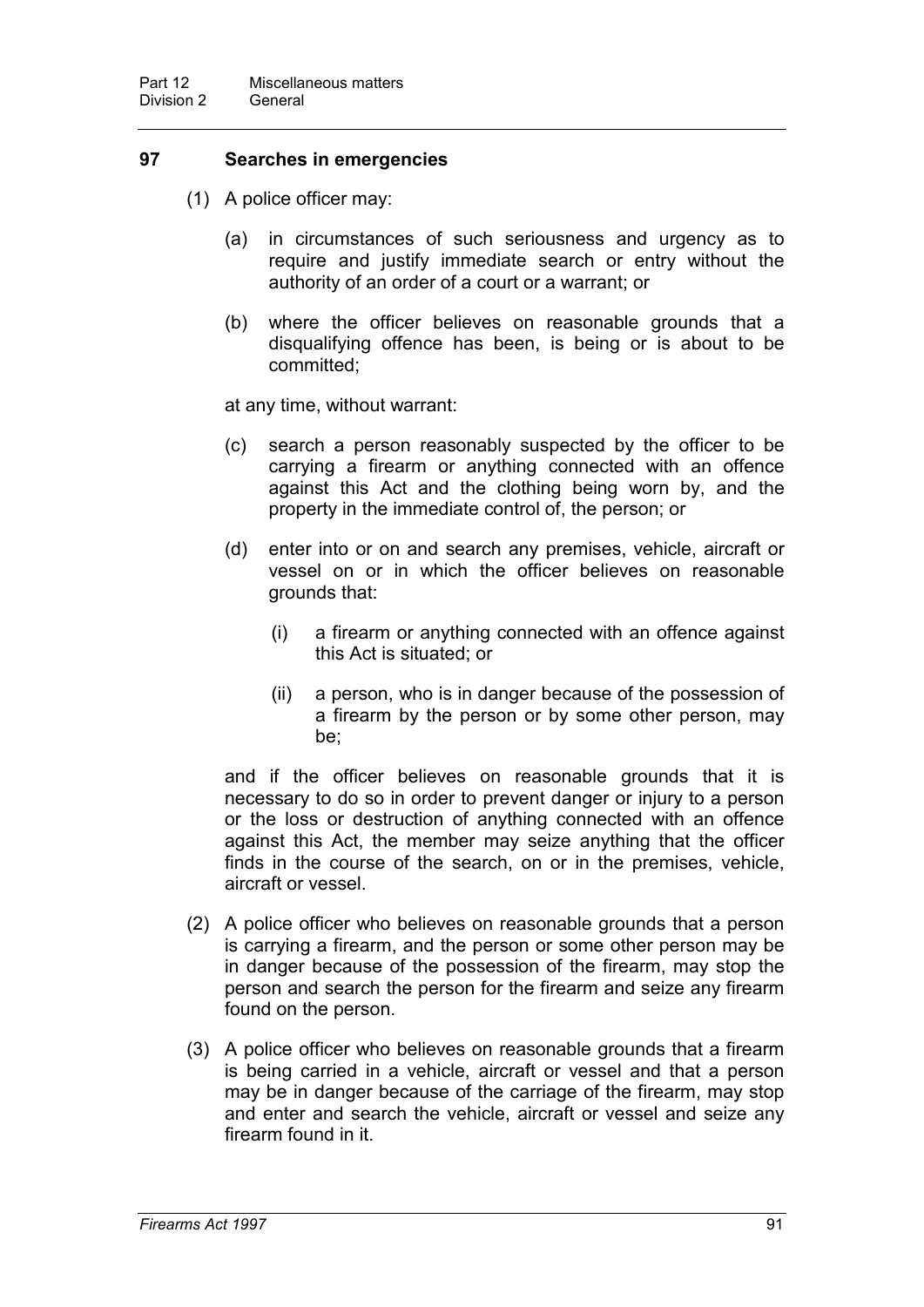- (4) Except in circumstances mentioned in subsection (1)(a), a person is not to be searched under this section except by a person of the same sex.
- (5) In this section, *firearm* includes ammunition and a silencer.

## **98 Seizure**

A firearm seized by or surrendered to a police officer under this Act or any other law in force in the Territory may be retained by the officer or another police officer:

- (a) to determine whether an offence against this or any other Act has been committed; or
- (b) until the Commissioner makes a decision under this Act in respect of the firearm.

## **98A Seizure etc. of firearm includes ammunition**

If a firearm is forfeited, required to be surrendered or delivered up to the Commissioner or liable to seizure under this Act, any ammunition relating to the firearm is included in the forfeiture, surrender, delivering up or liability to seizure.

## **99 Retention of certain seized firearms**

- (1) Where a firearm is seized under section 126(2AA) of the *Police Administration Act 1978*:
	- (a) if it is not the property of the person involved in the event that led to it being seized, the Commissioner is to return it to its owner within 30 days if satisfied that:
		- (i) it will not be kept on or in the premises, vehicle or vessel from which it was seized; or
		- (ii) if it is to be so kept, adequate arrangements have been made to ensure that it is not likely to be used to place any person on or in the premises, vehicle or vessel in imminent danger of suffering personal injury or an aggravation of a personal injury; or
	- (b) if the firearm is the property of the person involved in the event, the Commissioner may retain it:
		- (i) for 90 days after its seizure; or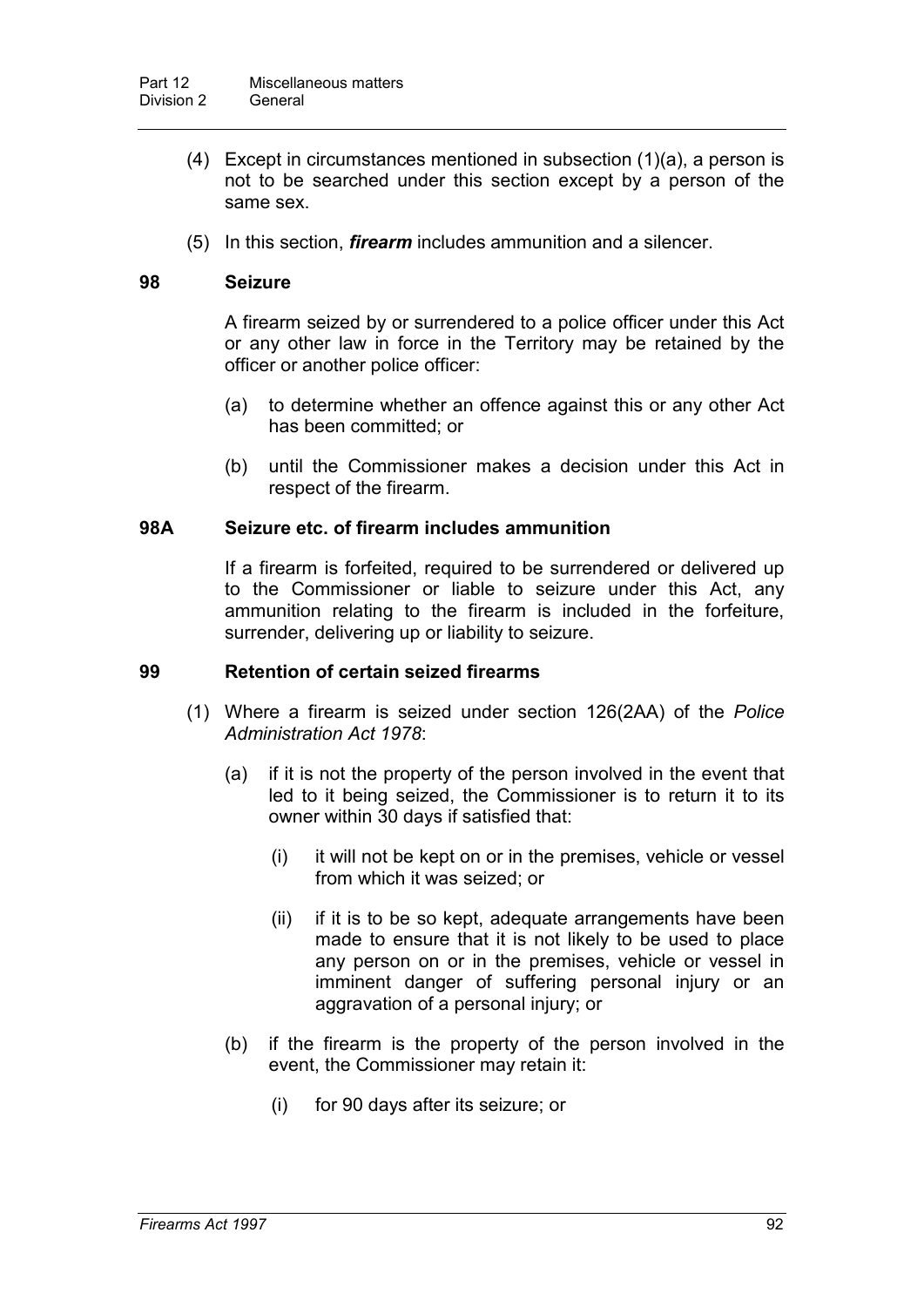(ii) until the expiration of any period of revocation of a certificate of registration, licence or permit resulting from the person being placed on a final domestic violence order or found guilty of an offence;

whichever is the longer period.

- (2) The Commissioner may, with the consent of the owner of a firearm to which this section applies, arrange for the firearm to be stored by a person who may lawfully possess the firearm.
- (3) A person who stores a firearm under subsection (2) must comply with the directions or conditions of the Commissioner in relation to the firearm.

Maximum penalty: 50 penalty units or imprisonment for 12 months.

- (4) The Commissioner or a police officer is not liable for any charge in relation to the storage of a firearm under subsection (2) and any charge is a debt due and payable by the owner of the firearm to the person with whom the firearm is stored.
- (5) A person with whom a firearm is stored under this section must not allow any person (including its owner) to have possession of the firearm except in accordance with the directions or conditions of the Commissioner.

Maximum penalty: 50 penalty units or imprisonment for 12 months.

(6) A person must not take possession of a firearm the subject of an arrangement under this section except in accordance with the directions or conditions of the Commissioner.

Maximum penalty: 50 penalty units or imprisonment for 12 months.

(7) Despite section 93D, all certificates of registration, licences, permits and authorisations under this Act held by a person found guilty of an offence against subsection (5) or (6) are, on the finding of guilt, revoked and all firearms to which they relate are forfeited to the Territory.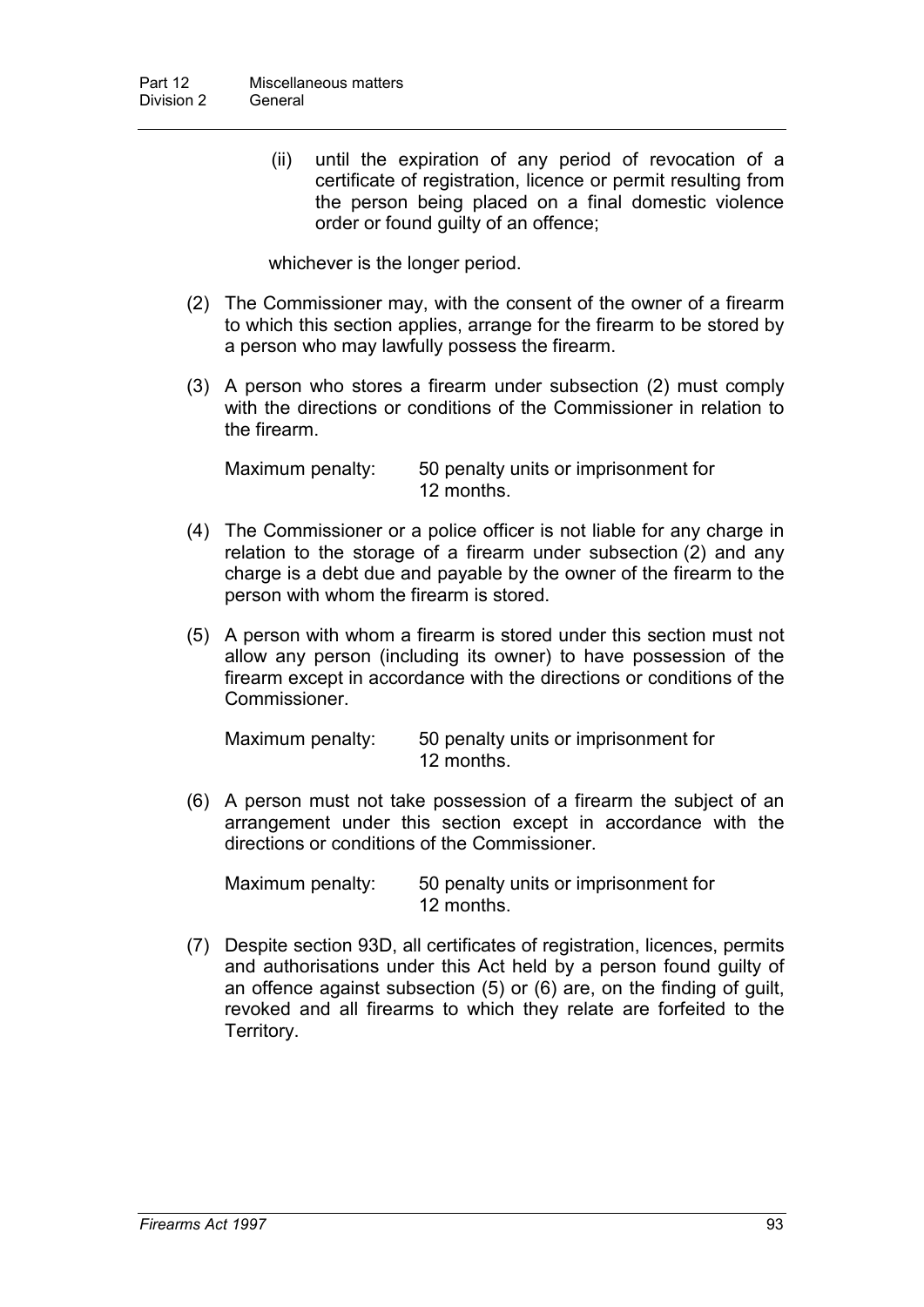# **99A Storage of certain firearms**

- (1) If a firearm:
	- (a) is seized, surrendered or delivered up under this Act and cannot be returned to the owner of the firearm because the owner's licence or permit, or the certificate of registration of the firearm, is suspended or revoked; or
	- (b) is lodged with the Commissioner under section 94 and cannot be returned to the owner of the firearm because the Commissioner has refused to grant a permit or certificate of registration;

the Commissioner may, by notice in writing, direct the owner of the firearm to sell or otherwise dispose of the firearm.

- (2) If:
	- (a) a firearm has come into the lawful possession of a police officer; and
	- (b) no legal requirement exists for the retention of the firearm; and
	- (c) reasonable attempts have been made to return the firearm to its registered owner;

the Commissioner may, by notice in writing, direct the owner to take possession of the firearm.

- (3) If the owner of a firearm does not comply with a direction under subsection (1) or (2) within 28 days after the direction is given or any further time that the Commissioner specifies in the notice, the Commissioner may dispose of the firearm in accordance with section 166 of the *Police Administration Act 1978* as if the firearm was unclaimed property.
- (4) The Regulations may prescribe fees that are payable in relation to the storage of a firearm by the Commissioner prior to the owner taking possession of the firearm.

## **100 Protection from liability**

The Territory, the Commissioner or a police officer is not liable for an act or omission of the Commissioner or a police officer done or made in good faith in the performance or exercise, or purported performance or exercise, of a power or function under this Act.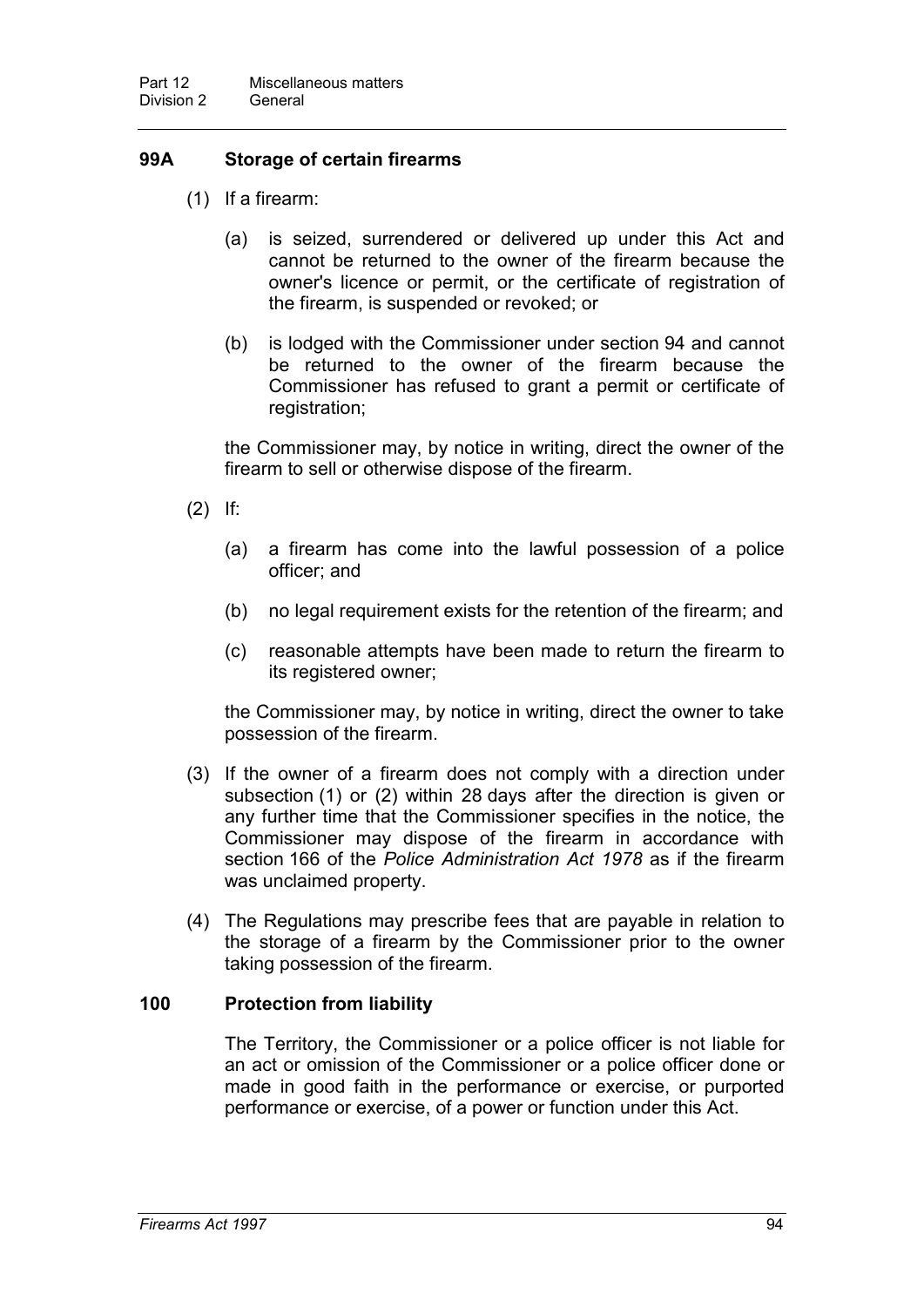## **101 Report to be made in certain circumstances**

- (1) A health practitioner or a professional counsellor or social worker who believes on reasonable grounds that, in the interests of public safety, a person is not a fit and proper person to have a firearm in his or her possession or control must report to a police officer the belief and the material facts on which the belief is based.
- (2) If a person, acting in good faith, makes a report under or in purported compliance with subsection (1):
	- (a) the report is not to be taken to be a breach of confidence or of professional etiquette or ethics or of a rule of professional conduct; and
	- (b) no civil or criminal liability is incurred by reason only of the making of the report.
- (3) A firearms club or an historical firearms collector's society must provide a report in writing to the Commissioner without delay of any concern held by the club or society that a member is not a fit and proper person to have a firearm in his or her possession or control.
- (4) A firearms club or an historical firearms collector's society must, within 2 days after expelling a member from the club or society, provide a report in writing to the Commissioner of the expulsion and the reasons for it.

Maximum penalty: 500 penalty units.

- (5) The provision of any information in good faith under or in purported compliance with subsection (3) or (4) does not give rise to any civil or criminal liability.
- (6) In this section:

*health practitioner* means a person registered under the Health Practitioner Regulation National Law to practise in a health profession, other than as:

- (a) a diagnostic radiographer in the diagnostic radiographer division of the medical radiation practice profession; or
- (b) a student.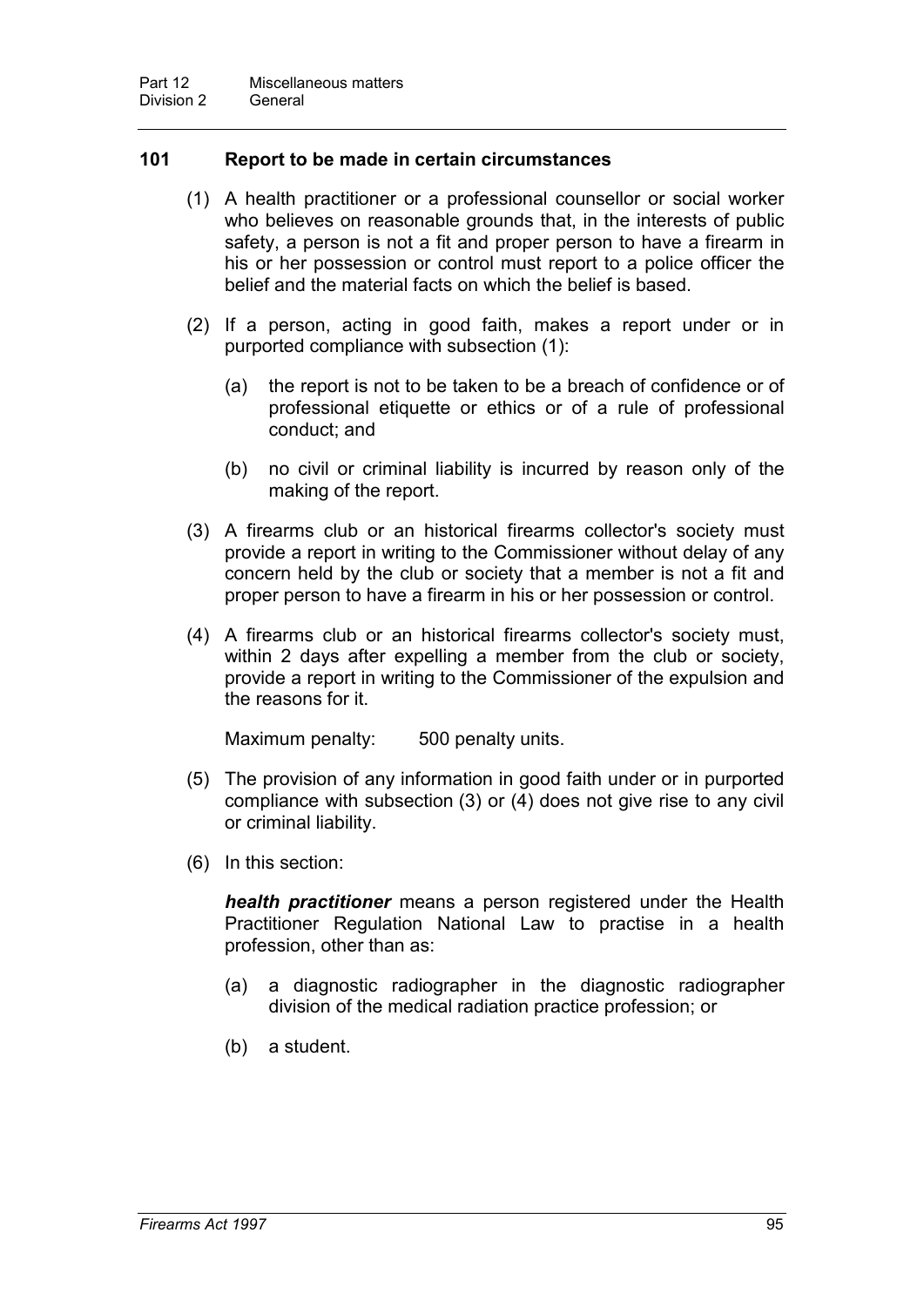# **102 Disclosure of information by Commissioner in certain circumstances**

- (1) The Commissioner may disclose to a firearms club or an historical firearms collector's society any information the Commissioner holds about an applicant for membership of the club or society that relates to the following:
	- (a) the firearms held by the applicant;
	- (b) other firearms clubs or historical firearms collector's societies of which the applicant is a member;
	- (c) any other firearms clubs or historical firearms collector's societies of which the applicant has been refused membership, or from which the applicant has been expelled, in the preceding 5 years;
	- (d) any licence or permit, or registration of a firearm, pertaining to the applicant that has been suspended or revoked in the preceding 5 years;
	- (e) any application by the applicant for a licence, permit or registration of a firearm that has been refused by the Commissioner in the preceding 5 years.
- (2) If the Commissioner suspends or revokes a licence, permit or registration of a firearm in relation to a person, the Commissioner must inform any firearms club or historical firearms collector's society of which the person is a member of the suspension or revocation.
- (2A) If the Commissioner or a court suspends or revokes a firearms employee licence in relation to a person, the Commissioner must inform the holder of the firearms corporate licence to which the employee licence relates of the suspension or revocation.
- (2B) If the Commissioner or a court suspends or revokes a firearms instructor licence or a permit in relation to a person and the Commissioner is aware of an employer or other person whose operations may be affected by the suspension or revocation, the Commissioner must inform the employer or other person of the suspension or revocation.
	- (3) No civil or criminal liability arises from the provision of information under this section.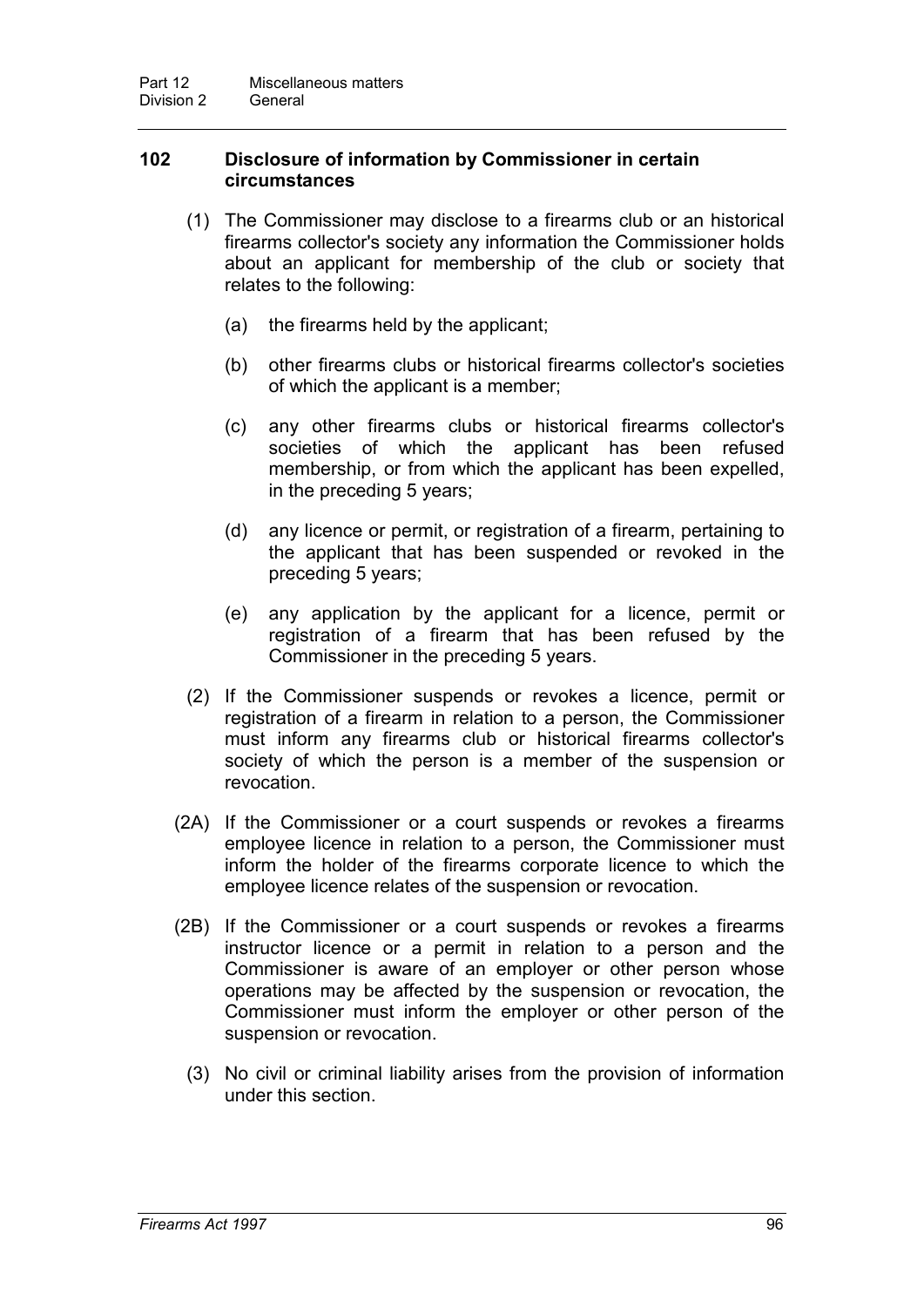# **103 Duplicate certificates and licences**

- (1) Where the Commissioner is satisfied that a licence, permit or certificate of registration has been damaged, destroyed, lost or stolen, the Commissioner may, on application of the holder, issue to the holder a duplicate in the approved form.
- (2) An application under subsection (1) is to be in the approved form accompanied by the determined fee.

## **104 Averments**

In proceedings for an offence against this Act, an averment in a complaint or information that:

- (a) a specified person was or was not, at a specified time, the holder of a specified licence, permit or certificate of registration; or
- (b) a specified firearm is of a specified calibre, category or kind; or
- (c) particular markings on a firearm are the marks of a specified manufacturer of firearms; or
- (d) a specified firearm was, at a particular time, registered or not registered; or
- (e) a licence, permit or certificate of registration was subject to specified conditions at a specified time; or
- (f) a time limit prescribed by this Act has or has not expired; or
- (g) a specified area of land was, at a particular time, owned or occupied by a specified person;

is evidence of the fact so averred.

## **104A Evidence by certificate**

In any proceedings in a court for an offence against this Act, a certificate purporting to be signed by the Commissioner is prima facie evidence of the matters stated in the certificate and the facts on which they are based.

## **105 Evidentiary – meaning of possession of a firearm etc.**

(1) Without limiting the meaning of *possession*, for the purposes of any proceedings under this Act, a firearm, ammunition or a silencer is taken to be in the possession of a person if it is in or on any premises owned, leased or occupied by, or in the care, control or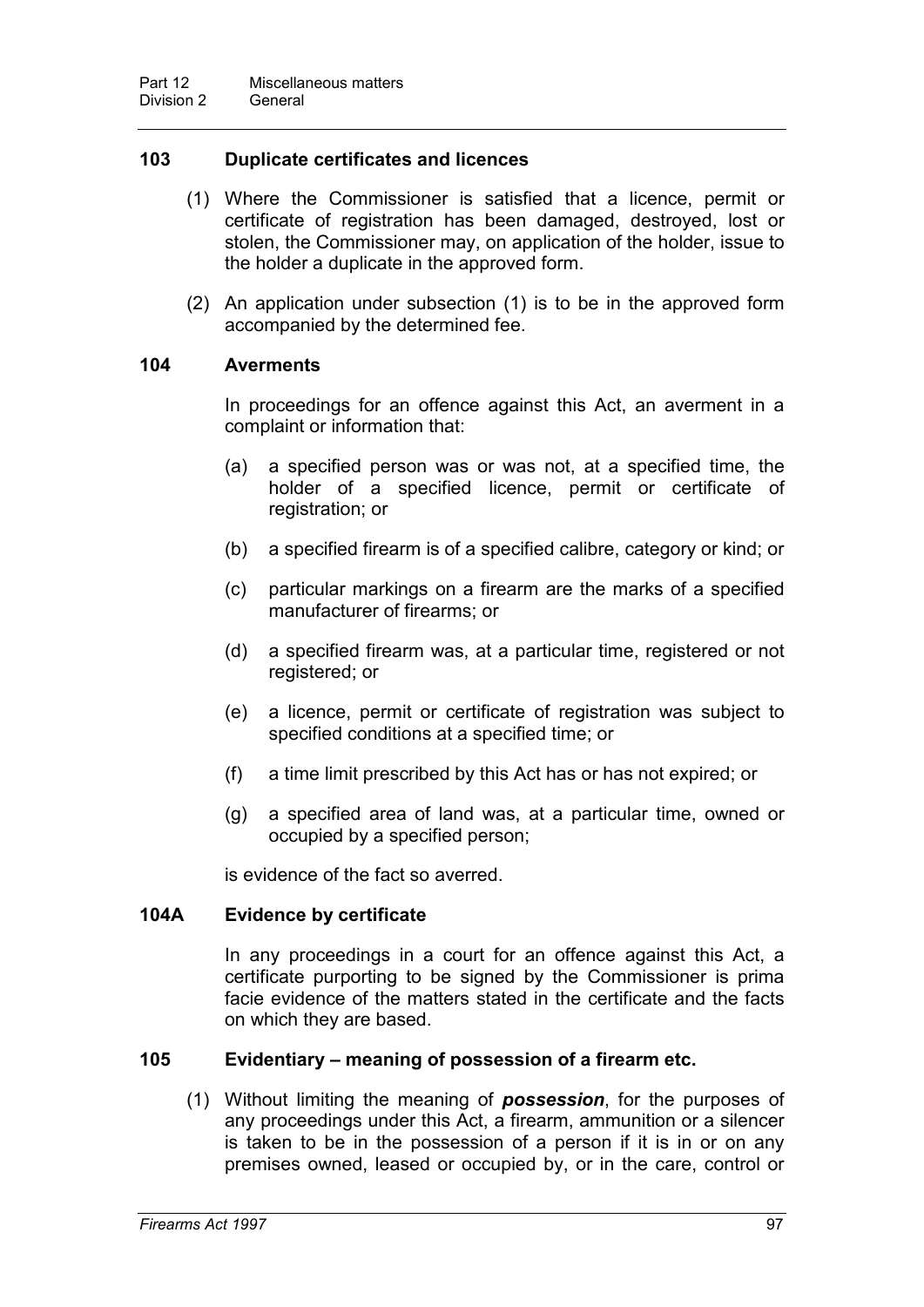management of, the person unless the court is satisfied that:

- (a) the firearm, ammunition or silencer was placed in or on, or brought into or on to, the premises by or on behalf of a person who was lawfully authorised by or under this Act to possess the firearm, ammunition or silencer; or
- (b) the person did not know and could not reasonably be expected to have known that the firearm, ammunition or silencer was in or on the premises; or
- (c) on the evidence before it, the person was not in possession of the firearm, ammunition or silencer.
- (2) In this section:

*firearm* includes a prohibited firearm.

*premises* includes a place, vehicle, vessel or aircraft.

## **106 Service of notices and documents**

- (1) A notice or other document required or permitted to be served on a person under this Act may be served:
	- (a) by delivering it to the person; or
	- (b) by posting it to the person's last-known place of business or residence; or
	- (c) by leaving it at the person's last-known place of business or residence with a person who is apparently over the age of 16 years and living or working there; or
	- (d) in the case of a corporation, by delivering or posting it to the registered office in the Territory or otherwise as provided by the Corporations Act 2001.
- (2) A notice or other document required or permitted to be served on the holder of a firearms employee licence may be served by leaving it with or posting it to the holder of the firearms corporate licence specified in the firearms employee licence.
- (3) A notice required to be given to the Commissioner may be given to or served on the Commissioner personally or by post or may be given to or served on a police officer at a police station.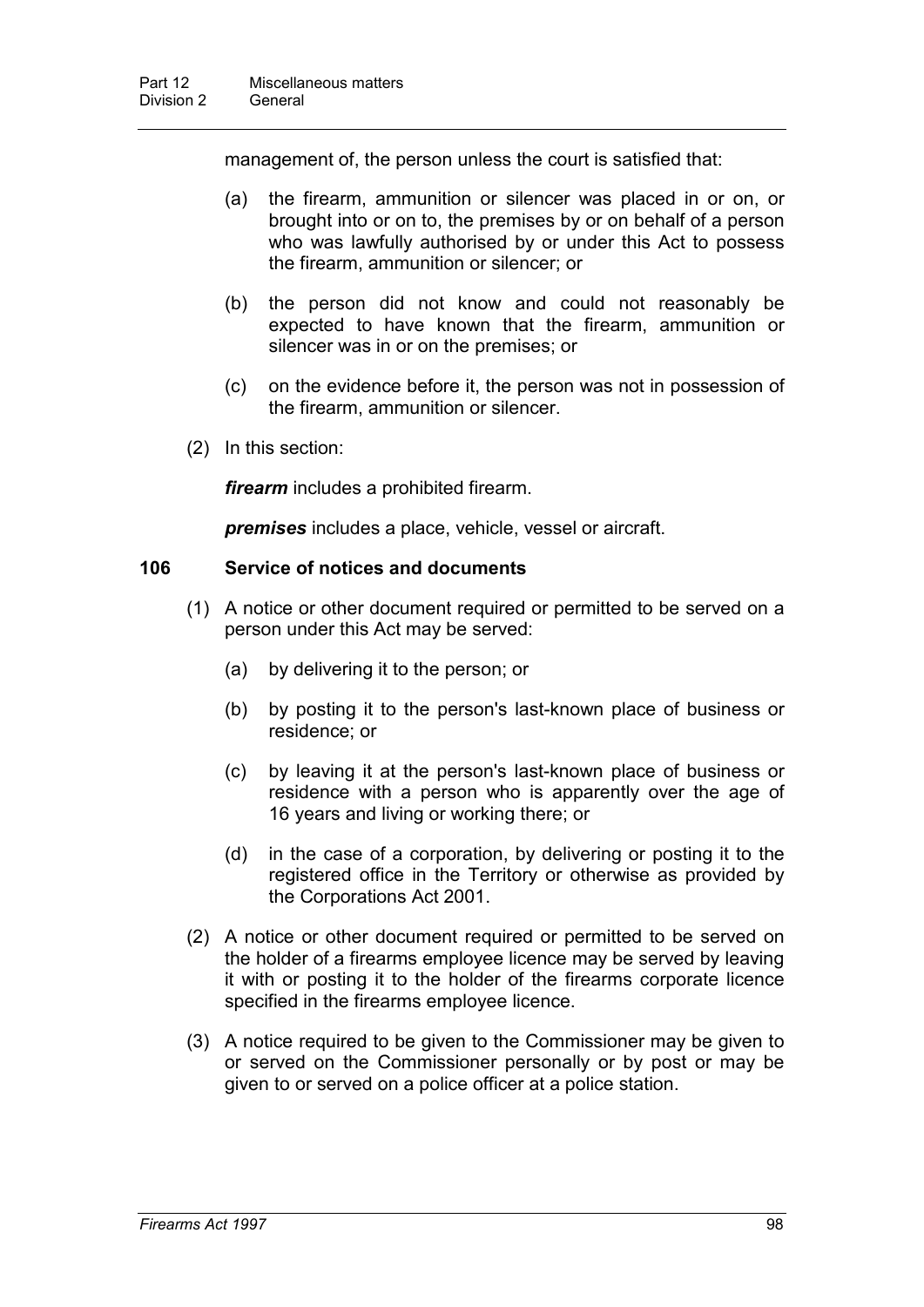# **106A Conduct of representatives**

- (1) If, in a proceeding for an offence against this Act, it is necessary to establish a person's state of mind in relation to particular conduct, it is sufficient to show:
	- (a) the conduct was engaged in by a representative of the person, within the scope of the representative's actual or apparent authority; and
	- (b) the representative had that state of mind.
- (2) For a proceeding for an offence against this Act, conduct engaged in on behalf of a person by a representative within the scope of the representative's actual or apparent authority is taken to have been engaged in also by the person.
- (3) However, an individual is not liable to be punished by imprisonment for an offence against this Act if the offence arises because of the person's vicarious liability for the representative's conduct.
- (4) In this section:

*engaging in conduct* includes failing or refusing to engage in conduct.

#### *representative* means:

- (a) of a body corporate an executive officer, employee or agent of the body corporate; or
- (b) of an individual an employee or agent of the person.

*state of mind* of a person includes:

- (a) the knowledge, intention, opinion, belief or purpose of the person; and
- (b) the person's reasons for the intention, opinion, belief or purpose.

#### **106B Criminal liability of executive officer of body corporate**

- (1) An executive officer of a body corporate commits an offence if:
	- (a) the body corporate commits an offence by contravening a declared provision (a *relevant offence*) and the officer knew, or could reasonably have been expected to have known, that the contravention would happen; and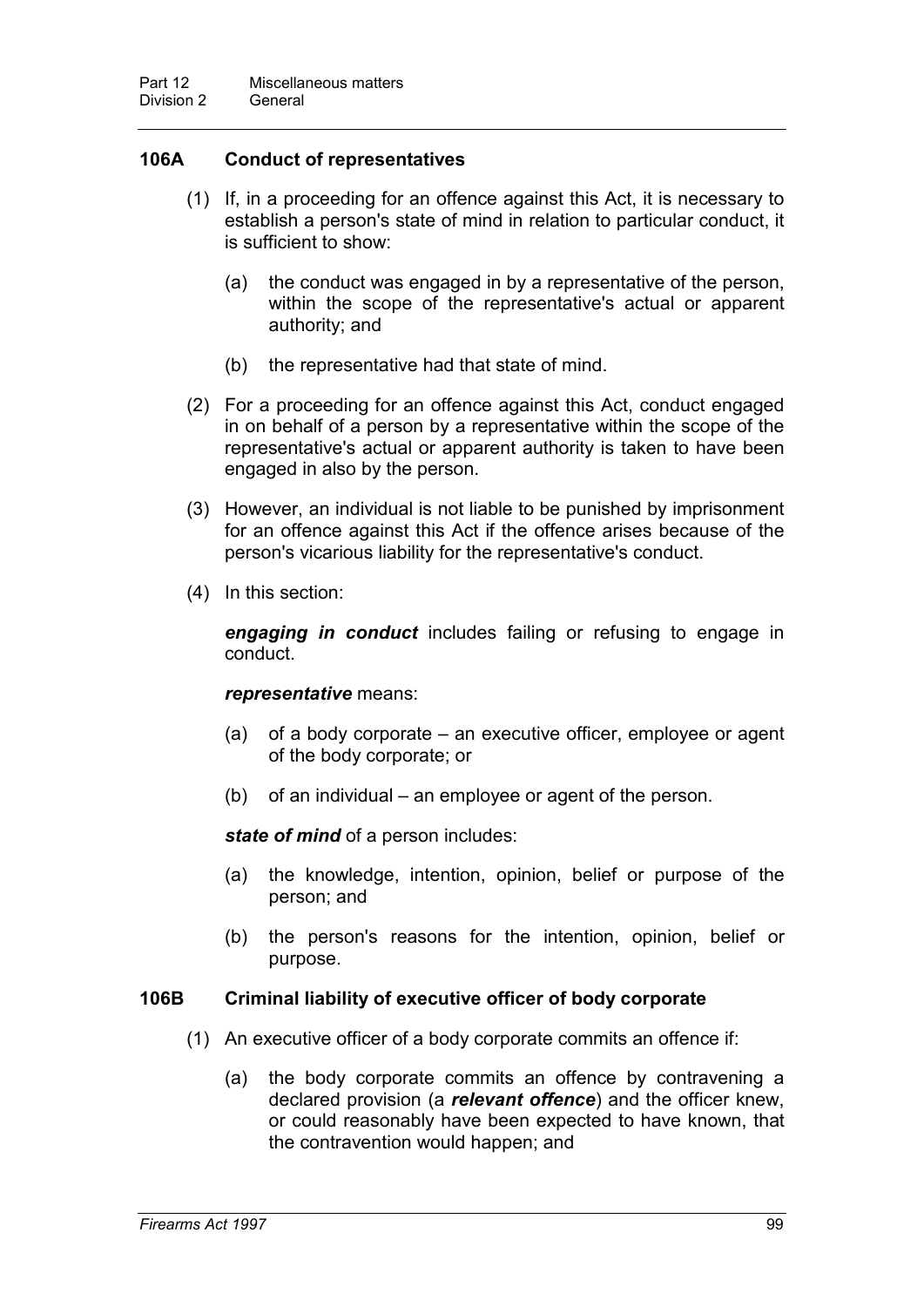- (b) the officer was in a position to influence the conduct of the body corporate in relation to the contravention; and
- (c) the officer failed to take reasonable steps to prevent the contravention.

Maximum penalty: The maximum penalty that may be imposed on an individual for the relevant offence.

- (2) In deciding whether the executive officer took (or failed to take) reasonable steps to prevent the contravention, a court must consider the following:
	- (a) any action the officer took directed towards ensuring the following (to the extent the action is relevant to the contravention):
		- (i) the body corporate arranged regular professional assessments of the body corporate's compliance with the declared provision;
		- (ii) the body corporate implemented any appropriate recommendation arising from an assessment under subparagraph (i);
		- (iii) the body corporate's employees, agents and contractors had a reasonable knowledge and understanding of the requirement to comply with the declared provision;
	- (b) any action the officer took when the officer became aware that the contravention was, or could be, about to happen.
- (3) Subsection (2) does not limit the matters the court may consider.
- (4) This section does not affect the liability of the body corporate.
- (5) This section applies whether or not the body corporate is prosecuted for, or found guilty of, the relevant offence.
- (6) This section does not apply if the body corporate would have a defence to a prosecution for the relevant offence.
- (7) In this section:

*declared provision* means:

- (a) section 16A(4) or 19; or
- (b) a provision of the Regulations prescribed by regulation.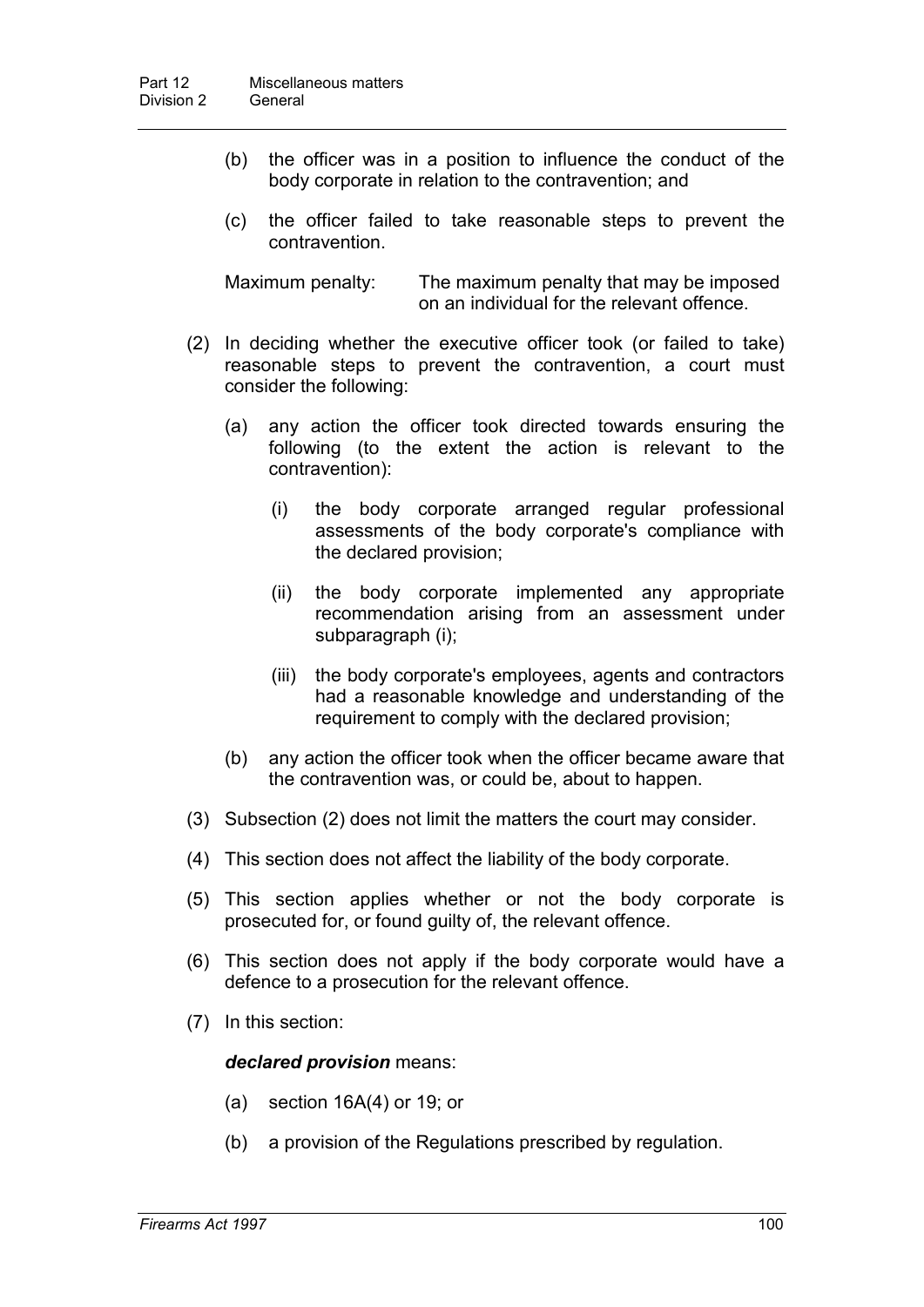*executive officer*, of a body corporate, means a director or other person who is concerned with, or takes part in, the management of the body corporate.

## **107 Criminal liability of executive officer of body corporate – deemed liability if body corporate commits offence**

(1) An executive officer of a body corporate commits an offence if the body corporate commits an offence by contravening a declared provision (a *relevant offence*).

Maximum penalty: The maximum penalty that may be imposed on an individual for the relevant offence.

- (2) An offence against subsection (1) is a regulatory offence.
- (3) It is a defence to a prosecution for an offence against subsection (1) if the defendant:
	- (a) was not in a position to influence the conduct of the body corporate in relation to the contravention; or
	- (b) took reasonable steps to prevent the contravention; or
	- (c) did not know, and could not reasonably have been expected to know, that the contravention would happen.
- (4) In deciding whether the defendant took (or failed to take) reasonable steps to prevent the contravention, a court must consider the following:
	- (a) any action the defendant took directed towards ensuring the following (to the extent the action is relevant to the contravention):
		- (i) the body corporate arranged regular professional assessments of the body corporate's compliance with the declared provision;
		- (ii) the body corporate implemented any appropriate recommendation arising from an assessment under subparagraph (i);
		- (iii) the body corporate's employees, agents and contractors had a reasonable knowledge and understanding of the requirement to comply with the declared provision;
	- (b) any action the defendant took when the defendant became aware that the contravention was, or could be, about to happen.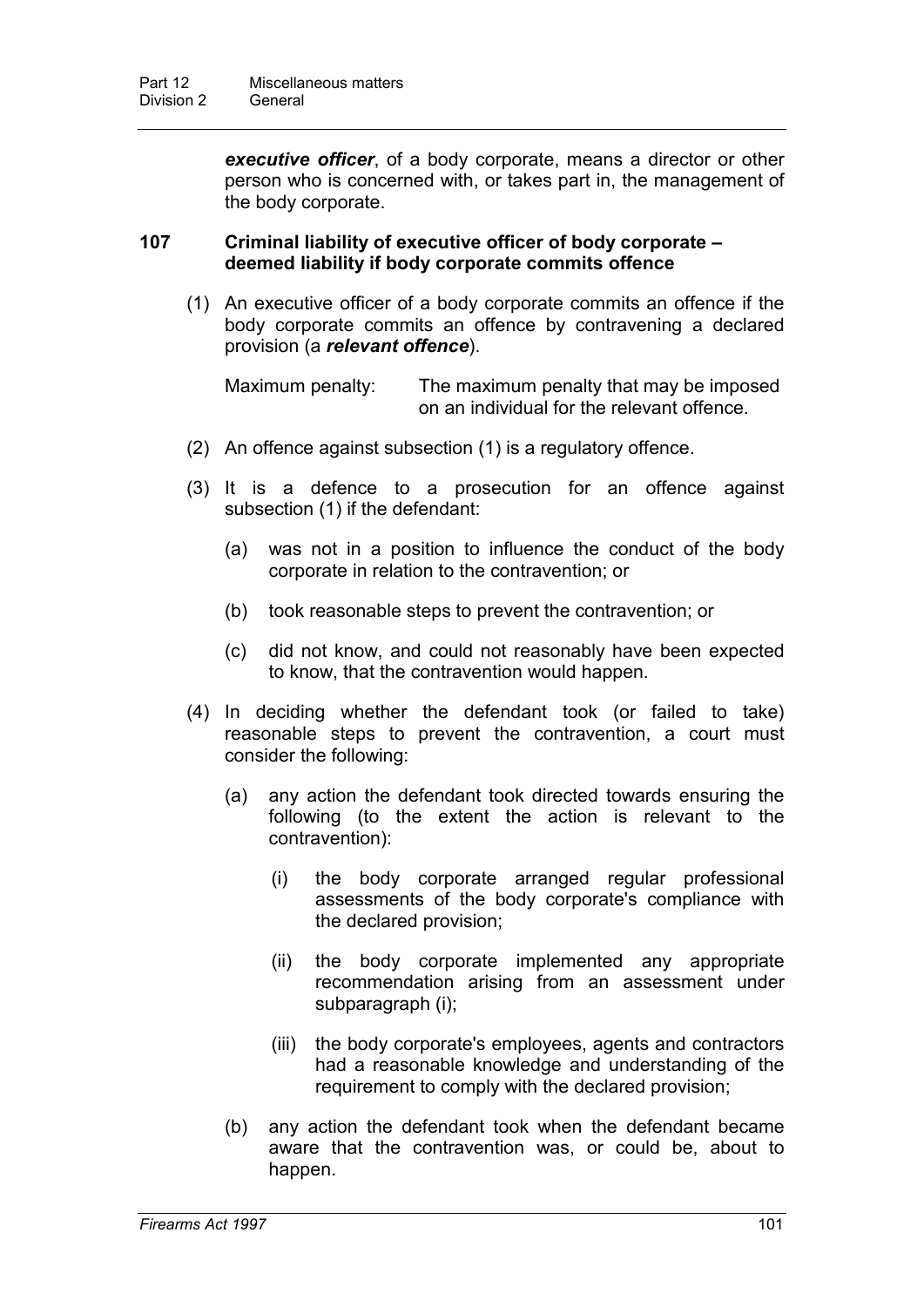- (5) Subsection (4) does not limit the matters the court may consider.
- (6) This section does not affect the liability of the body corporate.
- (7) This section applies whether or not the body corporate is prosecuted for, or found guilty of, the relevant offence.
- (8) This section does not apply if the body corporate would have a defence to a prosecution for the relevant offence.
- (9) In this section:

#### *declared provision* means:

- (a) section  $26(2)$ ,  $46(1)$ ,  $58(1)$  or  $(6)$ ,  $61(1)$  or  $(2)$ ,  $61A(2)$ ,  $62(1)$  or (2), 63(1) or (2) or 63A(1), (2) or (3); or
- (b) a provision of the Regulations prescribed by regulation.

*executive officer*, of a body corporate, means a director or other person who is concerned with, or takes part in, the management of the body corporate.

#### **107A Offences by representatives of licence and permit holders**

- (1) If the holder of a firearms corporate licence, firearms museum licence or firearms club licence contravenes a provision of this Act, the person who at the time of the offence is the representative of the holder of the licence or permit is taken to have contravened the same provision as if the person knowingly authorised or permitted the contravention.
- (2) A person may be charged with and found guilty of an offence in accordance with subsection (1) whether or not the holder of the licence is charged with or found guilty of the offence.

#### **108 Commencement of prosecutions**

A prosecution for an offence against this Act is to be commenced:

- (a) not later than 12 months after the commission of the offence; or
- (b) not later than 12 months after the offence is discovered but, in any event, not later than 2 years after the commission of the offence.

#### **109 Regulatory offences**

An offence against this Act, other than sections 60J, 61, 63A, 74, 89(1) and 95, is a regulatory offence.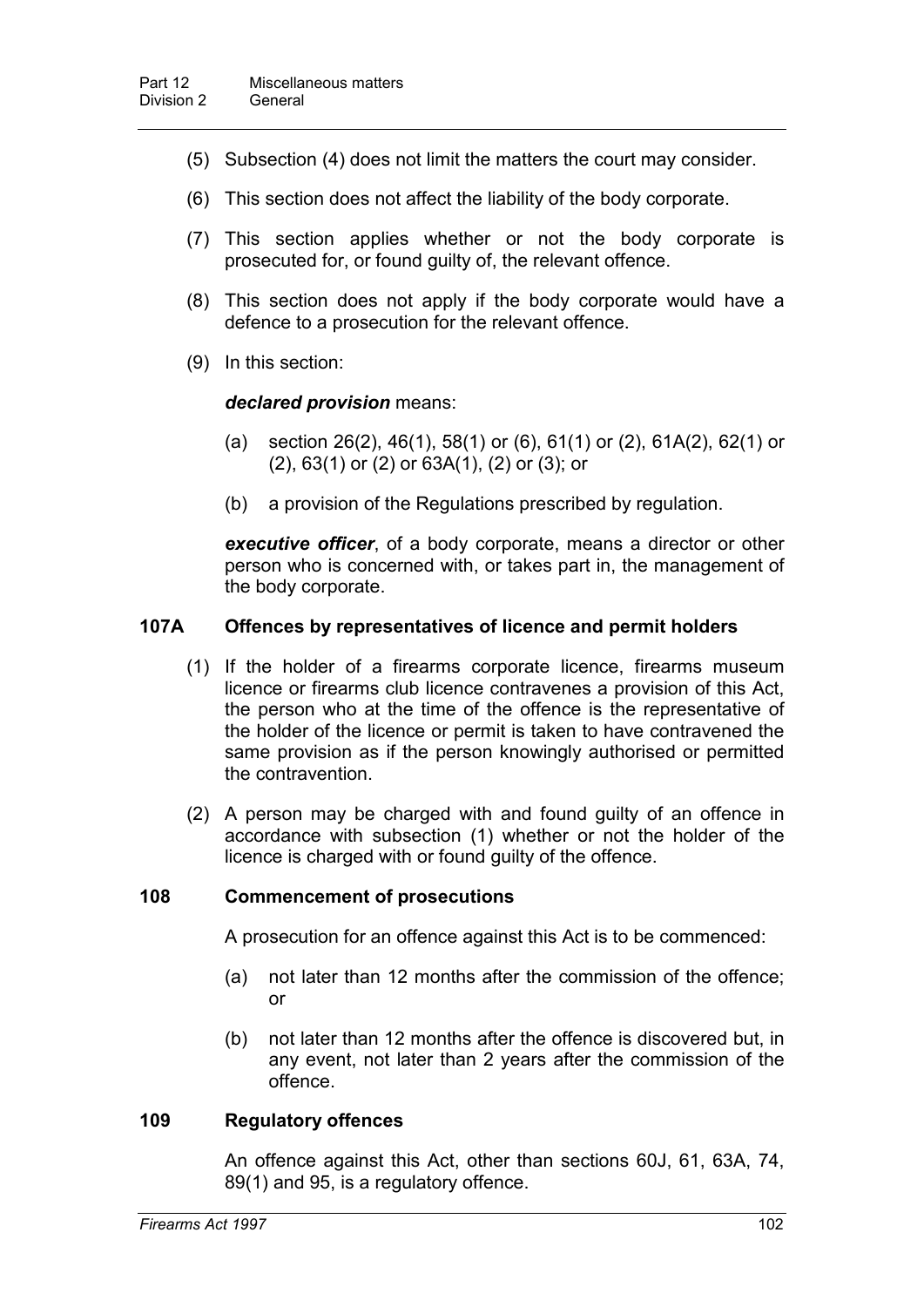## **110 Certain category H firearms to be produced to Commissioner**

- (1) A person who, immediately before 1 July 2003, was the holder of a shooter's licence authorising the possession and use of a category H firearm that was granted for (or partially for) the genuine reason of sports shooting must, on or before 31 December 2003, present to the Commissioner or a police officer every category H firearm in the person's possession under the licence.
- (2) The Commissioner may specify a time and place at which a category H firearm mentioned in subsection (1) is to be produced.
- (3) If a person fails to produce a category H firearm mentioned in subsection (1) at the time and place specified under subsection (2), a police officer may give the registered owner of the firearm a notice under section 96A(1) and section 96A applies accordingly.
- (4) The registration of a category H firearm mentioned in subsection (1) is cancelled by force of this section:
	- (a) at the time the firearm is produced to the Commissioner or a police officer; or
	- (b) on 31 December 2003;

whichever is the earlier.

- (5) If a firearm produced under this section is not of a type that is prescribed for this section:
	- (a) the registered owner of the firearm is to be paid compensation at the rate specified in the National List of Compensation Values for Handgun Buyback 2003 as published from time to time by the Commonwealth; and
	- (b) the firearm is forfeit to the Territory after compensation is paid.
- (6) If a firearm produced under this section is of a type that is prescribed for this section, the Commissioner must (subject to section 110A) register the firearm again without charge.
- (7) If the application of this section constitutes an acquisition of property for which the compensation provided under subsection (5) does not provide just terms, the registered owner of the firearm is entitled to receive just compensation for the acquisition and a court may determine the amount of the compensation or make an order that, in its opinion, is necessary to ensure that the acquisition is on just terms.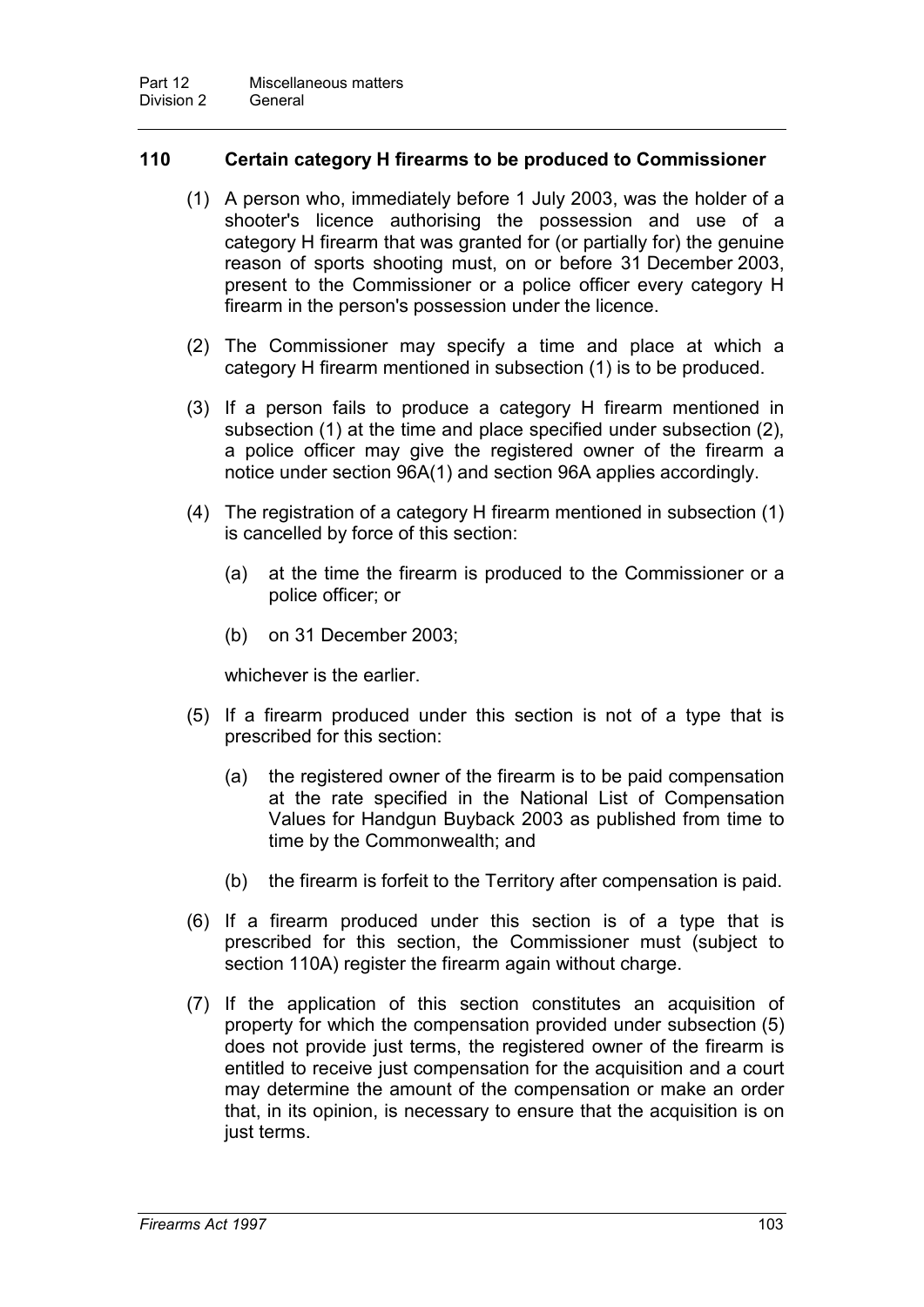## **110A Voluntary surrender of category H firearms**

- (1) Despite that a category H firearm presented under section 110 is of a type that is prescribed for that section and can be re-registered, the person in whose name the firearm was registered may voluntarily surrender the firearm to the Territory and, subject to subsection (2), receive compensation at the rate mentioned in section 110(5)(a).
- (2) Compensation is payable under subsection (1) only if the person surrenders every category H firearm held under the person's licence.
- (3) The Commissioner must revoke the licence to possess and use category H firearms of a person who voluntarily surrenders a Category H firearm under this section, and the person is not eligible to apply for the grant of a category H sports shooters licence for 5 years from the date of revocation.

## **111 Regulations**

- (1) The Administrator may make regulations under this Act.
- (2) The Regulations may prescribe conditions to which a licence is subject that prohibit or restrict the right of the holder of the licence to undertake activities otherwise permitted under the licence.
- (3) The Regulations may provide for:
	- (a) the payment of a prescribed amount, not exceeding 200 penalty units, instead of a penalty that may otherwise be imposed for an offence against this Act; and
	- (b) the service of an infringement notice on a person alleged to have committed an offence mentioned in paragraph (a) and the particulars to be included in that notice.

## **112 Review of Act**

- (1) The Commissioner must, within 3 years after the commencement of the *Firearms Amendment (Paintball) Act 2007*:
	- (a) review the regulation of the playing of paintball; and
	- (b) give a report of the review to the Minister.
- (2) The Minister must, within 7 sitting days after receiving the report, table a copy of it in the Legislative Assembly.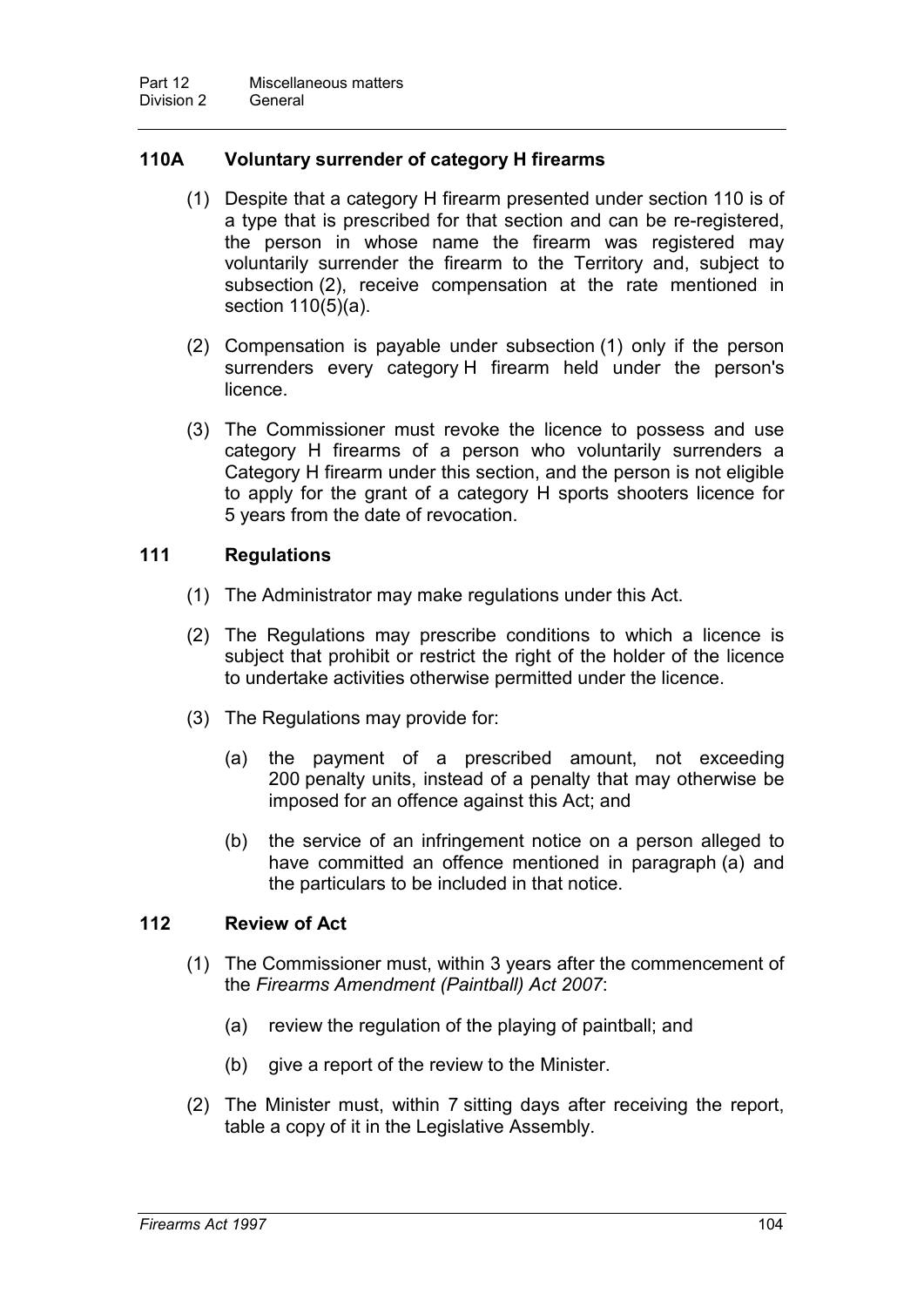## **Part 13 Transitional matters**

## **Division 1 Firearms Amendment Act 2003**

## **113 Transitional**

- (1) Subsection (2) applies to a person who, immediately before 1 July 2003, was the holder of a shooter's licence authorising the possession and use of a category H firearm that was granted for (or partially for) the genuine reason of sports shooting.
- (2) Despite section 15A(1), the person is taken to lawfully hold any category H firearm the person was authorised to hold under the shooter's licence until the registration of the firearm is cancelled under section 110(4).

## **Division 2 Statute Law Amendment (Directors' Liability) Act 2015**

## **114 Offences – before and after commencement**

- (1) Sections 106B and 107, as inserted by the *Statute Law Amendment (Directors' Liability) Act 2015*, (the *new sections*) apply in relation to a relevant offence committed by a body corporate after the commencement of Part 2, Division 11 of that Act (the *commencement*) only if:
	- (a) all the conduct constituting the relevant offence occurred after the commencement; and
	- (b) all the conduct of the executive officer constituting the offence against the new section occurred after the commencement.
- (2) Section 107, as in force before the commencement:
	- (a) continues to apply in relation to offences committed by a body corporate before the commencement; and
	- (b) applies in relation to relevant offences committed by a body corporate after the commencement to which, as a result of subsection (1), the new sections do not apply.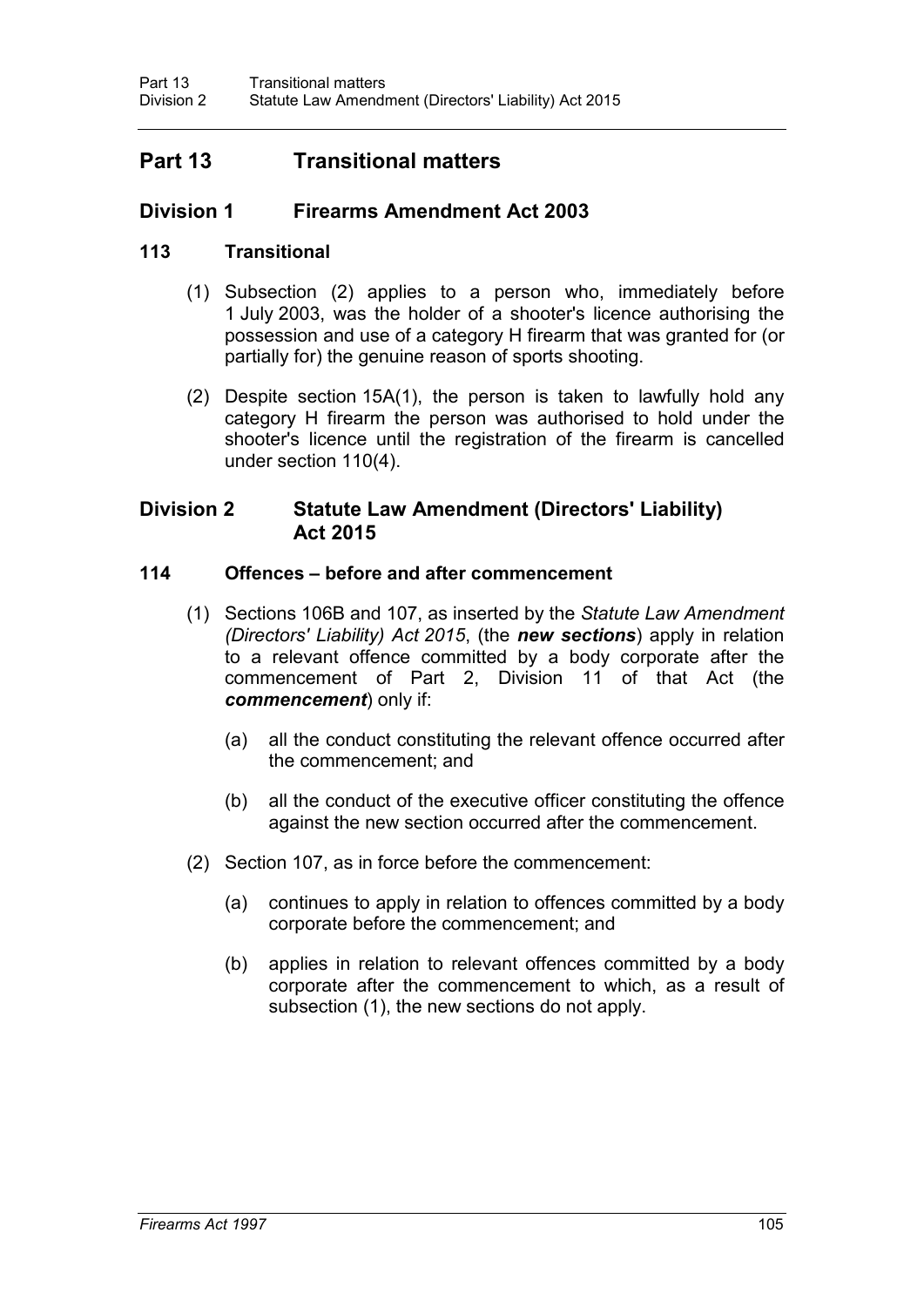## **Schedule 1 Prohibited firearms**

section 3

- 1 A machine gun, sub-machine gun or other firearm capable of propelling projectiles in rapid succession during one pressure of the trigger.
- 2 A self-loading rimfire rifle (including such a firearm described elsewhere in this Schedule).
- 3 A self-loading centre-fire rifle (including such a firearm described elsewhere in this Schedule).
- 4 A self-loading or pump action shotgun (including such a firearm described elsewhere in this Schedule).
- 5 A self-loading centre-fire rifle of a kind that is designed or adapted for military purposes.
- 6 A self-loading shotgun of a kind that is designed or adapted for military purposes.
- 7 A firearm that substantially duplicates in appearance (regardless of calibre or manner of operation) a firearm mentioned in item 1, 5 or 6.
- 8 A shotgun fitted with or designed to be fitted with a drum magazine of the "Striker 12" assault shotgun type or any similar weapon.
- 9 A firearm to which there is attached an article or device capable of muffling, reducing or stopping the noise created by firing the firearm.
- 10 A firearm, not being a pistol, fitted with a stock that is specially designed so as to be readily detachable, or to operate on a swivel, folding or telescopic basis.
- 11 A firearm made up in the form of a stylographic or propelling pen or pencil, capable of being used for the discharge of gas, bullets, shot, dye or pyrotechnic flares.
- 12 A firearm capable of discharging, in any way:
	- (a) an irritant matter in liquid, powder, gas or chemical form; or
	- (b) a pyrotechnic flare or dye, other than a distress signal device.
- 13 A firearm that substantially duplicates in appearance a walking stick or walking cane.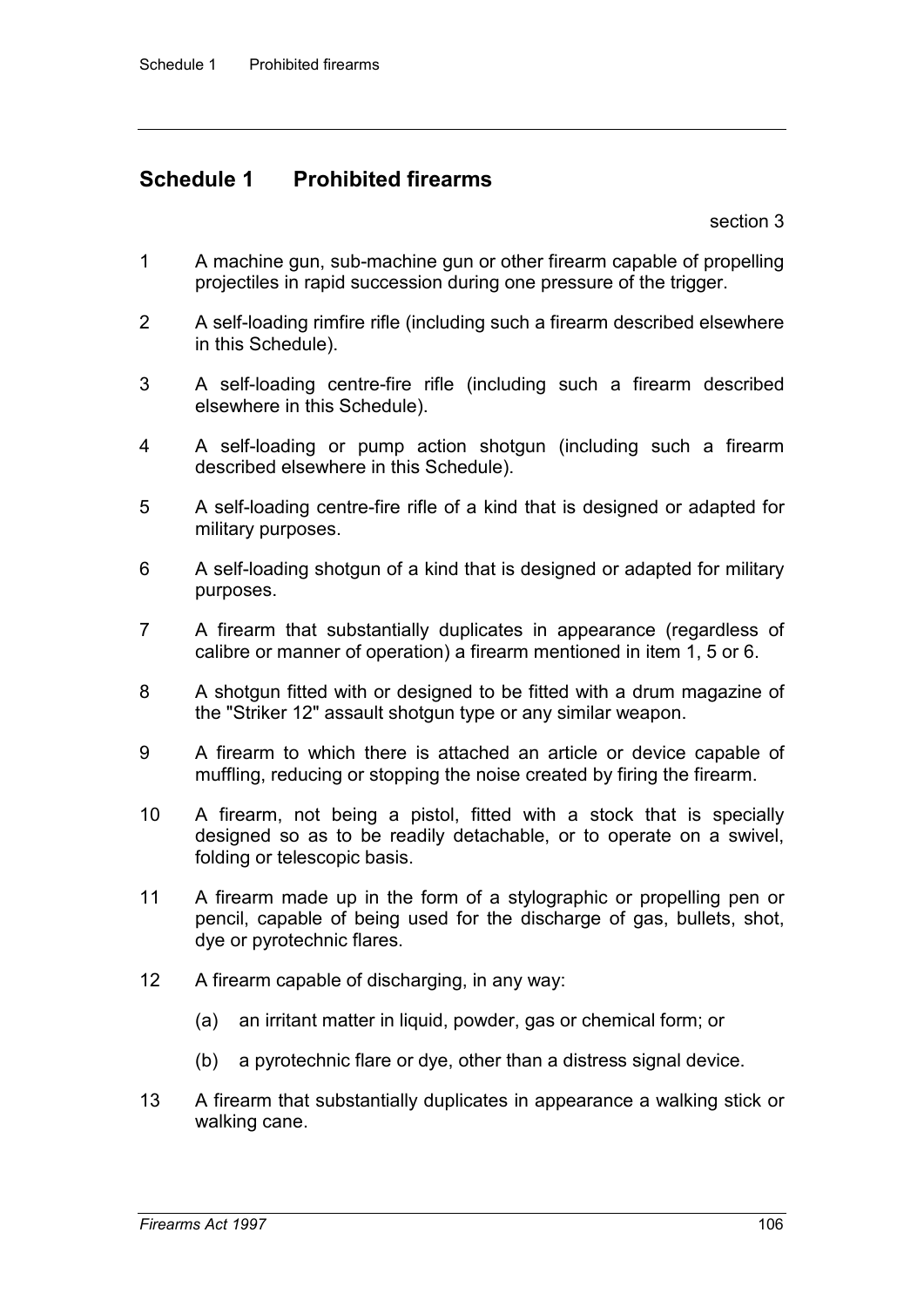- 14 A cannon or other weapon by whatever name known of a type that will expel a projectile by the action of an explosive or other propellant, and that has a barrel with a bore in excess of 10 gauge.
- 15 A firearm or part that has a dimension less than the minimum dimension prescribed for the firearm or part.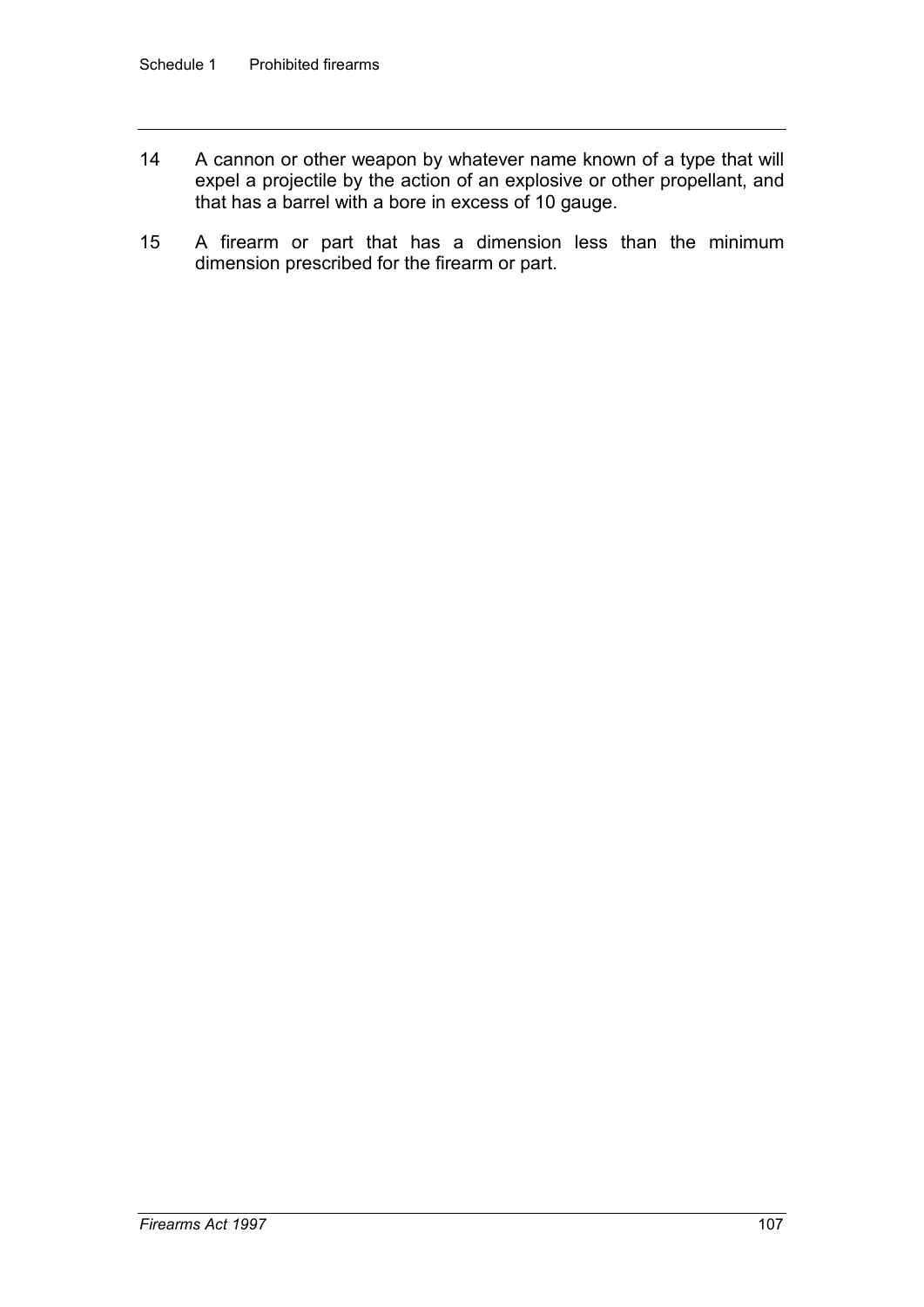## **Schedule 2 Category A firearms**

section 3

Air rifles

Rimfire rifles, other than self-loading

Shotguns, other than pump action or self-loading

Shotgun and rimfire rifle combinations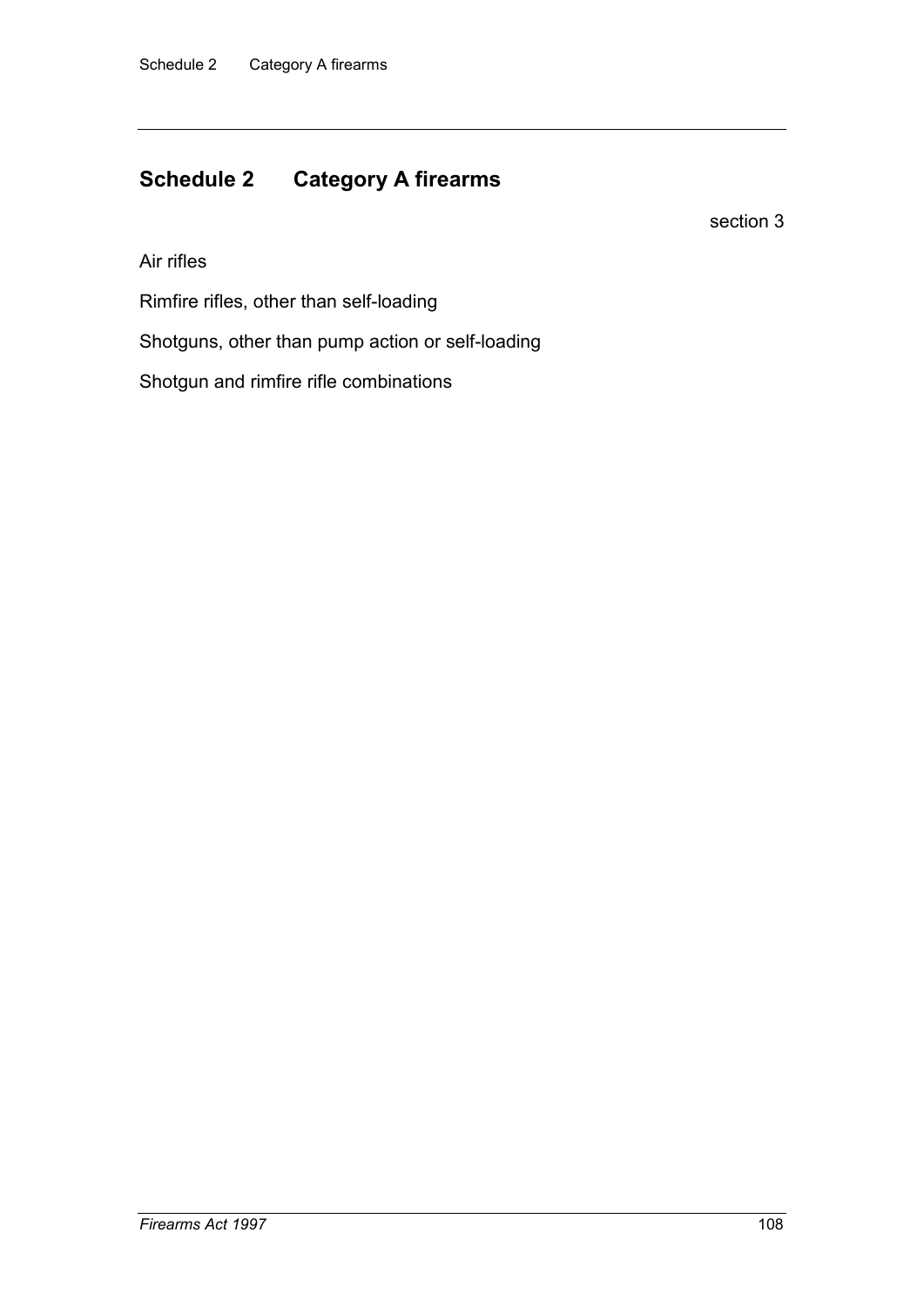## **Schedule 3 Category B firearms**

section 3

Muzzle-loading firearms

Centre-fire rifles, other than self-loading

Shotgun and centre-fire rifle combinations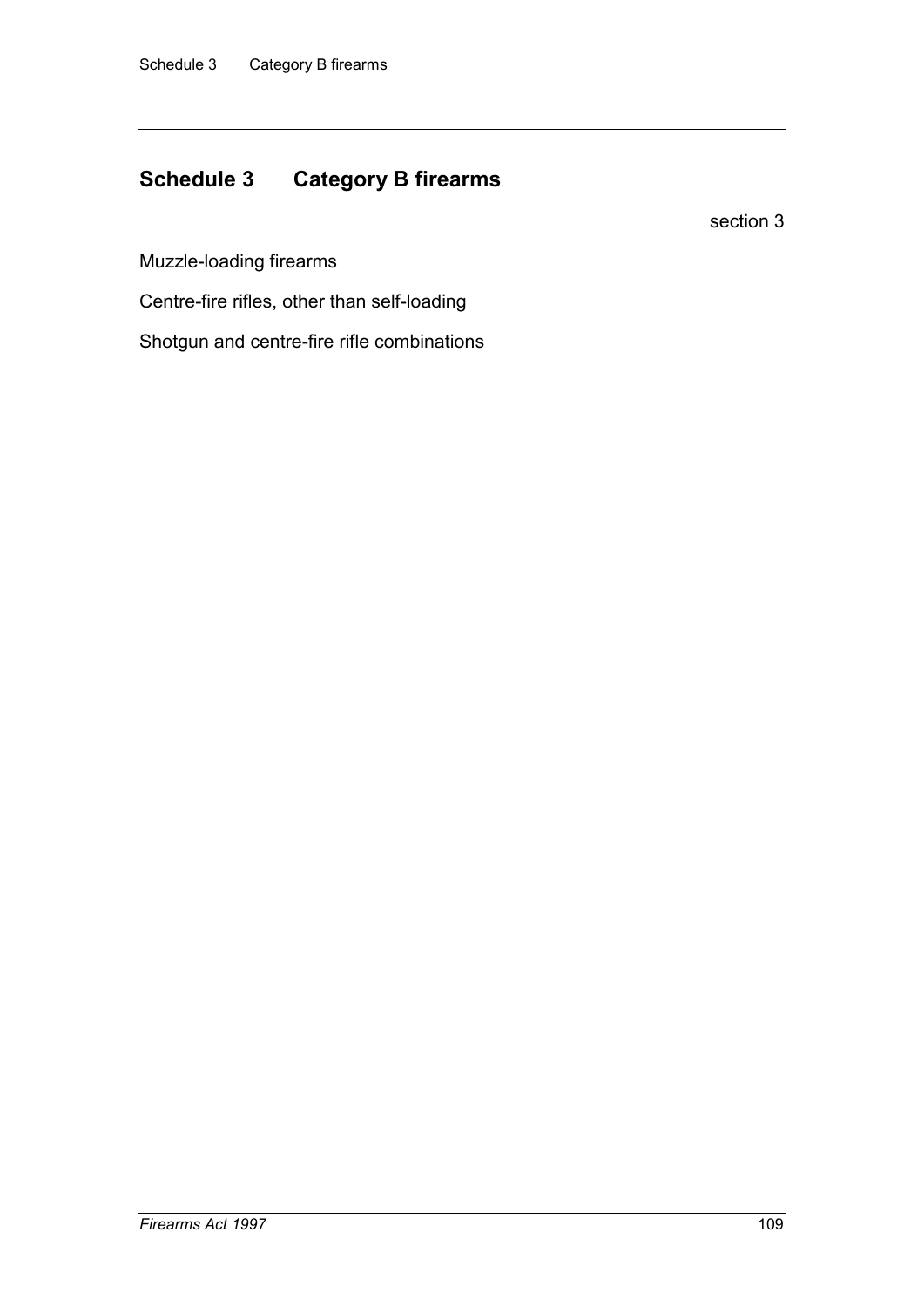## **Schedule 4 Category C firearms**

section 3

Self-loading rimfire rifles with magazine capacity of no more than 10 rounds Self-loading shotguns with magazine capacity of no more than 5 rounds Pump action shotguns with magazine capacity of no more than 5 rounds Firearms designed to discharge tranquillisers Paintball firearms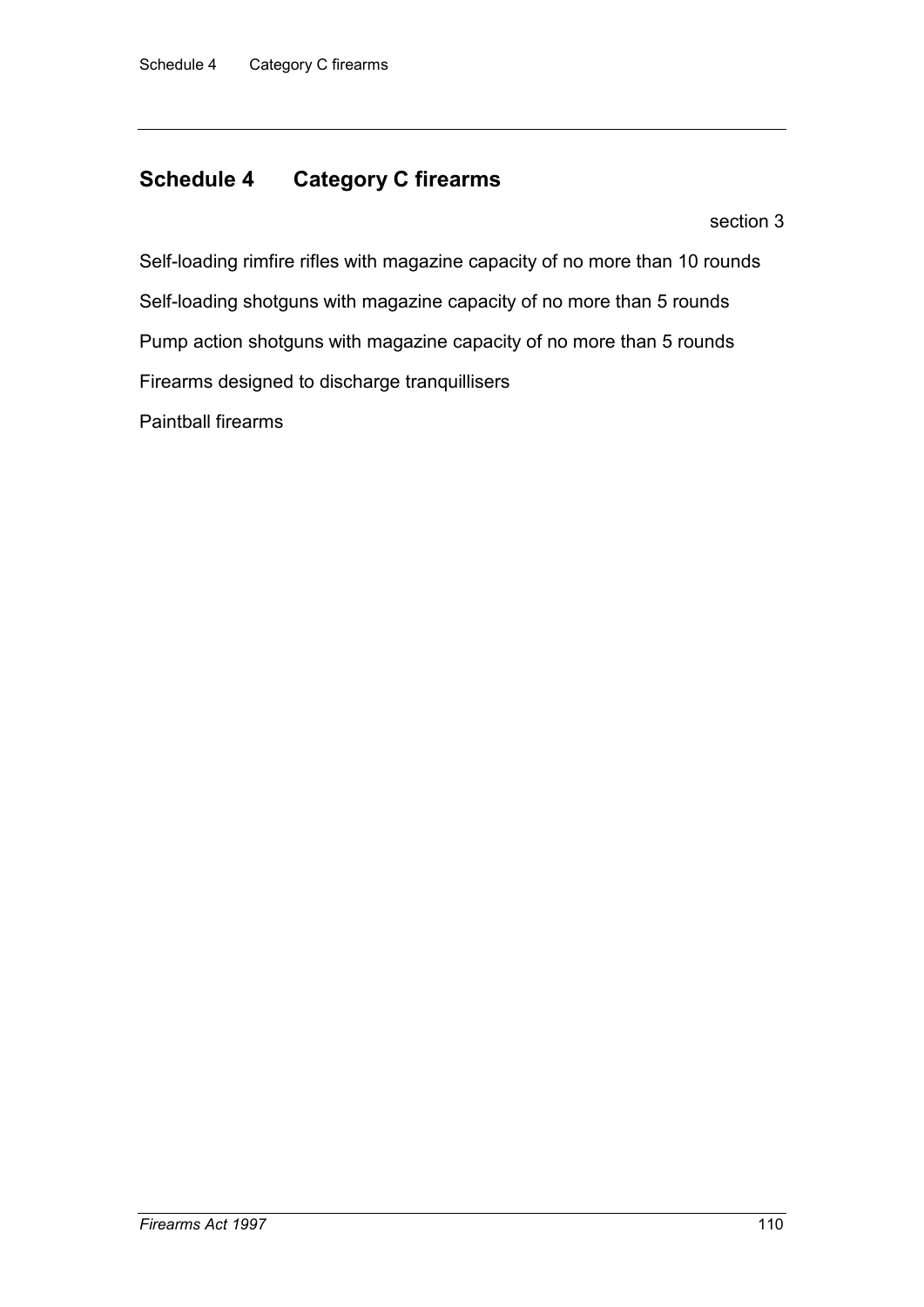## **Schedule 5 Category D firearms**

section 3

Self-loading centre-fire rifles

Self-loading shotguns with capacity of more than 5 rounds

Pump action shotguns with capacity of more than 5 rounds

Self-loading rimfire rifles with magazine capacity of more than 10 rounds

Firearms, other than pistols, less than 70 cm in length and capable of being concealed on or about the person

Inoperable machine guns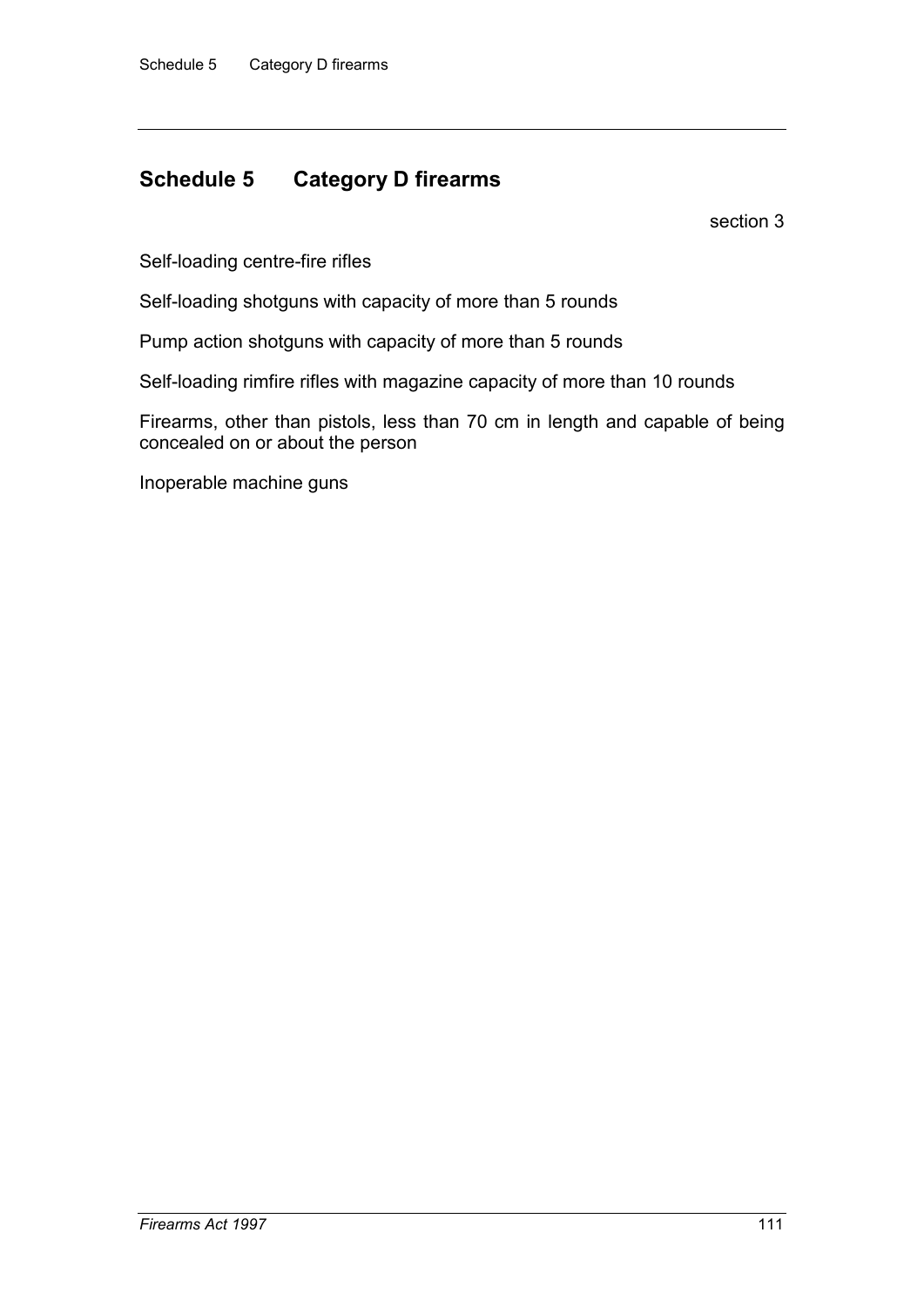## **Schedule 6 Category H firearms**

section 3

Pistols and air pistols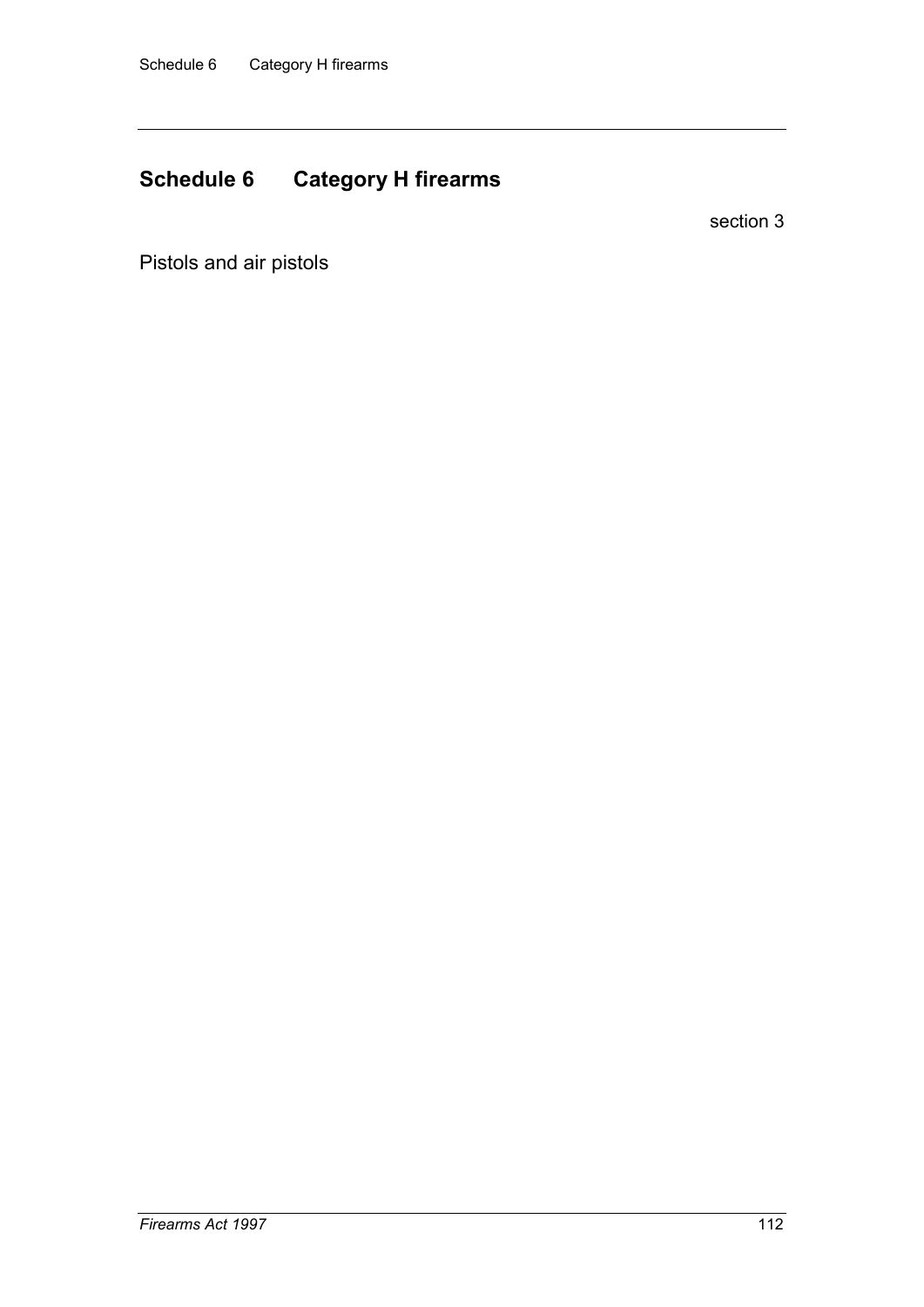## **Schedule 7 Procedure of Tribunal**

section 54B

## **1 Formality and technicality to be avoided**

A proceeding must be conducted with as little formality and technicality, and with as much expedition, as a proper consideration of the matter before the Tribunal permits.

## **2 Tribunal not bound by rules of evidence**

The Tribunal is not bound by the rules of evidence but may inform itself on any matter in the manner that it thinks fit.

## **3 Appearance and representation of parties**

- (1) The secretary to the Tribunal must give the parties to proceedings before the Tribunal not less than 14 days notice in writing of the time, date and place of the proceedings.
- (2) A party is entitled to appear before the Tribunal personally or to be represented by a legal practitioner or other representative.
- (3) A legal practitioner or other representative appearing before the Tribunal has the same liabilities, protection and immunity as a legal practitioner has in appearing for a party in proceedings before the Supreme Court.
- (4) A party must be allowed a reasonable opportunity to call or give evidence, to examine or cross-examine witnesses and to make submissions to the Tribunal.
- (5) The Tribunal may make a determination in proceedings in the absence of a party to the proceedings if satisfied that the party was given reasonable opportunity to appear but failed to do so.

## **4 Summoning of witnesses**

- (1) The Tribunal may, by written notice signed by the Chairperson or a member, summon a person to attend before it, at a time and place specified in the summons, to give evidence and to produce such documents in the person's custody or control as are specified in the summons.
- (2) A summons under subclause (1) may be served on the person to whom it is addressed:
	- (a) personally; or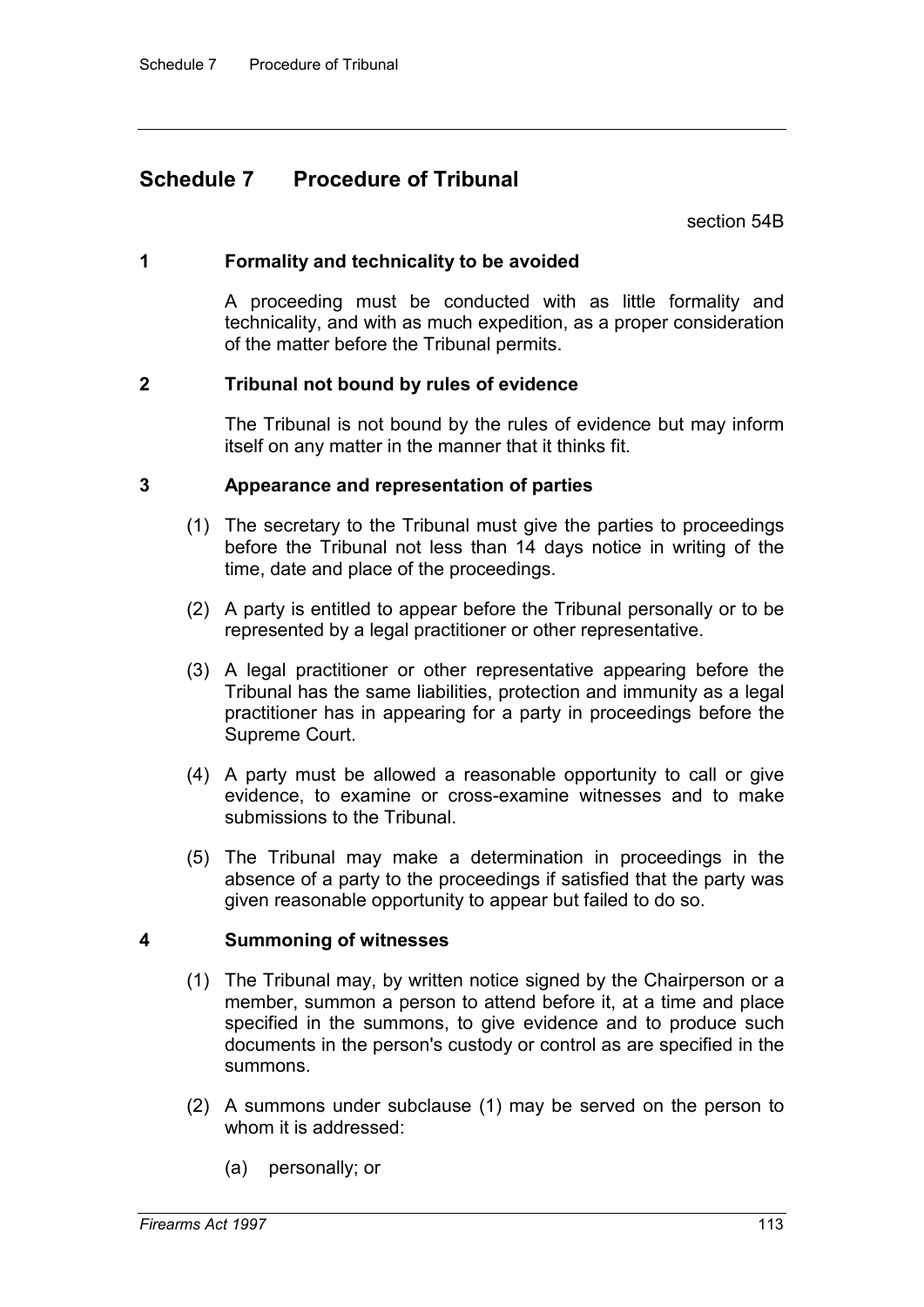- (b) by delivering it to a person who has apparently attained the age of 16 years and is apparently residing or employed at the premises at which the person to be served resides or carries on business.
- (3) A person served with a summons to attend before the Tribunal must not, without reasonable excuse, fail to attend the Tribunal or fail to produce any documents in the person's custody or control that are specified in the summons.

Maximum penalty: If the offender is an individual  $-20$  penalty units and 2 penalty units for each day during which the offence continues.

> If the offender is a body corporate – 100 penalty units and 10 penalty units for each day during which the offence continues.

(4) Unless the Tribunal otherwise determines, a witness is entitled to receive witness fees as if he or she was a witness in civil proceedings in the Local Court.

## **5 Giving of evidence**

- (1) The Tribunal may:
	- (a) require a person appearing before it to give evidence on oath; or
	- (b) require a person giving evidence before the Tribunal to answer a relevant question put by a member of the Tribunal or a person appearing before it (as the case may be).
- (2) A person who appears as a witness before the Tribunal has the same obligations and protection as a witness in proceedings before the Supreme Court.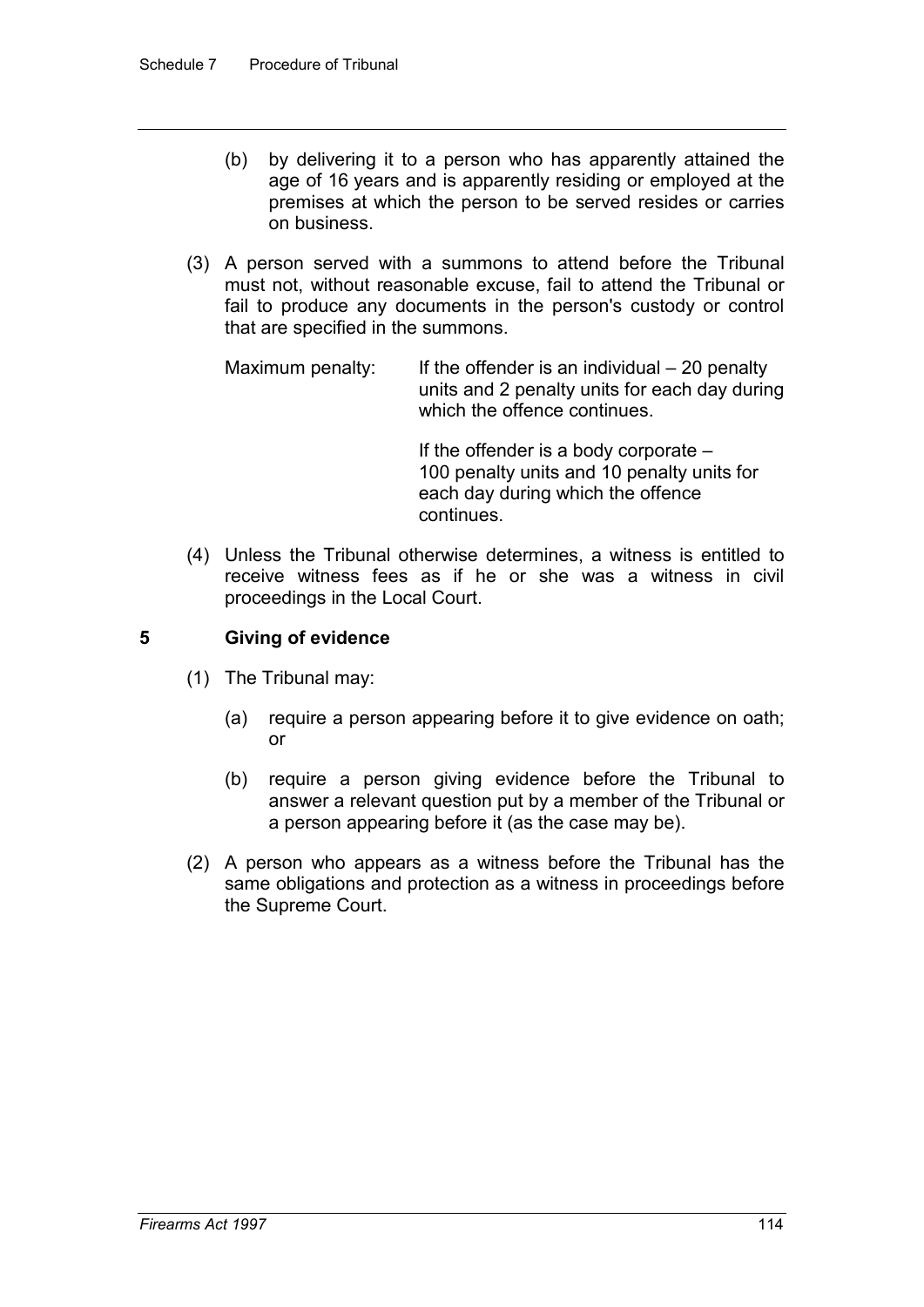#### **ENDNOTES**

**1 KEY**

Key to abbreviations

**amd = amended od = order app = appendix om = omitted bl = by-law**<br>**ch = Chapter ch = Chapter r = regulation/rule cl = clause rem = remainder**  $exp = exp$ **ires/expired**<br>**f** = forms **f** = forms <br> **s** = section<br> **Gaz** = Gazette <br> **sch** = Sche *Gaz* **=** *Gazette* **sch = Schedule hdg = heading sdiv = Subdivision nc = not commenced**

**renum = renumbered**<br>rep = repealed **ins = inserted SL = Subordinate Legislation lt = long title sub = substituted**

## **2 LIST OF LEGISLATION**

# *Firearms Act 1997* **(Act No. 2, 1997)**

Assent date 11 March 1997<br>Commenced 13 March 1997 Commenced 13 March 1997 (*Gaz* S8, 13 March 1997)

# *Firearms Amendment Act 2000* **(Act No. 39, 2000)**

Assent date 19 August 2000<br>Commenced 19 August 2000 19 August 2000

# *Firearms Amendment Act (No. 2) 2000* **(Act No. 64, 2000)**

Assent date 14 December 2000<br>Commenced 1 January 2001 (Ga 1 January 2001 (*Gaz* S63, 22 December 2000, p 1)

#### **Amending Legislation**

# *Statute Law Revision Act (No. 2) 2001* **(Act No. 62, 2001)**

Assent date 11 December 2001<br>Commenced s 8: 1 January 2001 s 8: 1 January 2001 (s 2(2), s 2 *Firearms Amendment Act (No. 2) 2000* (Act No. 64, 2000) and *Gaz* S63, 22 December 2000, p 1)

# *Corporations Reform (Consequential Amendments (NT) Act 2001* **(Act No. 17, 2001)**

Assent date 29 June 2001<br>Commenced 15 July 2001

15 July 2001 (15 July 2001 (s 2, s 2 *Corporations Act 2001* (Cth Act No. 50, 2001) and Cth *Gaz* S285, 13 July 2001)

#### *Firearms Amendment Act 2003* **(Act No. 25, 2003)**

| Assent date | 26 June 2003      |
|-------------|-------------------|
| Commenced   | 1 July 2003 (s 2) |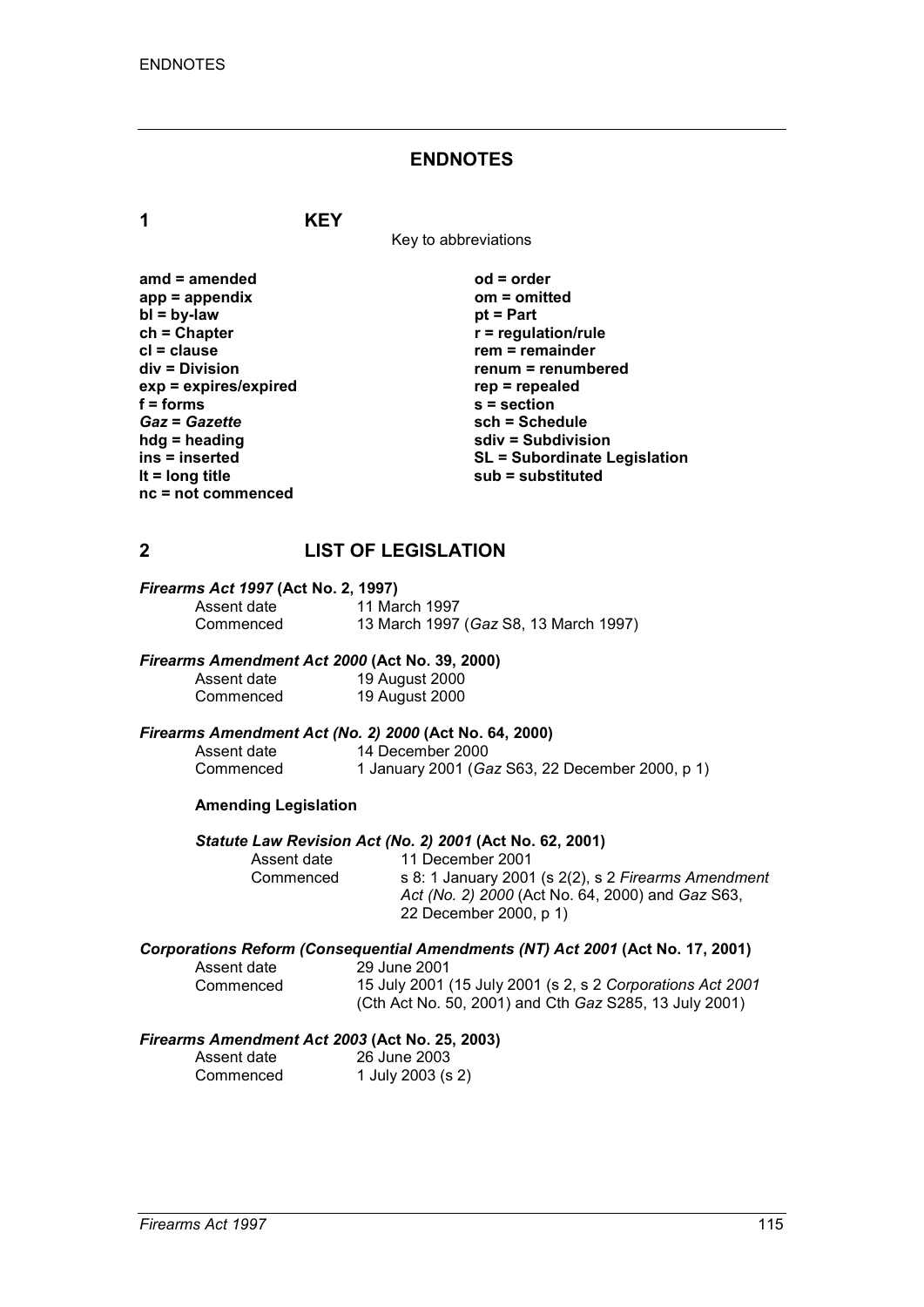|       | Firearms Amendment Act 2004 (Act No. 19, 2004)   |                                                                                         |
|-------|--------------------------------------------------|-----------------------------------------------------------------------------------------|
|       | Assent date                                      | 15 March 2004                                                                           |
|       | Commenced                                        | s 4: nc (rep by Act No 4, 2007); rem: 28 April 2004 (Gaz G17,<br>28 April 2004, p 2)    |
|       | <b>Amending Legislation</b>                      |                                                                                         |
|       | Assent date                                      | Statute Law Revision Act 2007 (Act No. 4, 2007)<br>8 March 2007                         |
|       |                                                  | Commenced 8 March 2007                                                                  |
|       |                                                  | Domestic Violence Amendment (Police Orders) Act 2005 (Act No. 38, 2005)                 |
|       | Assent date                                      | 22 November 2005                                                                        |
|       | Commenced                                        | 22 February 2006 (Gaz G8, 22 February 2006, p 5)                                        |
|       | Statute Law Revision Act 2005 (Act No. 44, 2005) |                                                                                         |
|       | Assent date                                      | 14 December 2005                                                                        |
|       | Commenced                                        | 14 December 2005                                                                        |
|       | Statute Law Revision Act 2007 (Act No. 4, 2007)  |                                                                                         |
|       | Assent date                                      | 8 March 2007                                                                            |
|       | Commenced                                        | 8 March 2007                                                                            |
|       |                                                  | Firearms Amendment (Paintball) Act 2007 (Act No. 17, 2007)                              |
|       | Assent date                                      | 18 September 2007                                                                       |
|       | Commenced                                        | 29 November 2007 (Gaz G48, 28 November 2007, p 4)                                       |
|       |                                                  | Domestic and Family Violence Act 2007 (Act No. 34, 2007)                                |
|       | Assent date                                      | 12 December 2007                                                                        |
|       | Commenced                                        | 1 July 2008 (Gaz G25, 25 June 2008, p 4)                                                |
|       | Statute Law Revision Act 2008 (Act No. 6, 2008)  |                                                                                         |
|       | Assent date                                      | 11 March 2008                                                                           |
|       | Commenced                                        | 11 March 2008                                                                           |
|       |                                                  | Local Government (Consequential Amendments) Act 2008 (Act No. 28, 2008)                 |
|       | Assent date                                      | 14 November 2008                                                                        |
|       | Commenced                                        | 1 July 2008 (s 2)                                                                       |
|       | Statute Law Revision Act 2009 (Act No. 25, 2009) |                                                                                         |
|       | Assent date                                      | 1 September 2009                                                                        |
|       | Commenced                                        | 16 September 2009 (Gaz G37, 16 September 2009, p 3)                                     |
| 2010) |                                                  | Health Practitioner (National Uniform Legislation) Implementation Act 2010 (Act No. 18, |
|       | Assent date                                      | 20 May 2010                                                                             |
|       | Commenced                                        | 1 July 2010 (s 2)                                                                       |
|       | Statute Law Revision Act 2010 (Act No. 29, 2010) |                                                                                         |
|       | Assent date                                      | 9 September 2010                                                                        |
|       | Commenced                                        | 13 October 2010 (Gaz G41, 13 October 2010, p 2)                                         |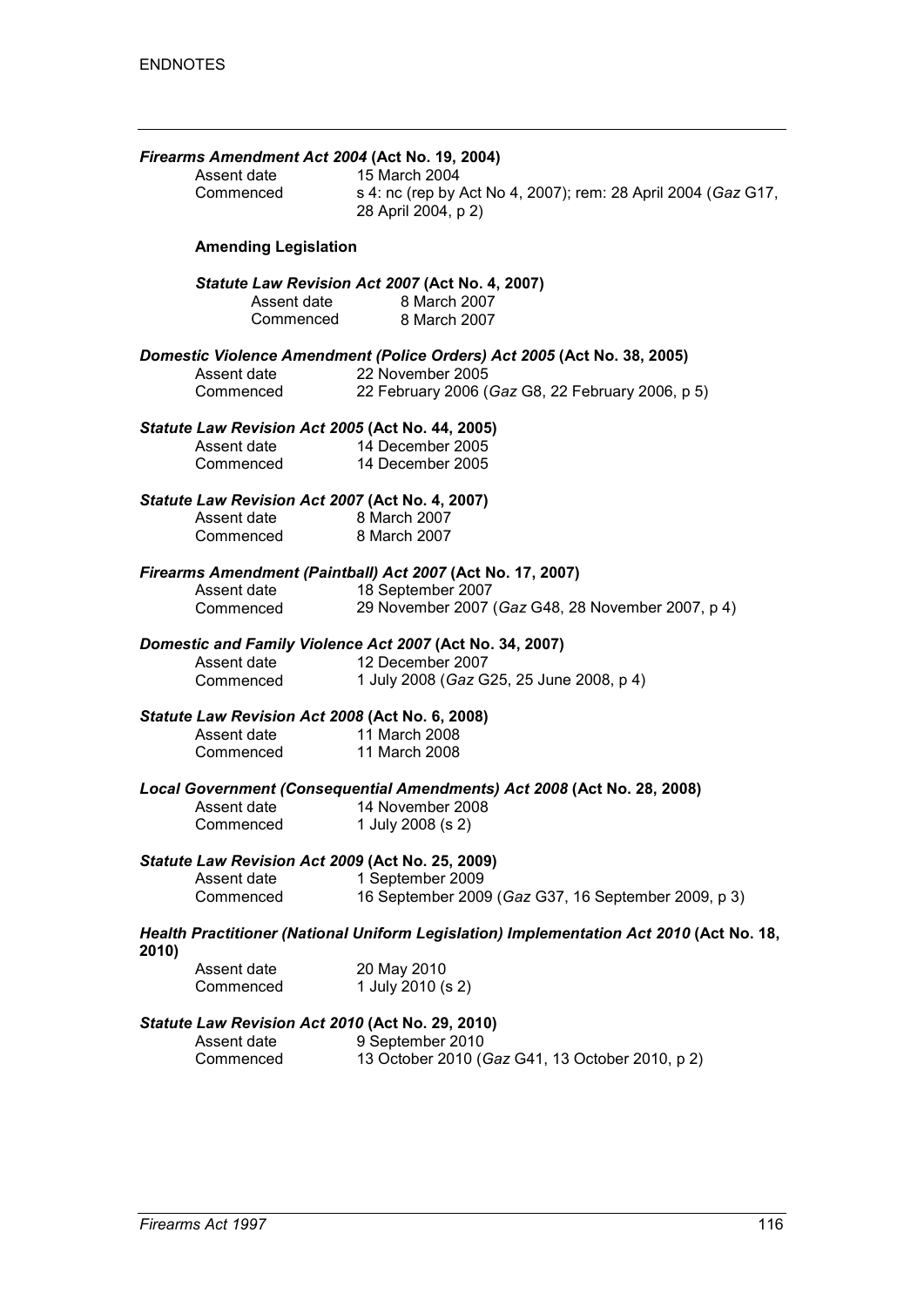| 2010) | Oaths, Affidavits and Declarations (Consequential Amendments) Act 2010 (Act No. 40, |                                                                                                                                                                 |
|-------|-------------------------------------------------------------------------------------|-----------------------------------------------------------------------------------------------------------------------------------------------------------------|
|       | Assent date<br>Commenced                                                            | 18 November 2010<br>1 March 2011 (s 2, s 2 Oaths, Affidavits and Declarations<br>Act 2010 (Act No. 39, 2010) and Gaz G7, 16 February 2011,<br>p 4)              |
|       | Assent date<br>Commenced                                                            | Justice and Other Legislation Amendment Act 2011 (Act No. 25, 2011)<br>31 August 2011<br>21 September 2011 (Gaz G38, 21 September 2011, p 5)                    |
|       |                                                                                     | Penalties Amendment (Chief Minister's and Other Portfolios) Act 2011 (Act No. 27,                                                                               |
| 2011) | Assent date                                                                         | 31 August 2011                                                                                                                                                  |
|       | Commenced                                                                           | 21 September 2011 (Gaz G38, 21 September 2011, p 5)                                                                                                             |
| 2012) |                                                                                     | Health Practitioner (National Uniform Legislation) Implementation Act 2012 (Act No. 17,                                                                         |
|       | Assent date                                                                         | 22 May 2012                                                                                                                                                     |
|       | Commenced                                                                           | 1 July 2012 (s 2)                                                                                                                                               |
|       |                                                                                     | Penalties Amendment (Miscellaneous) Act 2013 (Act No. 23, 2013)                                                                                                 |
|       | Assent date                                                                         | 12July 2013                                                                                                                                                     |
|       | Commenced                                                                           | 28 August 2013 (Gaz G35, 28 August 2013, p 2)                                                                                                                   |
| 2014) |                                                                                     | Correctional Services (Related and Consequential Amendments) Act 2014 (Act No. 27,                                                                              |
|       | Assent date<br>Commenced                                                            | 4 September 2014<br>9 September 2014 (Gaz S80, 9 September 2014, p 2)                                                                                           |
|       |                                                                                     |                                                                                                                                                                 |
|       | Firearms Amendment Act 2014 (Act No. 32, 2014)<br>Assent date                       | 13 November 2014                                                                                                                                                |
|       | Commenced                                                                           | 13 November 2014                                                                                                                                                |
|       | Assent date                                                                         | Statute Law Amendment (Directors' Liability) Act 2015 (Act No. 26, 2015)                                                                                        |
|       | Commenced                                                                           | 18 September 2015<br>14 October 2015 (Gaz G40, 14 October 2015, p 3)                                                                                            |
|       |                                                                                     | Local Court (Related Amendments) Act 2016 (Act No. 8, 2016)                                                                                                     |
|       | Assent date                                                                         | 6 April 2016                                                                                                                                                    |
|       | Commenced                                                                           | 1 May 2016 (s 2, s 2 Local Court (Repeals and Related<br>Amendments) Act 2016 (Act No. 9, 2016) and Gaz S34,<br>29 April 2016)                                  |
|       |                                                                                     | Local Court (Repeals and Related Amendments) Act 2016 (Act No. 9, 2016)                                                                                         |
|       | Assent date<br>Commenced                                                            | 6 April 2016<br>1 May 2016 (Gaz S34, 29 April 2016)                                                                                                             |
|       |                                                                                     | Personal Violence Restraining Orders Act 2016 (Act No. 10, 2016)                                                                                                |
|       | Assent date                                                                         | 29 April 2016                                                                                                                                                   |
|       | Commenced                                                                           | pt 4, div 5: 29 April 2016; rem: 1 May 2016 (s 2, s 2 Local<br>Court (Repeals and Related Amendments) Act 2016 (Act<br>No. 9, 2016) and Gaz S34, 29 April 2016) |
|       |                                                                                     | Firearms and Weapons Control Legislation Amendment Act 2016 (Act No. 27, 2016)                                                                                  |
|       | Assent date<br>Commenced                                                            | 13 July 2016<br>12 October 2016 (Gaz G41, 12 October 2016, p 2)                                                                                                 |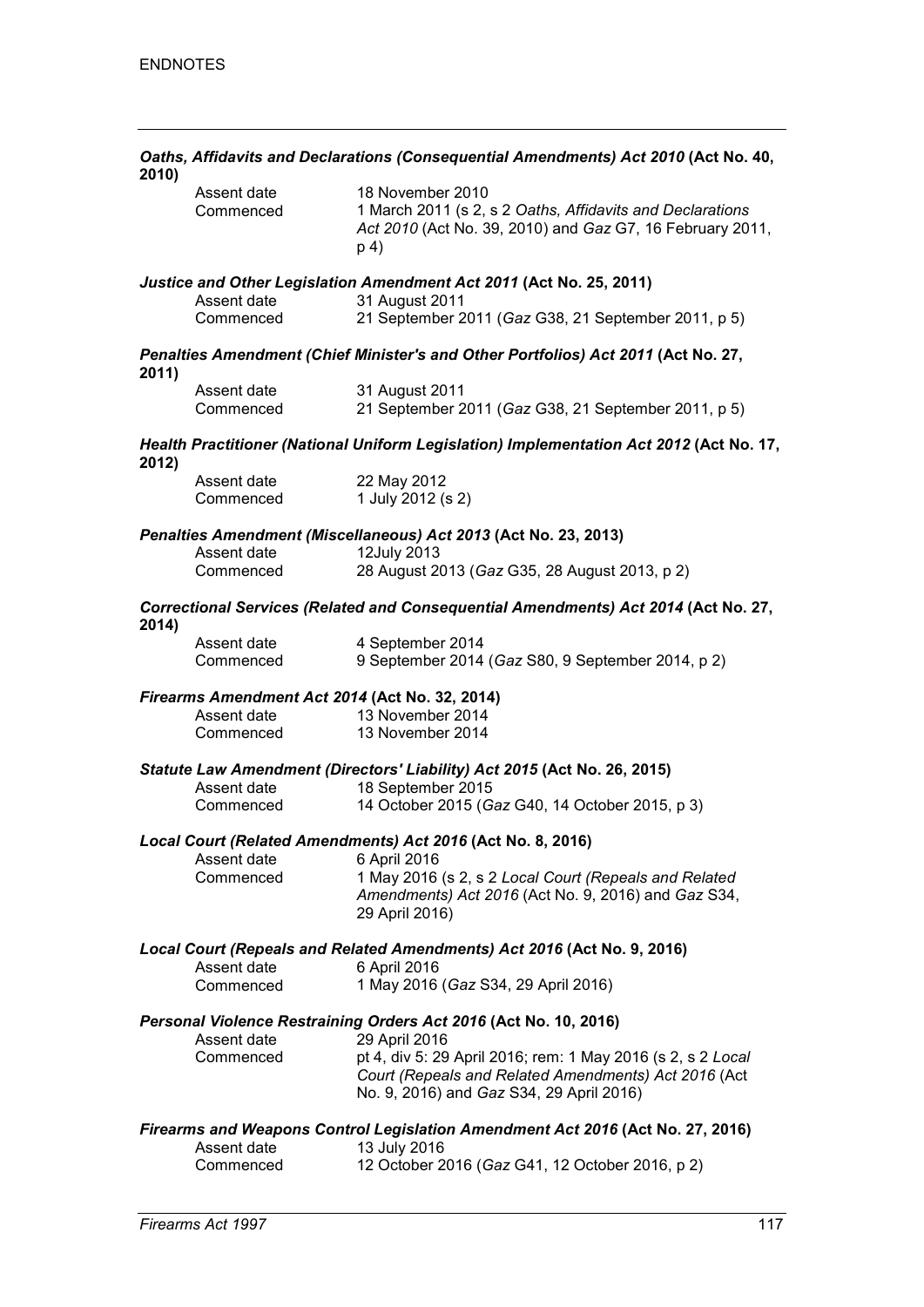*Domestic and Family Violence (Recognition of Domestic Violence Orders) (National Uniform Law) Amendment Act 2017* **(Act No. 2, 2017)**

Assent date 10 March 2017<br>Commenced 25 November 2 25 November 2017 (*Gaz* S86, 24 November 2017, p 1)

*Justice and Other Legislation Amendment (Australian Crime Commission) Act 2017* **(Act No. 9, 2017)**

| Assent date | 31 May 2017 |
|-------------|-------------|
| Commenced   | 31 May 2017 |

## **3 GENERAL AMENDMENTS**

General amendments of a formal nature (which are not referred to in the table of amendments to this reprint) are made by the *Interpretation Legislation Amendment Act 2018* (Act No. 22, 2018) to: ss 1, 3, 4, 10, 54A, 60J, 78, 93A, 99 and 99A.

## **4 LIST OF AMENDMENTS**

| pt 1 hdg<br>s <sub>3</sub> | amd No. 25, 2011, s 18<br>amd No. 39, 2000, s 3; No. 64, 2000, s 4; No. 25, 2003, s 4; No. 38, 2005,<br>s 14; No. 4, 2007, s 2; No. 17, 2007, s 4; No. 34, 2007, s 138; No. 25, 2011,         |
|----------------------------|-----------------------------------------------------------------------------------------------------------------------------------------------------------------------------------------------|
| s 4                        | s 12; No. 9, 2016, s 160; No. 10, 2016, s 31; No. 2, 2017, s 23<br>amd No. 64, 2000, s 5; No. 25, 2003, s 5; No. 17, 2007, s 28; No. 25, 2011,<br>s 18; No. 27, 2014, s 57; No. 27, 2016, s 4 |
| s <sub>5</sub>             | amd No. 25, 2003, s 6; No. 25, 2011, s 18                                                                                                                                                     |
| s 6                        | amd No. 25, 2011, s 18                                                                                                                                                                        |
| s 7                        | amd No. 19, 2004, s 5; No. 29, 2010, s 6; No. 25, 2011, s 18; No. 9, 2017, s 9                                                                                                                |
| s 8                        | amd No. 25, 2011, s 18                                                                                                                                                                        |
| s <sub>9</sub>             | amd No. 64, 2000, s 6; No. 17, 2007, s 5; No. 25, 2011, s 18                                                                                                                                  |
| s 10                       | amd No. 64, 2000, s 7; No. 25, 2003, s 7; No. 17, 2007, s 6; No. 34, 2007,<br>s 139; No. 25, 2011, s 13                                                                                       |
| s 10AA                     | ins No. 25, 2003, s 8<br>amd No. 25, 2011, s 18                                                                                                                                               |
| s 10AB                     | ins No. 25, 2003, s 8                                                                                                                                                                         |
| s 10AC                     | ins No. 25, 2003, s 8                                                                                                                                                                         |
|                            | amd No. 25, 2011, s 18                                                                                                                                                                        |
| s 10AD                     | ins No. 17, 2007, s 7                                                                                                                                                                         |
| s 10A                      | ins No. 64, 2000, s 8                                                                                                                                                                         |
|                            | amd No. 17, 2007, s 28                                                                                                                                                                        |
| s 11                       | amd No. 64, 2000, s 9; No. 25, 2003, s 9; No. 17, 2007, s 28; No. 25, 2011,<br>s 18                                                                                                           |
| s 12                       | amd No. 17, 2007, s 28                                                                                                                                                                        |
| s 13                       | amd No. 25, 2003, s 10; No. 25, 2011, s 18                                                                                                                                                    |
| s 14                       | amd No. 64, 2000, s 10; No. 25, 2003, s 11; No. 19, 2004, s 6; No. 17, 2007,<br>s 8; No. 25, 2011, s 18; No. 27, 2016, s 5                                                                    |
| pt 3                       |                                                                                                                                                                                               |
| div 3A hdg                 | ins No. 25, 2003, s 12                                                                                                                                                                        |
| s 15A                      | ins No. 25, 2003, s 12                                                                                                                                                                        |
| s 15B                      | ins No. 25, 2003, s 12<br>amd No. 19, 2004, s 33; No. 25, 2011, s 18                                                                                                                          |
| s 15C                      | ins No. 25, 2003, s 12                                                                                                                                                                        |
| s 16A                      | ins No. 25, 2003, s 13<br>amd No. 17, 2007, s 28; No. 25, 2011, s 18; No. 27, 2011, s 4                                                                                                       |
| s 17                       | amd No. 64, 2000, s 37; No. 25, 2011, s 18; No. 27, 2011, s 4                                                                                                                                 |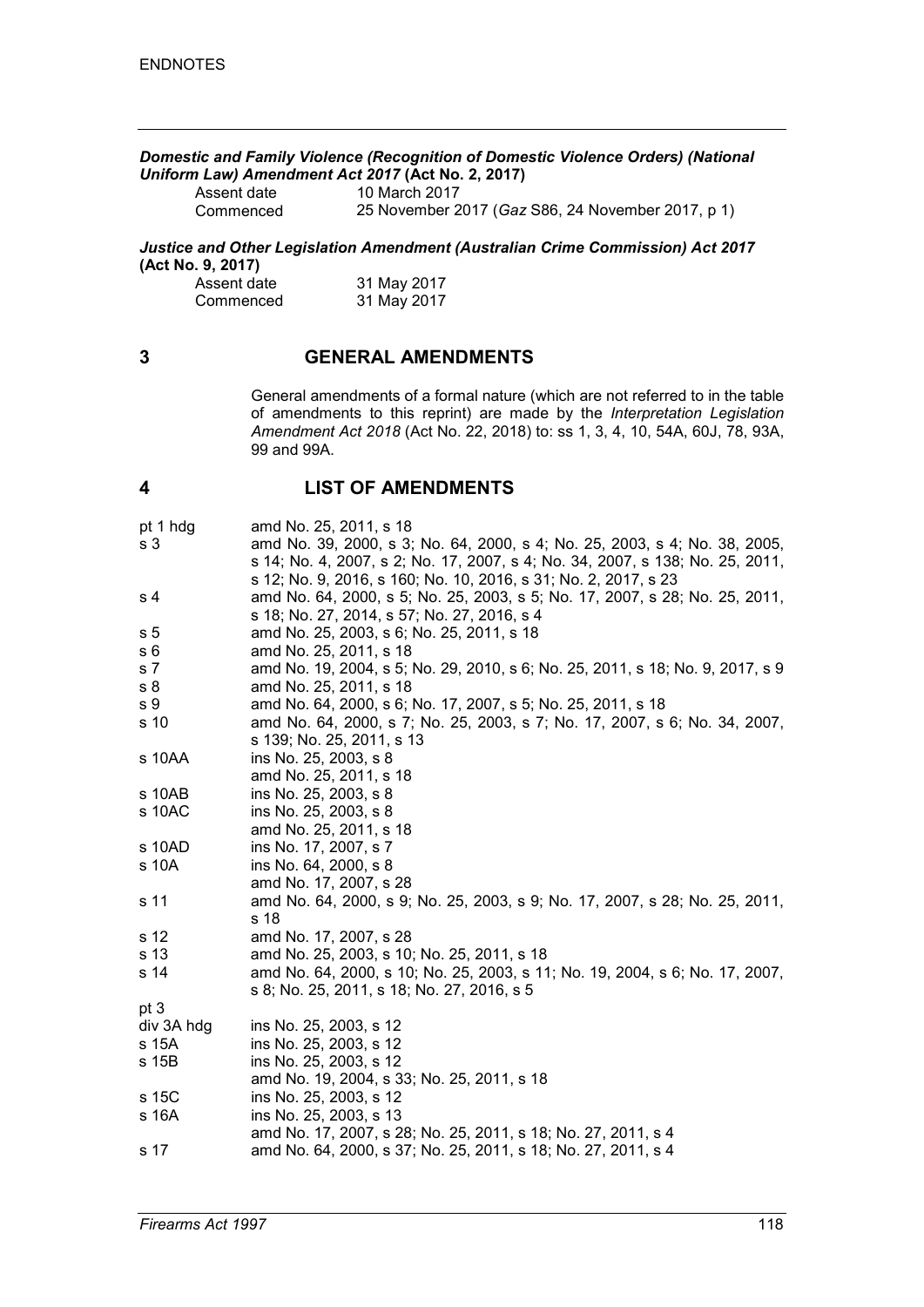| s 18         | amd No. 64, 2000, s 37 as amd by No. 62, 2001, s 8; No. 25, 2003, s 14;<br>No. 25, 2011, s 18; No. 27, 2011, s 4                                               |
|--------------|----------------------------------------------------------------------------------------------------------------------------------------------------------------|
| s 19         | amd No. 64, 2000, s 37 as amd by No. 62, 2001, s 8; No. 25, 2011, s 18;<br>No. 27, 2011, s 4                                                                   |
| s 20         | amd No. 64, 2000, s 37<br>sub No. 25, 2003, s 15                                                                                                               |
| s 22         | amd No. 34, 2007, s 139; No. 25, 2011, s 14; No. 27, 2011, s 4<br>amd No. 64, 2000, ss 11 and 37; No. 25, 2003, s 16; No. 25, 2011, s 18;<br>No. 27, 2011, s 4 |
| s 22A        | ins No. 25, 2003, s 17<br>amd No. 27, 2011, s 4                                                                                                                |
| s 23         | amd No. 64, 2000, s 37; No. 25, 2003, s 42; No. 25, 2011, s 18; No. 27,<br>2011, s 4                                                                           |
| s 24         | amd No. 64, 2000, s 37; No. 25, 2003, s 18; No. 19, 2004, s 7; No. 25, 2009,<br>s 6; No. 25, 2011, s 18; No. 27, 2011, s 4                                     |
| s 25         | amd No. 64, 2000, s 37; No. 27, 2011, s 4                                                                                                                      |
| pt 3         |                                                                                                                                                                |
|              |                                                                                                                                                                |
| div 6A hdg   | ins No. 25, 2003, s 19                                                                                                                                         |
| s 25A        | ins No. 25, 2003, s 19                                                                                                                                         |
|              | amd No. 25, 2011, s 18                                                                                                                                         |
| s 26         | amd No. 64, 2000, ss 12 and 37; No. 19, 2004, s 8; No. 25, 2011, s 18;<br>No. 27, 2011, s 4                                                                    |
| pt 3         |                                                                                                                                                                |
| div 12 hdg   | ins No. 64, 2000, s 13                                                                                                                                         |
| s 30A        | ins No. 64, 2000, s 13                                                                                                                                         |
|              |                                                                                                                                                                |
|              | amd No. 25, 2003, s 20; No. 25, 2011, s 18                                                                                                                     |
| s 30B        | ins No. 64, 2000, s 13                                                                                                                                         |
|              | amd No. 25, 2003, s 21; No. 25, 2011, s 18; No. 27, 2011, s 4                                                                                                  |
|              |                                                                                                                                                                |
|              |                                                                                                                                                                |
| pt 3         |                                                                                                                                                                |
| div 13 hdg   | ins No. 64, 2000, s 13                                                                                                                                         |
| s 30C        | ins No. 64, 2000, s 13                                                                                                                                         |
| pt 3         |                                                                                                                                                                |
|              |                                                                                                                                                                |
| div 14 hdg   | ins No. 17, 2007, s 9                                                                                                                                          |
| pt 3         |                                                                                                                                                                |
| div 14       |                                                                                                                                                                |
| sdiv 1 hdg   | ins No. 17, 2007, s 9                                                                                                                                          |
|              |                                                                                                                                                                |
| s 30D        | ins No. 17, 2007, s 9                                                                                                                                          |
| pt 3         |                                                                                                                                                                |
| div 14       |                                                                                                                                                                |
| sdiv 2 hdg   | ins No. 17, 2007, s 9                                                                                                                                          |
| ss 30E - 30G | ins No. 17, 2007, s 9                                                                                                                                          |
| s 31         | amd No. 64, 2000, s 14; No. 25, 2003, s 22; No. 19, 2004, s 9; No. 17, 2007,                                                                                   |
|              |                                                                                                                                                                |
|              | s 10; No. 25, 2011, s 18                                                                                                                                       |
| s 32         | amd No. 17, 2007, s 11; No. 25, 2011, s 18                                                                                                                     |
| s 33         | amd No. 39, 2000, s 4; No. 64, 2000, s 15; No. 25, 2003, s 23; No. 17, 2007,                                                                                   |
|              | s 12; No. 34, 2007, s 139; No. 25, 2011, s 15                                                                                                                  |
|              |                                                                                                                                                                |
| s 33A        | ins No. 39, 2000, s 5                                                                                                                                          |
|              | amd No. 25, 2011, s 18                                                                                                                                         |
| s 34         | amd No. 64, 2000, s 16; No. 25, 2011, s 18; No. 27, 2011, s 4                                                                                                  |
| s 35         | amd No. 64, 2000, s 17; No. 25, 2011, s 18                                                                                                                     |
| ss 35A - 35C | ins No. 25, 2003, s 24                                                                                                                                         |
|              | amd No. 25, 2011, s 18                                                                                                                                         |
|              |                                                                                                                                                                |
| s 35D        | ins No. 17, 2007, s 13                                                                                                                                         |
| s 36         | amd No. 25, 2003, s 42; No. 19, 2004, s 33; No. 25, 2011, s 18                                                                                                 |
| s 37         | amd No. 25, 2011, s 18                                                                                                                                         |
| s 39         | amd No. 64, 2000, s 18; No. 34, 2007, s 140; No. 25, 2011, s 18; No. 27,                                                                                       |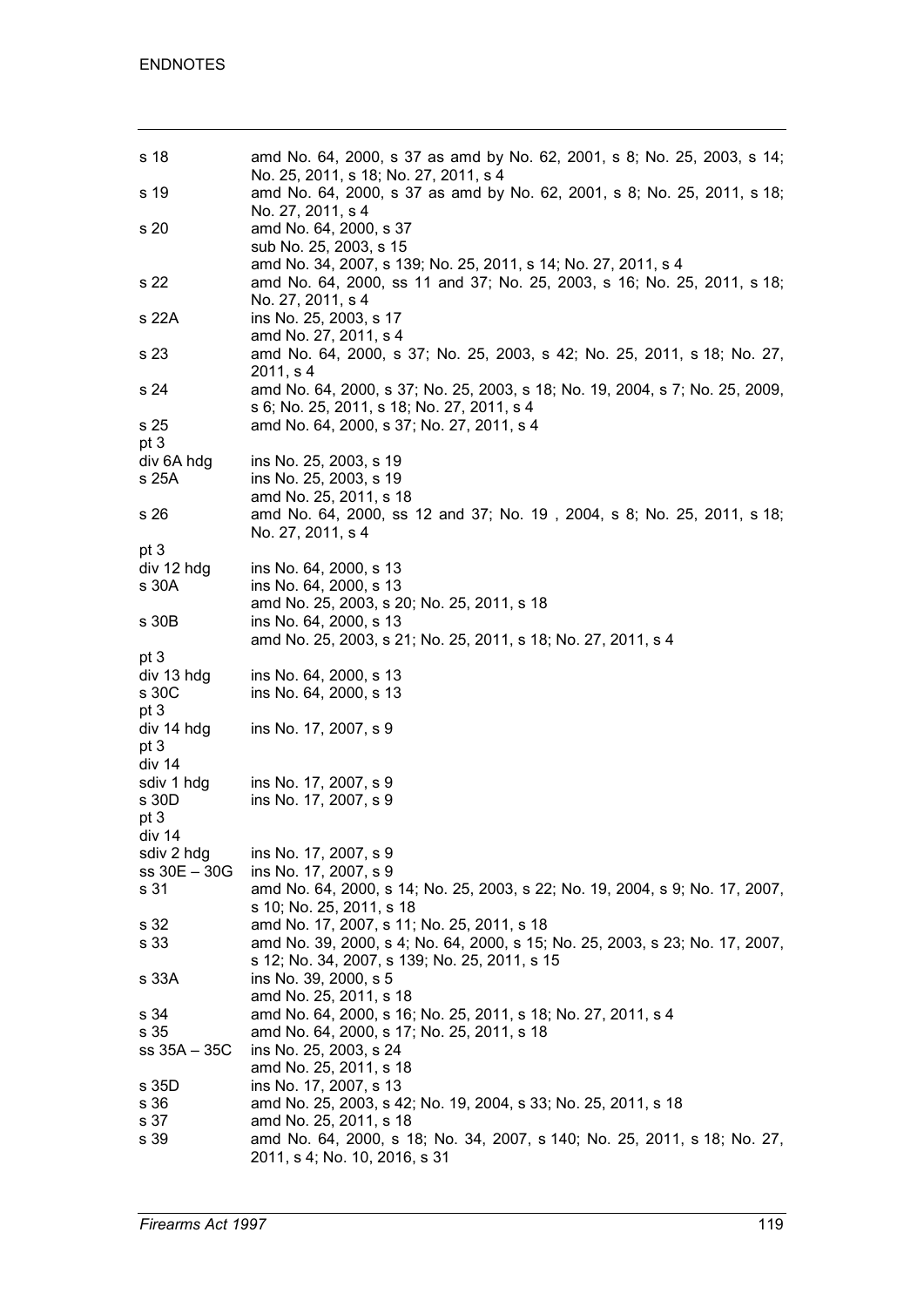| s 40             | amd No. 64, 2000, ss 19 and 37; No. 25, 2003, s 25; No. 17, 2007, s 14;       |
|------------------|-------------------------------------------------------------------------------|
|                  | No. 34, 2007, s 139; No. 25, 2011, s 16; No. 27, 2011, s 4                    |
| s 40A            | ins No. 25, 2003, s 26                                                        |
|                  | amd No. 17, 2007, s 28; No. 25, 2011, s 18                                    |
| s 40B            | ins No. 25, 2003, s 26                                                        |
|                  | amd No. 25, 2011, s 18                                                        |
| s 42             | amd No. 64, 2000, s 37; No. 19, 2004, s 10; No. 17, 2007, s 15; No. 25,       |
|                  | 2011, s 18; No. 27, 2011, s 4                                                 |
| s 43             | amd No. 19, 2004, s 11; No. 25, 2011, s 18; No. 27, 2011, s 4                 |
| s 44             | amd No. 64, 2000, s 37; No. 25, 2003, s 42; No. 27, 2011, s 4                 |
| s 44A            | ins No. 64, 2000, s 20                                                        |
|                  | rep No. 19, 2004, s 12                                                        |
| s 45             | amd No. 64, 2000, s 37                                                        |
|                  | rep No. 19, 2004, s 13                                                        |
| s 46             | amd No. 64, 2000, s 37                                                        |
|                  | sub No. 19, 2004, s 13                                                        |
|                  | amd No. 25, 2011, s 18; No. 27, 2011, s 4                                     |
| s 47             | amd No. 25, 2011, s 18                                                        |
| pt 8 hdg         | amd No. 17, 2007, s 28                                                        |
| s 48             | amd No. 64, 2000, s 37; No. 17, 2007, s 28; No. 27, 2011, s 4                 |
| s 49             | amd No. 64, 2000, s 37; No. 19, 2004, s 33; No. 17, 2007, s 28; No. 25,       |
|                  | 2011, s 18; No. 27, 2011, s 4                                                 |
| s 49A            | ins No. 17, 2007, s 16                                                        |
| s <sub>50</sub>  | amd No. 19, 2004, s 33; No. 25, 2011, s 18; No. 8, 2016, s 45                 |
| s 51             | amd No. 64, 2000, s 37; No. 19, 2004, s 14; No. 27, 2011, s 4                 |
| s 53             | amd No. 64, 2000, s 37                                                        |
|                  | rep No. 19, 2004, s 15                                                        |
| s 53A            | ins No. 64, 2000, s 21                                                        |
|                  | rep No. 19, 2004, s 15                                                        |
| s 54             | amd No. 19, 2004, s 16                                                        |
| s 54A            | ins No. 19, 2004, s 17                                                        |
|                  | amd No. 8, 2016, s 45                                                         |
| $ss 54B - 54C$   | ins No. 19, 2004, s 17                                                        |
| s 55             | amd No. 19, 2004, s 33; No. 25, 2011, s 18                                    |
| s 56             | amd No. 25, 2011, s 18                                                        |
| s 58             | amd No. 64, 2000, ss 22 and 37; No. 25, 2003, s 27; No. 19, 2004, s 18;       |
|                  | No. 17, 2007, s 17; No. 34, 2007, ss 139 and 140; No. 25, 2011, s 17; No. 27, |
|                  | 2011, s 4                                                                     |
| s 58A            | ins No. 25, 2003, s 28                                                        |
|                  | amd No. 19, 2004, s 19; No. 25, 2011, s 18; No. 27, 2011, s 4                 |
| s 58B            | ins No. 25, 2003, s 28                                                        |
|                  | amd No. 27, 2011, s 4                                                         |
| s 59             | amd No. 64, 2000, s 37; No. 17, 2007, s 18; No. 27, 2011, s 4                 |
| s 60             | amd No. 64, 2000, s 37; No. 27, 2011, s 4                                     |
| pt 11            |                                                                               |
| div 2A hdg       | ins No. 19, 2004, s 20                                                        |
| s 60A            | ins No. 19, 2004, s 20                                                        |
| pt 11            |                                                                               |
| div 2B hdg       | ins No. 17, 2007, s 19                                                        |
| $ss$ 60B $-$ 60H | ins No. 17, 2007, s 19                                                        |
| s60J             | ins No. 17, 2007, s 19                                                        |
|                  | sub No. 32, 2014, s 3                                                         |
| ss 60K - 60L     | ins No. 17, 2007, s 19                                                        |
| s 61             | rep No. 64, 2000, s 23                                                        |
|                  | ins No. 25, 2003, s 29                                                        |
|                  | amd No. 27, 2011, s 4                                                         |
| s 61A            | ins No. 25, 2003, s 29                                                        |
|                  | amd No. 27, 2011, s 4                                                         |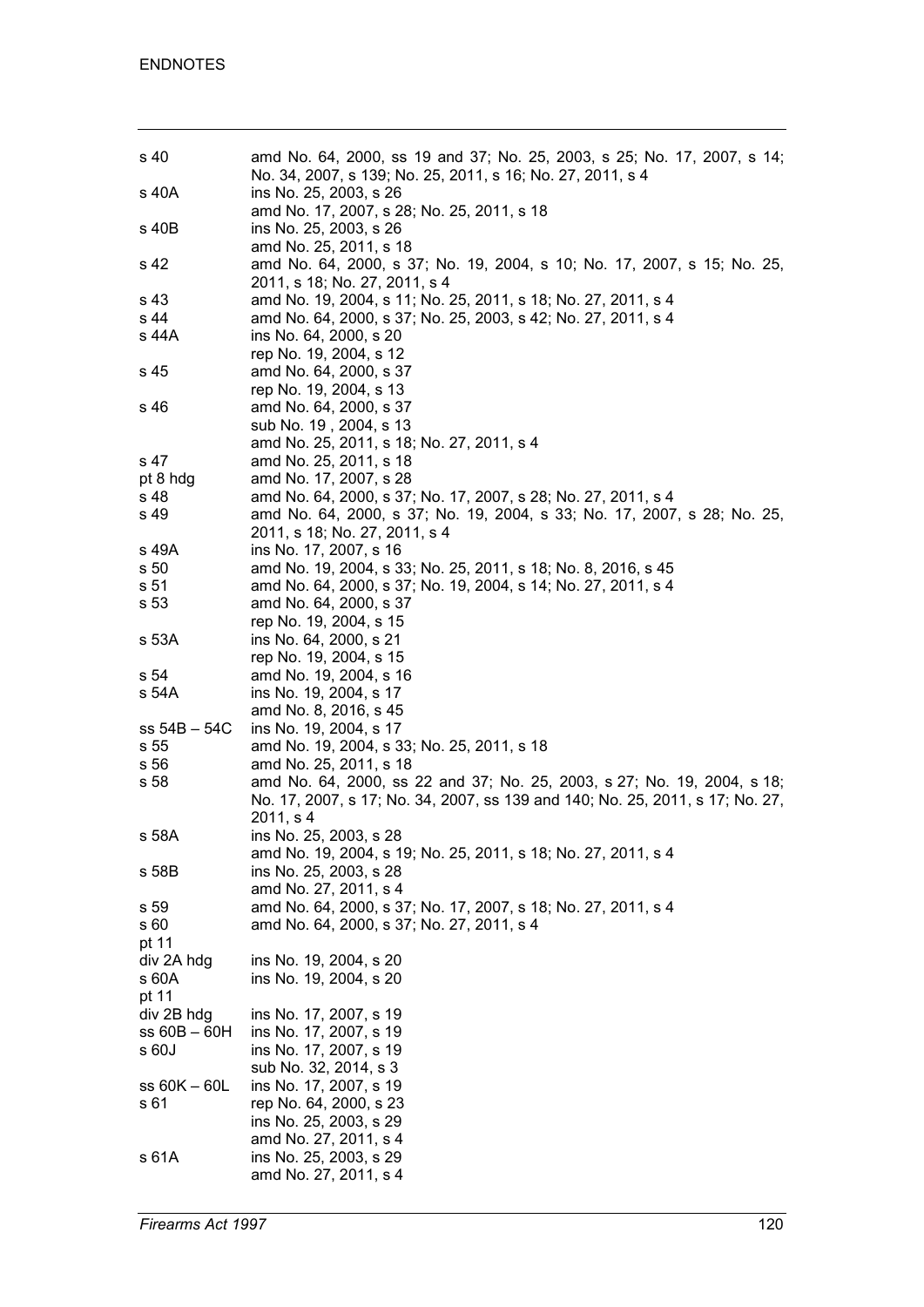| s 62           | amd No. 64, 2000, s 37                                                                                                                 |
|----------------|----------------------------------------------------------------------------------------------------------------------------------------|
|                | sub No. 19, 2004, s 21                                                                                                                 |
|                | amd No. 25, 2011, s 18; No. 27, 2011, s 4                                                                                              |
| s 63           | amd No. 64, 2000, s 24                                                                                                                 |
|                | sub No. 19, 2004, s 21                                                                                                                 |
|                | amd No. 25, 2011, s 18; No. 27, 2011, s 4                                                                                              |
| s 63A          | ins No. 19, 2004, s 21                                                                                                                 |
|                | amd No. 25, 2011, s 18; No. 27, 2011, s 4                                                                                              |
| s 63B          | ins No. 19, 2004, s 21<br>amd No. 27, 2011, s 4                                                                                        |
| s 64           | amd No. 64, 2000, ss 25 and 37; No. 25, 2011, s 18; No. 27, 2011, s 4                                                                  |
| s 65           | sub No. 64, 2000, s 26                                                                                                                 |
|                | amd No. 25, 2011, s 18; No. 27, 2011, s 4                                                                                              |
| s 66           | amd No. 39, 2000, s 6; No. 64, 2000, s 37; No. 25, 2011, s 18; No. 27, 2011,                                                           |
|                | s <sub>4</sub>                                                                                                                         |
| s 67           | amd No. 64, 2000, s 37; No. 25, 2011, s 18; No. 27, 2011, s 4                                                                          |
| s 68           | amd No. 64, 2000, s 37; No. 27, 2011, s 4                                                                                              |
| s 68A          | ins No. 19, 2004, s 22                                                                                                                 |
|                | amd No. 25, 2011, s 18; No. 27, 2011, s 4<br>amd No. 64, 2000, s 37; No. 19, 2004, s 23; No. 17, 2007, s 20; No. 27,                   |
| s 69           | 2011, s 4                                                                                                                              |
| s 70           | amd No. 64, 2000, s 37; No. 27, 2011, s 4                                                                                              |
| s 71           | amd No. 64, 2000, ss 27 and 37; No. 25, 2011, s 18; No. 27, 2011, s 4                                                                  |
| s 72           | amd No. 64, 2000, s 37                                                                                                                 |
|                | rep No. 19, 2004, s 24                                                                                                                 |
| s 73           | amd No. 64, 2000, ss 28 and 37; No. 27, 2011, s 4                                                                                      |
| s 74           | amd No. 64, 2000, s 37                                                                                                                 |
|                | sub No. 25, 2003, s 30                                                                                                                 |
|                | amd No. 27, 2011, s 4                                                                                                                  |
| s 75<br>s 76   | amd No. 64, 2000, s 37; No. 25, 2011, s 18; No. 27, 2011, s 4<br>amd No. 64, 2000, ss 29 and 37; No. 25, 2003, s 31; No. 27, 2011, s 4 |
| s 77           | sub No. 64, 2000, s 30                                                                                                                 |
|                | amd No. 19, 2004, s 33; No. 25, 2011, s 18; No. 27, 2011, s 4                                                                          |
| s 78           | amd No. 64, 2000, s 37; No. 19, 2004, s 25; No. 28, 2008, s 3; No. 25, 2011,                                                           |
|                | s 18; No. 27, 2011, s 4                                                                                                                |
| $ss 79 - 85$   | amd No. 64, 2000, s 37; No. 25, 2011, s 18; No. 27, 2011, s 4                                                                          |
| $ss 86 - 88$   | amd No. 64, 2000, s 37; No. 27, 2011, s 4                                                                                              |
| s 89           | amd No. 64, 2000, s 37; No. 19, 2004, s 26; No. 17, 2007, s 21; No. 27,                                                                |
|                | 2011, s 4; No. 23, 2013, s 3                                                                                                           |
| $ss 90 - 91$   | amd No. 64, 2000, s 37; No. 25, 2011, s 18; No. 27, 2011, s 4<br>ins No. 64, 2000, s 31                                                |
| s 91A          | amd No. 17, 2007, s 22                                                                                                                 |
| pt 12 hdg      | amd No. 25, 2011, s 18                                                                                                                 |
| s 92           | amd No. 25, 2011, s 18                                                                                                                 |
| s 93           | amd No. 17, 2007, s 28; No. 25, 2011, s 18                                                                                             |
| pt 12          |                                                                                                                                        |
| div 1A hdg     | ins No. 25, 2003, s 32                                                                                                                 |
| s 93A          | ins No. 25, 2003, s 32                                                                                                                 |
| s 93B          | ins No. 25, 2003, s 32                                                                                                                 |
|                | amd No. 25, 2011, s 18                                                                                                                 |
| s 93C<br>s 93D | ins No. 25, 2003, s 32<br>ins No. 25, 2003, s 32                                                                                       |
|                | amd No. 25, 2011, s 18                                                                                                                 |
| s 93E          | ins No. 25, 2003, s 32                                                                                                                 |
| s 93F          | ins No. 25, 2003, s 33                                                                                                                 |
|                | amd No. 25, 2011, s 18                                                                                                                 |
| $ss 94 - 95$   | amd No. 64, 2000, s 37; No. 25, 2011, s 18; No. 27, 2011, s 4                                                                          |